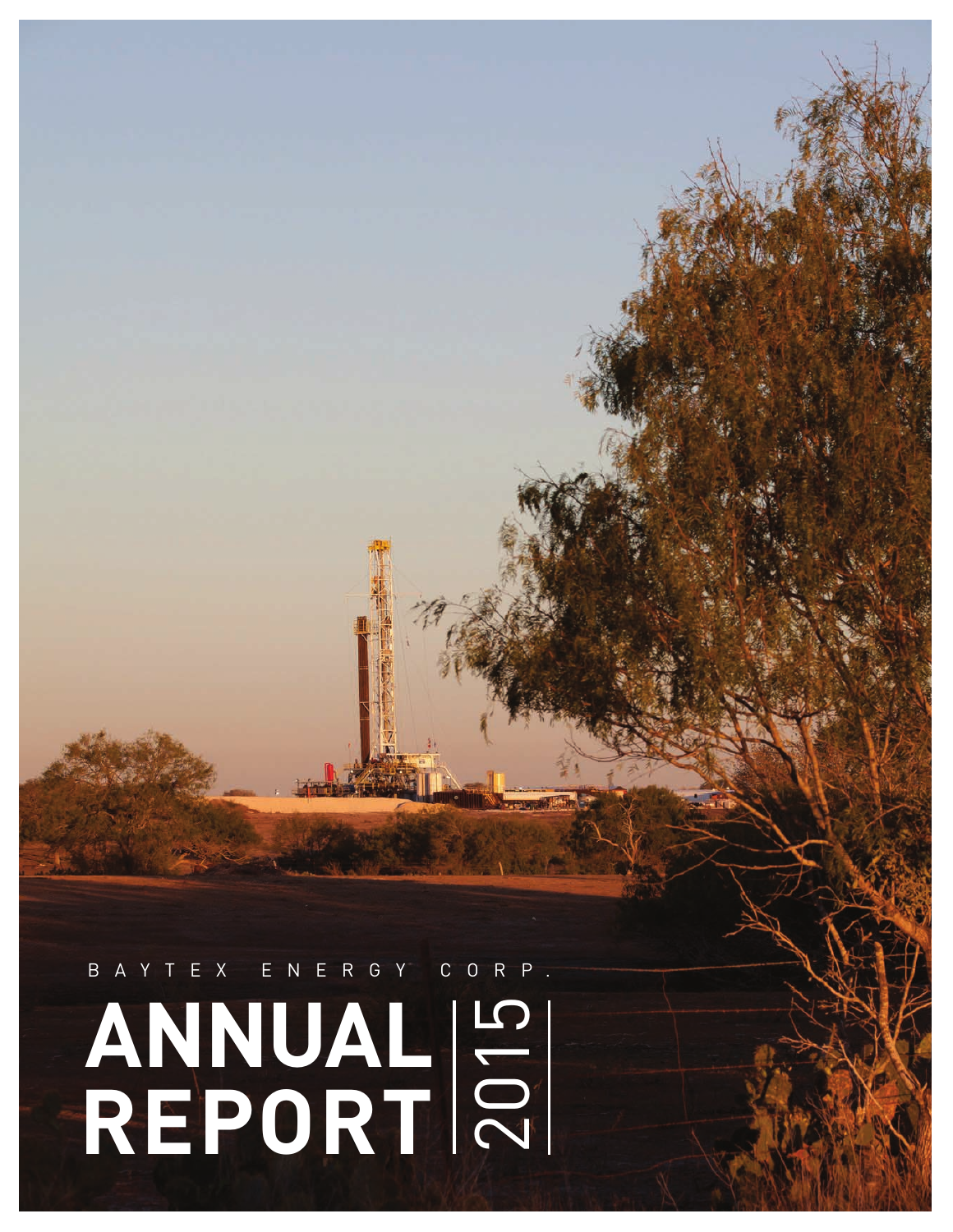# **OPERATING AREAS**



# **CONTENTS**

- Message to Shareholders
- Management's Discussion and Analysis
- Management's Report
- Auditors' Reports
- Consolidated Financial Statements
- Reserves Information
- Contingent Resources Information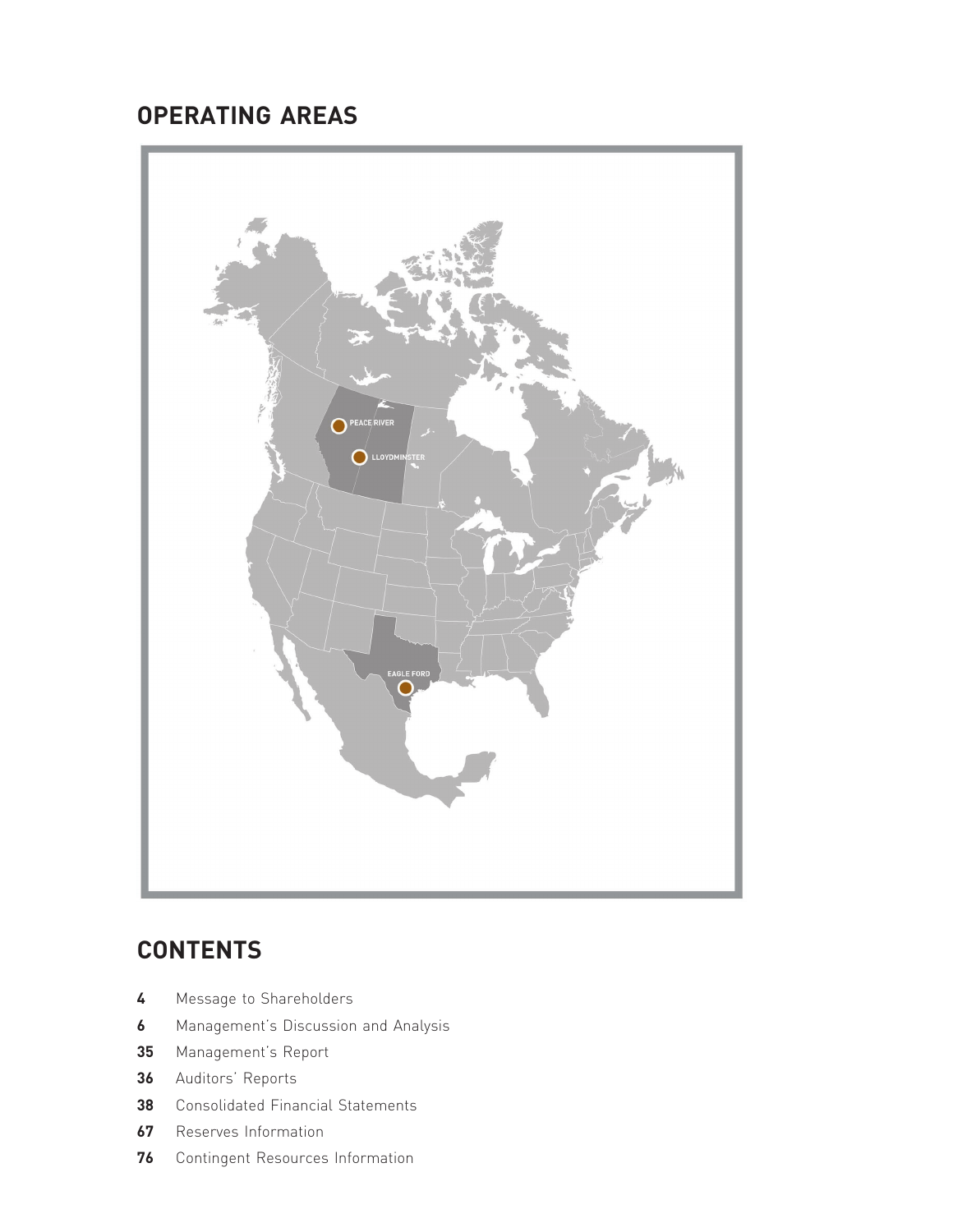# SUMMARY

|                                                                            | <b>Years Ended</b> |              |  |  |  |  |
|----------------------------------------------------------------------------|--------------------|--------------|--|--|--|--|
|                                                                            | December 31,       | December 31. |  |  |  |  |
|                                                                            | 2015               | 2014         |  |  |  |  |
| FINANCIAL (thousands of Canadian dollars, except per common share amounts) |                    |              |  |  |  |  |
| Petroleum and natural gas sales                                            | 1,129,872          | 1,969,022    |  |  |  |  |
| Funds from operations <sup>(1)</sup>                                       | 516,417            | 879,790      |  |  |  |  |
| Per share - basic                                                          | 2.61               | 5.91         |  |  |  |  |
| Per share - diluted                                                        | 2.61               | 5.91         |  |  |  |  |
| Cash dividends declared <sup>(2)</sup>                                     | 96,624             | 301,118      |  |  |  |  |
| Dividends declared per share                                               | 0.80               | 2.64         |  |  |  |  |
| Net income (loss)                                                          | (1, 133, 651)      | (132, 807)   |  |  |  |  |
| Per share - basic                                                          | (5.72)             | (0.89)       |  |  |  |  |
| Per share - diluted                                                        | (5.72)             | (0.89)       |  |  |  |  |
| <b>Exploration and development</b>                                         | 521,039            | 766,070      |  |  |  |  |
| Acquisitions, net of divestitures                                          | 1,648              | 2,545,156    |  |  |  |  |
| Total oil and natural gas capital expenditures                             | 522,687            | 3,311,226    |  |  |  |  |
|                                                                            |                    |              |  |  |  |  |
| Bank loan <sup>(3)</sup>                                                   | 256,749            | 666,886      |  |  |  |  |
| Long-term notes <sup>(3)</sup>                                             | 1,623,658          | 1,418,685    |  |  |  |  |
| Long-term debt                                                             | 1,880,407          | 2,085,571    |  |  |  |  |
| Working capital deficiency                                                 | 169,498            | 210,409      |  |  |  |  |
| Net debt $(4)$                                                             | 2,049,905          | 2,295,980    |  |  |  |  |
| <b>OPERATING</b>                                                           |                    |              |  |  |  |  |
| Daily production                                                           |                    |              |  |  |  |  |
| Heavy oil (bbl/d)                                                          | 34,974             | 45,022       |  |  |  |  |
| Light oil and condensate (bbl/d)                                           | 25,887             | 17,681       |  |  |  |  |
| NGL (bbl/d)                                                                | 8,492              | 4,819        |  |  |  |  |
| Total oil and NGL (bbl/d)                                                  | 69,353             | 67,522       |  |  |  |  |
| Natural gas (mcf/d)                                                        | 91,766             | 65,234       |  |  |  |  |
| Oil equivalent (boe/d @ 6:1)(5)                                            | 84,648             | 78,395       |  |  |  |  |
| Average prices (before hedging)                                            |                    |              |  |  |  |  |
| WTI oil (US\$/bbl)                                                         | 48.79              | 92.97        |  |  |  |  |
| WCS Heavy Oil (US\$/bbl)                                                   | 35.26              | 73.58        |  |  |  |  |
| Edmonton par oil (\$/bbl)                                                  | 57.20              | 95.28        |  |  |  |  |
| LLS oil (US\$/bbl)                                                         | 51.50              | 96.76        |  |  |  |  |
| BTE heavy oil (\$/bbl) <sup>(6)</sup>                                      | 32.23              | 69.64        |  |  |  |  |
| BTE light oil and condensate (\$/bbl)                                      | 55.75              | 91.37        |  |  |  |  |
| BTE NGL (\$/bbl)                                                           | 16.91              | 35.28        |  |  |  |  |
| BTE total oil and NGL (\$/bbl)                                             | 39.13              | 72.88        |  |  |  |  |
| BTE natural gas (\$/mcf)                                                   | 3.08               | 4.53         |  |  |  |  |
| BTE oil equivalent (\$/boe)                                                | 35.40              | 66.54        |  |  |  |  |
| CAD/USD noon rate at period end                                            | 1.3840             | 1.1601       |  |  |  |  |
| CAD/USD average rate for period                                            | 1.2811             | 1.1050       |  |  |  |  |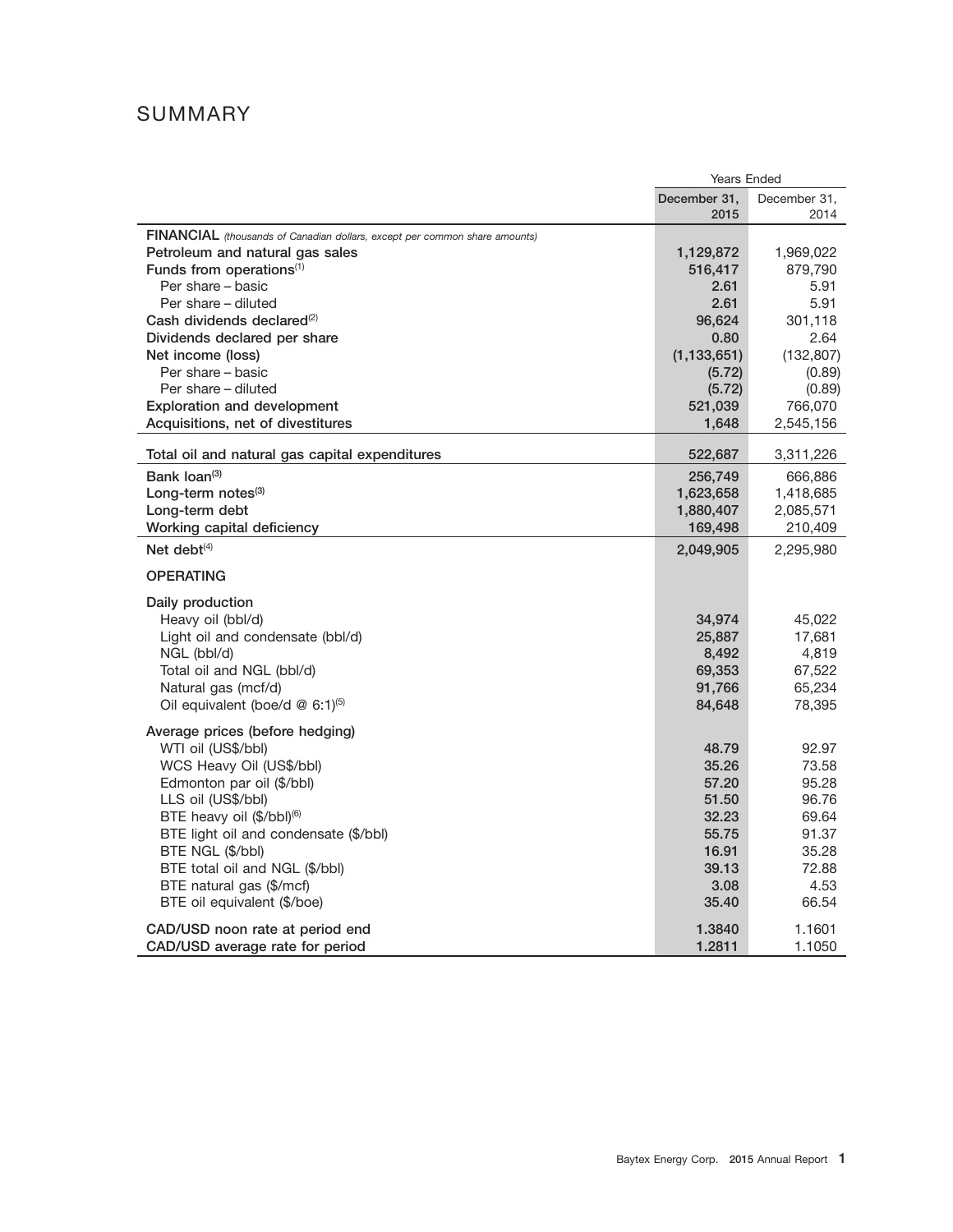|                                       | <b>Years Ended</b> |              |  |  |  |  |
|---------------------------------------|--------------------|--------------|--|--|--|--|
|                                       | December 31,       | December 31, |  |  |  |  |
|                                       | 2015               | 2014         |  |  |  |  |
| <b>COMMON SHARE INFORMATION</b>       |                    |              |  |  |  |  |
| <b>TSX</b>                            |                    |              |  |  |  |  |
| Share price (Cdn\$)                   |                    |              |  |  |  |  |
| High                                  | 24.87              | 49.88        |  |  |  |  |
| Low                                   | 3.50               | 14.56        |  |  |  |  |
| Close                                 | 4.48               | 19.32        |  |  |  |  |
| Volume traded (thousands)             | 652,044            | 273,743      |  |  |  |  |
| <b>NYSE</b>                           |                    |              |  |  |  |  |
| Share price (US\$)                    |                    |              |  |  |  |  |
| High                                  | 20.10              | 46.46        |  |  |  |  |
| Low                                   | 2.50               | 12.63        |  |  |  |  |
| Close                                 | 3.24               | 16.61        |  |  |  |  |
| Volume traded (thousands)             | 375,660            | 33,170       |  |  |  |  |
| Common shares outstanding (thousands) | 210,583            | 168,107      |  |  |  |  |

Notes:

- *(1) Funds from operations is not a measurement based on generally accepted accounting principles (''GAAP'') in Canada, but is a financial term commonly used in the oil and gas industry. We define funds from operations as cash flow from operating activities adjusted for finance costs, changes in non-cash operating working capital and asset retirement obligations settled. Baytex's funds from operations may not be comparable to other issuers. Baytex considers funds from operations a key measure of performance as it demonstrates its ability to generate the cash flow necessary to fund capital investments, debt repayment and future dividends. For a reconciliation of funds from operations to cash flow from operating activities, see Management's Discussion and Analysis of the operating and financial results for the year ended December 31, 2015.*
- *(2) Cash dividends declared are net of participation in our dividend reinvestment plan.*
- *(3) Principal amount of instruments.*

*(4) Net debt is a non-GAAP measure which we define to be the sum of working capital (which is current assets less current liabilities (excluding unrealized gains or losses on financial derivatives)) and the principal amount of long-term debt.*

- *(5) Barrel of oil equivalent (''boe'') amounts have been calculated using a conversion rate of six thousand cubic feet of natural gas to one barrel of oil. The use of boe amounts may be misleading, particularly if used in isolation. A boe conversion ratio of six thousand cubic feet of natural gas to one barrel of oil is based on an energy equivalency conversion method primarily applicable at the burner tip and does not represent a value equivalency at the wellhead.*
- *(6) Heavy oil prices exclude condensate blending.*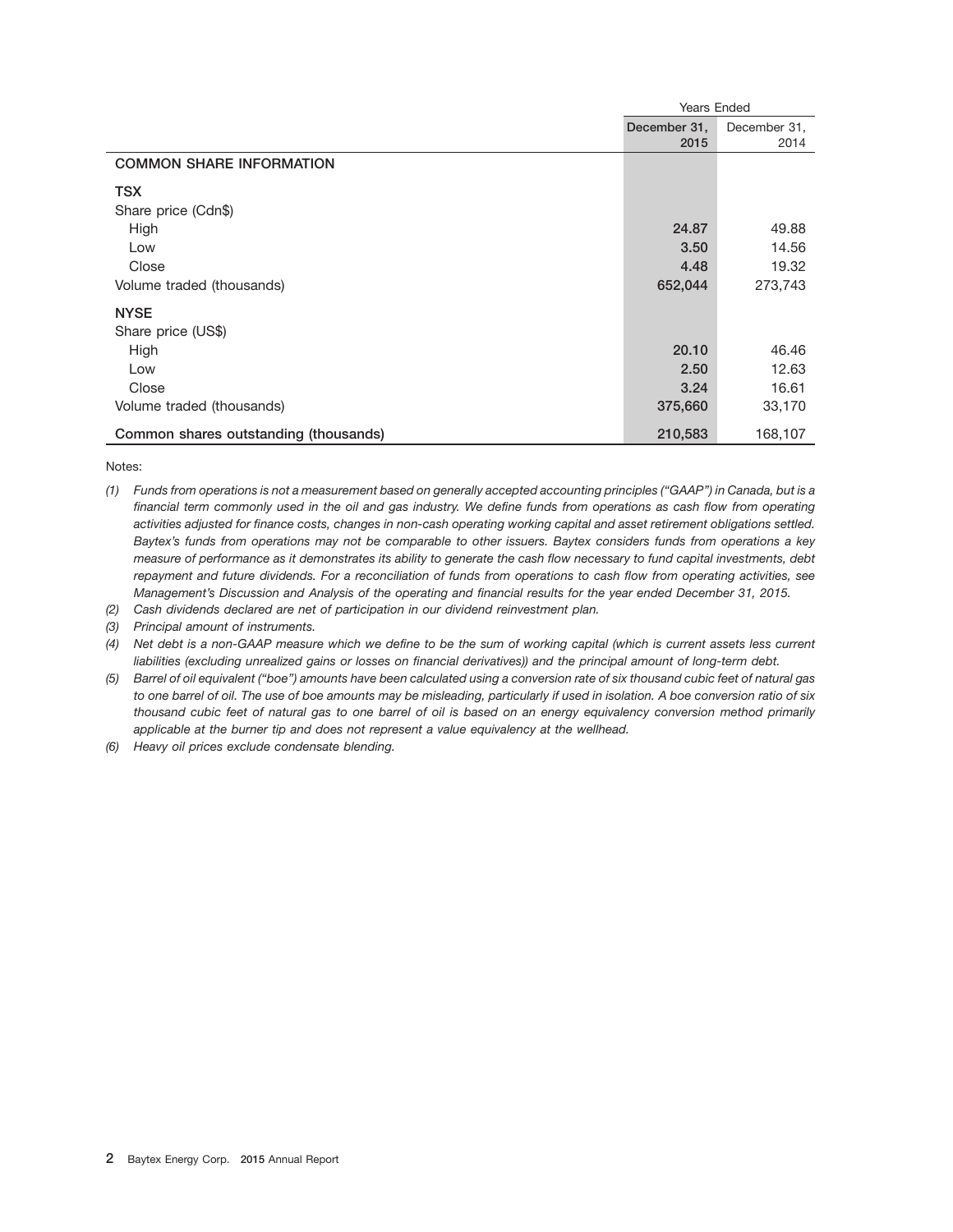#### **Advisory Regarding Forward-Looking Statements**

*This report contains forward-looking statements relating to but not limited to: our business strategies, plans and objectives; our target for capital expenditures to approximate funds from operations in order to minimize any increase in our debt levels; our liquidity and financial capacity; the possibility that we may seek further relaxation of the financial covenants contained in our revolving credit facilities; our ability to continue to achieve cost reductions across all of our operations; our Eagle Ford shale play, including our belief that it is one of the premier oil resource plays in North America and that it contains a significant inventory of development prospects; our plans for developing our assets; our heavy oil assets, including our belief that they will provide attractive returns and that we have a multi-year development inventory; our exploration and development expenditures for 2016 and the portion thereof to be invested in the Eagle Ford; our reserves life index; the net present value before income taxes of the future net revenue attributable to our reserves; forecast prices for oil and natural gas; forecast inflation and exchange rates; future development costs; the value of our undeveloped land holdings; and our estimated net asset value. In addition, information and statements relating to reserves are deemed to be forward-looking statements, as they involve implied assessment, based on certain estimates and assumptions, that the reserves described exist in quantities predicted or estimated, and that the reserves can be profitably produced in the future. We refer you to the end of the Management's Discussion and Analysis section of this report for our advisory on forward-looking information and statements.*

# **Non-GAAP Financial Measures**

*Funds from operations is not a measurement based on Generally Accepted Accounting Principles (''GAAP'') in Canada, but is a financial term commonly used in the oil and gas industry. Funds from operations represents cash generated from operating activities adjusted for financing costs, changes in non-cash operating working capital and other operating items. Baytex's determination of funds from operations may not be comparable with the calculation of similar measures for other entities. Baytex considers funds from operations a key measure of performance as it demonstrates its ability to generate the cash flow necessary to fund capital investments and future dividends to shareholders. The most directly comparable measures calculated in accordance with GAAP are cash flow from operating activities and net income.*

*Net debt is not a measurement based on GAAP in Canada. We define net debt as the sum of monetary working capital (which is current assets less current liabilities (excluding non-cash items such as unrealized gains or losses on financial derivatives, assets held for sale and liabilities related to assets held for sale)), the principal amount of long-term debt and bank loan. We believe that this measure assists in providing a more complete understanding of our cash liabilities.*

*Bank EBITDA is not a measurement based on GAAP in Canada. We define Bank EBITDA as our consolidated net income attributable to shareholders before interest, taxes, depletion and depreciation, and certain other non-cash items as set out in our credit agreements governing our unsecured revolving credit facilities. This measure is used to measure compliance with certain financial covenants.*

*Operating netback is not a measurement based on GAAP in Canada, but is a financial term commonly used in the oil and gas industry. Operating netback is equal to product revenue less royalties, production and operating expenses and transportation expenses divided by barrels of oil equivalent sales volume for the applicable period. Our determination of operating netback may not be comparable with the calculation of similar measures for other entities. We believe that this measure assists in characterizing our ability to generate cash margin on a unit of production basis.*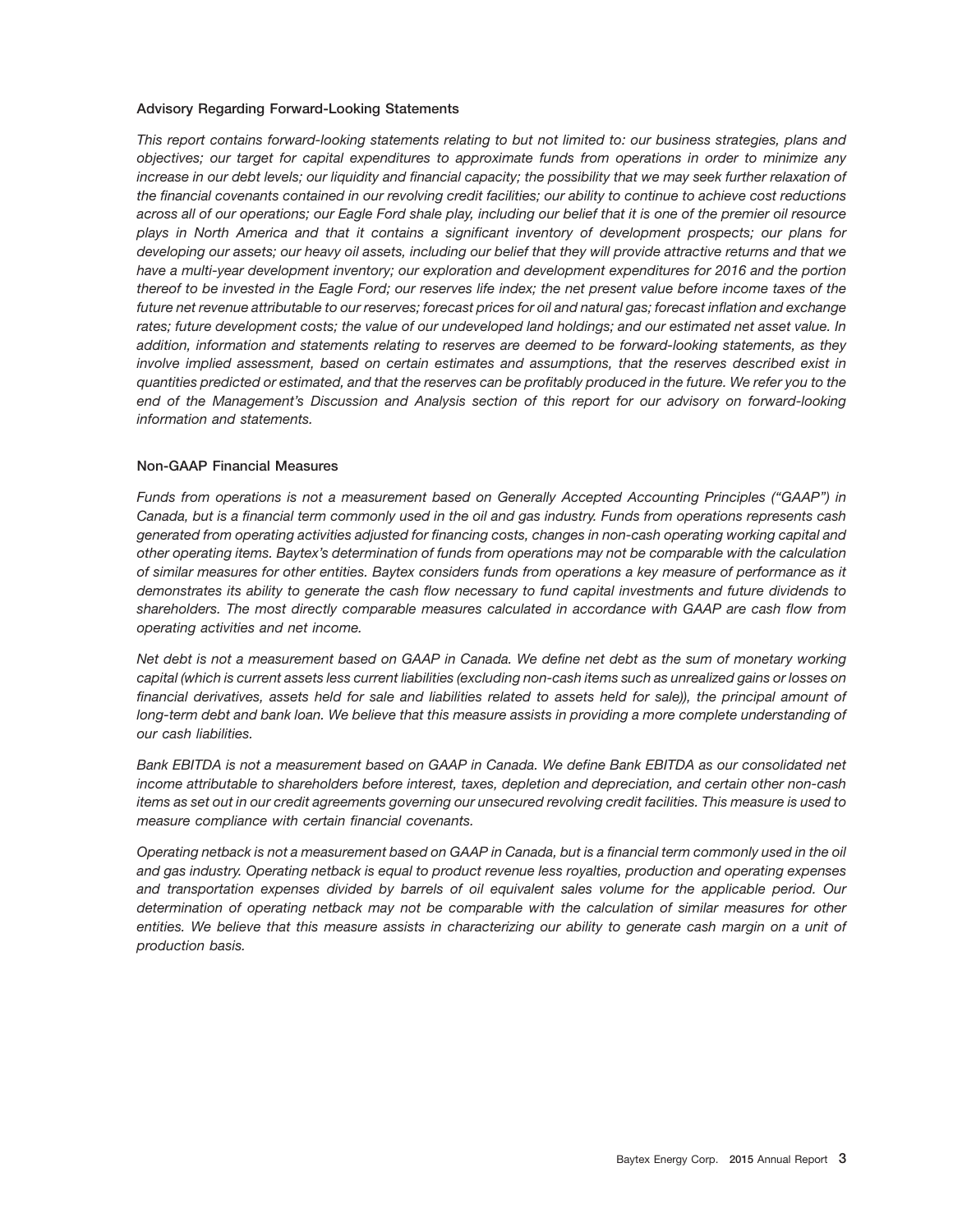# MESSAGE TO SHAREHOLDERS

The year 2015 will be remembered as one of the most challenging years the oil and gas industry has faced. Global oversupply of crude oil continued to weigh on the market, ultimately pushing prices below US\$30/bbl in early 2016. As the year unfolded, resource play development in North America was increasingly challenged, funds from operations declined materially, and balance sheet strength and liquidity became of paramount importance.

We were not immune to these challenges. The decline in global crude oil prices significantly stressed our business model. In order to ensure the long-term viability and success of our company, we needed to respond in a prudent fashion to this rapidly changing environment. Our priorities shifted from growing our production through the efficient development of our high quality assets and paying a meaningful dividend to our shareholders to preserving strong levels of financial liquidity.

We undertook several steps to preserve strong levels of financial liquidity in 2015, including completing an equity financing, adjusting the level and timing of capital spending, negotiating cost reductions with service providers, reducing staffing levels and suspending the monthly dividend. We believe these decisions will serve us well as we move forward.

In 2015, our exploration and development capital program totaled \$521 million, which was reduced from an original budget level of \$575 million to \$650 million. This capital program was funded largely by our funds from operations, which totaled \$516 million. We remain committed to preserving financial liquidity through this downturn, and will continue to target exploration and development capital expenditures at a level that approximates our funds from operations in order to minimize any increase in our debt levels.

Our bank lending syndicate agreed to relax the financial covenants contained in our unsecured revolving credit facilities twice during 2015. In each case, these amendments were obtained pro-actively, as we remained in compliance with our unamended financial covenants throughout 2015. We will continue to manage our credit facilities and, if the outlook for commodity prices remains low, we may seek further covenant relief.

We also realized over \$150 million in efficiencies in 2015 as we remained focused on cost reductions across all of our operations, including drilling and completions, production and operating expenses, transportation expenses, and general and administrative expenses. We continue to take active measures to reduce costs while maintaining the efficiency and compliance of our operations and the integrity of our assets without compromising the safety of our employees and contractors.

Despite a reduced capital program, our operating results were consistent with our expectations. We achieved average annual production of 84,648 boe/d during 2015, in line with guidance. We also increased our proved plus probable reserves (excluding bitumen) by 2% and generated a strong recycle ratio of 2.1 times. This is a testament to the quality of our asset base.

The addition of the Eagle Ford assets to our portfolio in 2014 provided us with exposure to one of the premier oil resource plays in North America. The high quality Eagle Ford assets provide the highest cash netbacks in our portfolio and contain a significant inventory of development prospects. In 2015, we focused our development activity in the Eagle Ford, where we directed 86% of our exploration and development expenditures. Significantly, while the Eagle Ford accounted for 47% of our 2015 production, it generated approximately two-thirds of our operating netback.

In the Eagle Ford, significant advancements were made in the past year to delineate the multi-zone potential of our acreage position. We continued to implement ''stack and frac'' pilots which target up to three zones in the Eagle Ford formation in addition to the overlying Austin Chalk. Production in the Eagle Ford averaged 40,284 boe/d in the fourth quarter of 2015, up 6% from the fourth quarter of 2014. We replaced 205% of production, and increased our proved plus probable reserves by 8% to 203 million boe.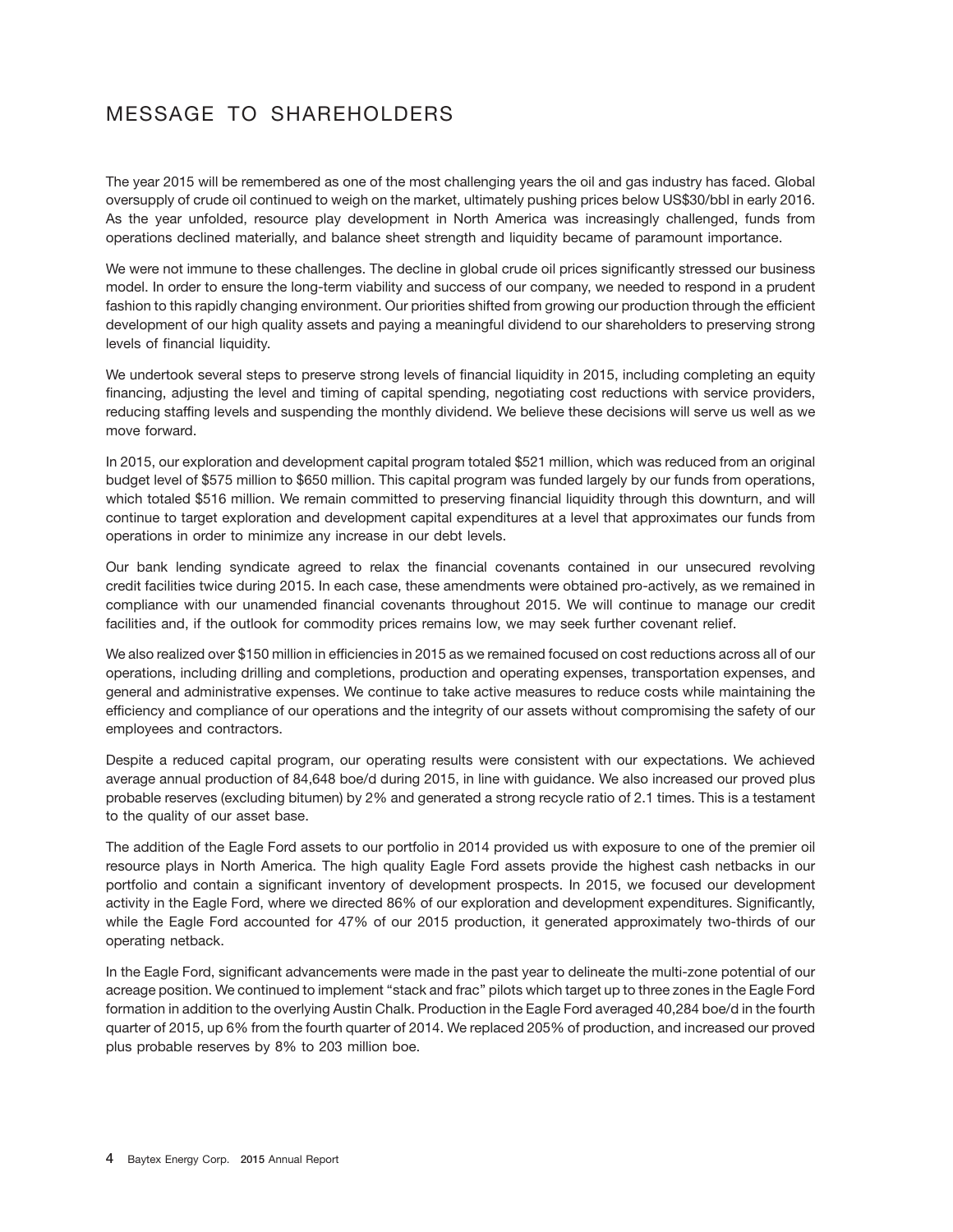Production in Canada averaged 44,691 boe/d during 2015, down 21% from the prior year as commodity prices did not support a full-year capital development program combined with non-core asset dispositions and uneconomic volumes that were shut-in. We also suspended operations at our Cliffdale cyclic steam stimulation project and decommissioned our Gemini steam-assisted gravity drainage pilot project. With a modest recovery in crude oil prices, our heavy oil assets generate attractive rates of return with strong capital efficiencies. We continue to have a multi-year development inventory on these assets.

# **Responsible Value Creation**

While the commodity price environment has required us to recalibrate our business model, it has not had an impact on the core values which drive our business decisions and the ethics we hold as a company. We believe that by acting as a responsible company in all aspects of our operations, we create long-term value for all stakeholders. We focus on employee opportunities for personal growth, an improved quality of life in communities where we operate, business opportunities for Aboriginal groups, and an attractive return on investment for shareholders. Crude oil and natural gas development can provide significant benefits to communities, landowners, suppliers and others, often in areas where limited economic development opportunities exist. In the end, everyone benefits from environmentally responsible development that produces reliable energy at a reasonable cost.

Developing crude oil and natural gas resources requires long-term commitment. Collaboration with a broad range of engaged stakeholders is important to achieve enduring success in resource development. Accordingly, we have continued our focus on stakeholder engagement, furthering the progress of our Good Neighbour Program throughout our field operations. This program strives to create social and economic benefits for the community while mitigating the impacts related to our operations; it is a real-life expression of responsible value creation. In 2015, we issued our first Good Neighbour Program Report Card as well as our second biennial Corporate Responsibility Report.

# **Summary**

What has not changed for us through this downturn is the quality of our assets. We have built an exceptional asset base focused on crude oil and liquids with a significant inventory of development prospects. Our development program will remain flexible and allows for adjustments to spending based on changes in the commodity price environment. We currently plan to move forward in 2016 with a reduced pace of development in the Eagle Ford and will forgo any heavy oil development in Canada until prices recover.

We now anticipate exploration and development expenditures for 2016 of \$225 to \$265 million, of which approximately 95% will be invested in the Eagle Ford. At the mid-point, this represents a 53% reduction in capital spending relative to 2015.

Baytex's success is due to our dedicated and talented team of employees who align with our strategy, consistently execute on our plans and drive the creation of shareholder value. Complementing our leadership team and committed employees, it is important to recognize that our Board of Directors is an indispensable source of guidance and support which contribute significantly to our success.

We look forward to executing our plans for 2016 for the ongoing benefit of all stakeholders and we thank you for your continued support.

On behalf of the Board of Directors,

James L. Bowzer President and Chief Executive Officer March 3, 2016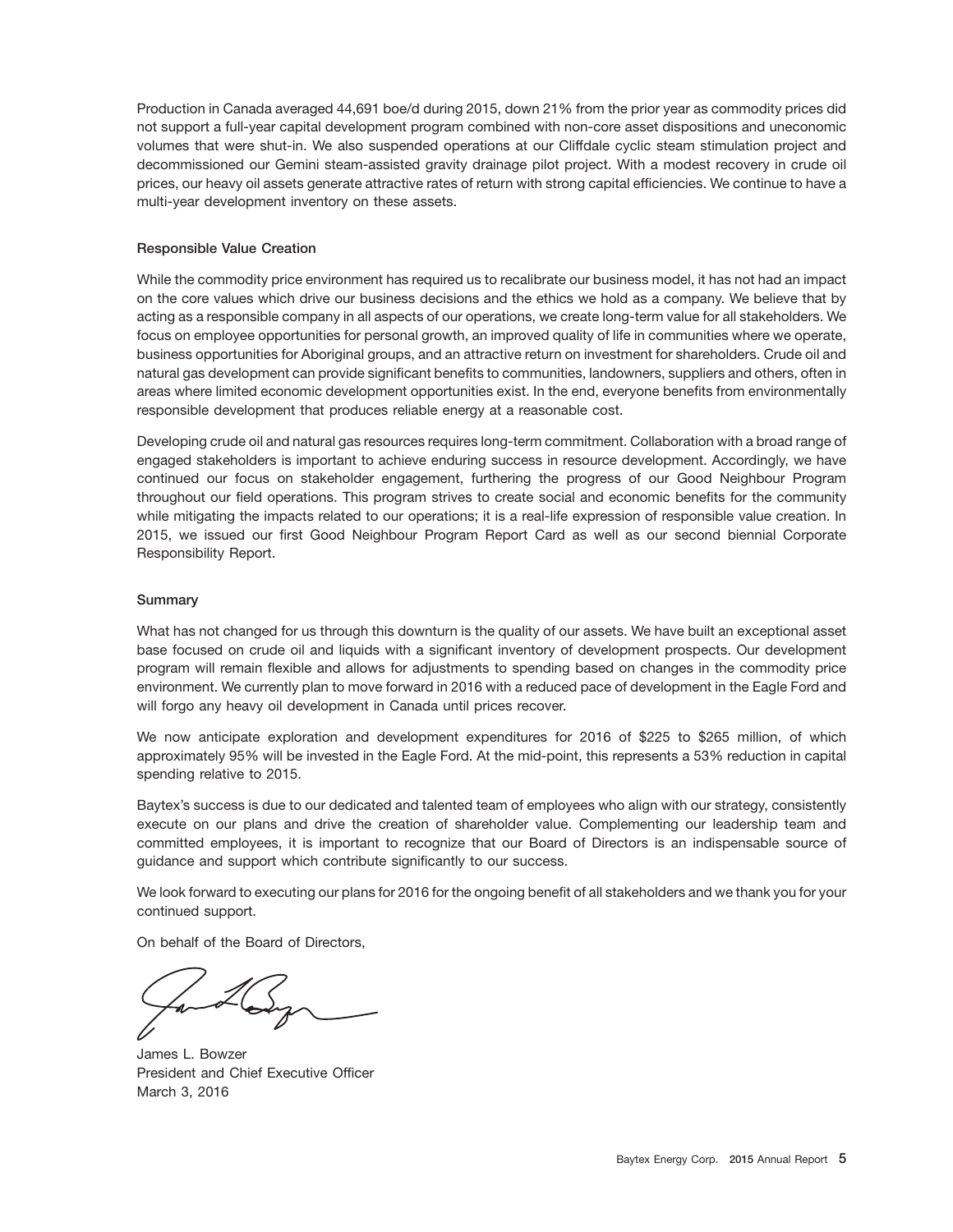# MANAGEMENT'S DISCUSSION AND ANALYSIS

The following is management's discussion and analysis (''MD&A'') of the operating and financial results of Baytex Energy Corp. for the year ended December 31, 2015. This information is provided as of March 2, 2016. In this MD&A, references to "Baytex", the "Company", "we", "us" and "our" and similar terms refer to Baytex Energy Corp. and its subsidiaries on a consolidated basis, except where the context requires otherwise. The year to date results have been compared with the corresponding period in 2014. This MD&A should be read in conjunction with the Company's audited consolidated financial statements (''consolidated financial statements'') for the years ended December 31, 2015 and 2014, together with the accompanying notes and its Annual Information Form for the year ended December 31, 2015. These documents and additional information about Baytex are accessible on the SEDAR website at www.sedar.com. All amounts are in Canadian dollars, unless otherwise stated, and all tabular amounts are in thousands of Canadian dollars, except for percentages and per common share amounts or as otherwise noted.

In this MD&A, barrel of oil equivalent (''boe'') amounts have been calculated using a conversion rate of six thousand cubic feet of natural gas to one barrel of oil, which represents an energy equivalency conversion method applicable at the burner tip and does not represent a value equivalency at the wellhead. While it is useful for comparative measures, it may not accurately reflect individual product values and may be misleading if used in isolation.

This MD&A contains forward-looking information and statements. We refer you to the end of the MD&A for our advisory on forward-looking information and statements.

# **NON-GAAP FINANCIAL MEASURES**

In this MD&A, we refer to certain financial measures (such as funds from operations, net debt, operating netback and Bank EBITDA) which do not have any standardized meaning prescribed by generally accepted accounting principles in Canada (''GAAP''). While funds from operations, net debt and operating netback are commonly used in the oil and natural gas industry, our determination of these measures may not be comparable with calculations of similar measures by other issuers.

# **Funds from Operations**

The Company considers funds from operations ("FFO") a key measure that provides a more complete understanding of our results of operations and financial performance, including our ability to generate funds for capital investments, debt repayment and future dividends. However, funds from operations should not be construed as an alternative to performance measures determined in accordance with GAAP, such as cash flow from operating activities and net income (loss).

The following table reconciles cash flow from operating activities (a GAAP measure) to funds from operations (a non-GAAP measure).

|                                     |   | <b>Years Ended December 31</b> |    |           |  |  |  |  |
|-------------------------------------|---|--------------------------------|----|-----------|--|--|--|--|
| (\$ thousands)                      |   | 2015                           |    | 2014      |  |  |  |  |
| Cash flow from operating activities |   | 549,420                        | \$ | 897.152   |  |  |  |  |
| Change in non-cash working capital  |   | (43, 891)                      |    | (31, 890) |  |  |  |  |
| Asset retirement expenditures       |   | 10,888                         |    | 14,528    |  |  |  |  |
| Funds from operations               | S | 516.417                        | S  | 879.790   |  |  |  |  |

# **Net Debt**

We believe that net debt assists in providing a more complete understanding of our financial position.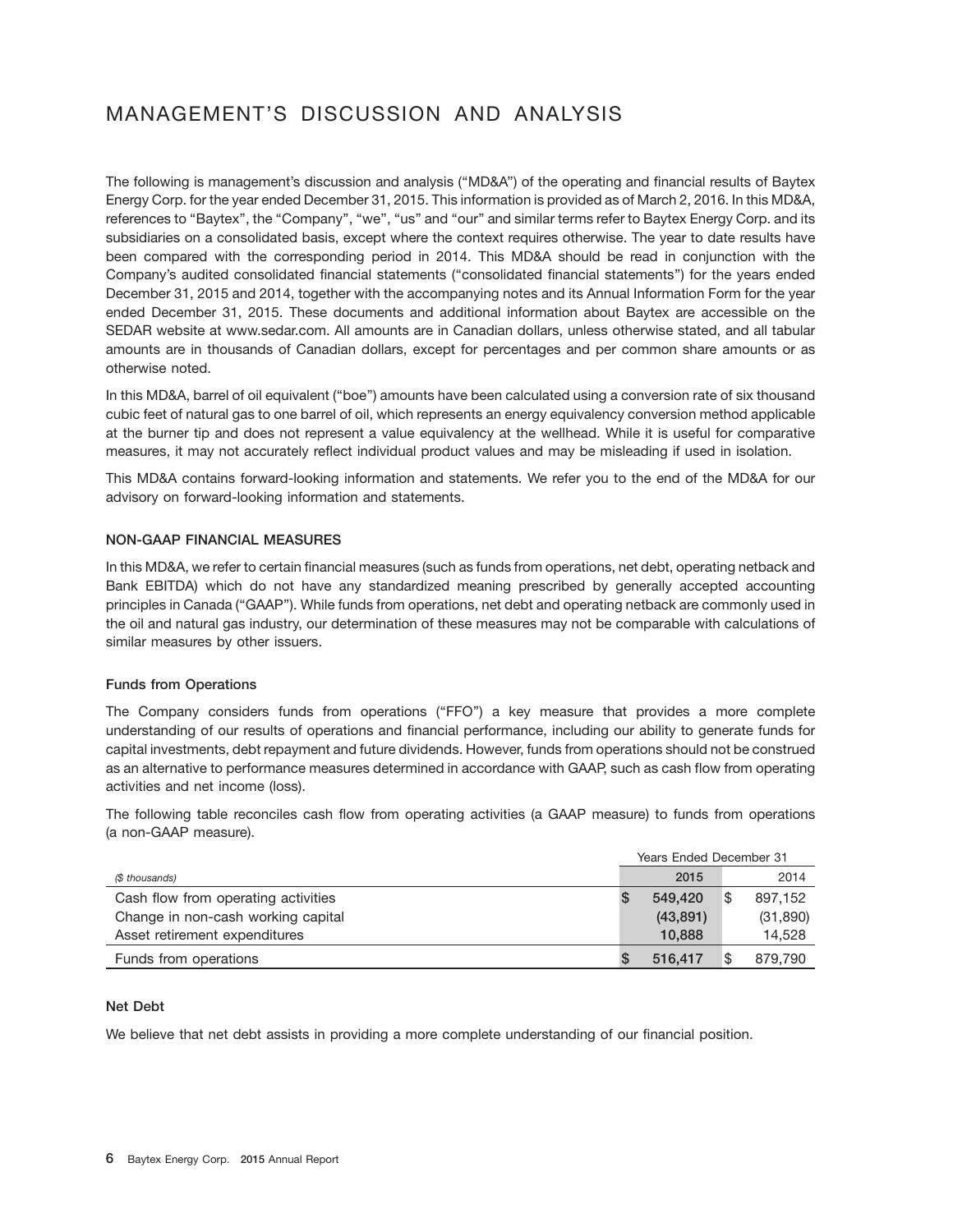The following table summarizes our net debt at December 31, 2015 and 2014.

| (\$ thousands)                               | December 31,<br>2015 | December 31,<br>2014 |
|----------------------------------------------|----------------------|----------------------|
| Bank loan <sup>(1)</sup>                     | 256,749              | \$<br>666,886        |
| Long-term notes $(1)$                        | 1,623,658            | 1,418,685            |
| Working capital deficiency <sup>(2)(3)</sup> | 169,498              | 210,409              |
| Net debt                                     | 2,049,905            | 2,295,980<br>\$      |

*(1) Principal amount of instruments.*

*(2) Working capital is current assets less current liabilities (excluding current financial derivatives).*

*(3) In the oil and gas industry, it is not unusual to have a working capital deficiency as accounts receivable arising from sales of production are usually settled within one or two months but accounts payable related to capital and operating expenditures are usually settled over a longer time span (often two to four months) due to vendor billing cycles and internal approval processes.*

# **Operating Netback**

We define operating netback as oil and natural gas revenue, less royalties, operating expenses and transportation expenses. Operating netback per boe is the operating netback divided by barrels of oil equivalent production volume for the applicable period. We believe that this measure assists in characterizing our ability to generate cash margin on a unit of production basis.

# **Bank EBITDA**

Bank EBITDA is used to assess compliance with certain financial covenants.

The following table reconciles net income (loss) (a GAAP measure) to Bank EBITDA (a non-GAAP measure).

|                                        | <b>Years Ended December 31</b> |                  |  |  |  |  |  |
|----------------------------------------|--------------------------------|------------------|--|--|--|--|--|
| (\$ thousands)                         | 2015                           | 2014             |  |  |  |  |  |
| Net income (loss)                      | \$(1,133,651)                  | (132, 807)<br>\$ |  |  |  |  |  |
| Plus:                                  |                                |                  |  |  |  |  |  |
| Financing costs                        | 111,660                        | 90,033           |  |  |  |  |  |
| Income tax expense (recovery)          | (344, 146)                     | 134,391          |  |  |  |  |  |
| Depletion and depreciation             | 661,858                        | 536,569          |  |  |  |  |  |
| EBITDA attributable to acquired assets |                                | 254,087          |  |  |  |  |  |
| Other non-cash items <sup>(1)</sup>    | 1,333,007                      | 414,898          |  |  |  |  |  |
| <b>Bank EBITDA</b>                     | S<br>628,728                   | 1,297,171<br>S   |  |  |  |  |  |

*(1) Other non-cash items include share-based compensation, unrealized foreign exchange loss, exploration and evaluation expense, unrealized (gain) loss on financial derivatives, gain (loss) on divestiture of oil and gas properties and impairment.*

# **YEAR END HIGHLIGHTS**

2015 was a challenging year as world oil prices declined significantly from 2014 and we continually adjusted our business in response. Throughout the year, the Company took steps to protect its liquidity in order to withstand the low commodity price environment. Despite these changes, the Company was able to achieve production of 84,648 boe/d, advance the multi-zone potential of its Eagle Ford asset and achieve cost reductions in all aspects of the business.

Production for the year ended December 31, 2015 increased 8% to 84,648 boe/d mainly due to growth from the Eagle Ford assets which was partially offset by declines in Canada. U.S. production averaged 39,957 boe/d in 2015 and was 80%, or 17,819 boe/d, higher than 2014. Production from the Company's Eagle Ford assets was included for the full year in 2015 and has increased more than 11,000 boe/d since the acquisition in June of 2014. This was partially offset by the North Dakota disposition which closed on September 24, 2014. Canadian production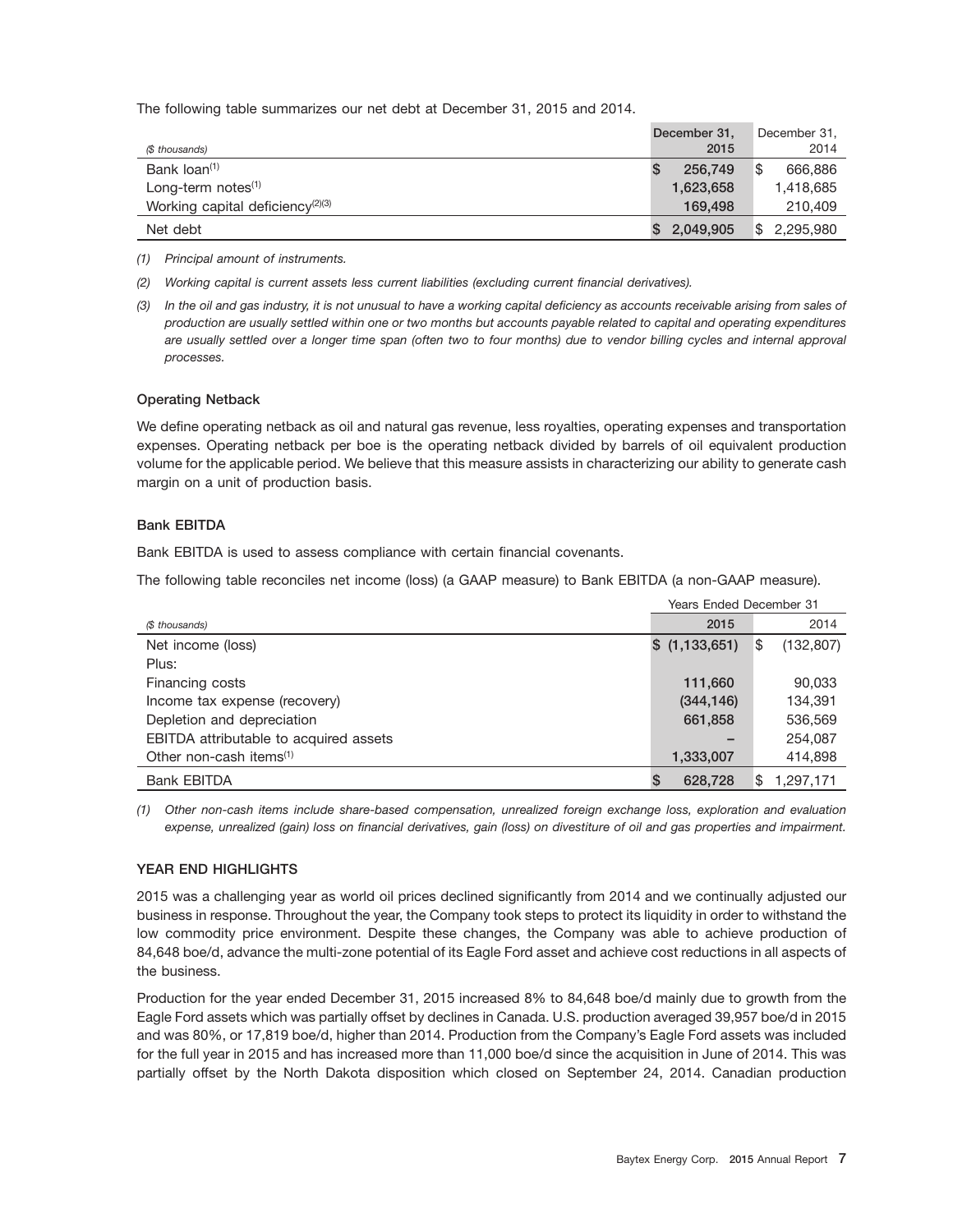averaged 44,691 boe/d in 2015, a decrease of 21%, from 56,257 boe/d in 2014. Reduced capital spending, property dispositions and shut-in production contributed to reduced production levels on our Canadian assets in 2015.

Funds from operations for the year ended December 31, 2015 was \$516.4 million, compared to \$879.8 million in 2014. The decrease in FFO was directly attributable to lower commodity prices. The Company's realized sales price of \$35.40/boe decreased 47% from the prior year driven by a 48% decrease in the price of West Texas Intermediate light oil (''WTI'') for the year. WTI prices averaged US\$48.79/bbl in 2015 compared to US\$92.97/bbl in 2014.

In response to the lower commodity prices, we continued to reduce our capital program throughout 2015 investing a total of \$521.0 million for the year. Capital spending was focused on our Eagle Ford assets with 86% of total capital being spent in the U.S. Spending in the U.S. totaled \$449.8 million in 2015 compared to \$371.8 million in 2014 where we drilled 50.2 net wells in 2015 compared to 33.2 net wells in 2014. In the Eagle Ford, we were able to further advance the multi-zone potential of the acreage which resulted in additional reserves and enhanced economics in this play. Activity in Canada was significantly reduced in 2015 as we drilled 31.4 net wells and spent \$71.3 million compared to 175.1 net wells and \$394.2 million in 2014.

With the low commodity environment, we took several steps to protect our liquidity. On April 2, 2015, we completed an equity financing, issuing 36,455,000 common shares at a price of \$17.35 per share for net proceeds of \$606.0 million. In September, we made the difficult decision to suspend our dividend and reduce our capital program. We have also worked with our bank lending syndicate throughout 2015. We received covenant relief in early 2015, extended the maturities of our credit facilities by one year in June and negotiated further covenant relief in December. We also chose to voluntarily reduce our Canadian credit facilities by \$200 million as the carrying costs were increasing and we could not see ourselves utilizing the full amount of the facility in the current environment. At December 31, 2015, the Company was in compliance with all of its financial covenants and \$256.7 million was drawn on the facilities leaving approximately \$820.0 million in undrawn credit capacity.

During the year, we recorded total impairment charges of \$1.0 billion (\$992.9 million related to Eagle Ford assets and \$45.7 million to Canadian assets). The impairment charges are directly attributable to the decline in commodity prices. The Eagle Ford assets were recorded at their fair values when the WTI price was more than US\$100/bbl.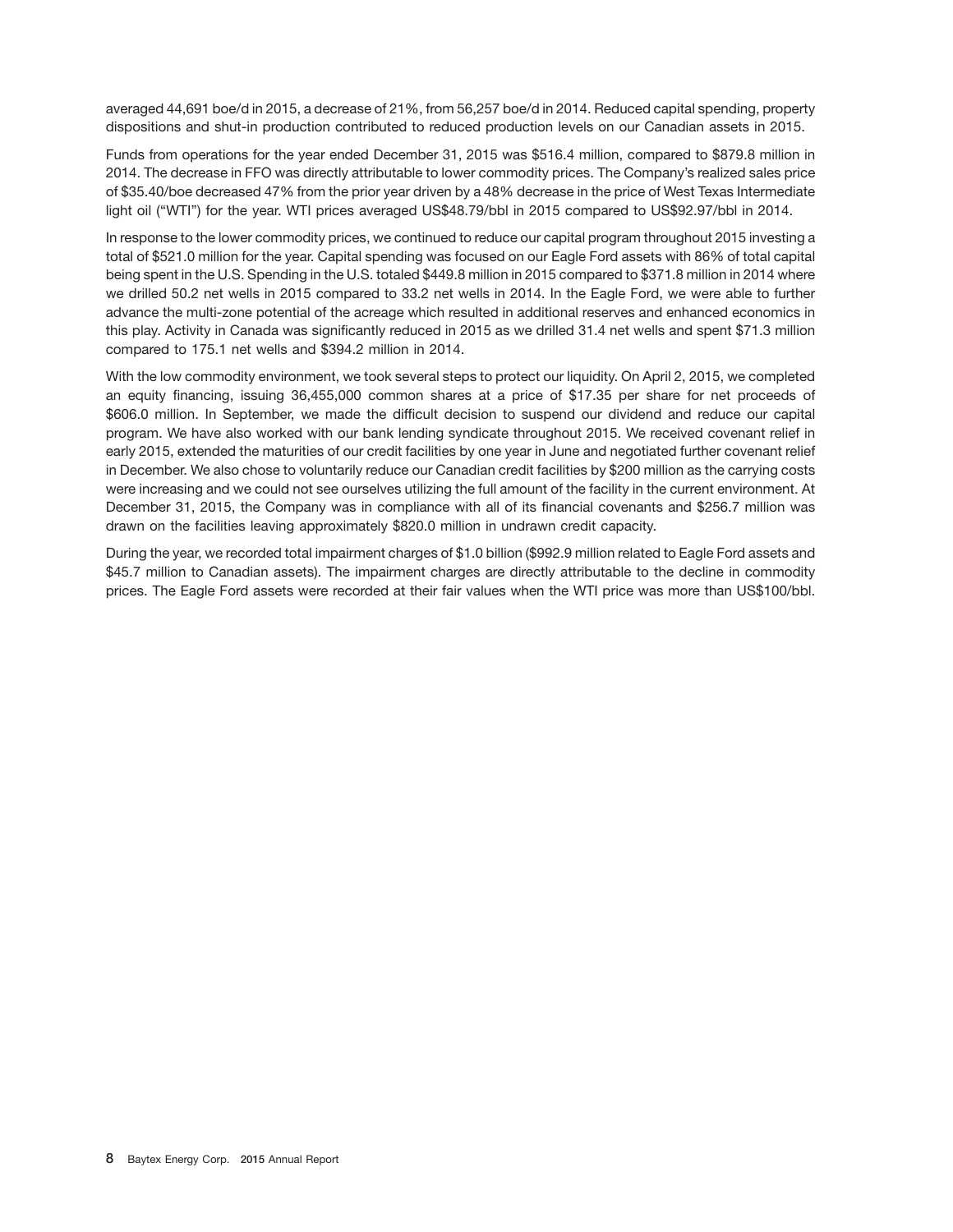# RESULTS OF OPERATIONS

The Canadian division includes the heavy oil assets in Peace River and Lloydminster and the conventional oil and natural gas assets in Western Canada. The U.S. division includes the Bakken assets in North Dakota up to the date of disposition on September 24, 2014, and the Eagle Ford assets in Texas since the date of acquisition on June 11, 2014.

# **Production**

|                          | Years Ended December 31 |        |        |        |        |        |  |  |  |  |  |  |  |
|--------------------------|-------------------------|--------|--------|--------|--------|--------|--|--|--|--|--|--|--|
|                          |                         | 2015   |        | 2014   |        |        |  |  |  |  |  |  |  |
| <b>Daily Production</b>  | Canada                  | U.S.   | Total  | Canada | U.S.   | Total  |  |  |  |  |  |  |  |
| Liquids (bbl/d)          |                         |        |        |        |        |        |  |  |  |  |  |  |  |
| Heavy oil                | 34,974                  |        | 34,974 | 45.022 |        | 45,022 |  |  |  |  |  |  |  |
| Light oil and condensate | 1,828                   | 24,059 | 25,887 | 2,621  | 15,060 | 17.681 |  |  |  |  |  |  |  |
| <b>NGL</b>               | 1,070                   | 7,422  | 8,492  | 1,441  | 3,378  | 4,819  |  |  |  |  |  |  |  |
| Total liquids (bbl/d)    | 37,872                  | 31.481 | 69.353 | 49.084 | 18.438 | 67,522 |  |  |  |  |  |  |  |
| Natural gas (mcf/d)      | 40,911                  | 50,855 | 91,766 | 43,037 | 22,197 | 65,234 |  |  |  |  |  |  |  |
| Total production (boe/d) | 44,691                  | 39,957 | 84,648 | 56,257 | 22,138 | 78,395 |  |  |  |  |  |  |  |
| <b>Production Mix</b>    |                         |        |        |        |        |        |  |  |  |  |  |  |  |
| Heavy oil                | 79%                     | $-$ %  | 41%    | 79%    | $-$ %  | 56%    |  |  |  |  |  |  |  |
| Light oil and condensate | 4%                      | 61%    | 31%    | 5%     | 68%    | 24%    |  |  |  |  |  |  |  |
| <b>NGL</b>               | 2%                      | 19%    | 10%    | 3%     | 15%    | 6%     |  |  |  |  |  |  |  |
| Natural gas              | 15%                     | 20%    | 18%    | 13%    | 17%    | 14%    |  |  |  |  |  |  |  |

Annual average production for the year ended December 31, 2015 was 84,648 boe/d, representing an 8% increase, or 6,253 boe/d, compared to 2014. The increase in 2015 is primarily due to production from the Eagle Ford acquisition. Canadian production of 44,691 boe/d decreased 21%, or 11,566 boe/d, from 2014. The Canadian decrease is attributable to natural declines associated with reduced capital spending along with non-core dispositions and uneconomic production we have shut-in which total approximately 2,900 boe/d for the year. At December 31, 2015, we had approximately 2,400 boe/d of uneconomic production shut-in. U.S. production for the year ended December 31, 2015 was 39,957 boe/d, an increase of 80% over the prior year as production from our Eagle Ford assets contributed for the full-year 2015 compared to 2014 where they were only included since the date of acquisition on June 11, 2014. This was offset by the divestiture of the North Dakota production which produced 2,483 boe/d for 2014. The Eagle Ford 2014 production for the three months ended December 31, 2014 was 38,035 boe/d.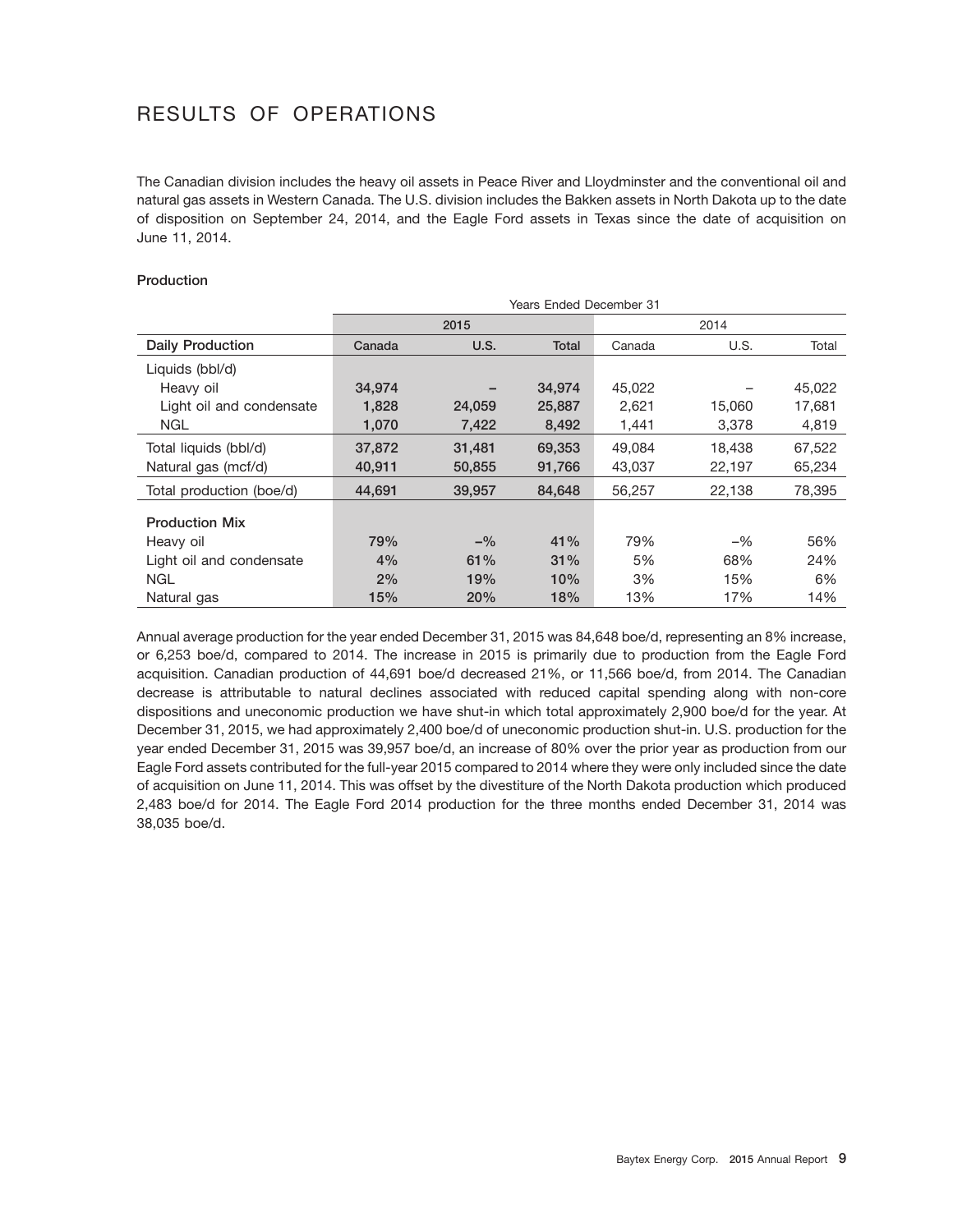#### **Commodity Prices**

The prices received for our crude oil and natural gas production directly impact our earnings, funds from operations and our financial position.

# *Crude Oil*

For the year ended December 31, 2015, the WTI oil prompt averaged US\$48.79/bbl, a 48% decrease from the average WTI price of US\$92.97/bbl in 2014. The low prices experienced during year ended 2015, as compared to 2014, were due to a persistent global over supply of oil due in part to the decision of the Organization of Petroleum Exporting Countries (OPEC) to step away from its traditional swing producer role.

The discount for Canadian heavy oil, as measured by the Western Canadian Select (''WCS'') price differential to WTI, averaged 29% for the year ended December 31, 2015, as compared to 21% in 2014. While on a percentage basis the WCS differential widened, the differential narrowed in nominal terms to average US\$13.52/bbl for the year ended December 31, 2015 as compared to US\$19.40/bbl in 2014. The improvement in the nominal differential was due to increased pipeline capacity from Canada to the U.S. Gulf Coast, which allows WCS pricing to achieve pipeline equivalency with the large waterborne Gulf Coast refinery market.

#### *Natural Gas*

For the year ended December 31, 2015, the AECO natural gas prices averaged \$2.74/mcf, a 38% decrease compared to \$4.42/mcf in 2014. For the year ended December 31, 2015, the NYMEX natural gas price averaged US\$2.66/mmbtu, a 40% decrease compared to US\$4.41/mmbtu in 2014. The decrease in natural gas prices on both indices during 2015 was driven by historically high production levels which exceeded current demand.

The following table compares selected benchmark prices and our average realized selling prices for the years ended December 31, 2015 and 2014.

|                                                     | Years Ended December 31 |        |        |  |  |  |  |  |
|-----------------------------------------------------|-------------------------|--------|--------|--|--|--|--|--|
|                                                     | 2015                    | 2014   | Change |  |  |  |  |  |
| <b>Benchmark Averages</b>                           |                         |        |        |  |  |  |  |  |
| WTI oil (US\$/bbl) <sup>(1)</sup>                   | 48.79                   | 92.97  | (48%)  |  |  |  |  |  |
| WCS heavy oil (US\$/bbl) <sup>(2)</sup>             | 35.26                   | 73.58  | (52%)  |  |  |  |  |  |
| Heavy oil differential <sup>(3)</sup>               | 29%                     | 21%    |        |  |  |  |  |  |
| LLS oil (US\$/bbl) <sup>(4)</sup>                   | 51.50                   | 96.76  | (47%)  |  |  |  |  |  |
| CAD/USD average exchange rate                       | 1.2811                  | 1.1050 | 16%    |  |  |  |  |  |
| Edmonton par oil (\$/bbl)                           | 57.20                   | 95.28  | (40%)  |  |  |  |  |  |
| AECO natural gas price (\$/mcf)(5)                  | 2.74                    | 4.42   | (38%)  |  |  |  |  |  |
| NYMEX natural gas price (US\$/mmbtu) <sup>(6)</sup> | 2.66                    | 4.41   | (40%)  |  |  |  |  |  |

*(1) WTI refers to the arithmetic average of NYMEX prompt month WTI for the applicable period.*

*(2) WCS refers to the average posting price for the benchmark WCS heavy oil.*

*(3) Heavy oil differential refers to the WCS discount to WTI on a monthly weighted average basis.*

*(4) LLS refers to the Argus trade month average.*

*(5) AECO refers to the AECO arithmetic average month-ahead index price published by the Canadian Gas Price Reporter (''CGPR'').*

*(6) NYMEX refers to the NYMEX last day average index price as published by the CGPR.*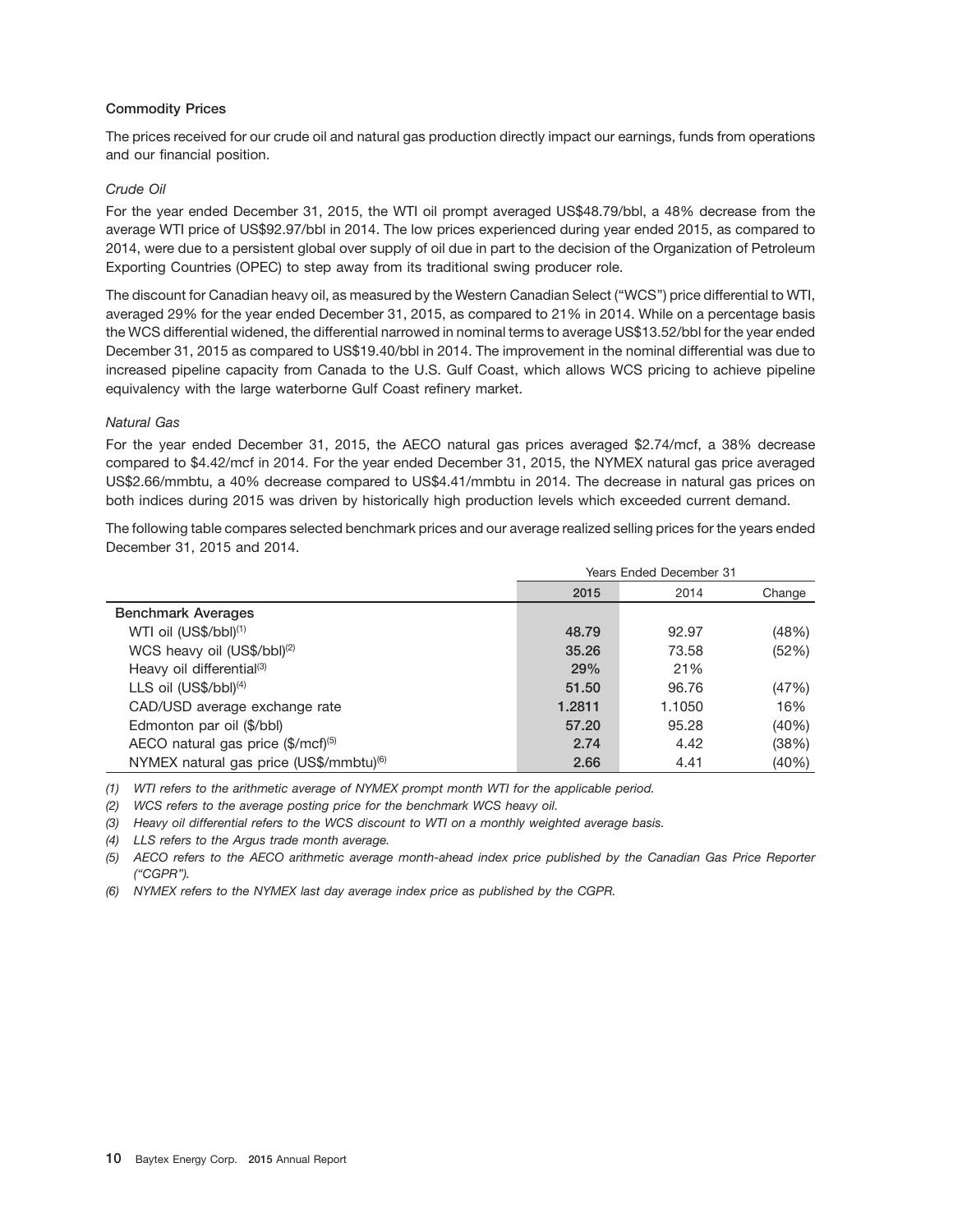|                                            | Years Ended December 31 |            |  |            |  |              |      |          |     |          |  |       |  |
|--------------------------------------------|-------------------------|------------|--|------------|--|--------------|------|----------|-----|----------|--|-------|--|
|                                            |                         |            |  | 2015       |  |              | 2014 |          |     |          |  |       |  |
|                                            |                         | Canada     |  | U.S.       |  | <b>Total</b> |      | Canada   |     | U.S.     |  | Total |  |
| Average Sales Prices <sup>(1)</sup>        |                         |            |  |            |  |              |      |          |     |          |  |       |  |
| Canadian heavy oil (\$/bbl) <sup>(1)</sup> | <b>S</b>                | $32.23$ \$ |  | $-$ \$     |  | $32.23$ \$   |      | 69.64 \$ |     | - \$     |  | 69.64 |  |
| Light oil and condensate (\$/bbl)          |                         | 52.52      |  | 55.99      |  | 55.75        |      | 89.88    |     | 91.63    |  | 91.37 |  |
| NGL (\$/bbl)                               |                         | 20.80      |  | 16.35      |  | 16.91        |      | 45.49    |     | 30.93    |  | 35.28 |  |
| Natural gas (\$/mcf)                       |                         | 2.59       |  | 3.47       |  | 3.08         |      | 4.49     |     | 4.62     |  | 4.53  |  |
| Weighted average (\$/boe) <sup>(2)</sup>   | <b>S</b>                | $30.24$ \$ |  | $41.16$ \$ |  | 35.40        | - \$ | 64.52    | \$. | 71.69 \$ |  | 66.54 |  |

*(1) Baytex's risk management strategy employs both oil and natural gas financial and physical forward contracts (fixed price forward sales and collars) and heavy oil differential physical delivery contracts (fixed price and percentage of WTI). The pricing information in the table excludes the impact of financial derivatives.*

*(2) Realized heavy oil prices are calculated based on sales volumes, net of blending costs.*

# *Average Realized Sales Prices*

Our realized heavy oil price for the year ended December 31, 2015 was \$32.23/bbl, or 71% of WCS, compared to \$69.64/bbl, or 86% of WCS in 2014. The Company's decrease in realized heavy oil price of 54% for the year ended December 31, 2015 compared to 2014 corresponds with the 52% change in WCS heavy oil price over the same period. A portion of the Company's heavy oil is sold at a fixed dollar differential to the WCS benchmark price. Due to the drop in commodity prices, the fixed dollar differential has decreased our realized price as a percentage of WCS during 2015 compared to 2014.

During the year ended December 31, 2015, our Canadian average sales price for light oil and condensate was \$52.52/bbl, down 42% from \$89.88/bbl in 2014. This corresponds with the 40% decrease in the benchmark Edmonton Par prices over the same period. U.S. light oil and condensate pricing for the year ended December 31, 2015 was \$55.99/bbl, down 39% from \$91.63/bbl in 2014, which is consistent with a 38% decrease in the LLS benchmark (as expressed in Canadian dollars).

Our realized natural gas price for the year ended December 31, 2015 was \$3.08/mcf, down from \$4.53/mcf in 2014. This is largely in line with the decreases in the AECO and NYMEX benchmarks during these periods.

|                                          | <b>Years Ended December 31</b> |         |                   |                                                                   |         |                 |  |  |  |  |  |  |  |
|------------------------------------------|--------------------------------|---------|-------------------|-------------------------------------------------------------------|---------|-----------------|--|--|--|--|--|--|--|
|                                          |                                | 2015    |                   | 2014                                                              |         |                 |  |  |  |  |  |  |  |
| (\$ thousands)                           | Canada                         | U.S.    | <b>Total</b>      | Canada                                                            | U.S.    | Total           |  |  |  |  |  |  |  |
| Oil revenue                              |                                |         |                   |                                                                   |         |                 |  |  |  |  |  |  |  |
| Heavy oil                                | \$411,386 \$                   |         | 411.386<br>$-$ \$ | $$1,144,360$ \$                                                   |         | $-$ \$1,144,360 |  |  |  |  |  |  |  |
| Light oil and condensate                 | 35,044                         | 491,700 | 526,744           | 85,986                                                            | 503.701 | 589,687         |  |  |  |  |  |  |  |
| <b>NGL</b>                               | 8,121                          | 44,286  | 52,407            | 23,924                                                            | 38,136  | 62,060          |  |  |  |  |  |  |  |
| Total liquids revenue                    | 454,551                        | 535,986 | 990,537           | 1,254,270                                                         | 541,837 | 1,796,107       |  |  |  |  |  |  |  |
| Natural gas revenue                      | 38,723                         | 64,334  | 103,057           | 70,514                                                            | 37,418  | 107,932         |  |  |  |  |  |  |  |
| Total oil and natural gas revenue        | 493,274                        | 600,320 | 1,093,594         | 1,324,784                                                         | 579,255 | 1,904,039       |  |  |  |  |  |  |  |
| Other income <sup>(1)</sup>              |                                |         | 8,448             |                                                                   |         | 6,863           |  |  |  |  |  |  |  |
| Heavy oil blending revenue               | 27,830                         | -       | 27,830            | 58.120                                                            |         | 58,120          |  |  |  |  |  |  |  |
| Total petroleum and natural gas revenues |                                |         |                   | \$521,104 \$600,320 \$1,129,872 \$1,382,904 \$579,255 \$1,969,022 |         |                 |  |  |  |  |  |  |  |

# **Gross Revenues**

#### *(1) Total includes corporate other income*

Total petroleum and natural gas revenues for the year ended December 31, 2015 of \$1,129.9 million decreased \$839.2 million from the prior year. This decrease can be attributed to the drop in commodity prices which decreased petroleum and natural gas revenues by \$962 million during 2015 which was partially offset by higher production volumes which increased petroleum and natural gas revenues by \$152 million. In Canada, petroleum and natural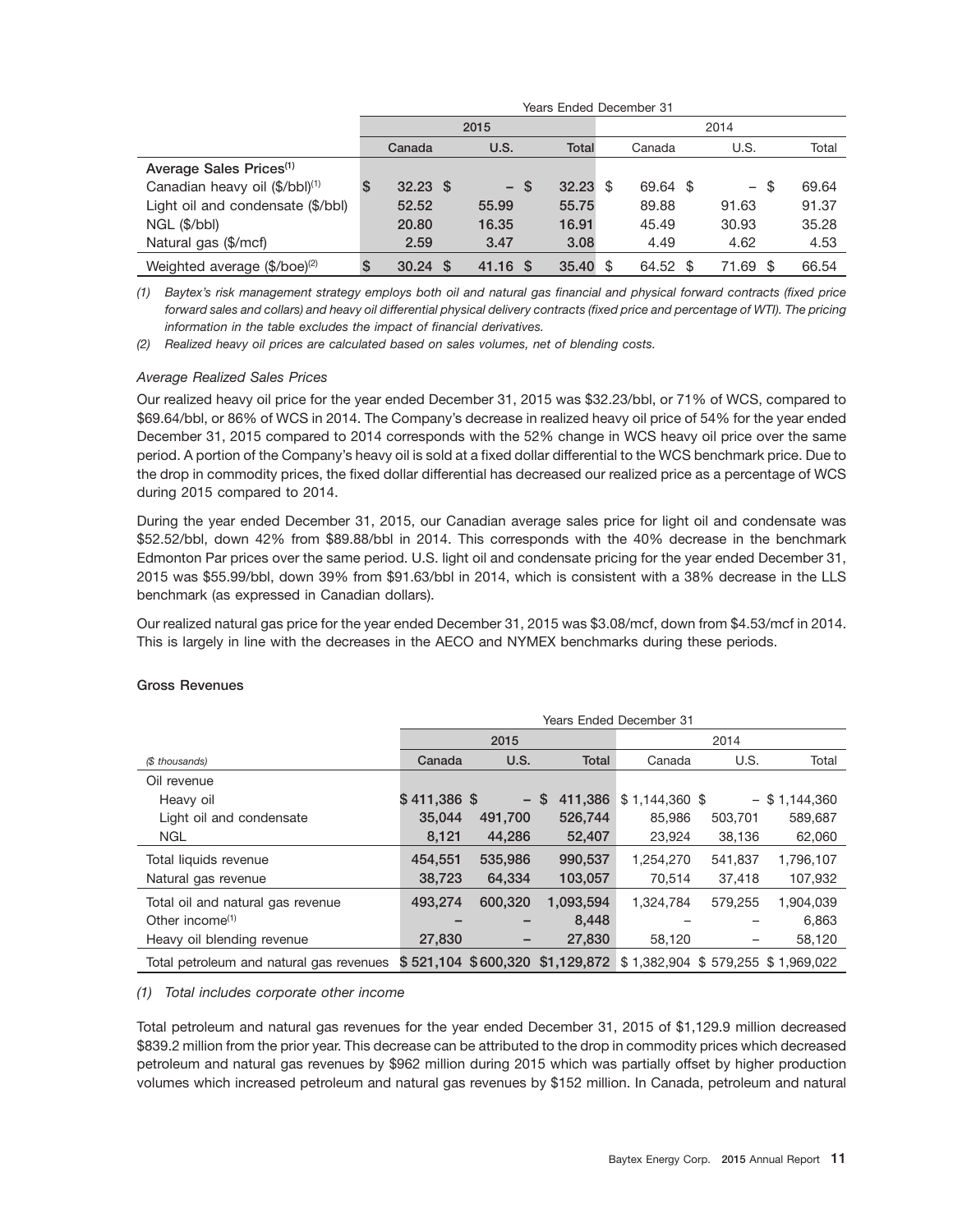gas revenues for the year ended December 31, 2015 totaled \$521.1 million, a decrease of \$861.8 million compared to 2014. The lower petroleum and natural gas revenues in 2015 were due to lower production volumes and lower realized prices on all products. Petroleum and natural gas revenues of \$600.3 million in the U.S. increased \$21.1 million from the prior year with increased production from the acquisition of the Eagle Ford assets which was offset by the decrease in realized prices on all products.

Heavy oil blending revenue of \$27.8 million for the year ended December 31, 2015 decreased \$30.3 million compared to 2014. In order to meet pipeline specifications and to facilitate its marketing, heavy oil transported through pipelines requires blending to reduce its viscosity. The cost of blending diluent is recovered in the sale price of the blended product. Our heavy oil transported by rail does not require blending diluent. The purchases and sales are recorded as heavy oil blending revenue and expense, respectively. Heavy oil blending revenue decreased as the price of diluent decreased in the year and the Company sold less diluent with the decrease in heavy oil production within Canada.

# **Royalties**

Royalties are paid to various government entities and to land and mineral rights owners. Royalties are calculated based on gross revenues, or on operating netbacks less capital investment for specific heavy oil projects, and are generally expressed as a percentage of gross revenue. The actual royalty rates can vary for a number of reasons, including the commodity produced, royalty contract terms, commodity price level, royalty incentives and the area or jurisdiction. The following table summarizes our royalties and royalty rates for the years ended December 31, 2015 and 2014.

|                                         | <b>Years Ended December 31</b> |          |    |               |  |                         |        |            |   |         |       |         |  |
|-----------------------------------------|--------------------------------|----------|----|---------------|--|-------------------------|--------|------------|---|---------|-------|---------|--|
|                                         |                                |          |    | 2015          |  |                         |        |            |   | 2014    |       |         |  |
| (\$ thousands except for % and per boe) |                                | Canada   |    | Total<br>U.S. |  |                         | Canada |            |   | U.S.    | Total |         |  |
| Royalties                               | S                              | 67.323   | S. |               |  | $174,102$ \$ 241,425 \$ |        | 265,066 \$ |   | 174.059 |       | 439.125 |  |
| Average royalty rate $(1)$              |                                | $13.6\%$ |    | 29.0%         |  | $22.1\%$                |        | 20.0%      |   | 30.0%   |       | 23.1%   |  |
| Royalty rate per boe                    | S                              | 4.13     |    | 11.94         |  | 7.81                    |        | 12.91      | S | 21.54   |       | 15.35   |  |

*(1) Average royalty rate excludes sales of heavy oil blending diluents and the effects of financial derivatives.*

Total royalties for the year ended December 31, 2015 of \$241.4 million decreased 45%, or \$197.7 million from 2014, mainly due to the decline in gross revenues. Canadian royalties decreased to 13.6% of revenue for the year ended December 31, 2015, compared to 20.0% of revenue in 2014. Canadian crown royalty rates are partially based on price and with the lower commodity prices during 2015 the Company experienced lower crown royalty rates compared to 2014. U.S. royalties of \$174.1 million for year ended December 31, 2015 is consistent with 2014 as the slight increase in revenues during the year was offset by a slightly lower royalty rate. Royalty rates in the U.S. for 2015 have decreased to 29.0% compared to 30.0% in the prior year due to the disposition of the North Dakota assets that had a higher royalty rate than the Eagle Ford assets.

# **Operating Expenses**

|                                   | Years Ended December 31 |               |  |                     |       |        |      |                                  |                     |        |          |         |
|-----------------------------------|-------------------------|---------------|--|---------------------|-------|--------|------|----------------------------------|---------------------|--------|----------|---------|
|                                   |                         |               |  | 2015                |       |        | 2014 |                                  |                     |        |          |         |
| (\$ thousands except for per boe) |                         | Canada        |  | U.S. <sup>(1)</sup> | Total | Canada |      |                                  | U.S. <sup>(1)</sup> | Total  |          |         |
| Operating expenses                |                         | $$210.945$ \$ |  |                     |       |        |      | 109,242 \$ 320,187 \$ 272,515 \$ |                     | 81.334 | <b>S</b> | 353.849 |
| Operating expenses per boe        | <b>S</b>                | 12.93         |  | 7.49                |       | 10.36  |      | 13.27                            |                     | 10.07  |          | 12.37   |

*(1) Operating expenses related to the Eagle Ford assets include transportation expenses.*

Operating expenses for the year ended December 31, 2015 of \$320.2 million decreased \$33.7 million compared to 2014. On a per boe basis, operating expenses for the year ended December 31, 2015 decreased \$2.01/boe to \$10.36/boe, compared to \$12.37/boe in 2014. Operating expenses per boe have decreased with the addition of the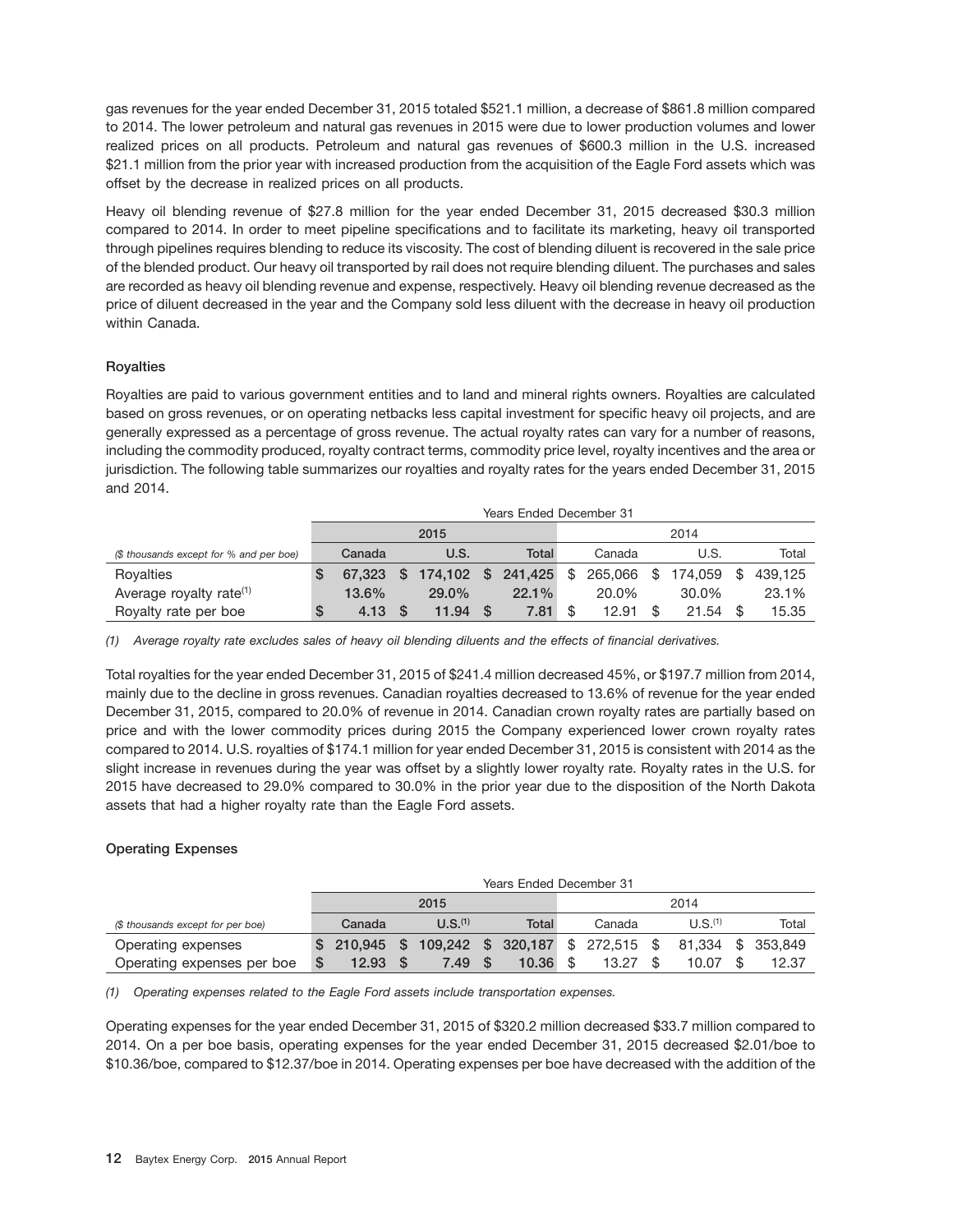Eagle Ford assets which have lower costs and comprise a larger percentage of our total production in 2015 as compared to 2014.

Canadian operating expenses of \$210.9 million for the year ended December 31, 2015 decreased \$61.6 million compared to 2014. The decrease is a result of lower production volumes and realized cost savings across all of our operations. With realized cost savings from service providers, lower fuel costs and reduced labour costs, our Canadian operating expenses per boe for the year ended December 31, 2015 decreased \$0.34/boe to \$12.93/boe, compared to \$13.27/boe in 2014. Despite significant reductions in our operating costs, the savings per boe were somewhat offset by fixed costs on lower production volumes.

U.S. operating expenses of \$109.2 million for the year ended December 31, 2015, increased \$27.9 million compared to 2014 due to the increase in production. On a per boe basis, costs decreased \$2.58/boe to \$7.49/boe for the year ended December 31, 2015. The costs per boe have decreased with the acquisition of the Eagle Ford assets which have a lower operating cost than the North Dakota properties. Costs in the Eagle Ford have also decreased since the acquisition through lower service costs and from fixed costs being spread over a growing production base.

# **Transportation Expenses**

Transportation expenses include the costs to move production from the field to the sales point. The largest component of transportation expenses relates to the trucking of heavy oil to pipeline and rail terminals. The following table compares our transportation expenses for the years ended December 31, 2015 and 2014.

|                                   | <b>Years Ended December 31</b> |  |                     |  |        |  |           |  |                          |  |        |  |  |
|-----------------------------------|--------------------------------|--|---------------------|--|--------|--|-----------|--|--------------------------|--|--------|--|--|
|                                   |                                |  | 2015                |  | 2014   |  |           |  |                          |  |        |  |  |
| (\$ thousands except for per boe) | Canada                         |  | U.S. <sup>(1)</sup> |  | Total  |  | Canada    |  | U.S. <sup>(1)</sup>      |  | Total  |  |  |
| Transportation expenses           | \$53.127                       |  | $- S$               |  | 53.127 |  | 83.766 \$ |  | $\overline{\phantom{m}}$ |  | 83.766 |  |  |
| Transportation expense per boe    | 3.26                           |  | -                   |  |        |  | 4.08      |  | -                        |  | 2.93   |  |  |

*(1) Transportation expenses related to the Eagle Ford assets have been included in operating expenses.*

Transportation expenses for the year ended December 31, 2015 totaled \$53.1 million, a decrease of 36%, or \$30.6 million, compared to 2014. The decrease is due to lower heavy oil volumes being transported to the sales point, decreased fuel costs and the increased use of lower cost internal trucking.

# **Blending Expenses**

Blending expenses for the year ended December 31, 2015 of \$27.8 million have decreased \$30.3 million or 52%, compared to 2014. Consistent with the decrease in heavy oil blending revenue, blending expenses decreased due to a decrease in both the volume of blending diluent required and the price of blending diluent. In order to meet pipeline specifications and to facilitate its marketing, heavy oil transported through pipelines requires blending to reduce its viscosity. The cost of blending diluent is recovered in the sale price of the blended product. Our heavy oil transported by rail does not require blending diluent.

#### **Financial Derivatives**

As part of our normal operations, we are exposed to movements in commodity prices, foreign exchange rates and interest rates. In an effort to manage these exposures, we utilize various financial derivative contracts which are intended to partially reduce the volatility in our funds from operations. Financial derivatives are managed at the corporate level and are not allocated between divisions. Contracts settled in the period result in realized gains or losses based on the market price compared to the contract price. Changes in the fair value of contracts are reported as unrealized gains or losses in the period as the forward markets for commodities and currencies fluctuate and as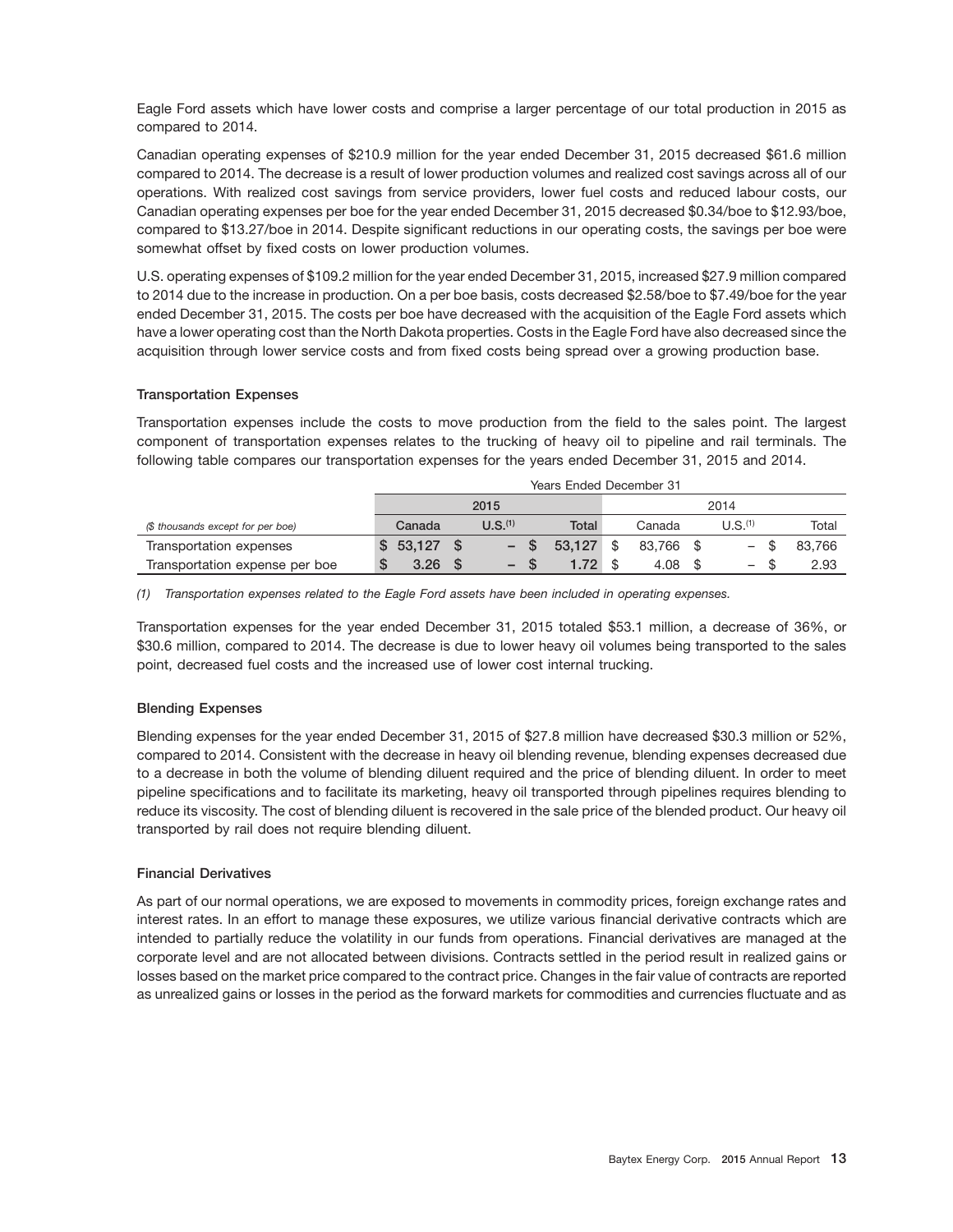new contracts are executed. The following table summarizes the results of our financial derivative contracts for the years ended December 31, 2015 and 2014.

|                                              | <b>Years Ended December 31</b> |     |           |    |            |  |  |  |  |
|----------------------------------------------|--------------------------------|-----|-----------|----|------------|--|--|--|--|
| (\$ thousands)                               | 2015                           |     | 2014      |    | Change     |  |  |  |  |
| Realized financial derivatives gain (loss)   |                                |     |           |    |            |  |  |  |  |
| Crude oil                                    | \$<br>235,393                  | Ι\$ | 46,844    | \$ | 188,549    |  |  |  |  |
| Natural gas                                  | 8,549                          |     | (974)     |    | 9,523      |  |  |  |  |
| Foreign currency                             | (46, 397)                      |     | (10, 416) |    | (35,981)   |  |  |  |  |
| Interest                                     |                                |     | (8, 130)  |    | 8,130      |  |  |  |  |
| Total                                        | \$<br>197,545                  | \$  | 27,324    | \$ | 170,221    |  |  |  |  |
| Unrealized financial derivatives gain (loss) |                                |     |           |    |            |  |  |  |  |
| Crude oil                                    | \$<br>(70, 354)                | \$  | 186,115   | \$ | (256, 469) |  |  |  |  |
| Natural gas                                  | 968                            |     | 5,802     |    | (4,834)    |  |  |  |  |
| Foreign currency                             | 15,068                         |     | (8,737)   |    | 23,805     |  |  |  |  |
| Interest and financing                       | (498)                          |     | 2,020     |    | (2,518)    |  |  |  |  |
| Total                                        | \$<br>(54, 816)                | \$  | 185,200   | \$ | (240, 016) |  |  |  |  |
| Total financial derivatives gain (loss)      |                                |     |           |    |            |  |  |  |  |
| Crude oil                                    | \$<br>165,039                  | \$  | 232,959   | \$ | (67, 920)  |  |  |  |  |
| Natural gas                                  | 9,517                          |     | 4,828     |    | 4,689      |  |  |  |  |
| Foreign currency                             | (31, 329)                      |     | (19, 153) |    | (12, 176)  |  |  |  |  |
| Interest and financing $(1)$                 | (498)                          |     | (6, 110)  |    | 5,612      |  |  |  |  |
| Total                                        | \$<br>142,729                  | \$  | 212,524   | \$ | (69, 795)  |  |  |  |  |

*(1) Unrealized interest and financing derivative gain (loss) includes the change in fair value of the call options embedded in our senior unsecured notes.*

The realized financial derivative gain of \$197.5 million for the year ended December 31, 2015, relate mainly to crude oil prices being at levels significantly below those set in our fixed price contracts, partially offset by \$15.1 million of losses on our foreign exchange contracts.

The unrealized loss of \$54.8 million for the year ended December 31, 2015 is mainly due to the realization, or reversal, of unrealized gains previously recorded at December 31, 2014 on our commodity contracts.

A summary of the financial derivative contracts in place as at December 31, 2015 and the accounting treatment thereof are disclosed in note 19 to the consolidated financial statements.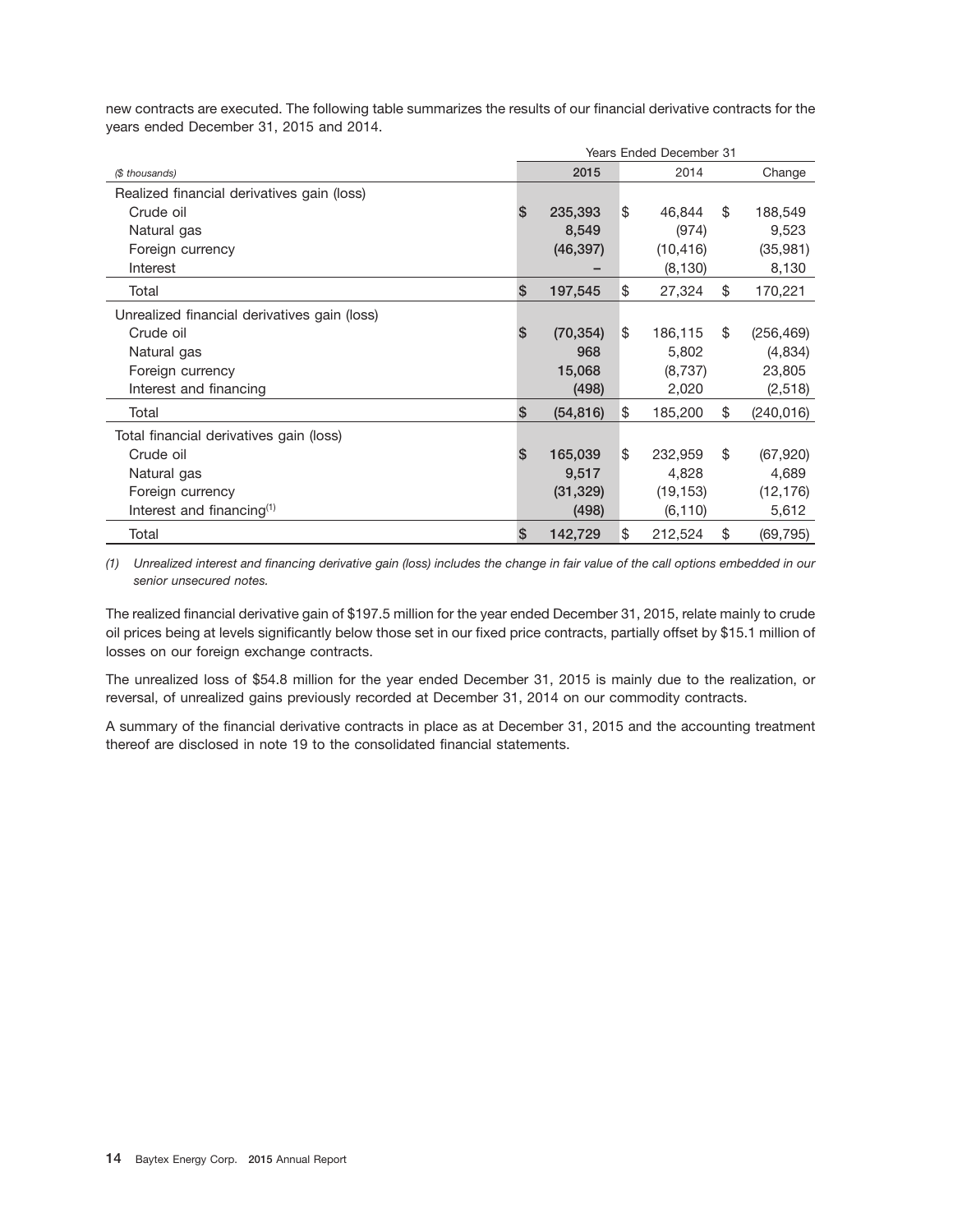# **Operating Netback**

|                                | Years Ended December 31 |        |               |            |          |              |      |        |    |        |      |        |  |
|--------------------------------|-------------------------|--------|---------------|------------|----------|--------------|------|--------|----|--------|------|--------|--|
|                                |                         |        |               | 2015       |          |              | 2014 |        |    |        |      |        |  |
| (\$ per boe except for volume) |                         | Canada |               | U.S.       |          | <b>Total</b> |      | Canada |    | U.S.   |      | Total  |  |
| Sales volume (boe/d)           |                         | 44,691 |               | 39,957     |          | 84,648       |      | 56,257 |    | 22,138 |      | 78,395 |  |
| Operating netback:             |                         |        |               |            |          |              |      |        |    |        |      |        |  |
| Oil and natural gas revenues   | \$                      | 30.24  | <sup>\$</sup> | 41.16      | - \$     | 35.40        | \$   | 64.52  | \$ | 71.69  | - \$ | 66.54  |  |
| Other income                   |                         |        |               |            |          | 0.27         |      |        |    |        |      | 0.24   |  |
| Less:                          |                         |        |               |            |          |              |      |        |    |        |      |        |  |
| Royalties                      |                         | 4.13   |               | 11.94      |          | 7.81         |      | 12.91  |    | 21.54  |      | 15.35  |  |
| Operating expenses             |                         | 12.93  |               | 7.49       |          | 10.36        |      | 13.27  |    | 10.07  |      | 12.37  |  |
| Transportation expenses        |                         | 3.26   |               |            |          | 1.72         |      | 4.08   |    |        |      | 2.93   |  |
| Operating netback              | \$                      | 9.92   | \$            | $21.73$ \$ |          | 15.78        | \$   | 34.57  | \$ | 40.13  | \$   | 36.13  |  |
| Financial derivatives gain     |                         |        |               |            |          | 6.39         |      |        |    |        |      | 1.24   |  |
| Operating netback after        |                         |        |               |            |          |              |      |        |    |        |      |        |  |
| financial derivatives          | S                       | 9.92   | <b>S</b>      | 21.73      | <b>S</b> | 22.17        | \$   | 34.57  | \$ | 40.13  | -S   | 37.37  |  |

# **U.S. RESULTS – IMPACT OF 2014 ACQUISITION AND DISPOSITION ACTIVITY**

In 2015, the U.S. division is comprised of the Eagle Ford assets. The results of operations for the U.S. division in 2014 included the Bakken assets in North Dakota, which were disposed of on September 24, 2014, and the Eagle Ford assets in Texas, which were acquired on June 11, 2014. This table demonstrates the impact of the 2014 acquisition and disposition activity on the U.S. results.

|                                                    | Years Ended December 31 |              |       |         |      |            |    |        |    |         |  |
|----------------------------------------------------|-------------------------|--------------|-------|---------|------|------------|----|--------|----|---------|--|
|                                                    |                         | 2015         |       |         | 2014 |            |    |        |    |         |  |
|                                                    |                         | <b>North</b> |       |         |      |            |    | North  |    |         |  |
| <b>Daily Production</b>                            | Eagle Ford              | Dakota       |       | Total   |      | Eagle Ford |    | Dakota |    | Total   |  |
| Liquids (bbl/d)                                    |                         |              |       |         |      |            |    |        |    |         |  |
| Light oil and condensate                           | 24,059                  |              |       | 24,059  |      | 12,805     |    | 2,255  |    | 15,060  |  |
| <b>NGL</b>                                         | 7,422                   |              |       | 7,422   |      | 3,264      |    | 114    |    | 3,378   |  |
| Total liquids (bbl/d)                              | 31,481                  |              |       | 31,481  |      | 16,069     |    | 2,369  |    | 18,438  |  |
| Natural gas (mcf/d)                                | 50,855                  |              |       | 50,855  |      | 21,511     |    | 687    |    | 22,198  |  |
| Total production (boe/d)                           | 39,957                  |              |       | 39,957  |      | 19,654     |    | 2,483  |    | 22,138  |  |
| (\$ thousands except for % and<br>per boe amounts) |                         |              |       |         |      |            |    |        |    |         |  |
| Revenue                                            | \$<br>600,320           | \$.          | \$    | 600,320 | \$   | 495.981    | \$ | 83.274 | \$ | 579,255 |  |
| Royalties                                          | 174,102                 |              |       | 174,102 |      | 146,954    |    | 27,105 |    | 174,059 |  |
| Operating expenses                                 | 109,242                 |              |       | 109,242 |      | 67,508     |    | 13,826 |    | 81,334  |  |
| Operating netback                                  | \$<br>316,976           | -S<br>-      | S     | 316,976 | \$   | 281,519    | \$ | 42,343 | \$ | 323,862 |  |
| Realized price per boe                             | \$<br>41.16             | \$<br>Ξ.     | \$    | 41.16   | \$   | 69.14      | \$ | 91.88  | \$ | 71.69   |  |
| Average royalty rate                               | 29.0%                   |              | $-$ % | 29.0%   |      | 29.6%      |    | 32.5%  |    | 30.0%   |  |
| Operating expenses per boe                         | \$<br>7.49              | S            | \$    | 7.49    | \$   | 9.41       | \$ | 15.25  | \$ | 10.07   |  |

# **Exploration and Evaluation Expense**

Exploration and evaluation expense includes the write-off of undeveloped lands and assets and will vary year to year depending on the expiry of leases and our assessment of undeveloped land.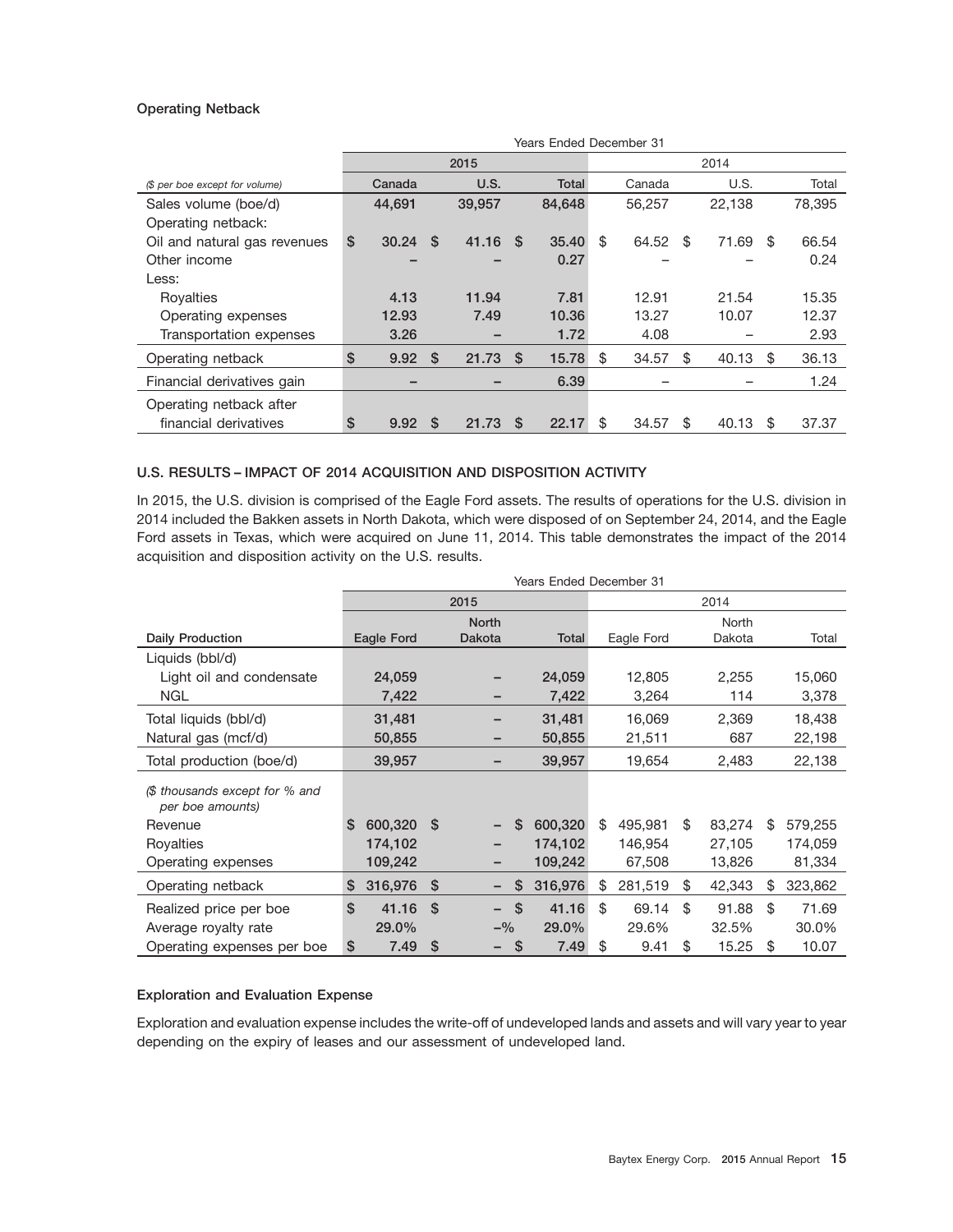Exploration and evaluation expense decreased to \$8.8 million for the year ended December 31, 2015 from \$17.7 million in 2014. The decrease for the year ended December 31, 2015 is due to lower expiries of undeveloped land in 2015.

# **Depletion and Depreciation**

|                                           | <b>Years Ended December 31</b> |       |                                                   |        |              |                |  |  |  |  |  |
|-------------------------------------------|--------------------------------|-------|---------------------------------------------------|--------|--------------|----------------|--|--|--|--|--|
|                                           |                                | 2015  |                                                   | 2014   |              |                |  |  |  |  |  |
| (\$ thousands except for per boe)         | Canada                         | U.S.  | Total                                             | Canada | U.S.         | Total          |  |  |  |  |  |
| Depletion and depreciation <sup>(1)</sup> |                                |       | \$279,744 \$377,847 \$661,858 \$328,902 \$204,461 |        |              | - S<br>536,569 |  |  |  |  |  |
| Depletion and depreciation per boe        | $17.15$ \$                     | 25.91 | $21.42 \text{ } $s$<br>-S                         | 16.02  | 25.30<br>-\$ | 18.75          |  |  |  |  |  |

# *(1) Total includes corporate depreciation.*

Depletion and depreciation expense totaled \$661.9 million for the year ended December 31, 2015, as compared to \$536.6 million in 2014. The increase of \$115.9 million in the year ended December 31, 2015 compared to 2014 is due to increased production and a higher depletion rate. The depletion rate per boe for the year ended December 31, 2015 increased to \$21.42/boe from \$18.75/boe in 2014, as the Eagle Ford assets were included in the depletable base for all of 2015 and they have a higher cost base and depletion rate than assets in Canada.

# **Impairment**

Impairment expense totaled \$1,038.6 million for the year ended December 31, 2015, as compared to \$449.6 million in 2014. An impairment charge of \$992.9 million was recorded on our Eagle Ford assets and is directly attributable to lower commodity prices. The Eagle Ford assets were originally recorded at their fair value at the time of acquisition in June of 2014 when WTI oil price was more than US\$100/bbl. Commodity prices have declined in 2015 and the future market prices have also decreased which has reduced the estimated future cash flows for our U.S. cash-generating unit below the carrying amount of the assets. The impairment included the remaining \$282.9 million of goodwill associated with this acquisition along with \$710.0 million related to oil and gas properties.

The recoverable amount of each cash-generating unit was determined using the discounted cash flows for proved, probable and, in the case of the U.S. assets, possible reserves as well as the fair value of undeveloped land acreage. In computing the future cash flows of the assets, we made certain assumptions, most significantly about future commodity prices and the discount rate. We assumed a WTI price of approximately US\$41.44/bbl in 2016, US\$60.00/bbl in 2017 and US\$70.00/bbl in 2018. It is possible that commodity prices in those years may be lower than the current estimate which could result in further impairments. A discount rate of 10% before tax has been applied to the cash flows.

During the year it was determined that access to explore and develop certain lands in our Lloydminster cash-generating unit was going to be limited, as a result we recorded an impairment charge of \$45.7 million on certain Canadian assets that were part of our Lloydminster cash-generating unit. The lands were subsequently disposed of in November 2015.

# **General and Administrative Expenses**

|                                             | Years Ended December 31 |  |        |         |  |  |  |  |  |
|---------------------------------------------|-------------------------|--|--------|---------|--|--|--|--|--|
| (\$ thousands except for per boe)           | 2015                    |  | 2014   | Change  |  |  |  |  |  |
| General and administrative expenses         | 59,406                  |  | 59.957 | $(1\%)$ |  |  |  |  |  |
| General and administrative expenses per boe | 1.92                    |  | 2.10   | $(9\%)$ |  |  |  |  |  |

General and administrative (''G&A'') expenses for the year ended December 31, 2015 decreased slightly to \$59.4 million from \$60.0 million, a decrease of \$0.6 million from 2014. On a per boe basis, G&A expenses decreased 9% in 2015 from 2014. The decrease is attributable to reductions to staffing levels to coincide with lower activity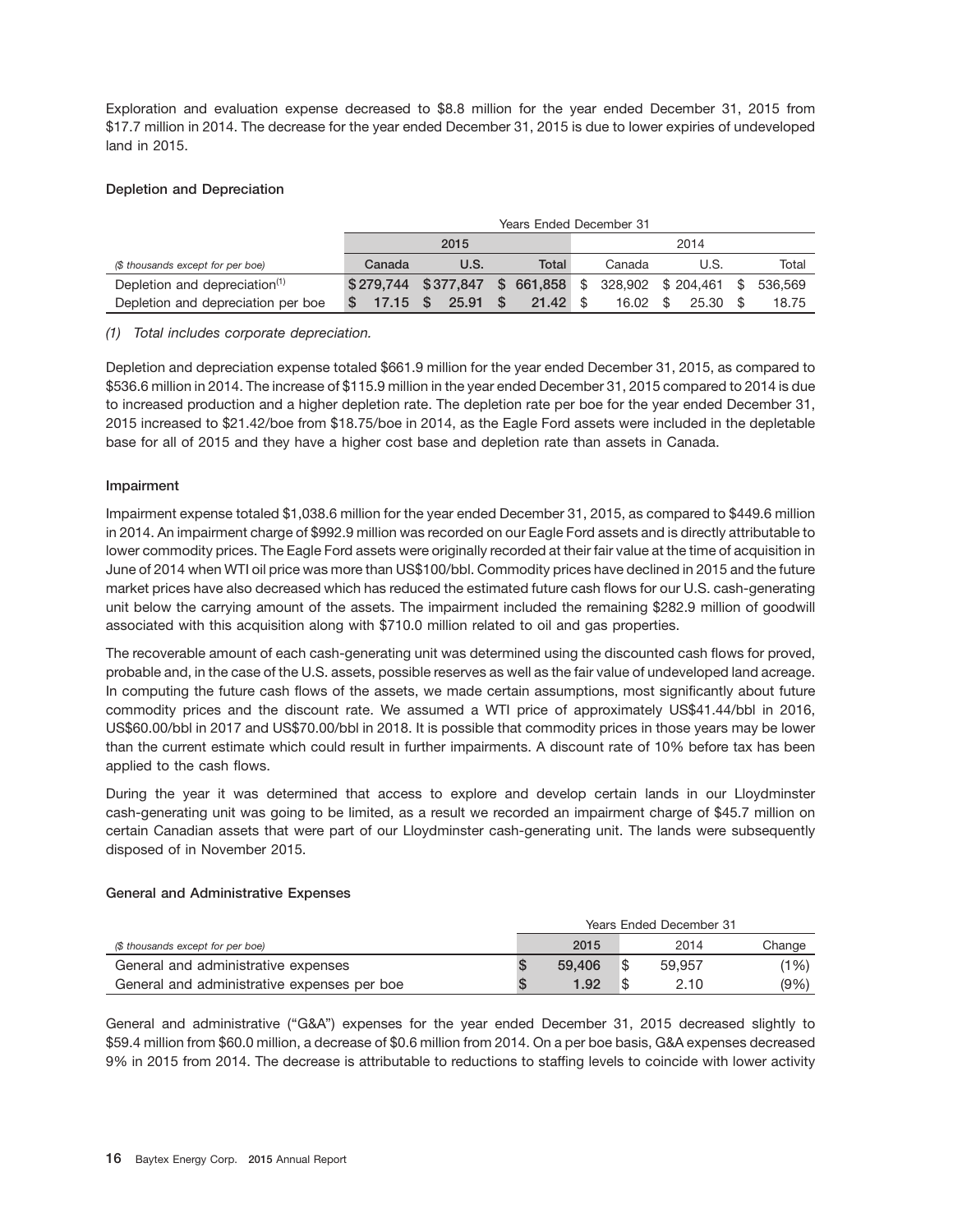levels combined with a reduction in discretionary spending. This was offset by the acquisition of the Eagle Ford assets and associated office in Houston which contributed \$11.8 million to G&A in 2015.

# **Acquisition-Related Costs**

During the year ended December 31, 2014, we incurred acquisition-related costs for the Aurora acquisition of \$38.6 million. These costs included legal, regulatory and advisory fees along with foreign currency hedge premiums. No acquisition-related costs were incurred for the year ended December 31, 2015.

# **Gain (Loss) on Divestiture of Oil and Gas Properties**

For the year ended December 31, 2015, the Company recorded losses on non-core dispositions of oil and gas properties of \$1.5 million before tax. In 2014, the Company recorded gains of \$50.2 million before tax on dispositions related to the disposition of the North Dakota assets and other non-core dispositions in Canada.

# **Share-Based Compensation Expense**

Compensation expense associated with the Share Award Incentive Plan is recognized in income (loss) over the vesting period of the share awards with a corresponding increase in contributed surplus. The issuance of common shares upon the conversion of share awards is recorded as an increase in shareholders' capital with a corresponding reduction in contributed surplus.

Compensation expense related to the Share Award Incentive Plan decreased to \$15.3 million for the year ended December 31, 2015 from \$27.5 million in 2014. The decrease in share-based compensation expense during 2015 is a result of the lower fair value of share awards granted combined with higher forfeitures related to a reduction in staffing levels during 2015 as compared to 2014.

# **Financing Costs**

Financing costs include interest on bank loan and long-term notes, non-cash charges related to bank loan and long-term notes and accretion on asset retirement obligations.

|                                           | <b>Years Ended December 31</b> |         |     |        |        |  |  |  |  |
|-------------------------------------------|--------------------------------|---------|-----|--------|--------|--|--|--|--|
| (\$ thousands except for %)               |                                | 2015    |     | 2014   | Change |  |  |  |  |
| Interest on bank loan                     |                                | 20.566  | Ι\$ | 21,854 | (6%)   |  |  |  |  |
| Interest on long-term notes               |                                | 82,838  |     | 59.231 | 40%    |  |  |  |  |
| Non-cash financing costs                  |                                | 1,994   |     | 1.697  | 18%    |  |  |  |  |
| Accretion on asset retirement obligations |                                | 6,262   |     | 7.251  | (14%)  |  |  |  |  |
| Financing costs                           |                                | 111,660 | \$  | 90.033 | 24%    |  |  |  |  |

Financing costs increased by \$21.6 million to \$111.7 million for the year ended December 31, 2015, compared to \$90.0 million in 2014. Interest on long-term notes increased with increased debt levels as the Company issued US\$800 million of senior unsecured notes in conjunction with the Eagle Ford acquisition in June 2014. In addition, a large portion of the Company's borrowings are in U.S. dollars which resulted in higher interest expense as the Canadian dollar weakened throughout 2015.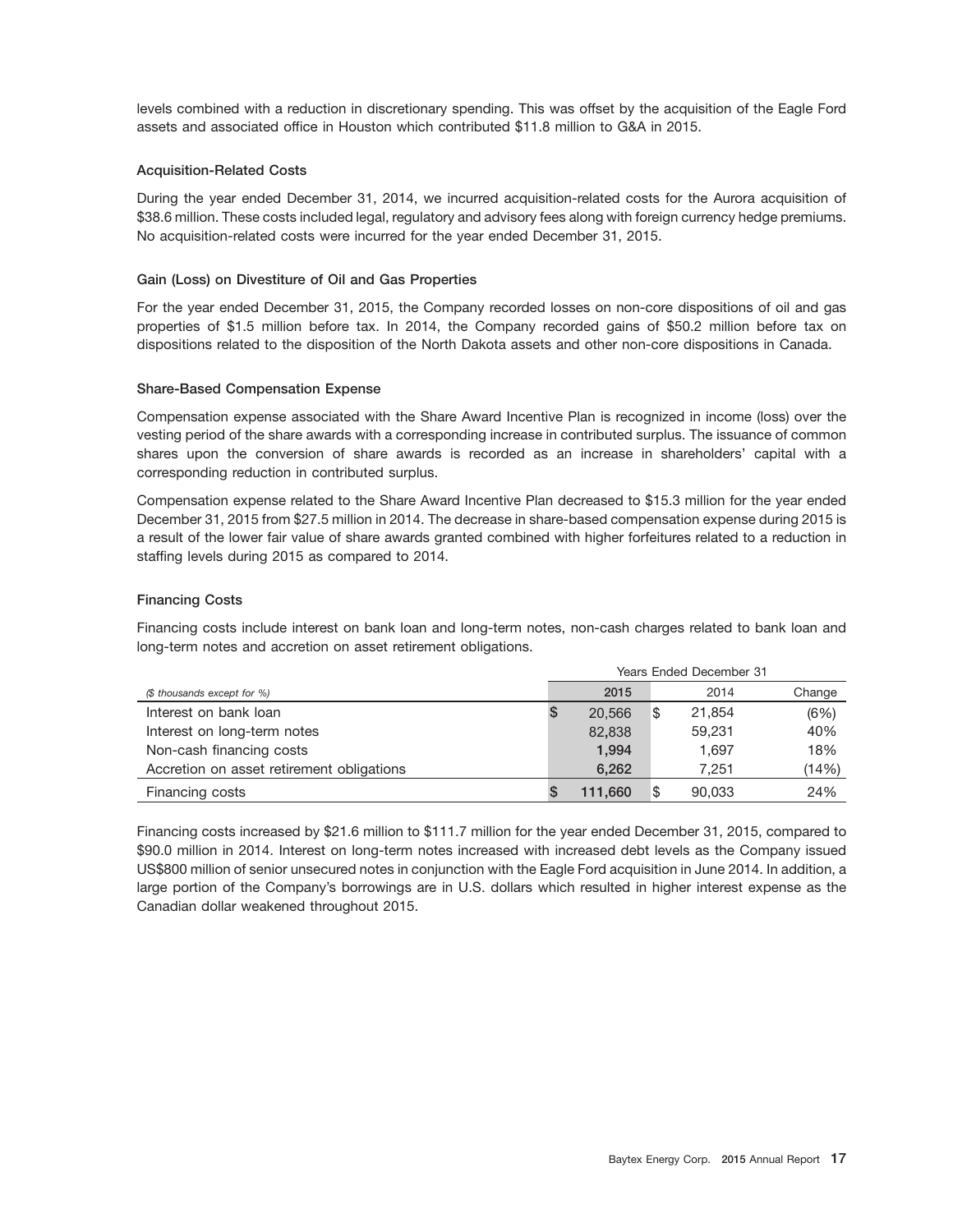# **Foreign Exchange**

Unrealized foreign exchange gains and losses are recognized with the change in the value of the long-term notes denominated in U.S. dollars. Realized foreign exchange gains and losses are due to day-to-day U.S. dollar denominated transactions occurring in the Canadian operations.

|                                          | <b>Years Ended December 31</b> |          |   |        |        |  |  |  |  |
|------------------------------------------|--------------------------------|----------|---|--------|--------|--|--|--|--|
| (\$ thousands except for exchange rates) |                                | 2015     |   | 2014   | Change |  |  |  |  |
| Unrealized foreign exchange loss         | ъ.                             | 213.999  | S | 75.011 | 185%   |  |  |  |  |
| Realized foreign exchange (gain) loss    |                                | (3, 286) |   | 370    | (988%) |  |  |  |  |
| Foreign exchange loss                    | <b>S</b>                       | 210,713  | S | 75.381 | 180%   |  |  |  |  |
| CAD/USD exchange rates:                  |                                |          |   |        |        |  |  |  |  |
| At beginning of period                   |                                | 1.1601   |   | 1.0636 |        |  |  |  |  |
| At end of period                         |                                | 1.3840   |   | 1.1601 |        |  |  |  |  |

The Company recorded unrealized foreign exchange loss of \$214.0 million for the year ended December 31, 2015, as the liability related to its U.S. dollar denominated senior unsecured notes increased \$214.0 million due to the Canadian dollar weakening against the U.S. dollar at December 31, 2015 as compared to December 31, 2014. The realized foreign exchange gain for the year ended December 31, 2015 were due to day-to-day U.S. dollar denominated transactions.

# **Income Taxes**

|                                        | Years Ended December 31 |  |         |  |            |  |  |  |  |
|----------------------------------------|-------------------------|--|---------|--|------------|--|--|--|--|
| (\$ thousands)                         | 2015                    |  | 2014    |  | Change     |  |  |  |  |
| Current income tax expense             | 8.907                   |  | 53.875  |  | (44,968)   |  |  |  |  |
| Deferred income tax (recovery) expense | (353.053)               |  | 80.516  |  | (433, 569) |  |  |  |  |
| Total income tax (recovery) expense    | (344.146)               |  | 134.391 |  | (478.537)  |  |  |  |  |

For the year ended December 31, 2015, current income tax expense of \$8.9 million decreased by \$45.0 million, as compared to \$53.9 million for 2014. The decrease primarily relates to a reduction in U.S. current income taxes associated with the 2014 disposition of North Dakota assets (which contributed \$52.5 million to current income taxes that year). This was offset by an increase in Canadian income taxes associated with the increased realized financial derivative gains recorded and taxed in 2015 along with Canadian operating income recorded in 2014 that was deferred to 2015 taxation.

The deferred income tax recovery of \$353.1 million for the year ended December 31, 2015 increased \$433.6 million from an expense of \$80.5 million for 2014. The increase is primarily due to the larger net loss in the period from impairment charges and the decrease in U.S. operating income.

# **Tax Pools**

The Company has Canadian and US tax pools, which are available to reduce future taxable income. Our cash income tax liability is dependent upon many factors, including the prices at which we sell our production, available income tax deductions and the legislative environment in place during the taxation year. Based upon the current forward commodity price outlook, projected production and cost levels, and currently enacted tax laws in Canada and the United States, Baytex expects to receive a refund of approximately \$7 million of Canadian cash income taxes during 2016.

In 2014, the Canada Revenue Agency ("CRA") advised Baytex that it was proposing to reassess certain subsidiaries of Baytex to deny non-capital loss deductions relevant to the calculation of income taxes for the years 2011 through 2013. Baytex has filed its 2014 income tax return and intends to file its future tax returns on the same basis as the 2011 through 2013 tax returns, cumulatively claiming \$591 million of non-capital losses. The Company believes that it is entitled to deduct the non-capital losses, that its tax filings to-date are correct, and has formally responded with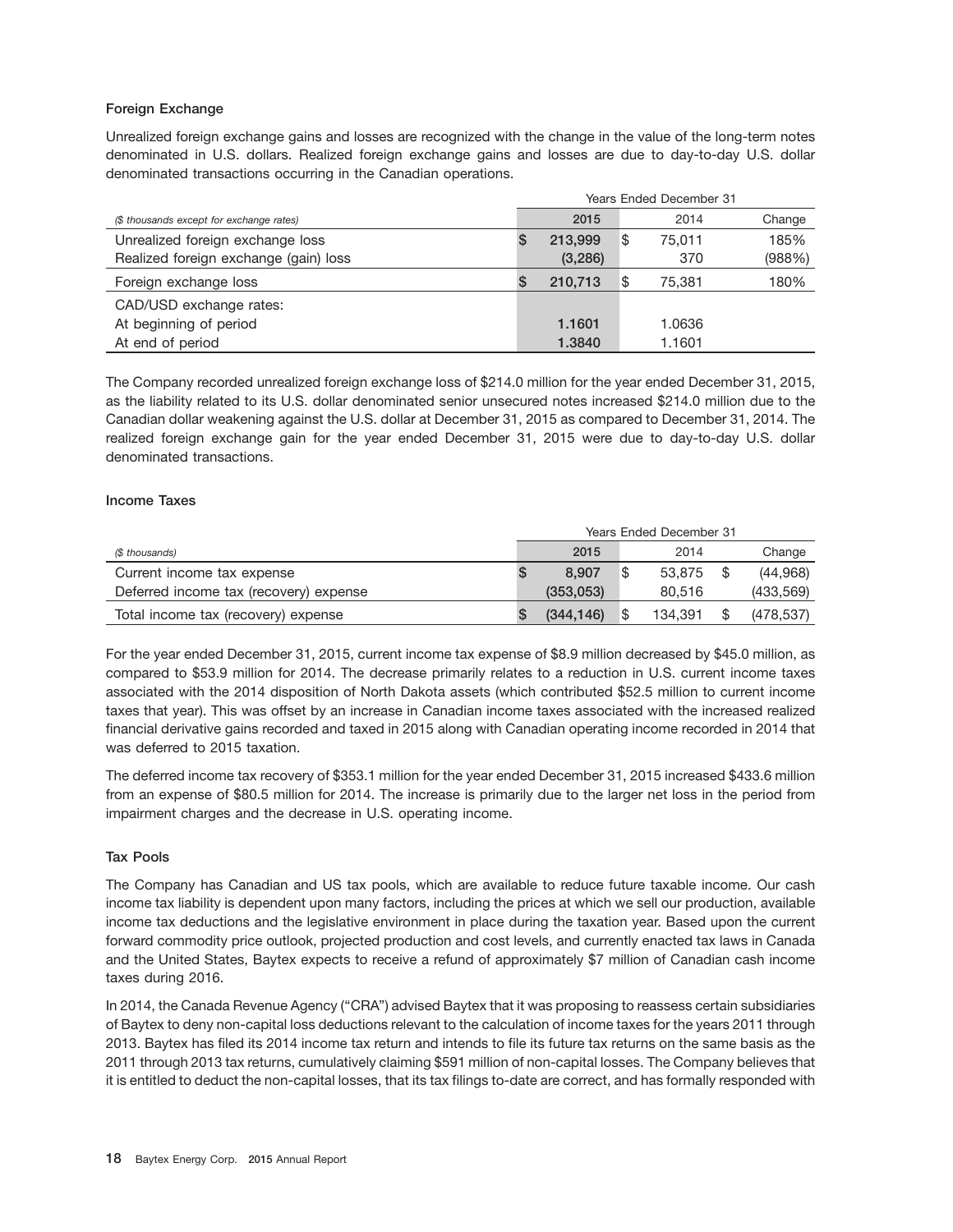a letter to the CRA indicating the same. At this time, the CRA has not issued a reply to Baytex's letter. The Company expects to continue to defend the position as filed.

The income tax pools detailed below are deductible at various rates as prescribed by law:

|                                                    | December 31,            | December 31,    |
|----------------------------------------------------|-------------------------|-----------------|
| (\$ thousands)                                     | 2015                    | 2014            |
| <b>Canadian Tax Pools</b>                          |                         |                 |
| Canadian oil and natural gas property expenditures | \$<br>231,168           | \$<br>237,734   |
| Canadian development expenditures                  | 347,014                 | 490.721         |
| Canadian exploration expenditures                  | 94                      | 611             |
| Undepreciated capital costs                        | 339,635                 | 428,830         |
| Non-capital losses                                 | 63,064                  | 132,522         |
| Financing costs and other                          | 84,734                  | 76,780          |
| Total Canadian tax pools                           | \$1,065,709             | \$1,367,198     |
| U.S. Tax Pools                                     |                         |                 |
| Depletion                                          | $\mathbf{s}$<br>383,551 | \$<br>354.149   |
| Intangible drilling costs                          | 439,380                 | 311,586         |
| Tangibles                                          | 149,971                 | 209,655         |
| Non-capital losses                                 | 1,046,951               | 553,172         |
| Other                                              | 65,669                  | 79,212          |
| Total U.S. tax pools                               | \$2,085,522             | 1,507,774<br>\$ |

#### **Net Income (Loss) and Funds From Operations**

The net loss for 2015 totaled \$1,133.7 million (\$5.72 per basic and diluted share) compared to net loss of \$132.8 million (\$0.89 per basic and diluted share) in 2014. The funds from operations for 2015 totaled \$516.4 million (\$2.61 per basic and diluted share) as compared to \$879.8 million (\$5.91 per basic and diluted share) in 2014. The components of the change in net income (loss) and funds from operations from 2014 are detailed in the following table:

|                                       | Net income<br>(loss) | Funds from<br>operations |
|---------------------------------------|----------------------|--------------------------|
| Year ended December 31, 2014          | \$<br>(132, 807)     | \$<br>879.790            |
| Decrease in                           |                      |                          |
| Operating netback                     | (546, 859)           | (546, 859)               |
| Current income tax expense            | 44,968               | 44,968                   |
| Unrealized financial derivatives gain | (240, 016)           |                          |
| Increase in                           |                      |                          |
| Realized financial derivatives gain   | 170,221              | 170.221                  |
| Depletion and depreciation            | (125, 289)           |                          |
| Impairment                            | (588, 964)           |                          |
| Unrealized foreign exchange loss      | (138,988)            |                          |
| Deferred income tax (recovery)        | 433,569              |                          |
| Other $(1)(2)$                        | (9, 486)             | (31,703)                 |
| Year ended December 31, 2015          | \$(1,133,651)        | \$<br>516.417            |

*(1) For net income (loss), other includes exploration and evaluation expense, general and administrative expense, acquisitionrelated costs, share-based compensation, financing costs, realized foreign exchange loss and gain on disposition.*

*(2) For funds from operations, other includes general and administrative expenses, acquisition-related expenses, interest on bank loan and long-term notes and realized foreign exchange loss.*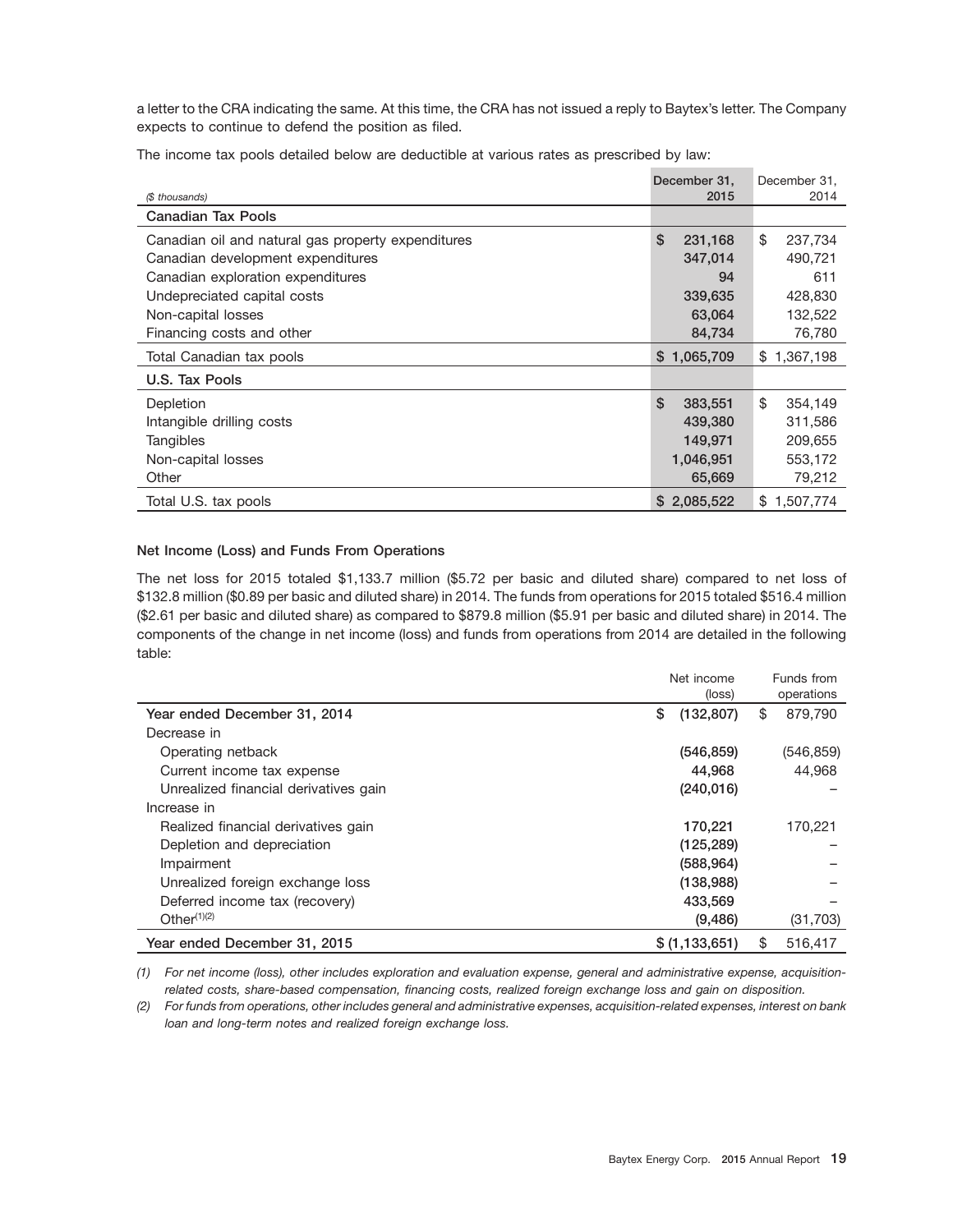# **Dividends**

In 2015, we declared monthly dividends of \$0.10 per share for January to August totaling \$0.80 per share (\$2.64 per share – 2014). The Company paid \$96.6 million in cash dividends for the year ended December 31, 2015, and \$57.3 million of dividends declared was settled by issuing 4,707,914 shares under the Company's dividend reinvestment plan. In response to the prolonged low price commodity environment, Baytex suspended the monthly dividend beginning September 2015.

# **Other Comprehensive Income (Loss)**

Other comprehensive income (loss) is comprised of the foreign currency translation adjustment on U.S. net assets not recognized in profit or loss. The \$505.8 million foreign currency translation gain for the year ended December 31, 2015 is due to the weakening of the Canadian dollar against the U.S. dollar at December 31, 2015 compared to the exchange rate on December 31, 2014.

# **Capital Expenditures**

Capital expenditures for the years ended December 31, 2015 and 2014 are summarized as follows:

|                                         |   |          |           |   |    | Years Ended December 31 |      |           |    |             |      |             |  |
|-----------------------------------------|---|----------|-----------|---|----|-------------------------|------|-----------|----|-------------|------|-------------|--|
|                                         |   | 2015     |           |   |    |                         | 2014 |           |    |             |      |             |  |
| (\$ thousands)                          |   | Canada   | U.S.      |   |    | <b>Total</b>            |      | Canada    |    | U.S.        |      | Total       |  |
| Land                                    | S | 4,704    | 276<br>S. |   | -S | 4,980                   | \$   | 7.250     | \$ | 1,339       | - \$ | 8,589       |  |
| Seismic                                 |   | 300      |           | - |    | 300                     |      | 1.894     |    | 30          |      | 1,924       |  |
| Drilling, completion and equipping      |   | 45.937   | 420,559   |   |    | 466,496                 |      | 296.284   |    | 366,931     |      | 663,215     |  |
| <b>Facilities</b>                       |   | 20,309   | 28,954    |   |    | 49,263                  |      | 88,800    |    | 3.543       |      | 92,343      |  |
| Total exploration and development       |   | \$71.250 | \$449.789 |   |    | \$521,039               |      | \$394.228 | \$ | 371.843     | S    | 766,071     |  |
| Total acquisitions, net of divestitures |   | 1.641    |           |   |    | 1.648                   |      | (33, 863) |    | 2,579,019   |      | 2,545,156   |  |
| Total oil and natural gas expenditures  |   | \$72,891 | \$449,796 |   |    | \$522,687               |      | \$360,365 |    | \$2.950.862 |      | \$3.311.227 |  |

In response to the lower commodity prices, we reduced our capital program throughout the year with 2015 exploration and development expenditures of \$521.0 million compared to \$766.1 million in 2014. Capital spending was focused on our Eagle Ford assets with 86% of total capital being spent in the U.S. Spending in the U.S. totaled \$449.8 million in 2015 compared to \$371.8 million in 2014 and we drilled 50.2 net wells in 2015 compared to 33.2 net wells in 2014. 2014 exploration and development expenditures included Eagle Ford development from the acquisition date in June of 2014 and included \$56.2 million of expenditures on the North Dakota assets. In 2015, we worked with our partner in the Eagle Ford to achieve significant cost savings. Drilling, completions and equipping costs per well have decreased from approximately US\$8.5 million in 2014 to approximately US\$6.2 million in 2015. The weakening of the Canadian dollar offset some of the cost savings achieved.

Activity in Canada was significantly reduced in 2015 as we drilled 31.4 net wells and spent \$71.3 million compared to 175.1 net wells and \$394.2 million in 2014. Despite achieving cost reductions of approximately 20% in Canada, the commodity prices did not support drilling in Peace River or Lloydminster in the second half of 2015 which resulted in significantly less expenditures for the year.

# **LIQUIDITY, CAPITAL RESOURCES AND RISK MANAGEMENT**

We regularly review our capital structure and liquidity sources to ensure that our capital resources will be sufficient to meet our on-going short, medium and long-term commitments. Specifically, we believe that our internally generated funds from operations and our existing undrawn credit facilities will provide sufficient liquidity to sustain our operations and planned capital expenditures.

We regularly review our exposure to counterparties to ensure they have the financial capacity to honor outstanding obligations to us in the normal course of business. We periodically review the financial capacity of our counterparties and, in certain circumstances, we will seek enhanced credit protection.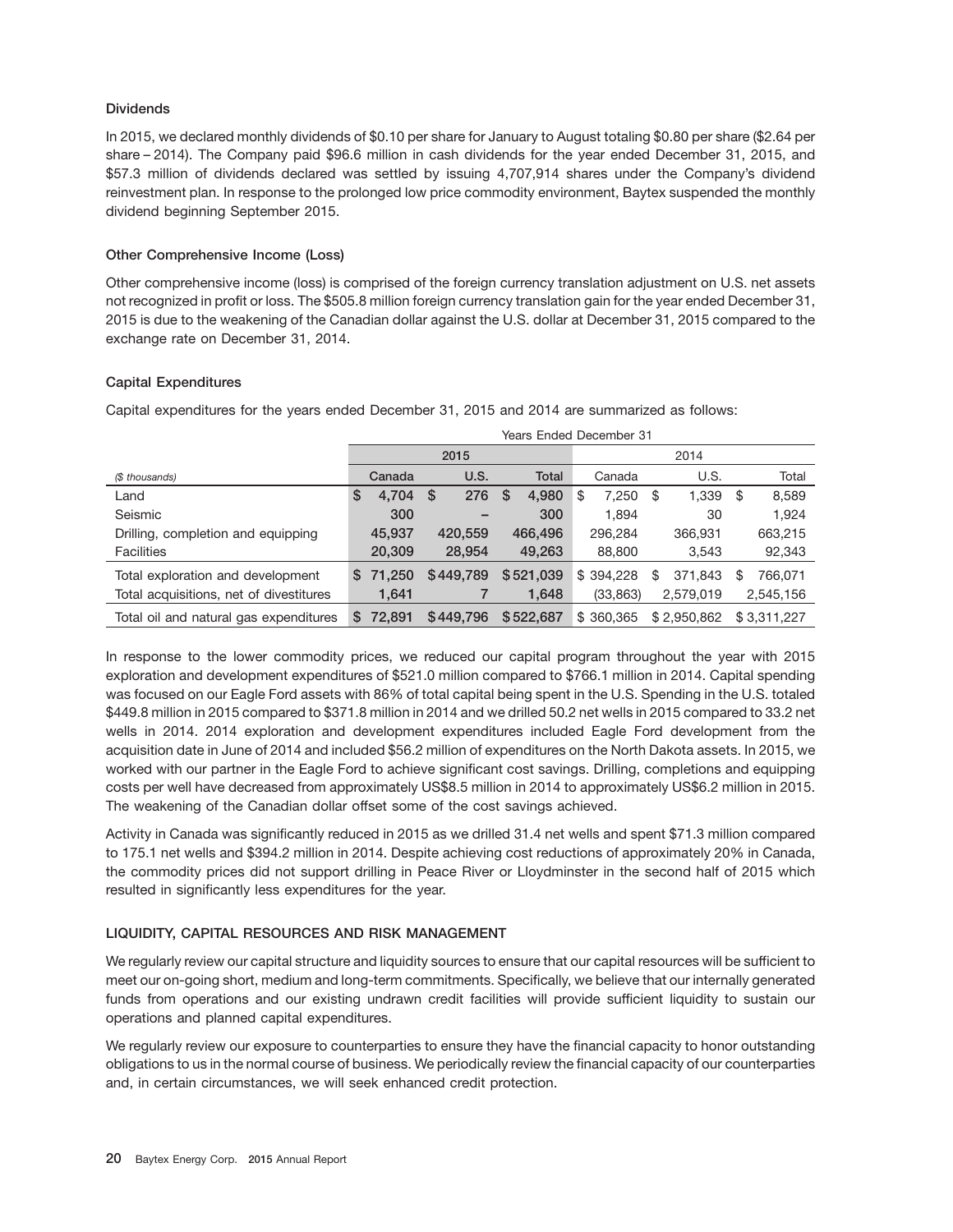The current commodity price environment has reduced our internally generated funds from operations. As a result, we have taken several steps to protect our liquidity, which included reducing our 2015 capital program by approximately 40% from our initial plans and working with our lending syndicate to relax certain financial covenants related to our credit facilities on February 19, 2015 and again on December 8, 2015. On April 2, 2015, we closed an equity financing and issued 36,455,000 common shares at a price of \$17.35 per share for aggregate gross proceeds of approximately \$632.5 million. The net proceeds, after issuance costs, of approximately \$606.0 million were utilized to pay down a portion of our credit facilities. We also announced the suspension of our monthly dividend starting in September of 2015.

If the current commodity price environment continues, or if prices decline further, we may need to make additional changes to our capital program. A sustained low price environment could lead to a default of certain financial covenants, which could impact our ability to borrow under existing credit facilities or obtain new financing. It could also restrict our ability to pay future dividends or sell assets and may result in our debt becoming immediately due and payable. Should our internally generated funds from operations be insufficient to fund the capital expenditures required to maintain operations, we may draw additional funds from our current credit facilities or we may consider seeking additional capital in the form of debt or equity; however, there is no certainty that any of the additional sources of capital would be available when required.

At December 31, 2015, net debt was \$2,049.9 million, as compared to \$2,296.0 million at December 31, 2014. The decrease at December 31, 2015 is primarily attributable to the equity proceeds of \$606.0 million being applied to outstanding bank debt. This was partially offset by the increase in our U.S. dollar denominated bank loan and long-term notes of \$240.4 million due to the weakening Canadian dollar and a \$114.4 million increase in credit facilities as dividend payments and capital expenditures exceeded funds from operations.

#### **Bank Loan**

Baytex has revolving extendible unsecured credit facilities with its bank lending syndicate comprised of a \$50 million operation loan, a \$750 million syndicated loan and a US\$200 million syndicated loan for its wholly-owned subsidiary, Baytex Energy USA, Inc. (collectively, the "Revolving Facilities").

The Revolving Facilities are not borrowing base facilities and do not require annual or semi-annual reviews. The facilities contain standard commercial covenants as detailed below and do not require any mandatory principal payments prior to maturity on June 4, 2019. Baytex may request an extension under the Revolving Facilities which could extend the revolving period for up to four years (subject to a maximum four-year term at any time). Copies of the agreements relating to the Revolving Facilities are accessible on the SEDAR website at www.sedar.com (filed under the categories "Other material contracts" on June 11, 2014, September 9, 2014 and February 24, 2015 and ''Material contracts – Credit agreements'' on May 27, 2015 and January 7, 2016).

The weighted average interest rate on the credit facilities for the year ended December 31, 2015 was 3.32% (year ended December 31, 2014 – 3.25%).

# **Long-Term Notes**

Baytex has five series of senior unsecured notes outstanding that total \$1.62 billion as at December 31, 2015. The senior unsecured notes do not contain any significant financial maintenance covenants. The notes contain a minimum fixed charge coverage ratio covenant as a debt incurrence covenant which, if not met, limits the Company from taking on new borrowings beyond existing senior unsecured notes and credit facilities.

On February 17, 2011, we issued US\$150 million principal amount of senior unsecured notes bearing interest at 6.75% payable semi-annually with principal repayable on February 17, 2021. These notes are redeemable at our option, in whole or in part, commencing on February 17, 2016 at specified redemption prices.

On July 19, 2012, we issued \$300 million principal amount of senior unsecured notes bearing interest at 6.625% payable semi-annually with principal repayable on July 19, 2022. These notes are redeemable at our option, in whole or in part, commencing on July 19, 2017 at specified redemption prices.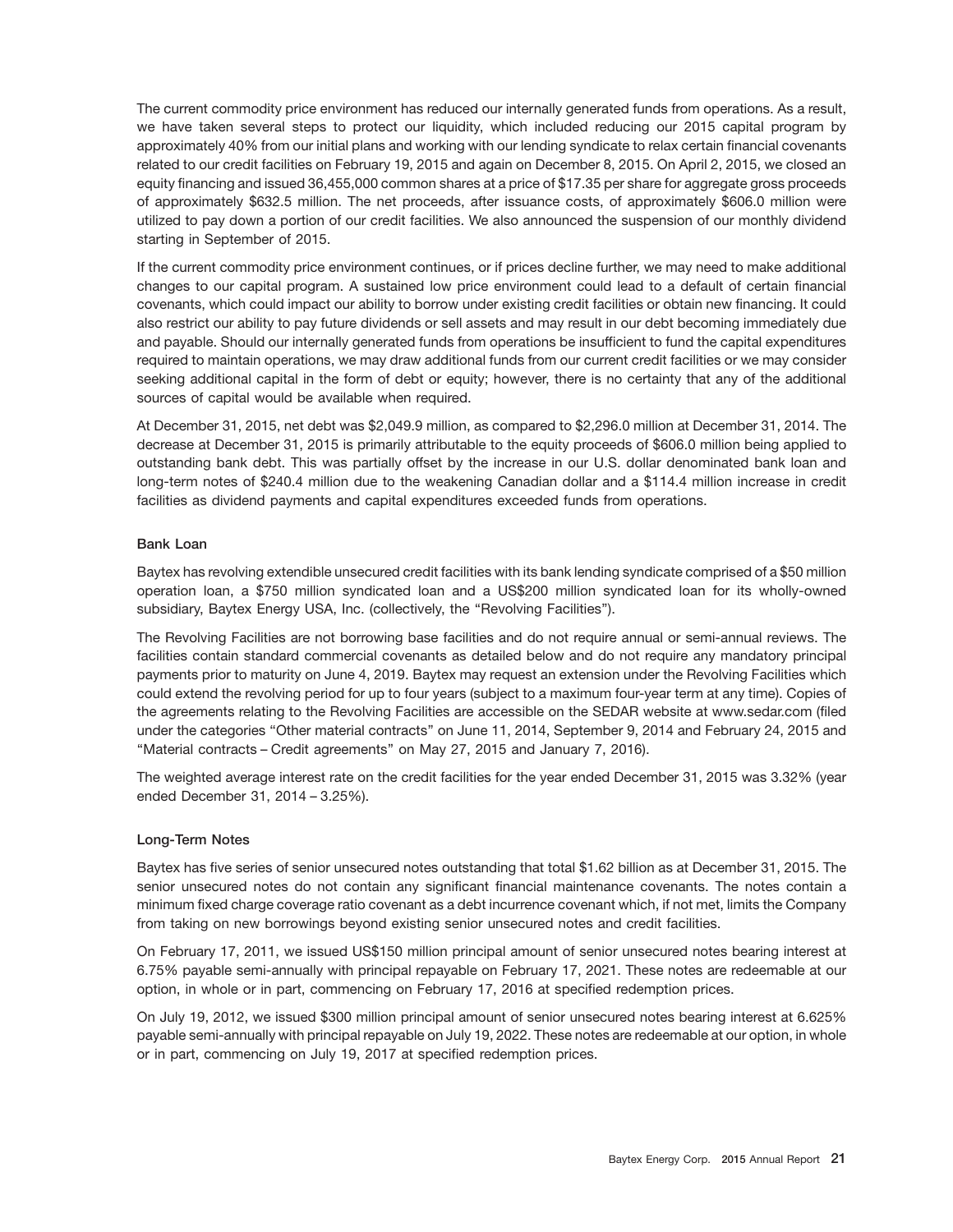On June 6, 2014, we issued US\$800 million of senior unsecured notes, comprised of US\$400 million of 5.125% notes due June 1, 2021 (the ''2021 Notes'') and US\$400 million of 5.625% notes due June 1, 2024 (the ''2024 Notes''). The 2021 Notes and the 2024 Notes pay interest semi-annually and are redeemable at the Company's option, in whole or in part, commencing on June 1, 2017 (in the case of the 2021 Notes) and June 1, 2019 (in the case of the 2024 Notes) at specified redemption prices.

Pursuant to the acquisition of Aurora Oil & Gas Limited (''Aurora'') on June 11, 2014, we assumed all of Aurora's existing senior unsecured notes and then purchased and cancelled approximately 98% of the outstanding notes. On February 27, 2015, we redeemed one tranche of the remaining Aurora notes at a price of US\$8.3 million plus accrued interest. The remaining Aurora notes (US\$6.4 million principal amount) are redeemable at our option, in whole or in part, commencing on April 1, 2016 at specified redemption prices.

# **Covenants**

The following table lists the covenants under the Revolving Facilities and the senior unsecured notes, and the compliance therewith as at December 31, 2015.

|                                                   |                      | Position as at       |
|---------------------------------------------------|----------------------|----------------------|
| <b>Covenant Description</b>                       |                      | December 31,<br>2015 |
|                                                   |                      |                      |
| Revolving Facilities - Financial Covenants        | <b>Maximum Ratio</b> |                      |
| Senior debt to Capitalization <sup>(1)(2)</sup>   | 0.65:1.00            | 0.44:1.00            |
| Senior debt to Bank EBITDA <sup>(1)(5)</sup>      | 5.25:1.00            | 2.97:1.00            |
| Total debt to Bank EBITDA(3)(5)                   | 5.25:1.00            | 2.97:1.00            |
| Senior Unsecured Notes - Debt Incurrence Covenant | Minimum Ratio        |                      |
| Fixed charge coverage <sup>(4)</sup>              | 2:50:1.00            | 5.63:1.00            |

*(1) ''Senior debt'' is defined as our principal amount of bank loan and long-term notes.*

*(2) ''Capitalization'' is defined as the sum of our principal amount of bank loan, long-term notes and shareholders' equity.*

*(3) ''Total debt'' is defined as the sum of our principal amount of bank loan, long-term notes, and certain other liabilities identified in the credit agreement.*

*(4) Fixed charge coverage is computed as the ratio of financing costs excluding accretion on asset retirement obligations to trailing twelve month adjusted income, as defined in the note indentures. Adjusted income for the trailing twelve months ended December 31, 2015 was \$629 million.*

*(5) Bank EBITDA is calculated based on terms and definitions set out in the credit agreement which adjusts net income (loss) for financing costs, income tax, certain specific unrealized and non-cash transactions (including depletion, depreciation, exploration expenses, unrealized gains and losses on financial derivatives and foreign exchange and stock based compensation), and acquisition and disposition activity (excluding acquisition-related costs incurred) and is calculated based on a trailing twelve month basis.*

On December 8, 2015, we reached an agreement with the lending syndicate to amend the financial covenants as follows: a) the maximum Senior Debt to capitalization ratio will be 0.65:1.00 for the period December 31, 2015 up to and including December 31, 2017, and 0.55:1.00 thereafter; b) the maximum Senior Debt to Bank EBITDA ratio will be 5.25:1.00 for the period December 31, 2015 up to and including December 31, 2017, and 3.50:1.00 thereafter; and c) the maximum Total Debt to Bank EBITDA will be 5.25:1.00 for the period December 31, 2015 up to and including December 31, 2017, and 4.00:1.00 thereafter. If we exceed or breach any of the covenants under the Revolving Facilities or our senior unsecured notes, we may be required to repay, refinance or renegotiate the loan terms and may be restricted from paying dividends to our shareholders.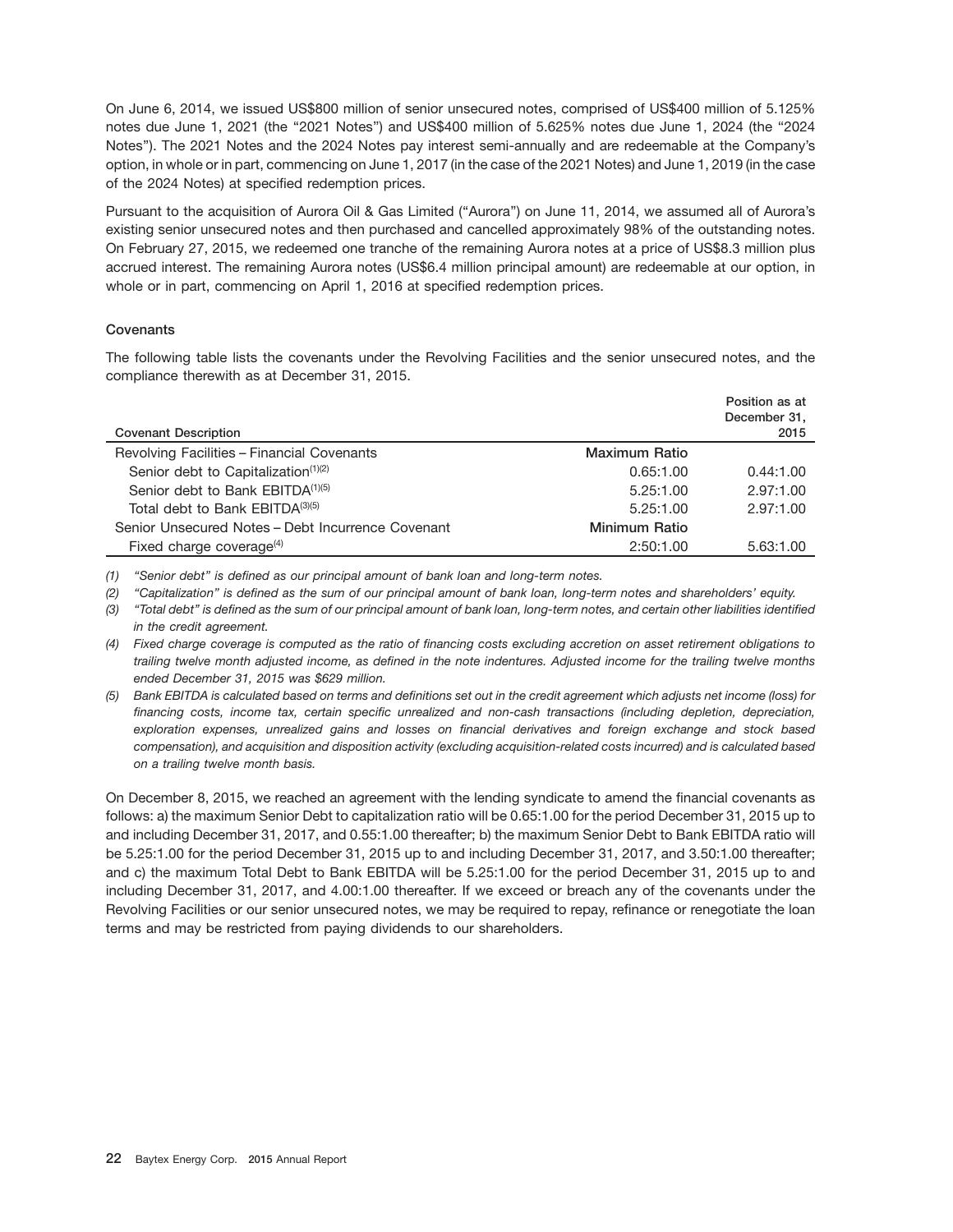#### **Financial Instruments**

As part of our normal operations, we are exposed to a number of financial risks, including liquidity risk, credit risk and market risk. Liquidity risk is the risk that the Company will encounter difficulty in meeting obligations associated with financial liabilities. We manage liquidity risk through cash and debt management. Credit risk is the risk that a counterparty to a financial asset will default, resulting in the Company incurring a loss. Credit risk is managed by entering into sales contracts with creditworthy entities and reviewing our exposure to individual entities on a regular basis. Market risk is the risk that the fair value of future cash flows will fluctuate due to movements in market prices, and is comprised of foreign currency risk, interest rate risk and commodity price risk. Market risk is partially mitigated through a series of derivative contracts intended to reduce some of the volatility of our funds from operations.

A summary of the risk management contracts in place as at December 31, 2015 and the accounting treatment thereof is disclosed in note 19 to the consolidated financial statements.

#### **Shareholders' Capital**

We are authorized to issue an unlimited number of common shares and 10,000,000 preferred shares. The rights and terms of preferred shares are determined upon issuance. As at February 28, 2016, we had 210,688,856 common shares and no preferred shares issued and outstanding. During the year ended December 31, 2015, shares were issued through an equity financing, the dividend reinvestment plan and our share-based compensation programs.

#### **Contractual Obligations**

We have a number of financial obligations that are incurred in the ordinary course of business. These obligations are of a recurring nature and impact the Company's funds from operations in an ongoing manner. A significant portion of these obligations will be funded by funds from operations. These obligations as of December 31, 2015 and the expected timing for funding these obligations are noted in the table below.

|                             |               | Beyond     |           |           |             |  |  |
|-----------------------------|---------------|------------|-----------|-----------|-------------|--|--|
| (\$ thousands)              | <b>Total</b>  | year       | 1-3 years | 3-5 years | 5 years     |  |  |
| Trade and other payables    | 267,838<br>\$ | \$267,838  | \$        | \$        | \$          |  |  |
| Bank loan <sup>(1)(2)</sup> | 256,749       |            |           | 256.749   |             |  |  |
| Long-term notes $(2)$       | 1,623,658     |            |           | 8.858     | 1,614,800   |  |  |
| Interest on long-term notes | 620,144       | 94,064     | 188,129   | 186,969   | 150,982     |  |  |
| Operating leases            | 50,305        | 8,063      | 16,501    | 15,589    | 10,152      |  |  |
| Processing agreements       | 52,147        | 9.219      | 10.340    | 9.043     | 23,545      |  |  |
| Transportation agreements   | 75,392        | 13,910     | 24,556    | 23,371    | 13,555      |  |  |
| Total                       | \$2,946,233   | \$ 393,094 | \$239,526 | \$500.579 | \$1,813,034 |  |  |

*(1) The bank loan is covenant-based with a revolving period that is extendible annually for up to a four-year term. Unless extended, the revolving period will end on June 4, 2019, with all amounts to be repaid on such date.*

*(2) Principal amount of instruments.*

We also have ongoing obligations related to the abandonment and reclamation of well sites and facilities which have reached the end of their economic lives. Programs to abandon and reclaim them are undertaken regularly in accordance with applicable legislative requirements.

# **OFF BALANCE SHEET TRANSACTIONS**

Baytex does not have any financial arrangements that are excluded from the consolidated financial statements as at December 31, 2015, nor are any such arrangements outstanding as of the date of this MD&A.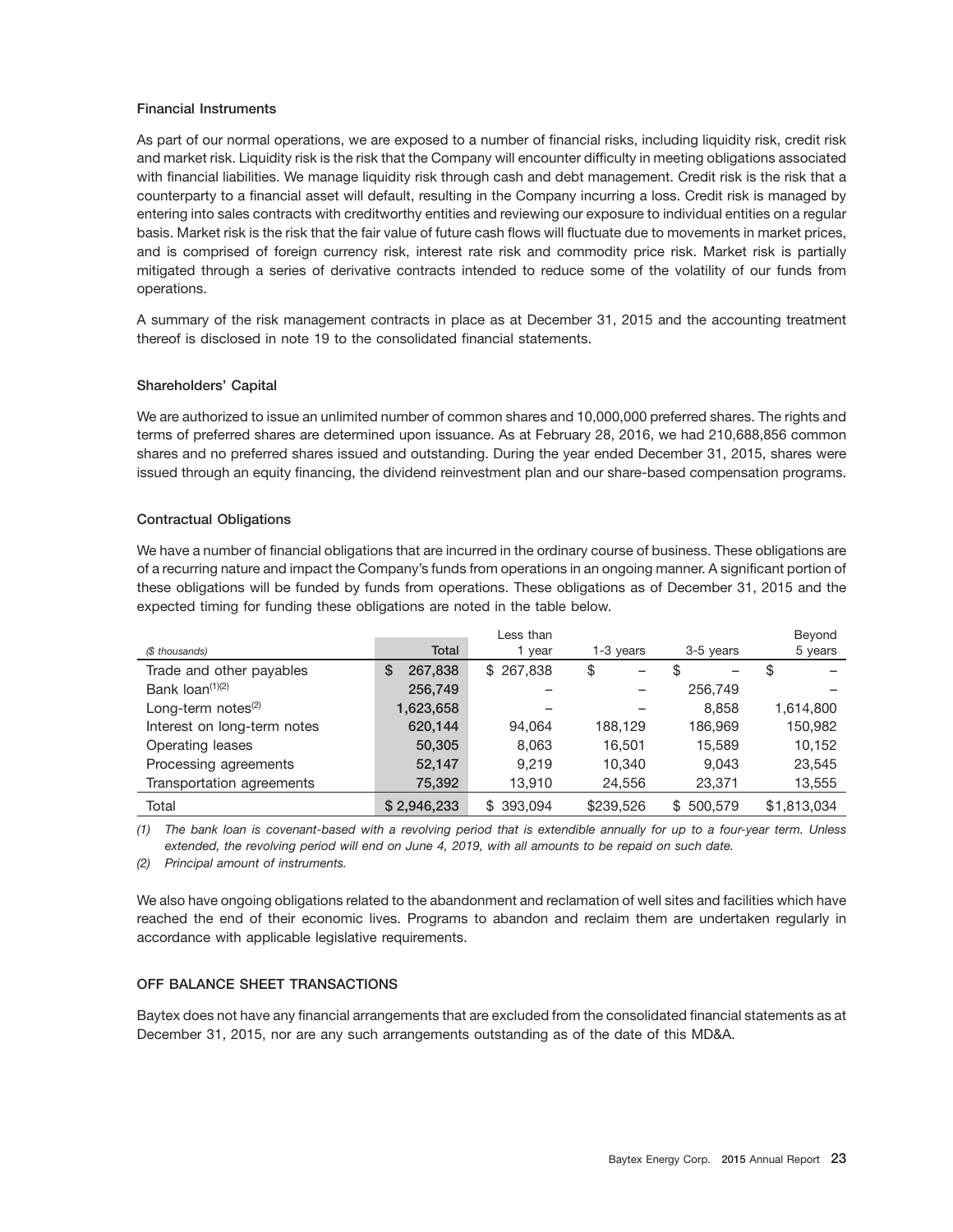# **CRITICAL ACCOUNTING ESTIMATES**

A summary of Baytex's significant accounting policies can be found in notes 3 and 4 to the consolidated financial statements. The preparation of the consolidated financial statements in accordance with GAAP requires management to make judgments and estimates that affect the financial results of the Company. The financial and operating results of Baytex incorporate certain estimates including:

- estimated revenues, royalties and operating costs on production as at a specific reporting date but for which actual revenues and costs have not yet been received;
- estimated capital expenditures on projects that are in progress;
- estimated future recoverable value of petroleum and natural gas properties;
- estimated depletion and depreciation that are based on estimates of petroleum and natural gas reserves and future costs to develop those reserves that Baytex expects to recover in the future;
- estimated fair value of oil and gas properties and exploration and evaluation assets from business combinations;
- estimated fair value of financial derivative contracts that are subject to fluctuation depending upon the underlying commodity prices, interest rates and foreign exchange rates;
- estimated value of share-based compensation related to our Share Award Incentive Plan and related performance conditions and forfeiture rates; and
- estimated value of asset retirement obligations that are dependent upon estimates of future costs and timing of expenditures.

Baytex employs individuals skilled in making such estimates and ensures those responsible have the most accurate information available. Further, approved budgets and prior period estimates are also reviewed and analyzed against actual results to ensure appropriate decisions are made for future estimates and outlooks. Actual results could differ materially if various assumptions or estimates do not turn out as expected.

# **CHANGES IN ACCOUNTING POLICIES**

# **Future Accounting Pronouncements**

# *Revenue from Contracts with Customers*

International Financial Reporting Standards (''IFRS'') 15 ''Revenue from Contracts with Customers'' is effective January 1, 2018 and will supersede IAS 11 ''Construction Contracts'' and IAS 18 ''Revenue'' and related interpretations. The new standard moves away from a revenue recognition model based on an earnings process to an approach that is based on transfer of control of a good or service to a customer. The new standard also requires disclosures on the nature, amount, timing and uncertainty of revenues and cash flows arising from contracts with customers. The Company has not yet adopted IFRS 15 and is evaluating its impact on the consolidated financial statements.

# *Financial Instruments*

IFRS 9 ''Financial Instruments'' replaces IAS 39 ''Financial Instruments: Recognition and Measurement'', which eliminates the current multiple classification and measurement models for financial assets and liabilities with a single model that has only two classifications: amortized cost and fair value. In November 2013, the IASB amended IFRS 9 to include the new general hedge accounting model which remains optional, allows more opportunities to apply hedge accounting, and will be effective on January 1, 2018 and applied retroactively to each period presented. The Company has not yet adopted IFRS 9 and is evaluating its impact on the consolidated financial statements.

# *Leases*

IFRS 16 "Leases" replaces IAS 17 "Leases" and is effective January 1, 2019 with early adoption permitted if the entity is also applying IFRS 15 "Revenue from Contracts with Customers". The new standard will bring most leases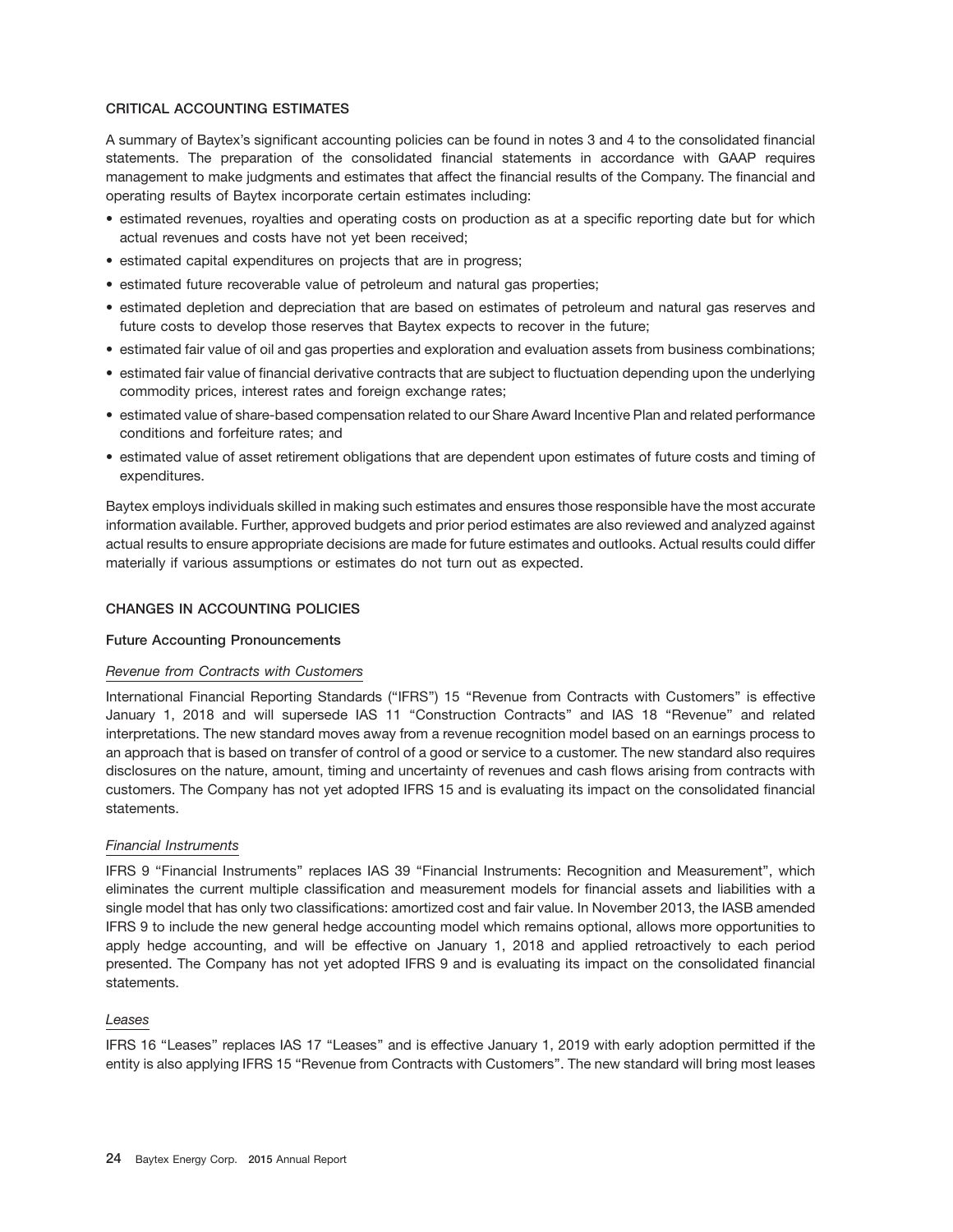on-balance sheet for lessees. The Company has not yet adopted IFRS 16 and is evaluating its impact on the consolidated financial statements.

#### **2016 GUIDANCE**

As an industry, we continue to face unprecedented challenges due to the continued global oversupply of crude oil. We are committed to preserving financial liquidity through this downturn. In 2016, we are targeting capital expenditures to approximate funds from operations in order to minimize additional bank borrowings. In addition, we may contemplate minor non-core asset sales.

Our original 2016 production guidance was 74,000 to 78,000 boe/d with budgeted exploration and development expenditures of \$325 to \$400 million. This budget contemplated ramping up activity in Canada in the second half of 2016.

Based on the forward strip for the remainder of 2016, we do not plan to execute our heavy oil development program this year. We will forgo drilling 12 net wells at Peace River and 24 net wells at Lloydminster. In addition, we are proactively shutting-in approximately 7,500 bbl/d of low or negative margin heavy oil production in order to optimize the value of our resource base and maximize our funds from operations. Should netbacks improve, we have the ability to restart these wells within one month. We currently anticipate that this production will be brought back on-line mid-year.

In the Eagle Ford, we now anticipate a reduced pace of development in 2016 with approximately four to five drilling rigs (six drilling rigs in fourth quarter of 2015) and one to two frac crews (two frac crews in the fourth quarter of 2015) working on our lands. At this pace, we anticipate bringing approximately 30 net wells on production in 2016 (previously 35 to 40 net wells).

We now anticipate 2016 exploration and development expenditures of \$225 to \$265 million, of which approximately 95% will be invested in the Eagle Ford. At the mid-point, this reflects a 33% reduction in capital spending for 2016 relative to our initial expectation of \$325 to \$400 million and a 53% reduction relative to 2015 capital expenditures of \$521 million. Our 2016 program will remain flexible and allows for adjustments to spending based on changes in the commodity price environment.

Taking into account the shut-in heavy oil volumes and a reduced capital program, we have revised our production guidance range for 2016 to 68,000 to 72,000 boe/d. Our revised production guidance represents an approximate 5% reduction to our original guidance, excluding the impact of shut-in volumes. This compares to a 33% reduction in our capital budget, demonstrating the continued strong performance of our assets. Based on the mid-point of our production guidance range, approximately 55% of our production is expected to be generated in the Eagle Ford with the remaining 45% coming from our Canadian assets.

Production during the first quarter of 2016 is expected to average 73,000 to 75,000 boe/d.

# **SELECTED ANNUAL INFORMATION**

| (\$ thousands, except per common share amounts)           | 2015           | 2014             |
|-----------------------------------------------------------|----------------|------------------|
| Revenues, net of royalties                                | 888,447<br>S   | \$1,529,897      |
| Net income (loss)                                         | \$ (1,133,651) | (132, 807)<br>\$ |
| Per common share – basic                                  | \$<br>(5.72)   | \$<br>(0.89)     |
| Per common share – diluted                                | (5.72)<br>S    | (0.89)<br>\$     |
| Total assets                                              | \$5,488,498    | \$6,230,596      |
| Total bank loan and long-term notes                       | \$1,854,929    | \$2,062,344      |
| Cash dividends or distributions declared per common share | S<br>0.80      | \$<br>2.64       |
| Average wellhead prices, net of blending costs (\$/boe)   | S<br>35.40     | \$<br>66.54      |
| Total production (boe/d)                                  | 84,648         | 78,395           |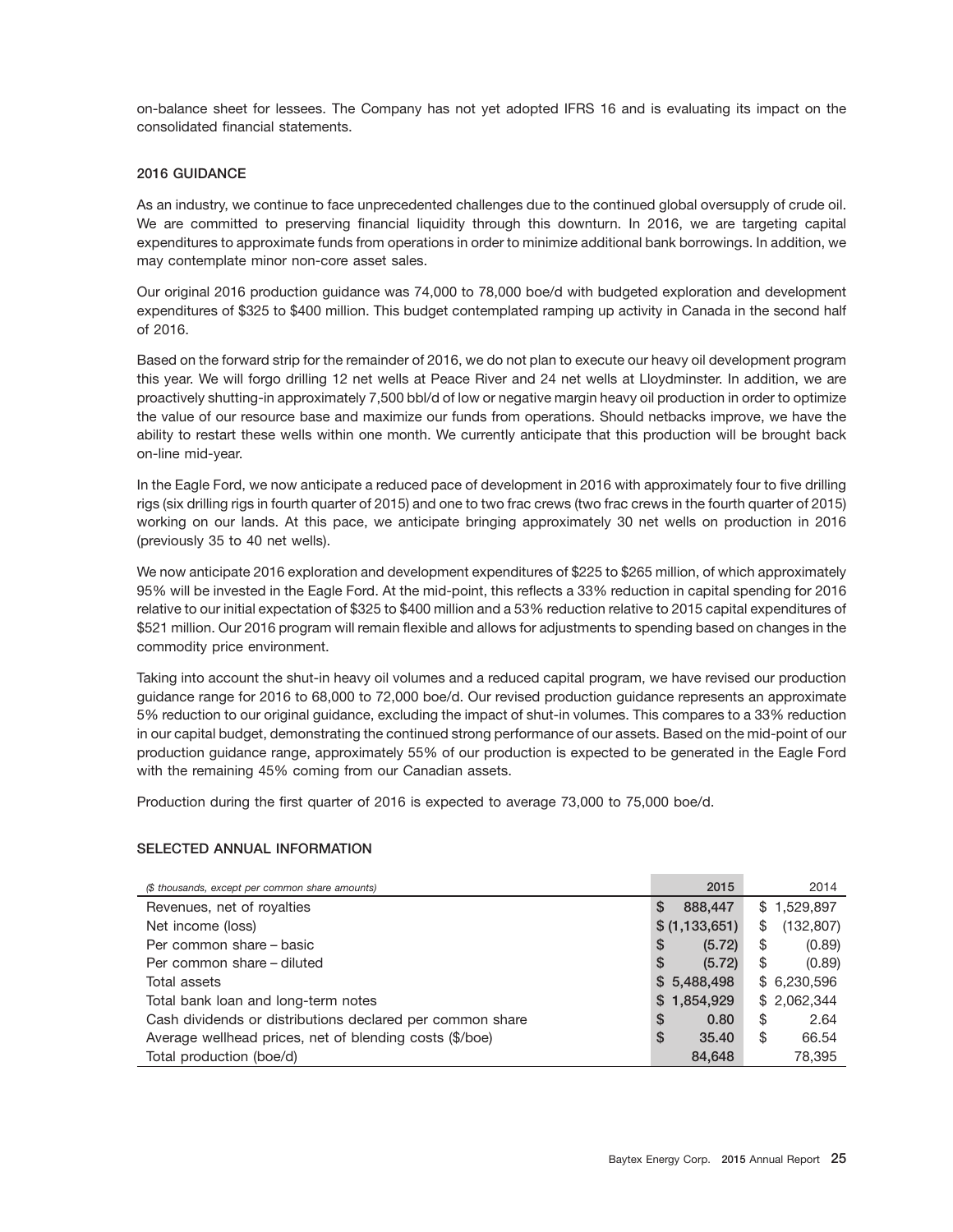# **QUARTERLY FINANCIAL INFORMATION**

|                                                    |         | 2015                   |        |                         | 2014                 |                 |         |         |  |  |  |
|----------------------------------------------------|---------|------------------------|--------|-------------------------|----------------------|-----------------|---------|---------|--|--|--|
| (\$ thousands, except per common<br>share amounts) | Q4      | Q <sub>3</sub>         | Q2     | Q1                      | Q4                   | Q3              | Q2      | Q1      |  |  |  |
| Gross revenues                                     | 230,200 |                        |        | 268,625 345,432 285,615 |                      | 472,394 634,415 | 476.404 | 385,809 |  |  |  |
| Net income (loss)                                  |         | $(412, 924)$ (517,856) |        | $(26,955)$ $(175,916)$  | $(361, 816)$ 144,369 |                 | 36.799  | 47.841  |  |  |  |
| Per common share - basic                           | (1.96)  | (2.49)                 | (0.13) | (1.04)                  | (2.16)               | 0.87            | 0.27    | 0.38    |  |  |  |
| Per common share -                                 |         |                        |        |                         |                      |                 |         |         |  |  |  |
| diluted                                            | (1.96)  | (2.49)                 | (0.13) | (1.04)                  | (2.16)               | 0.86            | 0.27    | 0.38    |  |  |  |

# **FOURTH QUARTER OF 2015**

Our production for the three months ended December 31, 2015 was 81,110 boe/d, a decrease of 11,161 boe/d as compared to 92,271 boe/d for the fourth quarter of 2014. The declines are due to reduced capital spending, non-core dispositions and uneconomic production we have shut-in. The price of WTI decreased by US\$30.96/bbl, or 42%, to US\$42.18/bbl in the fourth quarter of 2015 compared to the same period in 2014. Funds from operations were \$93.1 million, bringing total funds from operations for the year to \$516.4 million. Net loss of \$410.0 million in the fourth quarter of 2015 increased from a net loss of \$361.8 million for the same period in 2014 due to lower operating netbacks and a larger impairment in the current period.

|                              | <b>Three Months Ended</b><br>December 31 |        |  |
|------------------------------|------------------------------------------|--------|--|
|                              | 2015                                     | 2014   |  |
| <b>Benchmark Averages</b>    |                                          |        |  |
| WTI oil (US\$/bbl)           | 42.18                                    | 73.14  |  |
| WCS heavy (US\$/bbl)         | 27.69                                    | 58.90  |  |
| Heavy oil differential       | 35%                                      | 20%    |  |
| CAD/USD exchange rate        | 1.3353                                   | 1.1378 |  |
| Edmonton par oil (\$/bbl)    | 52.94                                    | 75.69  |  |
| LLS (US\$/bbl)               | 43.33                                    | 76.34  |  |
| AECO gas price (\$/mcf)      | 2.65                                     | 4.01   |  |
| NYMEX gas price (US\$/mmbtu) | 2.27                                     | 4.00   |  |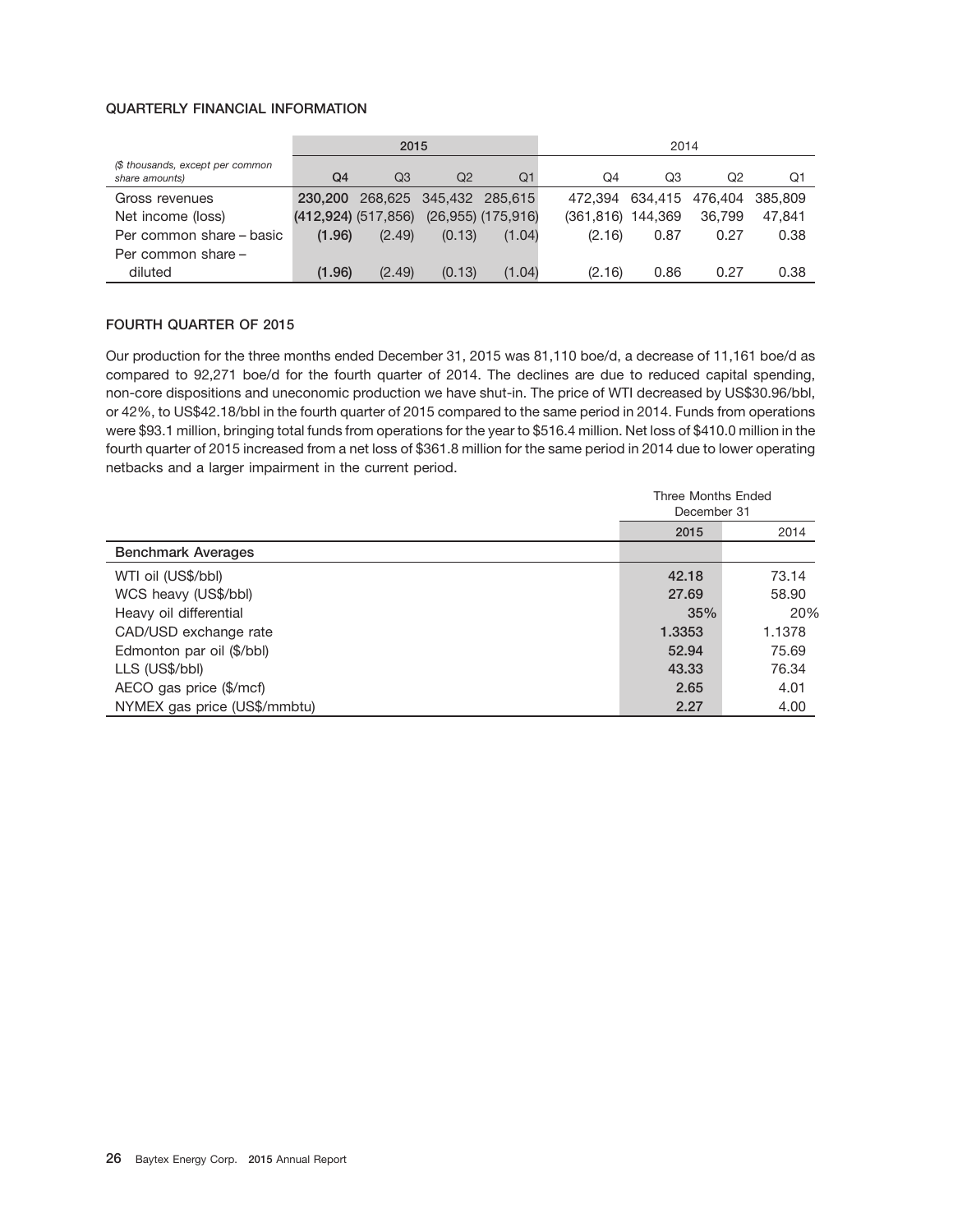|                                            | Three Months Ended December 31 |            |                           |           |                           |              |      |           |    |           |    |           |
|--------------------------------------------|--------------------------------|------------|---------------------------|-----------|---------------------------|--------------|------|-----------|----|-----------|----|-----------|
|                                            | 2015                           |            |                           |           |                           |              | 2014 |           |    |           |    |           |
| (\$ thousands, except as noted)            |                                | Canada     |                           | U.S.      |                           | <b>Total</b> |      | Canada    |    | U.S.      |    | Total     |
| <b>Daily Production</b>                    |                                |            |                           |           |                           |              |      |           |    |           |    |           |
| Heavy oil (bbl/d)                          |                                | 31,733     |                           |           |                           | 31,733       |      | 43,186    |    |           |    | 43,186    |
| Light oil and condensate (bbl/d)           |                                | 1,600      |                           | 23,330    |                           | 24,930       |      | 2,494     |    | 24,422    |    | 26,916    |
| NGL (bbl/d)                                |                                | 973        |                           | 8,023     |                           | 8,996        |      | 1,381     |    | 6,717     |    | 8,098     |
| Natural gas (mcf/d)                        |                                | 39,122     |                           | 53,586    |                           | 92,708       |      | 43,048    |    | 41,380    |    | 84,428    |
| Total production (boe/d)                   |                                | 40,826     |                           | 40,284    |                           | 81,110       |      | 54,236    |    | 38,035    |    | 92,271    |
| <b>Baytex Average Sales Prices</b>         |                                |            |                           |           |                           |              |      |           |    |           |    |           |
| Canadian heavy oil (\$/bbl) <sup>(1)</sup> | \$                             | 24.41      | $\mathfrak{s}$            |           | \$                        | 24.41        | \$   | 53.34     | \$ |           | \$ | 53.34     |
| Light oil and condensate (\$/bbl)          |                                | 47.84      |                           | 50.33     |                           | 50.17        |      | 70.77     |    | 77.86     |    | 77.20     |
| NGL (\$/bbl)                               |                                | 19.93      |                           | 16.90     |                           | 17.23        |      | 33.31     |    | 26.99     |    | 28.07     |
| Natural gas (\$/mcf)                       |                                | 2.36       |                           | 3.05      |                           | 2.76         |      | 3.89      |    | 4.36      |    | 4.12      |
| Weighted average (\$/boe) <sup>(2)</sup>   | \$                             | 23.59      | $\mathsf{\$}$             | 36.56     | $\mathfrak{s}$            | 30.03        | \$   | 49.66     | \$ | 59.50     | \$ | 53.72     |
|                                            |                                |            |                           |           |                           |              |      |           |    |           |    |           |
| Operating netback (\$/boe)                 |                                |            |                           |           |                           |              |      |           |    |           |    |           |
| Oil and natural gas revenues               | \$                             | 23.59      | \$                        | 36.56     | \$                        | 30.03        | \$   | 49.66     | \$ | 59.50     | \$ | 53.72     |
| Other income                               |                                |            |                           |           |                           | 0.11         |      |           |    |           |    | 0.76      |
| Less:                                      |                                |            |                           |           |                           |              |      |           |    |           |    |           |
| Royalties                                  |                                | 2.72       |                           | 10.56     |                           | 6.61         |      | 7.94      |    | 17.56     |    | 11.90     |
| Operating expenses                         |                                | 12.27      |                           | 7.23      |                           | 9.76         |      | 14.76     |    | 10.36     |    | 12.95     |
| Transportation expenses                    |                                | 2.87       |                           |           |                           | 1.45         |      | 3.51      |    |           |    | 2.07      |
| Operating netback                          | \$                             | 5.73       | \$                        | 18.77     | \$                        | 12.32        | \$   | 23.45     | \$ | 31.58     | \$ | 27.56     |
| Financial derivatives gain                 |                                |            |                           |           |                           | 4.09         |      |           |    |           |    | 6.48      |
| Operating netback after financial          |                                |            |                           |           |                           |              |      |           |    |           |    |           |
| derivatives                                | \$                             | 5.73       | $\boldsymbol{\mathsf{S}}$ | 18.77     | \$                        | 16.41        | \$   | 23.45     | \$ | 31.58     | \$ | 34.04     |
| <b>Capital Expenditures</b>                |                                |            |                           |           |                           |              |      |           |    |           |    |           |
| Exploration and development                | \$                             | 8,804      |                           | \$131,992 |                           | \$140,796    | \$   | 65,234    |    | \$149,463 |    | \$214,697 |
| Acquisitions, net of divestitures          | \$                             | $(593)$ \$ |                           | 19        | $\boldsymbol{\mathsf{S}}$ | (574)        | \$   | (42, 212) | \$ | 6.546     | \$ | (35,666)  |

*(1) Baytex's risk management strategy employs both oil and natural gas financial and physical forward contracts (fixed price forward sales and collars) and heavy oil differential physical delivery contracts (fixed price and percentage of WTI). The pricing information in the table excludes the impact of financial derivatives.*

*(2) Realized heavy oil prices are calculated based on sales volumes, net of blending costs.*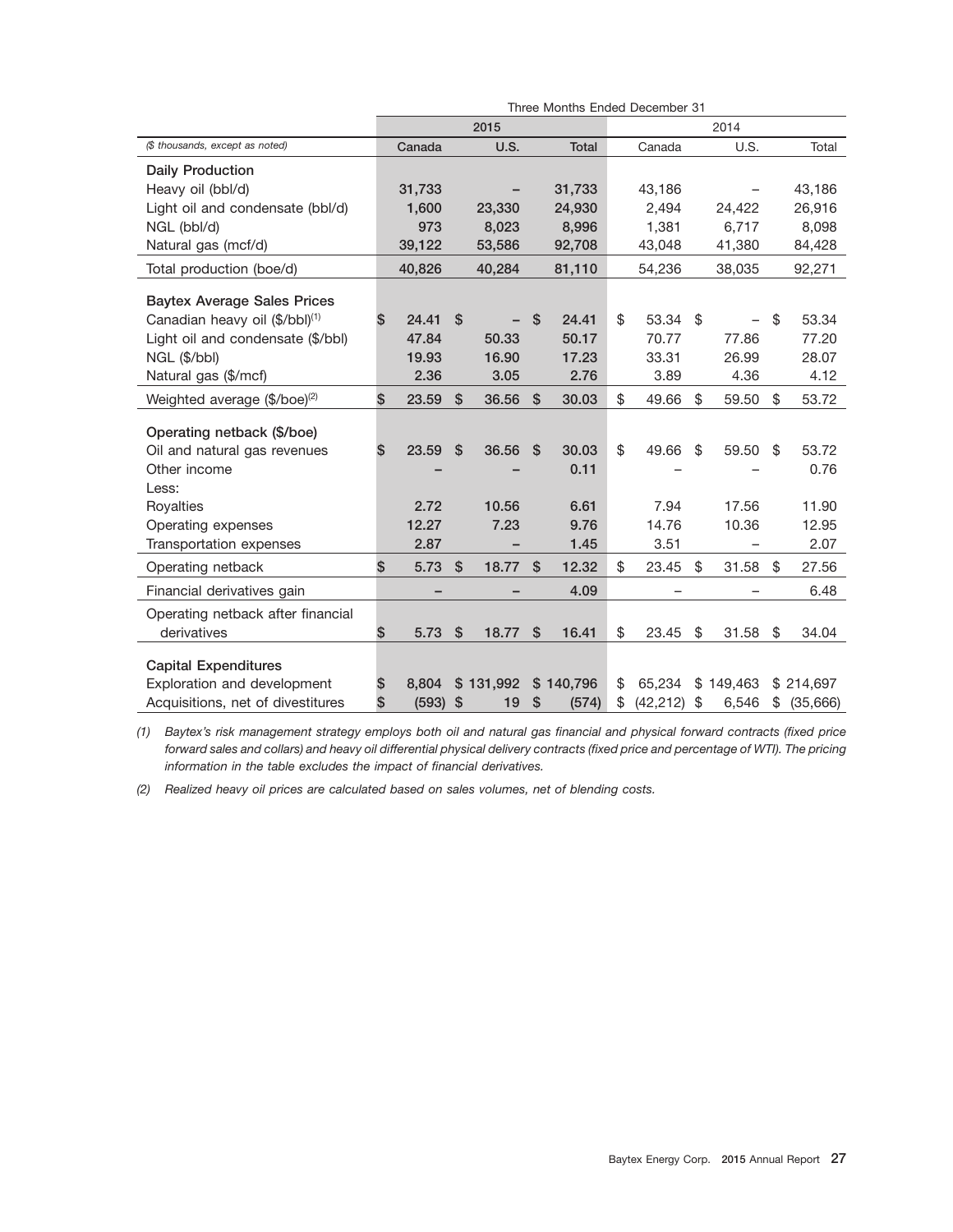# **SUMMARY FOURTH QUARTER INFORMATION**

In comparing the fourth quarter of 2015 with the same period in 2014:

- Total production for the fourth quarter of 2015 of 81,110 boe/d decreased by 12%, or 11,161 boe/d, from the same period in 2014, with 3,900 boe/d associated with declines from non-core dispositions and uneconomic production we have shut-in.
- FFO for the fourth quarter of 2015 was \$93.1 million (\$0.44 per basic share), a 62% decrease from \$245.5 million (\$1.47 per basic share) in the fourth quarter of 2014.
- WTI oil averaged US\$42.18/bbl for the fourth quarter of 2015, a 42% decrease from the average WTI price of US\$73.14/bbl in the fourth quarter of 2014.
- Our average realized heavy oil price during the fourth quarter of 2015 was \$24.41/bbl, or 66% of WCS, compared to \$53.34/bbl, or 80% of WCS, in the fourth quarter of 2014. This decrease was due to a lower WTI price partially offset the weakening of the Canadian dollar compared to the fourth quarter of 2014.
- Total petroleum and natural gas revenues for the fourth quarter of 2015 were \$230.2 million, a decrease of \$242.2 million from the same period in 2014. Canadian revenues totaled \$93.9 million, a decrease of \$163.9 million from the fourth quarter of 2014 due to lower crude oil prices. In the U.S., the Eagle Ford properties contributed \$135.5 million of revenue for the three months ended December 31, 2015, a decrease of \$72.7 million from the same period in 2014.
- Operating expenses for the fourth quarter of 2015 of \$72.9 million decreased \$37.0 million compared to the same period in 2014 primarily due to lower production volumes associated with our Canadian assets combined with cost reductions achieved across all operations. Operating expenses per boe decreased by \$3.19/boe from the fourth quarter of 2014 to \$9.76/boe in the current period due to cost savings initiatives.
- General and administrative expenses for the three months ended December 31, 2015 were \$12.8 million, a decrease of \$4.2 million from the same period in 2014 due to reductions to staffing levels to coincide with lower activity levels combined with a reduction in discretionary spending. On a per boe basis, general and administrative expenses decreased by \$0.28/boe from the fourth quarter of 2014 to \$1.72/boe due to cost controls and the low incremental overhead associated with the acquired Eagle Ford assets.
- Financing costs for the fourth quarter of 2015 of \$27.9 million increased \$0.6 million as compared to the same period in 2014 due to higher interest expense on U.S. dollar denominated debt as the Canadian dollar weakened against the U.S. dollar offset by lower borrowings on the credit facilities.
- Realized gains on financial derivative contracts totaled \$30.5 million for the three months ended December 31, 2015, a decrease of \$24.5 million from the same period in 2014 mainly due to higher oil volumes hedged in 2014 as both periods saw a significant drop in WTI prices to levels below those set in our fixed price contracts.
- Unrealized gains on financial derivative contracts totaled \$37.9 million for the fourth quarter, a decrease of \$91.5 million from the same period in 2014 due to larger decline in prices during the fourth quarter of 2014 and higher oil volumes hedged.
- Depletion expense totaled \$163.8 million for the three months ended December 31, 2015, as compared to \$176.4 million in the same period of 2014 due to declining production volumes. The depletion rate per boe for the fourth quarter of 2015 remained consistent at \$21.12/boe compared to \$20.78/boe for the same period in 2014.
- Due to the further decline in commodity prices, we have recorded a \$545.3 million impairment charge in the fourth quarter of 2015 as compared to the \$449.6 million in the same period in 2014. The impairment relates to \$499.6 million of oil and gas properties associated with the Eagle Ford acquisition and \$45.7 million of impairment recognized prior to the disposition of non-core assets in Canada.
- Capital expenditures related to exploration and development of \$140.8 million were incurred in the fourth quarter of 2015, a decrease of \$73.9 million from the same period in 2014. The decrease was mainly in response to the drop in commodity prices during 2015 compared to 2014. We drilled 12.6 net wells in the fourth quarter of 2015 (all in the Eagle Ford), compared to 28.3 net wells (12.9 in Canada and 15.4 in Eagle Ford) during the same period in 2014.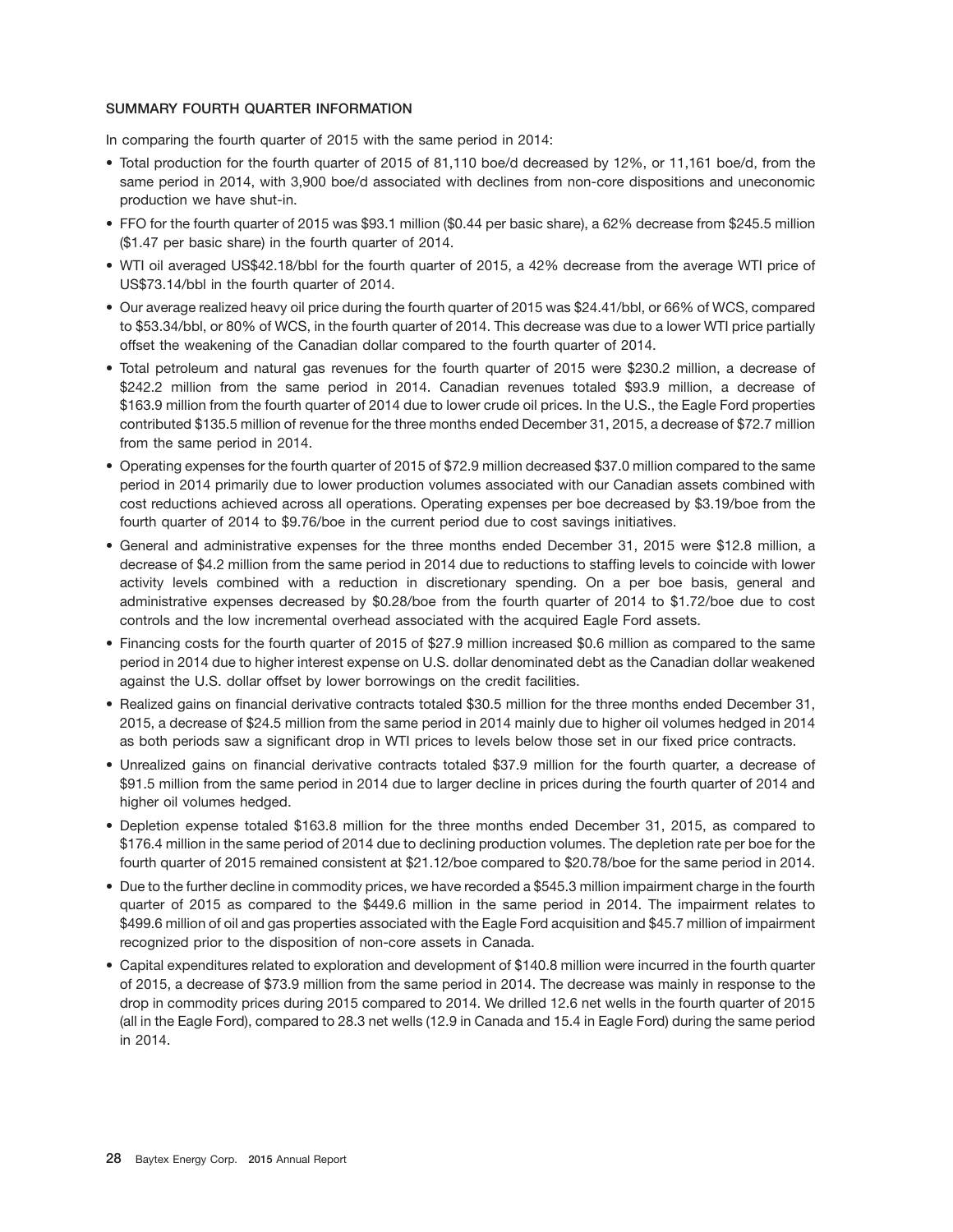# **RISK FACTORS**

Baytex management is focused on long-term strategic planning and has identified the key risks, uncertainties and opportunities associated with our business that can impact the financial results. Further information regarding risks and uncertainties affecting our business is contained in our Annual Information Form for the year ended December 31, 2015 under the "Risk Factors" section.

#### **Volatility of Oil and Natural Gas Prices**

Our financial condition is substantially dependent on, and highly sensitive to the prevailing prices of crude oil and natural gas. Prices for crude oil and natural gas fluctuate in response to changes in the supply of, and demand for, crude oil and natural gas, market uncertainty and a variety of additional factors beyond our control. Crude oil prices are primarily determined by international supply and demand. Factors which affect crude oil prices include the actions of OPEC, the condition of the Canadian, United States, European and Asian economies, government regulation, political stability in the Middle East and elsewhere, the foreign supply of crude oil, the price of foreign imports, the ability to secure adequate transportation for products, the availability of alternate fuel sources and weather conditions. Natural gas prices realized are affected primarily in North America by supply and demand, weather conditions, industrial demand, prices of alternate sources of energy and developments related to the market for liquefied natural gas. All of these factors are beyond our control and can result in a high degree of price volatility. Fluctuations in currency exchange rates further compound this volatility when the commodity prices, which are generally set in U.S. dollars, are stated in Canadian dollars.

Our financial performance also depends on revenues from the sale of commodities which differ in quality and location from underlying commodity prices quoted on financial exchanges. Of particular importance are the price differentials between our light/medium oil and heavy oil (in particular the light/heavy differential) and quoted market prices. Not only are these discounts influenced by regional supply and demand factors, they are also influenced by other factors such as transportation costs, capacity and interruptions, refining demand, the availability and cost of diluents used to blend and transport product and the quality of the oil produced, all of which are beyond our control. The supply of Canadian crude oil with demand from the refinery complex and access to those markets through various transportation outlets is currently finely balanced and, therefore, very sensitive to pipeline and refinery outages, which contributes to this volatility.

A prolonged period of low and/or volatile commodity prices, particularly for oil, may negatively impact our ability to meet guidance targets, maintain our business and meet all of our financial obligations as they come due, it could also result in the shut in of currently producing wells, a delay or cancellation of existing or future drilling, development or construction programs, unutilized long-term transportation commitments and a reduction in the value and amount of our reserves.

Our reserves as at December 31, 2015 are estimated using forecast prices and costs. These prices are above current crude oil and natural gas prices. If crude oil and natural gas prices stay at current levels, our reserves may be substantially reduced as economic limits of developed reserves are reached earlier and undeveloped reserves become uneconomic at such prices. Even if some reserves remain economic at lower price levels, sustained low prices may compel us to re-evaluate our development plans and reduce or eliminate various projects with marginal economics.

We conduct assessments of the carrying value of our assets in accordance with IFRS. If crude oil and natural gas forecast prices decline further, it could result in downward revisions to the carrying value of our assets and our net earnings could be adversely affected.

# **Debt Service and Refinancing**

We are required to comply with covenants under the Revolving Facilities and the our senior unsecured notes. In the event that we do not comply with these covenants, our access to capital (including our ability to make borrowings under our Revolving Facilities) could be restricted or repayment could be required on an accelerated basis by our lenders.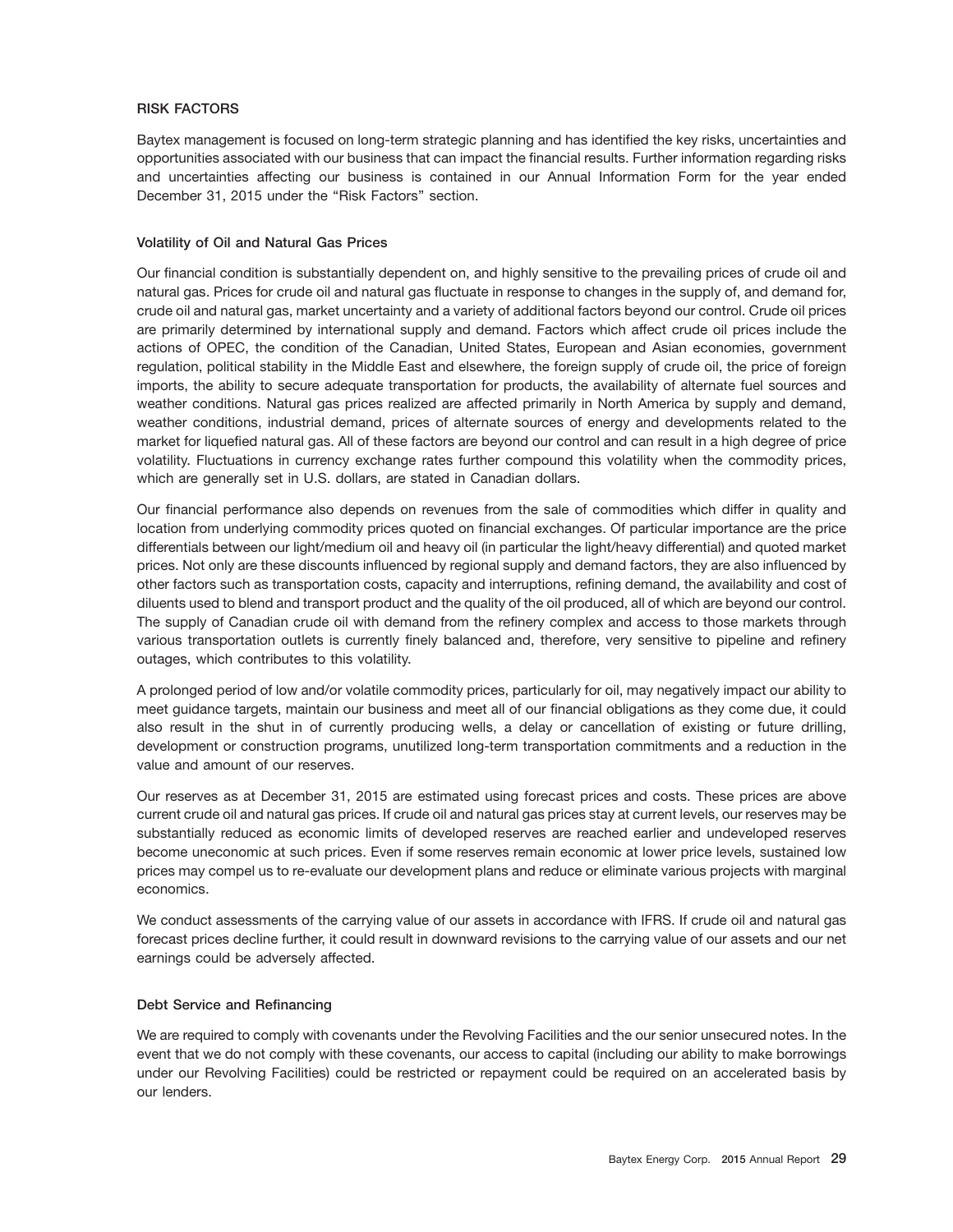Our existing Revolving Facilities and any replacement facilities may not provide sufficient liquidity. We currently have Revolving Facilities in the amount of \$800 million plus US\$200 million. The amounts available under our existing Revolving Facilities may not be sufficient for future operations, or we may not be able to obtain additional financing on economic terms attractive to us, if at all. There can be no assurance that the amount of our Revolving Facilities will be adequate for our future financial obligations, including our future capital expenditure program, or that we will be able to obtain additional funds. In the event we are unable to refinance our debt obligations, it may impact our ability to fund our ongoing operations. In the event that the Revolving Facilities are not extended before June 2019, indebtedness under the Revolving Facilities will be repayable at that time. There is also a risk that the Revolving Facilities will not be renewed for the same amount or on the same terms.

# **Access to Capital Markets**

The future development of our business may be dependent on our ability to obtain additional capital including, but not limited to, debt and equity financing. Unpredictable financial markets and the associated credit impacts may impede our ability to secure and maintain cost effective financing and limit our ability to achieve timely access to capital markets on acceptable terms and conditions. If external sources of capital become limited or unavailable, our ability to make capital investments, continue our business plan, meet all of our financial obligations as they come due and maintain existing properties may be impaired. Should the lack of financing and uncertainty in the capital markets adversely impact our ability to refinance debt, additional equity may be issued resulting in a dilutive effect on current and future shareholders.

Our ability to obtain additional capital is dependent on, among other things, interest in investments in the energy industry in general and interest in our securities in particular and our ability to maintain our credit ratings. If we are unable to maintain our indebtedness and financial ratios at levels acceptable to our credit rating agencies, or should our business prospects deteriorate, our credit ratings could be downgraded, which would adversely affect the value of our outstanding securities and existing debt and our ability to obtain new financing and may increase our borrowing costs.

# **Non-operating Agreements in the U.S.**

Marathon Oil EF LLC (''Marathon Oil''), a wholly-owned subsidiary of Marathon Oil Corporation, is the operator of a substantial majority of our Eagle Ford acreage and we will be reliant upon Marathon Oil to operate successfully. Marathon Oil will make decisions based on its own best interests and the collective best interests of all of the working interest owners of this acreage, which may not be in our best interests. We have a limited ability to exercise influence over the operational decisions of Marathon Oil, including the setting of capital expenditure budgets and determination of drilling locations and schedules. The success and timing of development activities operated by Marathon Oil will depend on a number of factors that will largely be outside of our control, including:

- the timing and amount of capital expenditures;
- Marathon Oil's expertise and financial resources;
- approval of other participants in drilling wells;
- selection of technology; and
- the rate of production of reserves, if any.

To the extent that the capital expenditure requirements related to our Eagle Ford acreage exceeds our budgeted amounts, it may reduce the amount of capital we have available to invest in our other assets. If we are not willing or are unable to fund our capital expenditure requirements relating to our Marathon Oil-operated drilling locations, our interests in our drilling locations may be diluted or forfeited.

# **Variations in Interest Rates and Foreign Exchange Rates**

There is a risk that the interest rates will increase given the current historical low level of interest rates. An increase in interest rates could result in a significant increase in the amount we pay to service debt and could have an adverse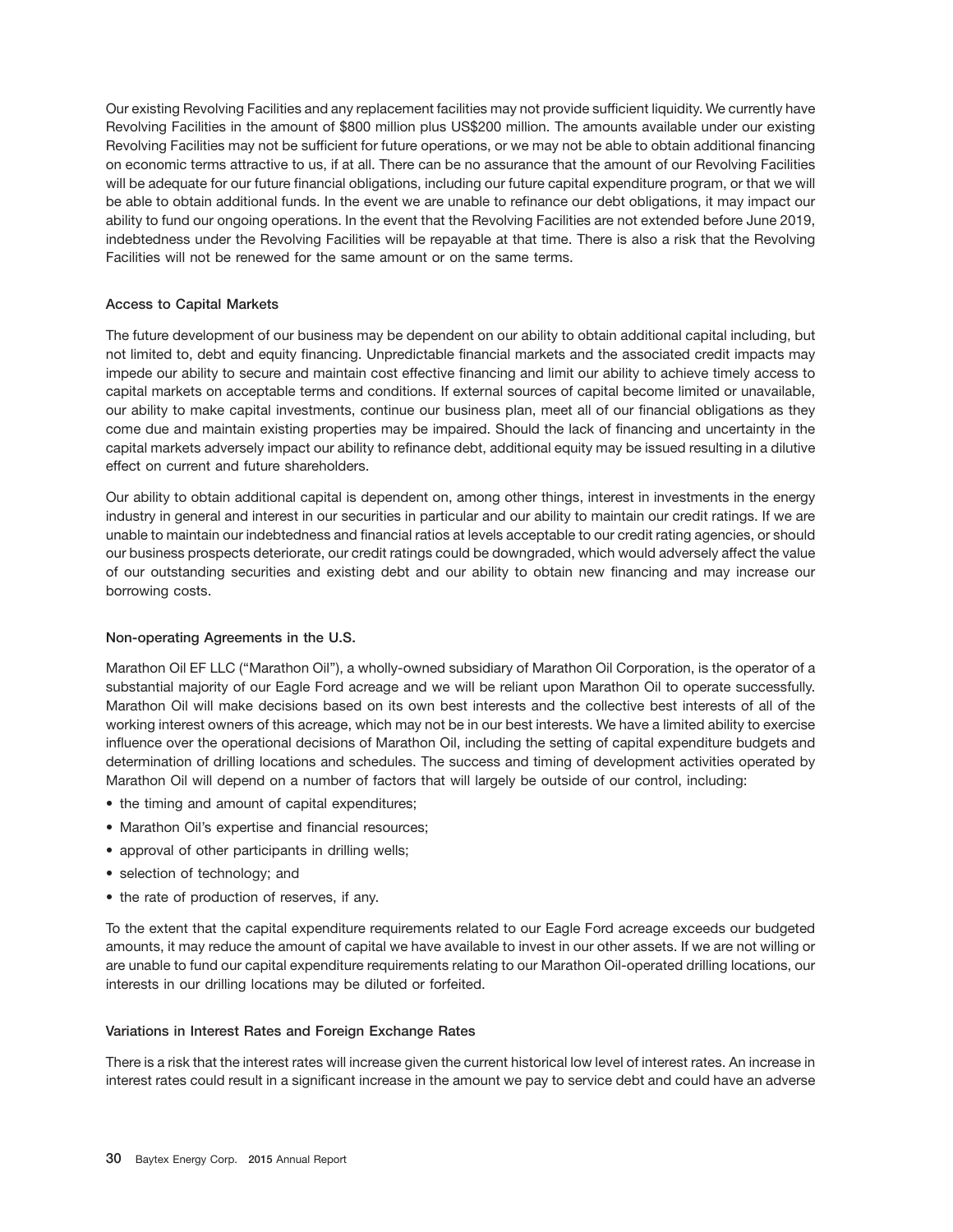effect on our financial condition, results of operations and future growth, potentially resulting in a decrease to the market price of our common shares.

World oil prices are quoted in U.S. dollars and the price received by Canadian producers is therefore affected by the Canada/U.S. foreign exchange rate that may fluctuate over time. A material increase in the value of the Canadian dollar may negatively impact our revenues. A substantial portion of our operations and production are in the United States and, as such, we are exposed to foreign currency risk on both revenues and costs to the extent the value of the Canadian dollar decreases relative to the U.S. dollar. In addition, we are exposed to foreign currency risk as a large portion of our senior unsecured notes are denominated in U.S. dollars and the interest payable thereon is payable in U.S. dollars. Future Canada/U.S. foreign exchange rates could also impact the future value of our reserves as determined by our independent evaluator.

#### **Credit Risk**

We are subject to the risk that counterparties to our risk management contracts, marketing arrangements and operating agreements and other suppliers of products and services may default on their obligations under such agreements or arrangements, including as a result of liquidity requirements or insolvency. Furthermore, low oil and natural gas prices increase the risk of bad debts related to our joint venture and industry partners. A failure by such counterparties to make payments or perform their operational or other obligations to us may adversely affect our results of operations, cash flows and financial position.

#### **Hedging Program**

In response to fluctuations in commodity prices, foreign exchange and interest rates, we may utilize various derivative financial instruments and physical sales contracts to manage our exposure under a hedging program. We also use derivative instruments in various operational markets to optimize our supply or production chain. The terms of these arrangements may limit the benefit to us of favourable changes in these factors, including receiving less than the market price for our production, and may also result in royalties being paid on a reference price which is higher than the hedged price. We may also suffer financial loss due to hedging arrangements if we are unable to produce oil or natural gas to fulfill our delivery obligations. There is also increased exposure to counterparty credit risk.

#### **Reserve Estimates**

There are numerous uncertainties inherent in estimating quantities of reserves, including many factors beyond our control. In general, estimates of economically recoverable oil and natural gas reserves and the future net revenues therefrom are based upon a number of factors and assumptions made as of the date on which the reserves estimates were determined, such as geological and engineering estimates which have inherent uncertainties, the assumed effects of regulation by governmental agencies, historical production from the properties, initial production rates, production decline rates, the availability, proximity and capacity of oil and gas gathering systems, pipelines and processing facilities and estimates of future commodity prices and capital costs, all of which may vary considerably from actual results.

All such estimates are, to some degree, uncertain and classifications of reserves are only attempts to define the degree of uncertainty involved. For these reasons, estimates of the economically recoverable oil and natural gas reserves attributable to any particular group of properties, the classification of such reserves based on risk of recovery and estimates of future net revenues expected therefrom, prepared by different engineers or by the same engineers at different times, may vary substantially. Our actual production, revenues, royalties, taxes and development, abandonment and operating expenditures with respect to our reserves will likely vary from such estimates, and such variances could be material.

Estimates of reserves that may be developed and produced in the future are often based upon volumetric calculations and upon analogy to similar types of reserves, rather than upon actual production history. Subsequent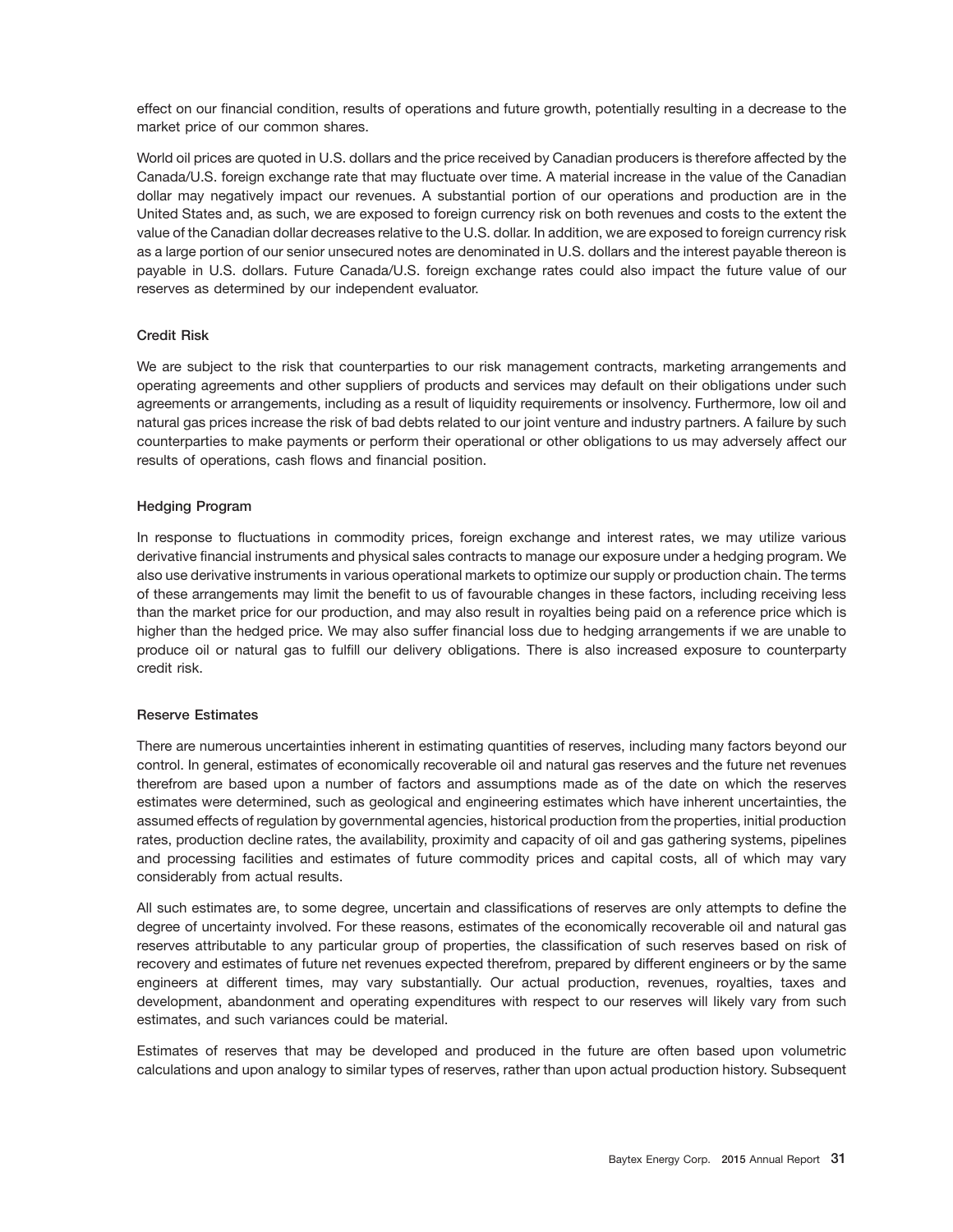evaluation of the same reserves based upon production history will result in variations in the previously estimated reserves.

# **Additional Business Risks**

Our business involves many operating risks related to acquiring, developing and exploring for oil and natural gas which even a combination of experience, knowledge and careful evaluation may not be able to overcome. Our operational risks include, but are not limited to: operational and safety considerations; pipeline transportation and interruptions; reservoir performance and technical challenges; partner risks; competition; technology; land claims; our ability to hire and retain necessary skilled personnel; the availability of drilling and related equipment; information systems; seasonality and access restrictions; timing and success of integrating the business and operations of acquired assets and companies; phased growth execution; risk of litigation, regulatory issues, increases in government taxes and changes to royalty or mineral/severance tax regimes; and risk to our reputation resulting from operational activities that may cause personal injury, property damage or environmental damage.

#### **Environmental Regulation and Risk**

The oil and natural gas industry is currently subject to environmental regulations pursuant to a variety of federal, provincial and state legislation, all of which is subject to governmental review and revision from time to time. Such legislation provides for restrictions and prohibitions on the release or emission of various substances produced in association with certain oil and gas industry operations. In addition, such legislation sets out the requirements with respect to oilfield waste handling and storage, habitat protection and the satisfactory operation, maintenance, abandonment and reclamation of well and facility sites. Compliance with such legislation can require significant expenditures and a breach of such requirements may result in suspension or revocation of necessary licenses and authorizations, civil liability for pollution damage and the imposition of material fines and penalties. Further, environmental legislation is evolving in a manner expected to result in stricter standards and enforcement, larger fines and liability and potentially increased capital expenditures and operating costs. Although Baytex believes that it will be in material compliance with current applicable environmental legislation, no assurance can be given that environmental laws will not result in a curtailment of production or a material increase in the costs of production, development or exploration activities or otherwise have a material adverse effect on Baytex's business, financial condition, results of operations and prospects.

# **Climate Change Regulation**

Our exploration and production facilities and other operations and activities emit greenhouse gases which may require us to comply with greenhouse gas emissions legislation that is enacted in jurisdictions where we have operations. A number of federal, provincial and state governments have announced their intention to regulate greenhouse gases and certain air pollutants. These governments are currently developing the regulatory and policy frameworks to deliver on their announcements. In most cases there are few technical details regarding the implementation and coordination of these plans. The Canadian federal government has stated that it will work with the provinces of Canada to come up with a national strategy and it remains unclear what approach the United States federal government will take. Currently, certain provinces and states, including Alberta and British Columbia, have implemented greenhouse gas emission legislation that impacts areas in which we operate and Alberta has announced a new climate change policy which is expected to include a carbon tax. It is anticipated that other federal, provincial and state announcements and regulatory frameworks to address emissions will continue to emerge.

Further information regarding environmental and climate change regulation is contained in our Annual Information Form for the year ended December 31, 2015 under the ''Industry Conditions – Climate Change Regulation'' section.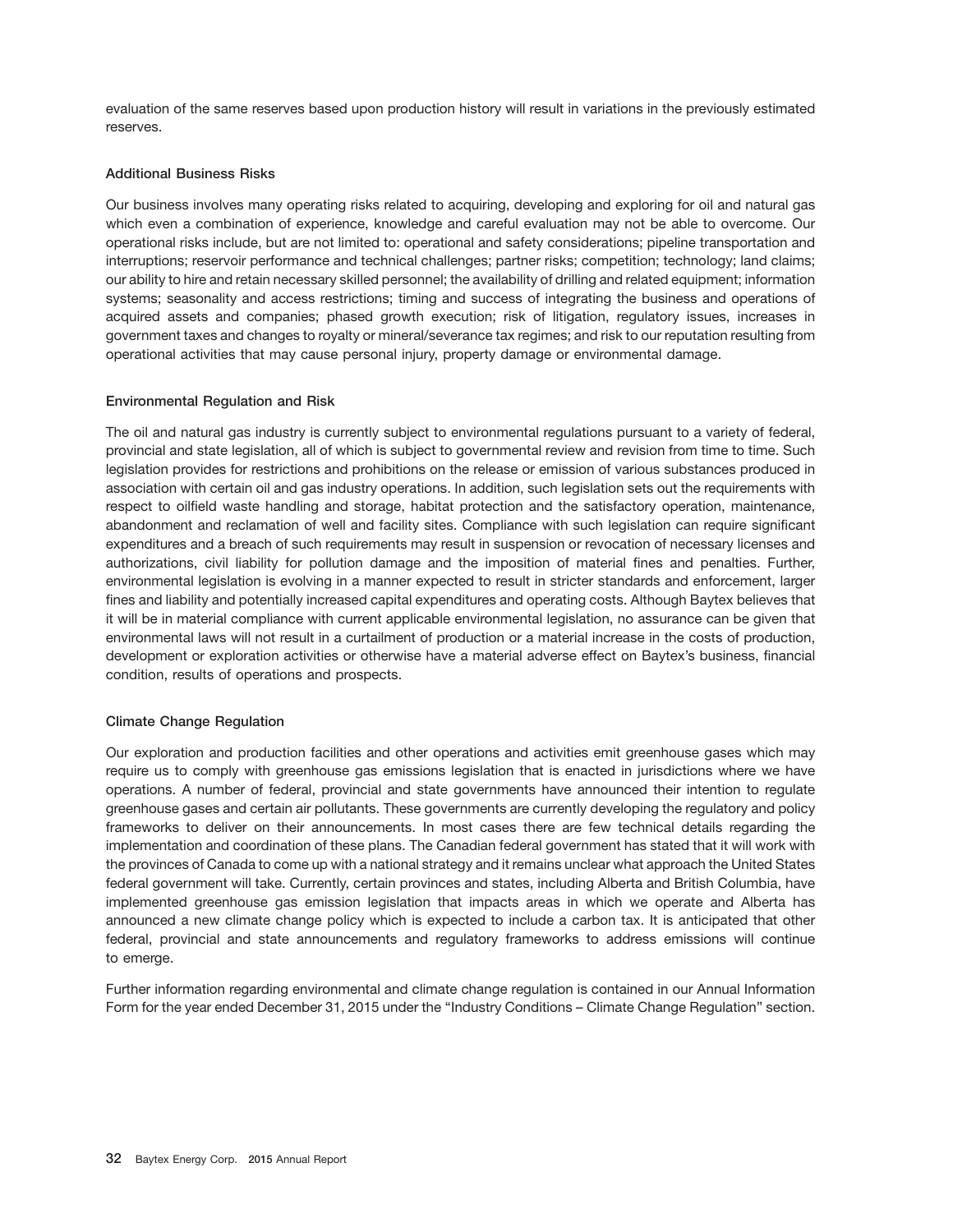# **DISCLOSURE CONTROLS AND PROCEDURES**

As of December 31, 2015, an evaluation was conducted of the effectiveness of Baytex's ''disclosure controls and procedures'' (as defined in the United States by Rules 13a-15(e) and 15d-15(e) under the Securities Exchange Act of 1934 (the ''Exchange Act'') and in Canada by National Instrument 52-109, Certification of Disclosure in Issuers' Annual and Interim Filings) under the supervision of and with the participation of management, including the President and Chief Executive Officer and the Chief Financial Officer. Based on that evaluation, the President and Chief Executive Officer and the Chief Financial Officer concluded that Baytex's disclosure controls and procedures are effective to ensure that the information required to be disclosed in the reports that Baytex files or submits under the Exchange Act or under Canadian securities legislation is (i) recorded, processed, summarized and reported within the time periods specified in the applicable rules and forms and (ii) accumulated and communicated to the Company's management, including the President and Chief Executive Officer and Chief Financial Officer, to allow timely decisions regarding the required disclosure.

It should be noted that while the President and Chief Executive Officer and the Chief Financial Officer believe that the Company's disclosure controls and procedures provide a reasonable level of assurance that they are effective, they do not expect that Baytex's disclosure controls and procedures will prevent all errors and fraud. A control system, no matter how well conceived or operated, can provide only reasonable, not absolute, assurance that the objectives of the control system are met.

# **FORWARD-LOOKING STATEMENTS**

*In the interest of providing our shareholders and potential investors with information regarding Baytex, including management's assessment of the Company's future plans and operations, certain statements in this document are ''forward-looking statements'' within the meaning of the United States Private Securities Litigation Reform Act of 1995 and ''forward-looking information'' within the meaning of applicable Canadian securities legislation (collectively, ''forward-looking statements''). In some cases, forward-looking statements can be identified by terminology such as ''anticipate'', ''believe'', ''continue'', ''could'', ''estimate'', ''expect'', ''forecast'', ''intend'', ''may'', ''objective'', ''ongoing'', ''outlook'', ''potential'', ''project'', ''plan'', ''should'', ''target'', ''would'', ''will'' or similar words suggesting future outcomes, events or performance. The forward-looking statements contained in this document speak only as of the date of this document and are expressly qualified by this cautionary statement.*

*Specifically, this document contains forward-looking statements relating to but not limited to: our business strategies, plans and objectives; crude oil and natural gas prices and the price differentials between light, medium and heavy oil prices; our ability to reduced our fixed operating costs; our expectation that we will receive a refund of Canadian cash income taxes during 2016 and the amount thereof; the proposed reassessment of our tax filings by the Canada Revenue Agency; the potential taxes owing and reduction of non-capital losses if the reassessment by the Canada Revenue Agency is successful; our intention to defend the proposed reassessments if issued by the Canada Revenue Agency; our view of our tax filing position; the sufficiency of our capital resources to meet our on-going short, medium and long-term commitments; the financial capacity of counterparties to honor outstanding obligations to us in the normal course of business; the existence, operation and strategy of our risk management program; the impact of the adoption of new accounting standards on our financial results; our target for 2016 capital expenditures to approximate funds from operations in order to minimize additional bank borrowings; the possibility of non-core asset sales; our expectations for annual average production rate and exploration and development capital budget for 2016 (both original and revised); our expectation that we will not proceed with our 2016 heavy oil development program; the number of drilling rigs and frac crews working on our Eagle Ford lands during 2016; the portion of our 2016 capital budget to be invested in the Eagle Ford; the number of net wells to be brought on production in the Eagle Ford during 2016; the geographic breakdown of our 2016 annual production; our expectations for the average production rate in Q1/2016; and our expectation that we are in material compliance with environmental legislation. In addition, information and statements relating to reserves are deemed to be forward-looking statements, as they involve implied assessment, based on certain estimates and assumptions, that the reserves described exist in quantities predicted or estimated, and that the reserves can be profitably produced in the future.*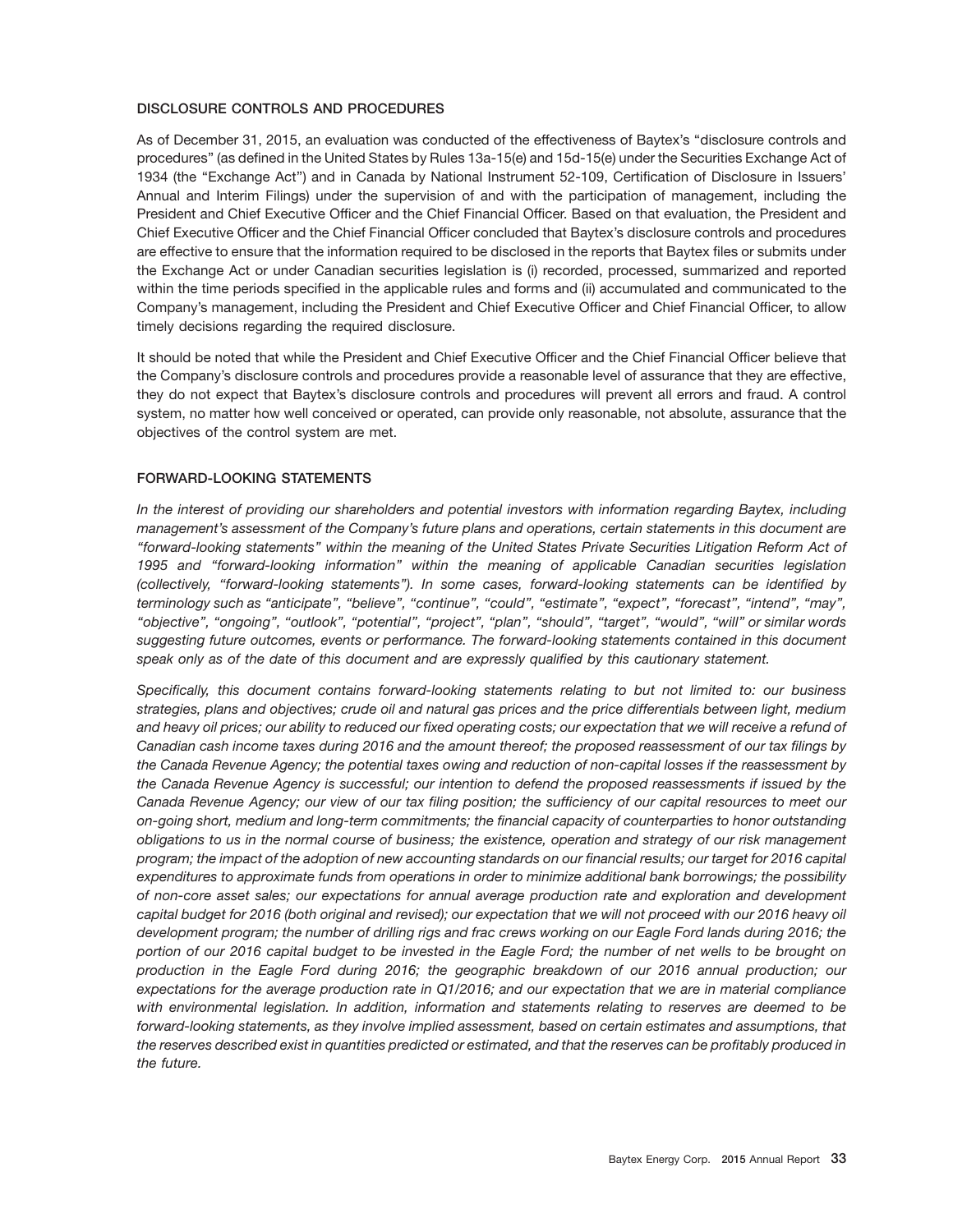*These forward-looking statements are based on certain key assumptions regarding, among other things: petroleum and natural gas prices and differentials between light, medium and heavy oil prices; well production rates and reserve volumes; our ability to add production and reserves through our exploration and development activities; capital expenditure levels; our ability to borrow under our credit agreements; the receipt, in a timely manner, of regulatory and other required approvals for our operating activities; the availability and cost of labour and other industry services; interest and foreign exchange rates; the continuance of existing and, in certain circumstances, proposed tax and royalty regimes; our ability to develop our crude oil and natural gas properties in the manner currently contemplated; and current industry conditions, laws and regulations continuing in effect (or, where changes are proposed, such changes being adopted as anticipated). Readers are cautioned that such assumptions, although considered reasonable by Baytex at the time of preparation, may prove to be incorrect.*

*Actual results achieved will vary from the information provided herein as a result of numerous known and unknown risks and uncertainties and other factors. Such factors include, but are not limited to: the volatility of oil and natural gas prices; further declines or an extended period of the currently low oil and natural gas prices; failure to comply with the covenants in our debt agreements; refinancing risk for existing debt and debt service costs; risks related to the accessibility, availability, proximity and capacity of gathering, processing and pipeline systems; uncertainties in the credit markets may restrict the availability of credit or increase the cost of borrowing; a downgrade of our credit ratings; risks associated with properties operated by third parties; changes in government regulations that affect the oil and gas industry; changes in environmental, health and safety regulations; variations in interest rates and foreign exchange rates; risks associated with our hedging activities; the cost of developing and operating our assets; risks associated with the exploitation of our properties and our ability to acquire reserves; changes in income tax or other laws or government incentive programs; uncertainties associated with estimating petroleum and natural gas reserves; our inability to fully insure against all risks; risks associated with acquiring, developing and exploring for oil and natural gas and other aspects of our operations; risks associated with large projects or expansion of our activities; risks related to heavy oil projects; the implementation of strategies for reducing greenhouse gases; depletion of our reserves; risks associated with the ownership of our securities, including changes in market-based factors and the discretionary nature of dividend payments; risks for United States and other non-resident shareholders, including the ability to enforce civil remedies, differing practices for reporting reserves and production, additional taxation applicable to non-residents and foreign exchange risk; and other factors, many of which are beyond our control. These and additional risk factors are discussed in our Annual Information Form, Annual Report on Form 40-F and Management's Discussion and Analysis for the year ended December 31, 2015, as filed with Canadian securities regulatory authorities and the U.S. Securities and Exchange Commission.*

*The above summary of assumptions and risks related to forward-looking statements has been provided in order to provide shareholders and potential investors with a more complete perspective on Baytex's current and future operations and such information may not be appropriate for other purposes.*

*There is no representation by Baytex that actual results achieved will be the same in whole or in part as those referenced in the forward-looking statements and Baytex does not undertake any obligation to update publicly or to revise any of the included forward-looking statements, whether as a result of new information, future events or otherwise, except as may be required by applicable securities law.*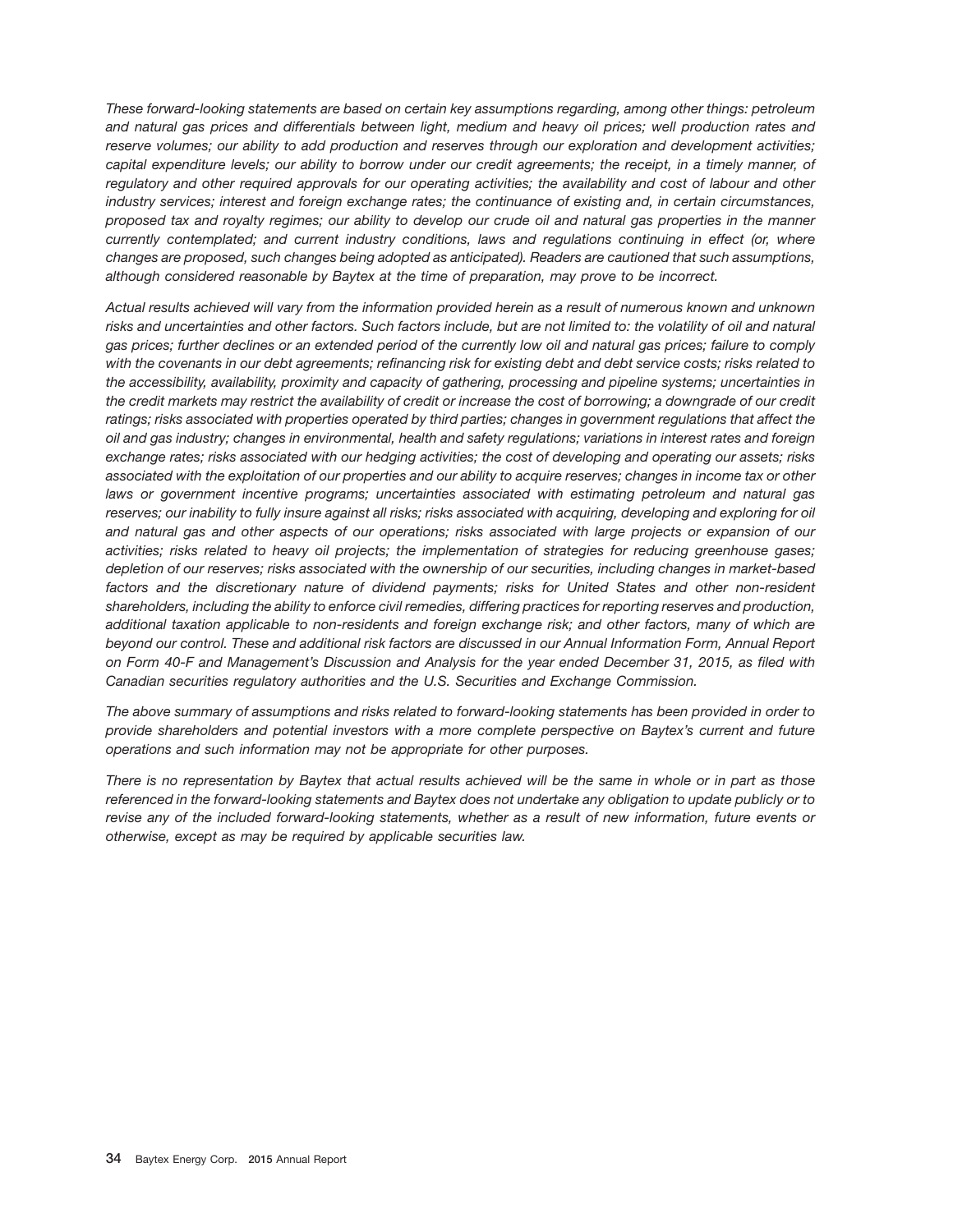## MANAGEMENT'S REPORT ON INTERNAL CONTROL OVER FINANCIAL REPORTING

The management of Baytex Energy Corp. is responsible for establishing and maintaining adequate internal control over financial reporting. Under the supervision of our Chief Executive Officer and our Chief Financial Officer we have conducted an evaluation of the effectiveness of our internal control over financial reporting based on the *Internal Control-Integrated Framework (2013)* issued by the Committee of Sponsoring Organizations of the Treadway Commission (''COSO''). Based on our assessment, we have concluded that as of December 31, 2015, our internal control over financial reporting was effective.

Because of inherent limitations, internal control over financial reporting may not prevent or detect misstatements and even those systems determined to be effective can provide only reasonable assurance with respect to the financial statement preparation and presentation.

The effectiveness of the Company's internal control over financial reporting as of December 31, 2015 has been audited by Deloitte LLP, the Company's Independent Registered Public Accounting Firm, who also audited the Company's consolidated financial statements for the year ended December 31, 2015.

## MANAGEMENT'S RESPONSIBILITY FOR FINANCIAL STATEMENTS

Management, in accordance with International Financial Reporting Standards (''IFRS'') as issued by the International Accounting Standards Board, has prepared the accompanying consolidated financial statements of Baytex Energy Corp. Financial and operating information presented throughout this Annual Report is consistent with that shown in the consolidated financial statements.

Management is responsible for the integrity of the financial information. Internal control systems are designed and maintained to provide reasonable assurance that assets are safeguarded from loss or unauthorized use and to produce reliable accounting records for financial reporting purposes.

Deloitte LLP were appointed by the Company's shareholders to express an audit opinion on the consolidated financial statements. Their examination included such tests and procedures, as they considered necessary, to provide a reasonable assurance that the consolidated financial statements are presented fairly in accordance with IFRS.

The Board of Directors is responsible for ensuring that management fulfills its responsibilities for financial reporting and internal control. The Board exercises this responsibility through the Audit Committee, with assistance from the Reserves Committee regarding the annual review of our petroleum and natural gas reserves. The Audit Committee meets regularly with management and the Independent Registered Public Accounting Firm to ensure that management's responsibilities are properly discharged, to review the consolidated financial statements and recommend that the consolidated financial statements be presented to the Board of Directors for approval. The Audit Committee also considers the independence of Deloitte LLP and reviews their fees. The Independent Registered Public Accounting Firm has access to the Audit Committee without the presence of management.

James L. Bowzer **Roman Communist Communist Communist Communist Communist Communist Communist Communist Communist Communist Communist Communist Communist Communist Communist Communist Communist Communist Communist Communist** *President and Chief Executive Officer Chief Financial Officer* Baytex Energy Corp. **Baytex Energy Corp.** Baytex Energy Corp.

March 2, 2016

 $\frac{1}{\sqrt{2}}$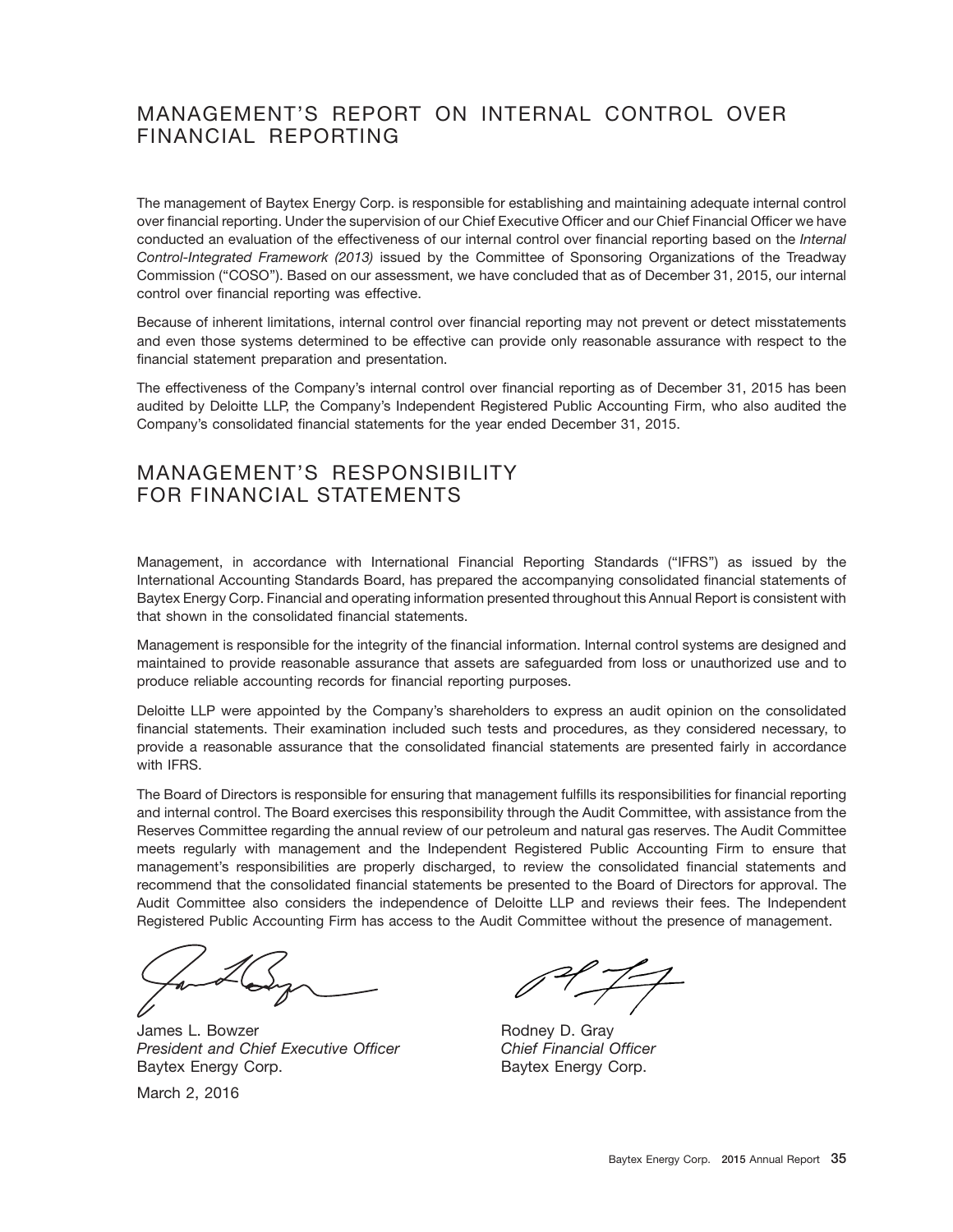# REPORT OF INDEPENDENT REGISTERED PUBLIC ACCOUNTING FIRM

## **To the Board of Directors and Shareholders of Baytex Energy Corp.:**

We have audited the accompanying consolidated financial statements of Baytex Energy Corp. and subsidiaries (the ''Company''), which comprise the consolidated statements of financial position as at December 31, 2015 and December 31, 2014, and the consolidated statements of income (loss) and comprehensive income (loss), consolidated statements of changes in equity, and consolidated statements of cash flows for the years then ended, and a summary of significant accounting policies and other explanatory information.

#### *Management's Responsibility for the Consolidated Financial Statements*

Management is responsible for the preparation and fair presentation of these consolidated financial statements in accordance with International Financial Reporting Standards as issued by the International Accounting Standards Board, and for such internal control as Management determines is necessary to enable the preparation of consolidated financial statements that are free from material misstatement, whether due to fraud or error.

#### *Auditor's Responsibility*

Our responsibility is to express an opinion on these consolidated financial statements based on our audits. We conducted our audits in accordance with Canadian generally accepted auditing standards and the standards of the Public Company Accounting Oversight Board (United States). Those standards require that we comply with ethical requirements and plan and perform the audit to obtain reasonable assurance about whether the consolidated financial statements are free from material misstatement.

An audit involves performing procedures to obtain audit evidence about the amounts and disclosures in the consolidated financial statements. The procedures selected depend on the auditor's judgment, including the assessment of the risks of material misstatement of the consolidated financial statements, whether due to fraud or error. In making those risk assessments, the auditor considers internal control relevant to the entity's preparation and fair presentation of the consolidated financial statements in order to design audit procedures that are appropriate in the circumstances. An audit also includes evaluating the appropriateness of accounting policies used and the reasonableness of accounting estimates made by Management, as well as evaluating the overall presentation of the consolidated financial statements.

We believe that the audit evidence we have obtained in our audits is sufficient and appropriate to provide a basis for our audit opinion.

## *Opinion*

In our opinion, the consolidated financial statements present fairly, in all material respects, the financial position of Baytex Energy Corp. and subsidiaries as at December 31, 2015 and December 31, 2014, and their financial performance and their cash flows for the years then ended in accordance with International Financial Reporting Standards as issued by the International Accounting Standards Board.

#### *Other Matter*

We have also audited, in accordance with the standards of the Public Company Accounting Oversight Board (United States), the Company's internal control over financial reporting as of December 31, 2015, based on the criteria established in *Internal Control – Integrated Framework (2013)* issued by the Committee of Sponsoring Organizations of the Treadway Commission and our report dated March 2, 2016 expressed an unqualified opinion on the Company's internal control over financial reporting.

 $u$ wike LLP

Chartered Professional Accountants, Chartered Accountants

March 2, 2016 Calgary, Canada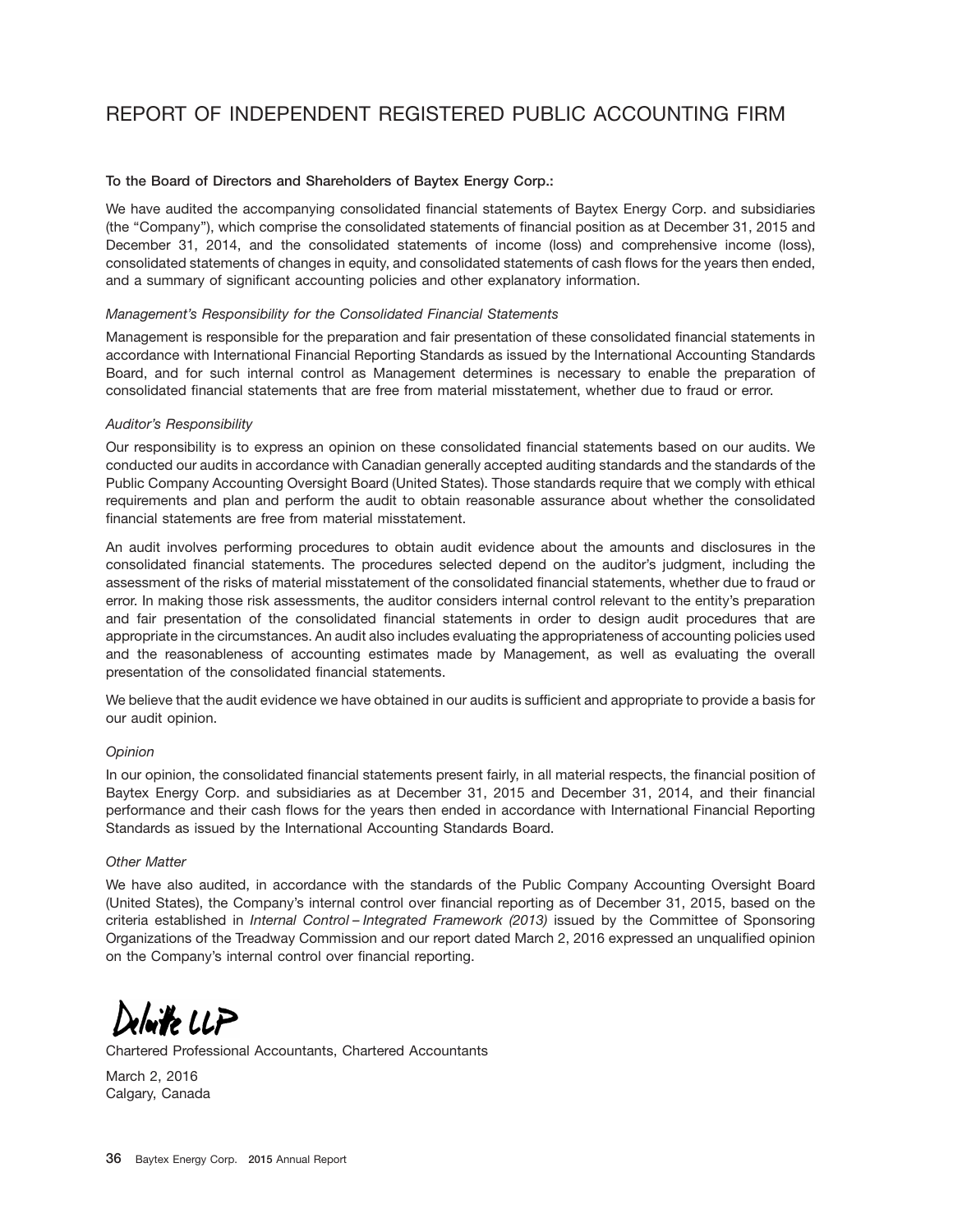## REPORT OF INDEPENDENT REGISTERED PUBLIC ACCOUNTING FIRM

### **To the Board of Directors and Shareholders of Baytex Energy Corp.:**

We have audited the internal control over financial reporting of Baytex Energy Corp. and subsidiaries (the ''Company'') as of December 31, 2015, based on the criteria established in *Internal Control-Integrated Framework (2013)* issued by the Committee of Sponsoring Organizations of the Treadway Commission. The Company's management is responsible for maintaining effective internal control over financial reporting and for its assessment of the effectiveness of internal control over financial reporting, included in the accompanying Management's Report on Internal Control over Financial Reporting. Our responsibility is to express an opinion on the Company's internal control over financial reporting based on our audit.

We conducted our audit in accordance with the standards of the Public Company Accounting Oversight Board (United States). Those standards require that we plan and perform the audit to obtain reasonable assurance about whether effective internal control over financial reporting was maintained in all material respects. Our audit included obtaining an understanding of internal control over financial reporting, assessing the risk that a material weakness exists, testing and evaluating the design and operating effectiveness of internal control based on the assessed risk, and performing such other procedures as we considered necessary in the circumstances. We believe that our audit provides a reasonable basis for our opinion.

A company's internal control over financial reporting is a process designed by, or under the supervision of, the company's principal executive and principal financial officers, or persons performing similar functions, and effected by the company's board of directors, management, and other personnel to provide reasonable assurance regarding the reliability of financial reporting and the preparation of financial statements for external purposes in accordance with International Financial Reporting Standards as issued by the International Accounting Standards Board. A company's internal control over financial reporting includes those policies and procedures that (1) pertain to the maintenance of records that, in reasonable detail, accurately and fairly reflect the transactions and dispositions of the assets of the company; (2) provide reasonable assurance that transactions are recorded as necessary to permit preparation of financial statements in accordance with International Financial Reporting Standards as issued by the International Accounting Standards Board, and that receipts and expenditures of the company are being made only in accordance with authorizations of management and directors of the company; and (3) provide reasonable assurance regarding prevention or timely detection of unauthorized acquisition, use, or disposition of the company's assets that could have a material effect on the financial statements.

Because of the inherent limitations of internal control over financial reporting, including the possibility of collusion or improper management override of controls, material misstatements due to error or fraud may not be prevented or detected on a timely basis. Also, projections of any evaluation of the effectiveness of the internal control over financial reporting to future periods are subject to the risk that the controls may become inadequate because of changes in conditions, or that the degree of compliance with the policies or procedures may deteriorate.

In our opinion, the Company maintained, in all material respects, effective internal control over financial reporting as of December 31, 2015, based on the criteria established in *Internal Control – Integrated Framework (2013)* issued by the Committee of Sponsoring Organizations of the Treadway Commission.

We have also audited, in accordance with Canadian generally accepted auditing standards and the standards of the Public Company Accounting Oversight Board (United States<sup>)</sup>, the consolidated financial statements as at and for the year ended December 31, 2015 of the Company and our report dated March 2, 2016 expressed an unmodified/ unqualified opinion on those consolidated financial statements.

 $n$ wike LLP

Chartered Professional Accountants, Chartered Accountants

March 2, 2016 Calgary, Canada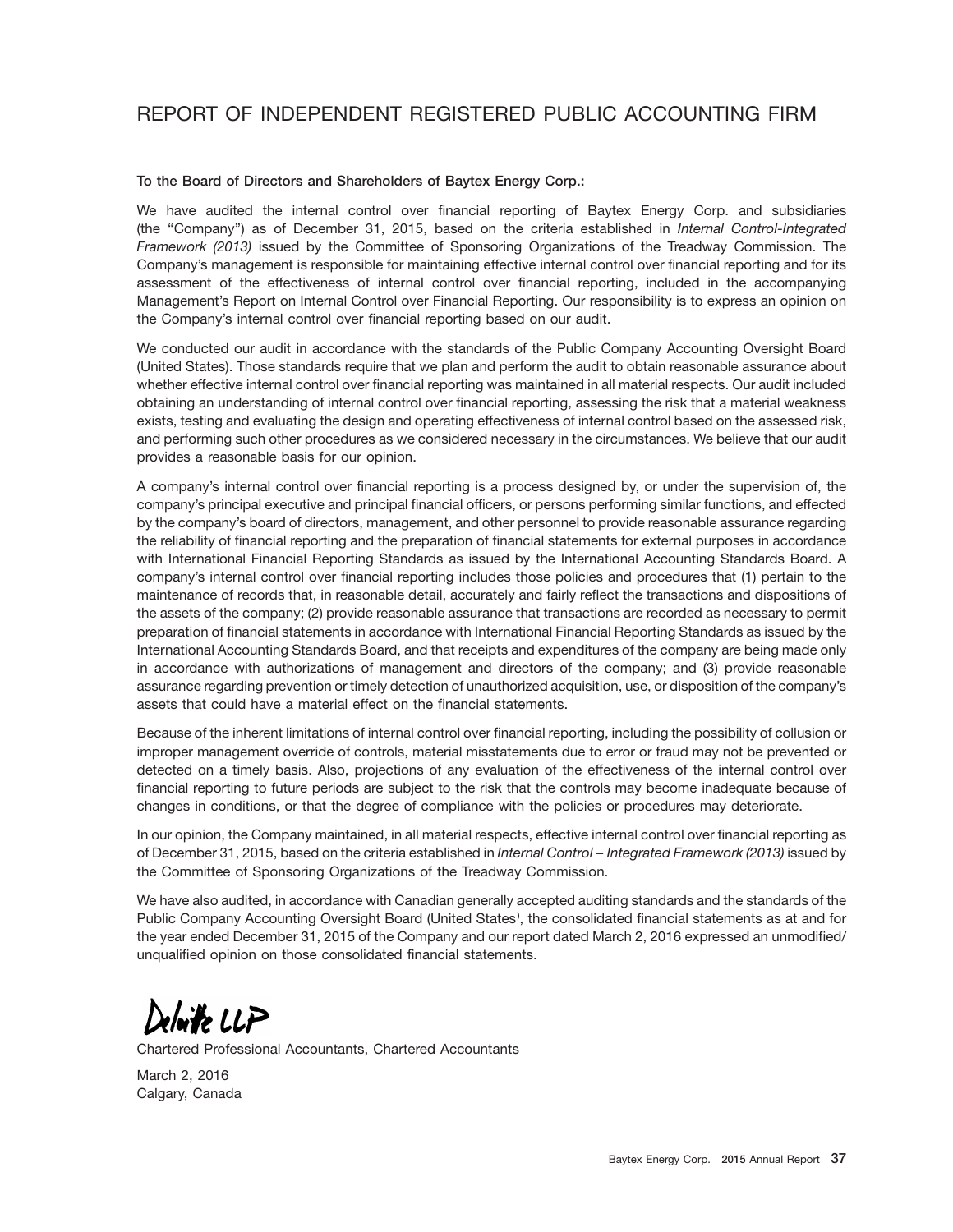# CONSOLIDATED STATEMENTS OF FINANCIAL POSITION

| As at                                      | December 31,<br>2015 | December 31,<br>2014 |
|--------------------------------------------|----------------------|----------------------|
| (thousands of Canadian dollars)            |                      |                      |
| <b>ASSETS</b>                              |                      |                      |
| Current assets                             |                      |                      |
| Cash                                       | \$<br>247            | \$<br>1,142          |
| Trade and other receivables                | 98,093               | 203,521              |
| Financial derivatives (note 19)            | 106,573              | 220,146              |
|                                            | 204,913              | 424,809              |
| Non-current assets                         |                      |                      |
| Financial derivatives (note 19)            | 4,417                | 498                  |
| Exploration and evaluation assets (note 7) | 578,969              | 542,040              |
| Oil and gas properties (note 8)            | 4,674,175            | 4,983,916            |
| Other plant and equipment (note 9)         | 26,024               | 34,268               |
| Goodwill (note 10)                         |                      | 245,065              |
|                                            | \$5,488,498          | \$6,230,596          |
|                                            |                      |                      |
| <b>LIABILITIES</b>                         |                      |                      |
| <b>Current liabilities</b>                 |                      |                      |
| Trade and other payables                   | \$<br>267,838        | \$<br>398,261        |
| Dividends payable to shareholders          |                      | 16,811               |
| Financial derivatives (note 19)            |                      | 54,839               |
|                                            | 267,838              | 469,911              |
| Non-current liabilities                    |                      |                      |
| Bank loan (note 11)                        | 252,172              | 663,312              |
| Long-term notes (note 12)                  | 1,602,757            | 1,399,032            |
| Asset retirement obligations (note 13)     | 296,002              | 286,032              |
| Deferred income tax liability (note 17)    | 655,255              | 905,532              |
|                                            | 3,074,024            | 3,723,819            |
| <b>SHAREHOLDERS' EQUITY</b>                |                      |                      |
| Shareholders' capital (note 14)            | 4,296,831            | 3,580,825            |
| Contributed surplus                        | 4,575                | 31,067               |
| Accumulated other comprehensive income     | 705,382              | 199,575              |
| <b>Deficit</b>                             | (2,592,314)          | (1,304,690)          |
|                                            | 2,414,474            | 2,506,777            |
|                                            | \$5,488,498          | \$6,230,596          |

Commitments and contingencies (note 21)

 $\boldsymbol{\mu}$ 

Naveen Dargan Gregory K. Melchin *Director, Baytex Energy Corp. Director, Baytex Energy Corp.*

Melhi

 $\sim$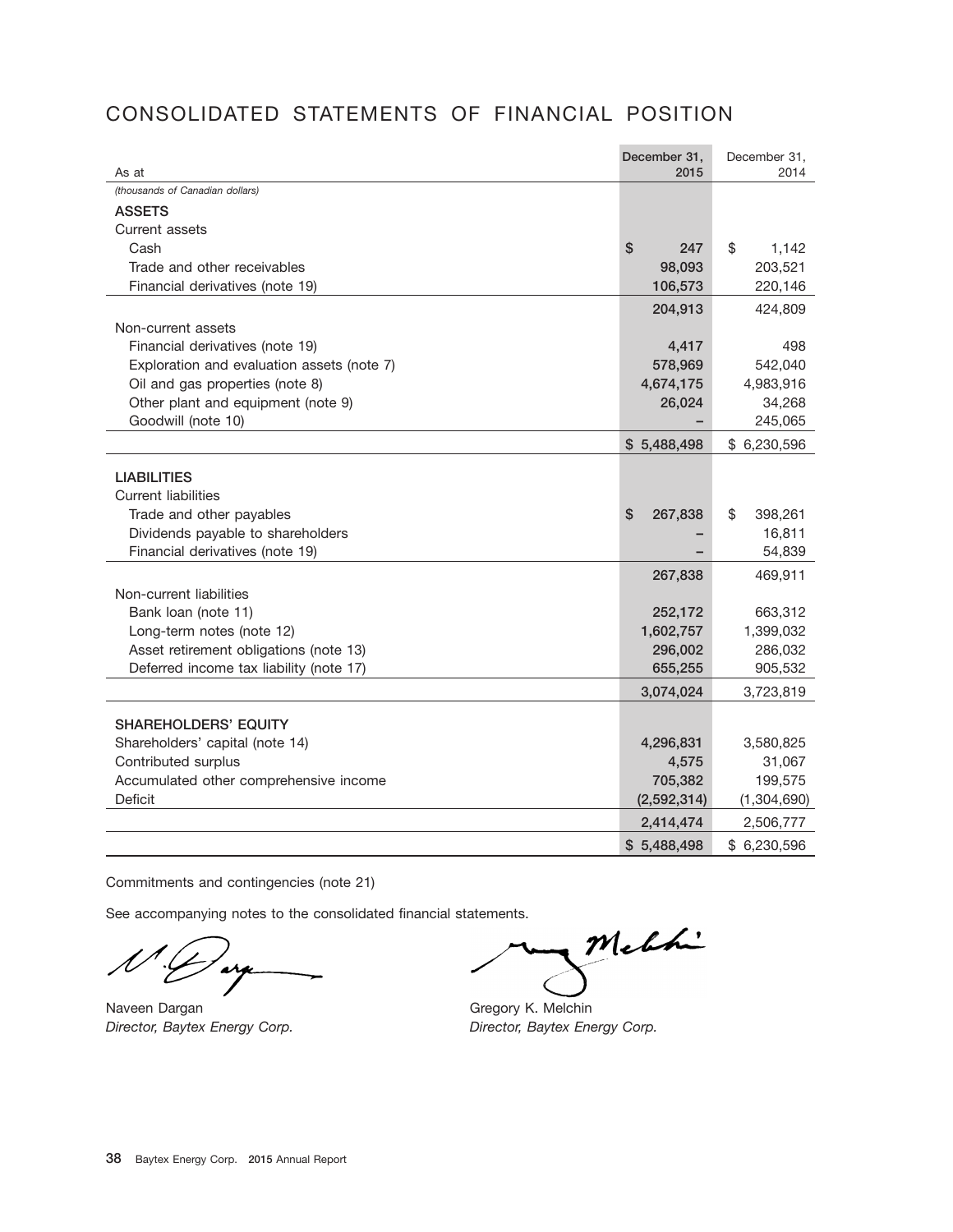## CONSOLIDATED STATEMENTS OF INCOME (LOSS) AND COMPREHENSIVE INCOME (LOSS)

| Years Ended December 31                                          | 2015             | 2014             |
|------------------------------------------------------------------|------------------|------------------|
| (thousands of Canadian dollars, except per common share amounts) |                  |                  |
| Revenue, net of royalties                                        |                  |                  |
| Petroleum and natural gas sales                                  | \$1,129,872      | \$1,969,022      |
| Royalties                                                        | (241, 425)       | (439, 125)       |
|                                                                  | 888,447          | 1,529,897        |
| <b>Expenses</b>                                                  |                  |                  |
| Operating                                                        | 320,187          | 353,849          |
| Transportation                                                   | 53,127           | 83,766           |
| Blending                                                         | 27,830           | 58,120           |
| Exploration and evaluation (note 7)                              | 8,775            | 17,743           |
| Depletion and depreciation (note 8 and 9)                        | 661,858          | 536,569          |
| Impairment (notes 8 and 10)                                      | 1,038,554        | 449,590          |
| General and administrative                                       | 59,406           | 59,957           |
| Acquisition-related                                              |                  | 38,591           |
| Share-based compensation (note 15)                               | 15,344           | 27,463           |
| Financing (note 18)                                              | 111,660          | 90,033           |
| Financial derivatives (gain) (note 19)                           | (142, 729)       | (212, 524)       |
| Foreign exchange loss (note 20)                                  | 210,713          | 75,381           |
| Loss (gain) on disposition of oil and gas properties             | 1,519            | (50, 225)        |
|                                                                  | 2,366,244        | 1,528,313        |
| Net income (loss) before income taxes                            | (1, 477, 797)    | 1,584            |
| Income tax expense (recovery) (note 17)                          |                  |                  |
| Current income tax expense                                       | 8,907            | 53,875           |
| Deferred income tax (recovery) expense                           | (353,053)        | 80,516           |
|                                                                  | (344, 146)       | 134,391          |
| Net income (loss) attributable to shareholders                   | \$(1,133,651)    | \$<br>(132, 807) |
| Other comprehensive income                                       |                  |                  |
| Foreign currency translation adjustment                          | 505,807          | 213,533          |
| Comprehensive income (loss)                                      | \$<br>(627, 844) | \$<br>80,726     |
|                                                                  |                  |                  |
| Net income (loss) per common share (note 16)                     |                  |                  |
| Basic                                                            | \$<br>(5.72)     | \$<br>(0.89)     |
| <b>Diluted</b>                                                   | \$<br>(5.72)     | \$<br>(0.89)     |
| Weighted average common shares (note 16)                         |                  |                  |
| Basic                                                            | 198,207          | 148,932          |
| <b>Diluted</b>                                                   | 198,207          | 148,932          |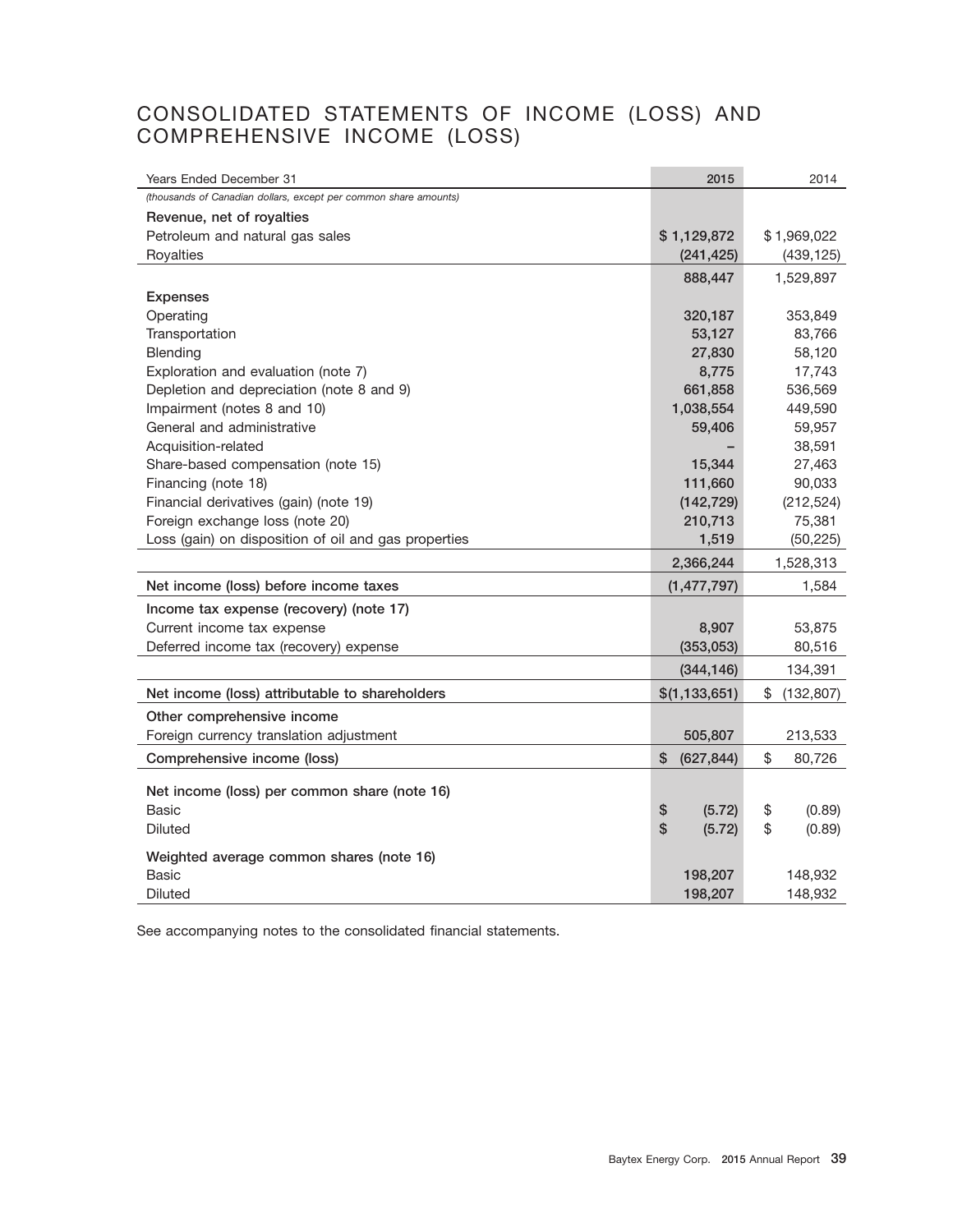# CONSOLIDATED STATEMENTS OF CHANGES IN EQUITY

|                                                |               |              | Accumulated            |                  |              |
|------------------------------------------------|---------------|--------------|------------------------|------------------|--------------|
|                                                | Shareholders' | Contributed  | other<br>comprehensive |                  |              |
|                                                | capital       | surplus      | income (loss)          | <b>Deficit</b>   | Total equity |
| (thousands of Canadian dollars)                |               |              |                        |                  |              |
| Balance at December 31, 2013                   | \$2,004,203   | \$<br>53,081 | \$<br>1,484            | \$<br>(776, 283) | \$1,282,485  |
| Dividends to shareholders                      |               |              |                        | (395,600)        | (395,600)    |
| Exercise of share rights                       | 25,667        | (14, 369)    |                        |                  | 11,298       |
| Vesting of share awards                        | 35,108        | (35, 108)    |                        |                  |              |
| Share-based compensation                       |               | 27,463       |                        |                  | 27,463       |
| Issued for cash                                | 1,495,044     |              |                        |                  | 1,495,044    |
| Issuance costs, net of tax                     | (78, 468)     |              |                        |                  | (78, 468)    |
| Issued pursuant to dividend reinvestment plan  | 99,271        |              |                        |                  | 99,271       |
| Accumulated other comprehensive income         |               |              |                        |                  |              |
| recognized on disposition of foreign operation |               |              | (15, 442)              |                  | (15, 442)    |
| Comprehensive income for the year              |               |              | 213,533                | (132, 807)       | 80,726       |
| Balance at December 31, 2014                   | \$3,580,825   | \$<br>31,067 | \$<br>199,575          | \$ (1,304,690)   | \$2,506,777  |
| Dividends to shareholders                      |               |              |                        | (153, 973)       | (153, 973)   |
| Vesting of share awards                        | 41,836        | (41, 836)    |                        |                  |              |
| Share-based compensation                       |               | 15,344       |                        |                  | 15,344       |
| Issued for cash                                | 632,494       |              |                        |                  | 632,494      |
| Issuance costs, net of tax                     | (19, 301)     |              |                        |                  | (19, 301)    |
| Issued pursuant to dividend reinvestment plan  | 60,977        |              |                        |                  | 60,977       |
| Comprehensive income (loss) for the year       |               |              | 505.807                | (1, 133, 651)    | (627, 844)   |
| Balance at December 31, 2015                   | \$4,296,831   | \$<br>4,575  | \$<br>705.382          | \$ (2,592,314)   | \$2.414.474  |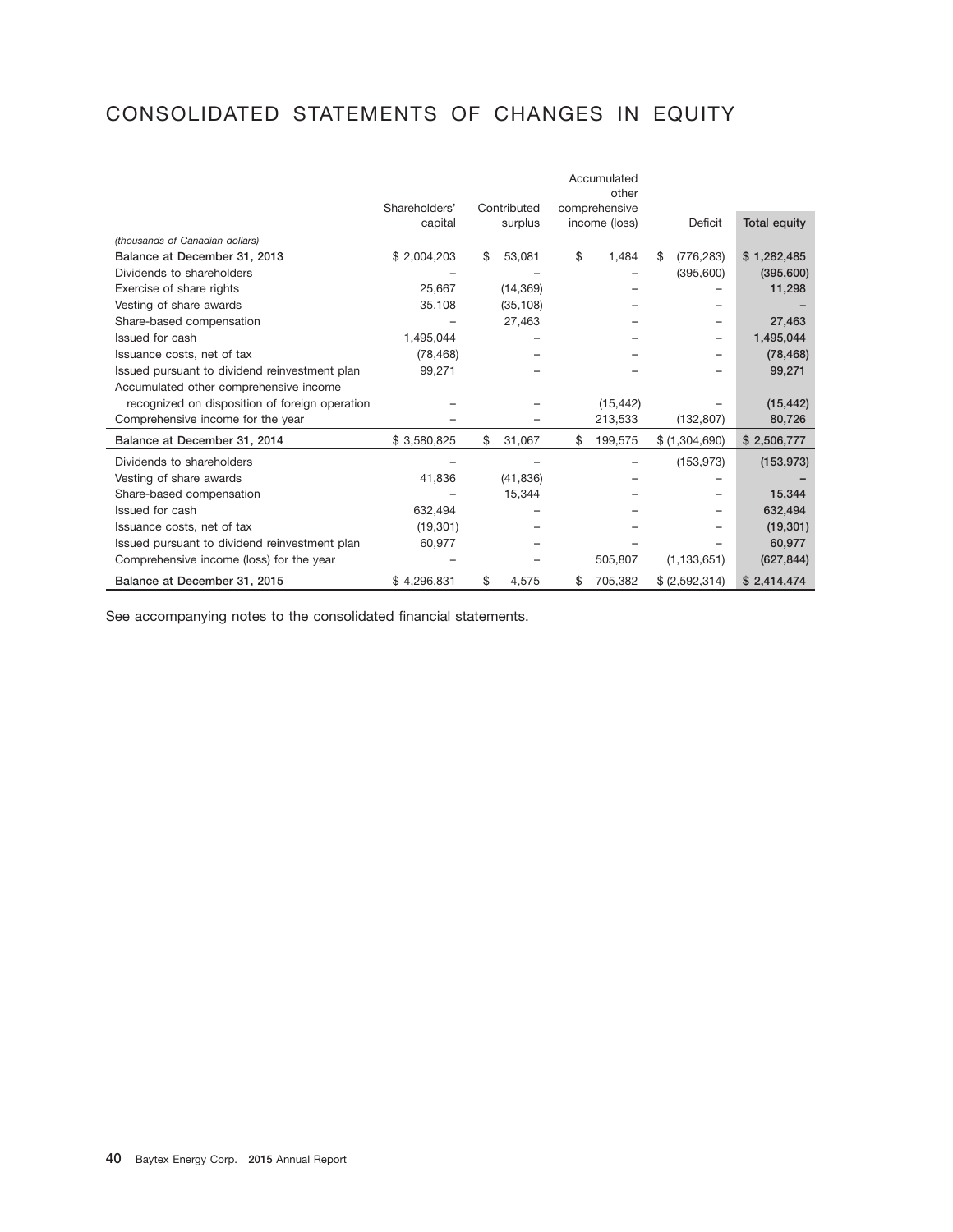# CONSOLIDATED STATEMENTS OF CASH FLOWS

| Years Ended December 31                                                                                 | 2015                  | 2014                         |
|---------------------------------------------------------------------------------------------------------|-----------------------|------------------------------|
| (thousands of Canadian dollars)                                                                         |                       |                              |
| CASH PROVIDED BY (USED IN):                                                                             |                       |                              |
| <b>Operating activities</b>                                                                             |                       |                              |
| Net income (loss) for the year                                                                          | \$(1,133,651)         | (132, 807)<br>\$             |
| Adjustments for:                                                                                        |                       |                              |
| Share-based compensation (note 15)                                                                      | 15,344<br>213,999     | 27,463<br>75,011             |
| Unrealized foreign exchange loss (note 20)<br>Exploration and evaluation (note 7)                       | 8,775                 | 17,743                       |
| Depletion and depreciation (note 8)                                                                     | 661,858               | 536,569                      |
| Impairment (notes 8 and 10)                                                                             | 1,038,554             | 449,590                      |
| Non-cash financing costs                                                                                | 8,256                 | 8,948                        |
| Unrealized financial derivatives (gain) loss (note 19)                                                  | 54,816                | (185, 200)                   |
| (Gain) loss on disposition of oil and gas properties                                                    | 1,519                 | (50, 225)                    |
| Current income tax expense on dispositions                                                              |                       | 52,182                       |
| Deferred income tax (recovery) expense                                                                  | (353,053)             | 80,516                       |
| Change in non-cash working capital (note 20)                                                            | 43,891                | 31,890                       |
| Asset retirement obligations settled (note 13)                                                          | (10, 888)             | (14, 528)                    |
|                                                                                                         | 549,420               | 897,152                      |
| <b>Financing activities</b>                                                                             |                       |                              |
| Payment of dividends                                                                                    | (109, 806)            | (307, 103)                   |
| (Decrease) increase in bank loan                                                                        | (439, 465)            | 287,986                      |
| Net proceeds from issuance of long-term notes                                                           |                       | 849,944                      |
| Tenders of long-term notes                                                                              | (10, 372)             | (793,099)                    |
| Issuance of common shares related to share rights (note 14)                                             |                       | 11,298                       |
| Issuance of common shares, net of issuance costs (note 14)                                              | 606,095               | 1,401,317                    |
|                                                                                                         | 46,452                | 1,450,343                    |
|                                                                                                         |                       |                              |
| Investing activities                                                                                    |                       |                              |
| Additions to exploration and evaluation assets (note 7)<br>Additions to oil and gas properties (note 8) | (5,642)<br>(515, 397) | (15, 824)<br>(750, 247)      |
| Property acquisitions                                                                                   | (2,070)               | (15, 335)                    |
| Corporate acquisition (note 6)                                                                          |                       | (1,866,307)                  |
| Proceeds from disposition of oil and gas properties                                                     | 423                   | 383,130                      |
| Current income tax expense on dispositions                                                              | (8, 181)              | (42, 894)                    |
| Additions to other plant and equipment, net of disposals                                                | 4,107                 | (8, 283)                     |
| Change in non-cash working capital (note 20)                                                            | (70, 968)             | (50, 416)                    |
|                                                                                                         | (597, 728)            | (2,366,176)                  |
| Impact of foreign currency translation on cash balances                                                 | 961                   | 1,455                        |
| Change in cash                                                                                          | (895)                 | (17, 226)                    |
| Cash, beginning of year                                                                                 | 1,142                 | 18,368                       |
| Cash, end of year                                                                                       | \$<br>247             | \$<br>1,142                  |
|                                                                                                         |                       |                              |
| Supplementary information<br>Interest paid                                                              | 100,257               |                              |
| Income taxes paid                                                                                       | \$<br>\$<br>12,064    | \$<br>77,417<br>\$<br>44,587 |
|                                                                                                         |                       |                              |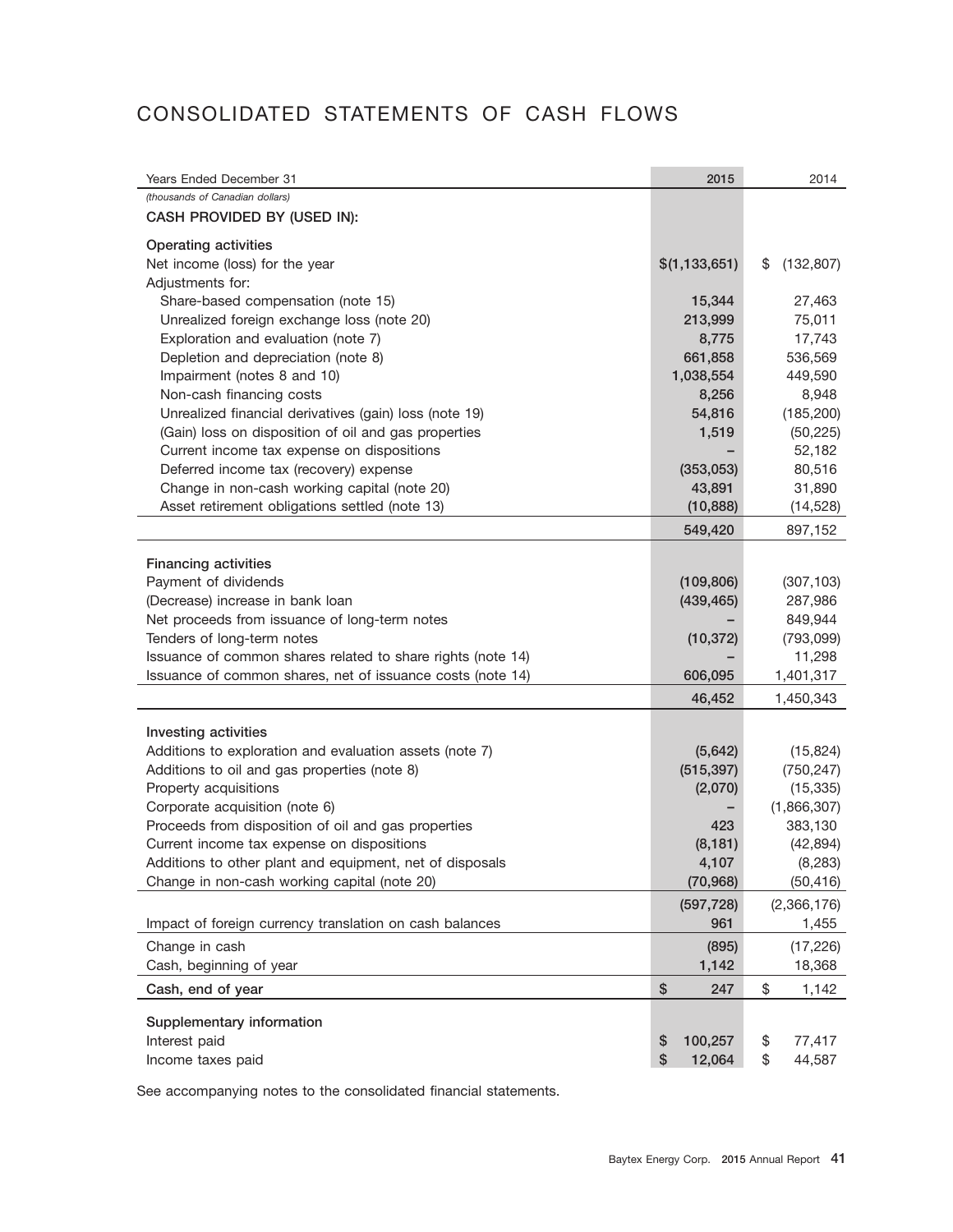## NOTES TO THE CONSOLIDATED FINANCIAL STATEMENTS

AS AT AND FOR THE YEARS ENDED DECEMBER 31, 2015 AND 2014 (all tabular amounts in thousands of Canadian dollars, except per common share amounts)

## **1. REPORTING ENTITY**

Baytex Energy Corp. (the "Company" or "Baytex") is an oil and gas corporation engaged in the acquisition, development and production of oil and natural gas in the Western Canadian Sedimentary Basin and the United States. The Company's common shares are traded on the Toronto Stock Exchange ("TSX") and the New York Stock Exchange under the symbol BTE. The Company's head and principal office is located at 2800, 520 – 3rd Avenue S.W., Calgary, Alberta, T2P 0R3, and its registered office is located at 2400, 525 – 8th Avenue S.W., Calgary, Alberta, T2P 1G1.

## **2. BASIS OF PRESENTATION**

The consolidated financial statements have been prepared in accordance with International Financial Reporting Standards (''IFRS'') as issued by the International Accounting Standards Board. The significant accounting policies set out below were consistently applied to all periods presented.

The consolidated financial statements were approved by the Board of Directors of Baytex on March 2, 2016.

The consolidated financial statements have been prepared on the historical cost basis, with some exceptions as noted in the accounting policies set out below. The consolidated financial statements are presented in Canadian dollars, which is the Company's functional currency. All financial information is rounded to the nearest thousand, except per share amounts and when otherwise indicated. Prior period financial statement amounts have been reclassified to conform with current period presentation. On the consolidated statement of cash flows, financing costs have been reclassified from financing activities to operating activities for the year ended December 31, 2014. This resulted in a decrease to cash flows from operating activities resulting in a \$77.4 million decrease to cash flow from operations and a corresponding increase to cash flow from financing activities.

## *Measurement Uncertainty and Judgments*

The preparation of the consolidated financial statements requires management to make judgments, estimates and assumptions that affect the reported amounts of assets and liabilities and disclosure of contingent assets and liabilities at the date of the consolidated financial statements and revenue and expenses during the reporting period. Accordingly, actual results can differ from those estimates. The key areas of judgment or estimation uncertainty that have a significant risk of causing material adjustment to the reported amounts of assets, liabilities, revenues, expenses, and disclosure of contingencies are discussed below.

## Oil and Gas Activities

Reserves estimates can have a significant effect on net income (loss), assets and liabilities as a result of their impact on depletion, asset retirement obligations, asset impairments and business combinations. The estimation of reserves is a complex process requiring significant judgment. The Company's reserves are estimated annually using independent reserve engineer reports and represent the estimated quantities of crude oil, natural gas and natural gas liquids which geological, geophysical and engineering data demonstrate a 50 percent or greater statistical probability of being recovered (total proved plus probable reserves) or a 25 percent or greater statistical probability of being recovered (total possible reserves). Changes to estimates such as forward price estimates, production costs, recovery rates and accordingly, economic status of reserves may have a material impact on the consolidated financial statements.

The Company's capital assets are aggregated into cash-generating units based on management's judgment of their ability to generate largely independent cash flows. The cash-generating units are used to assess impairment and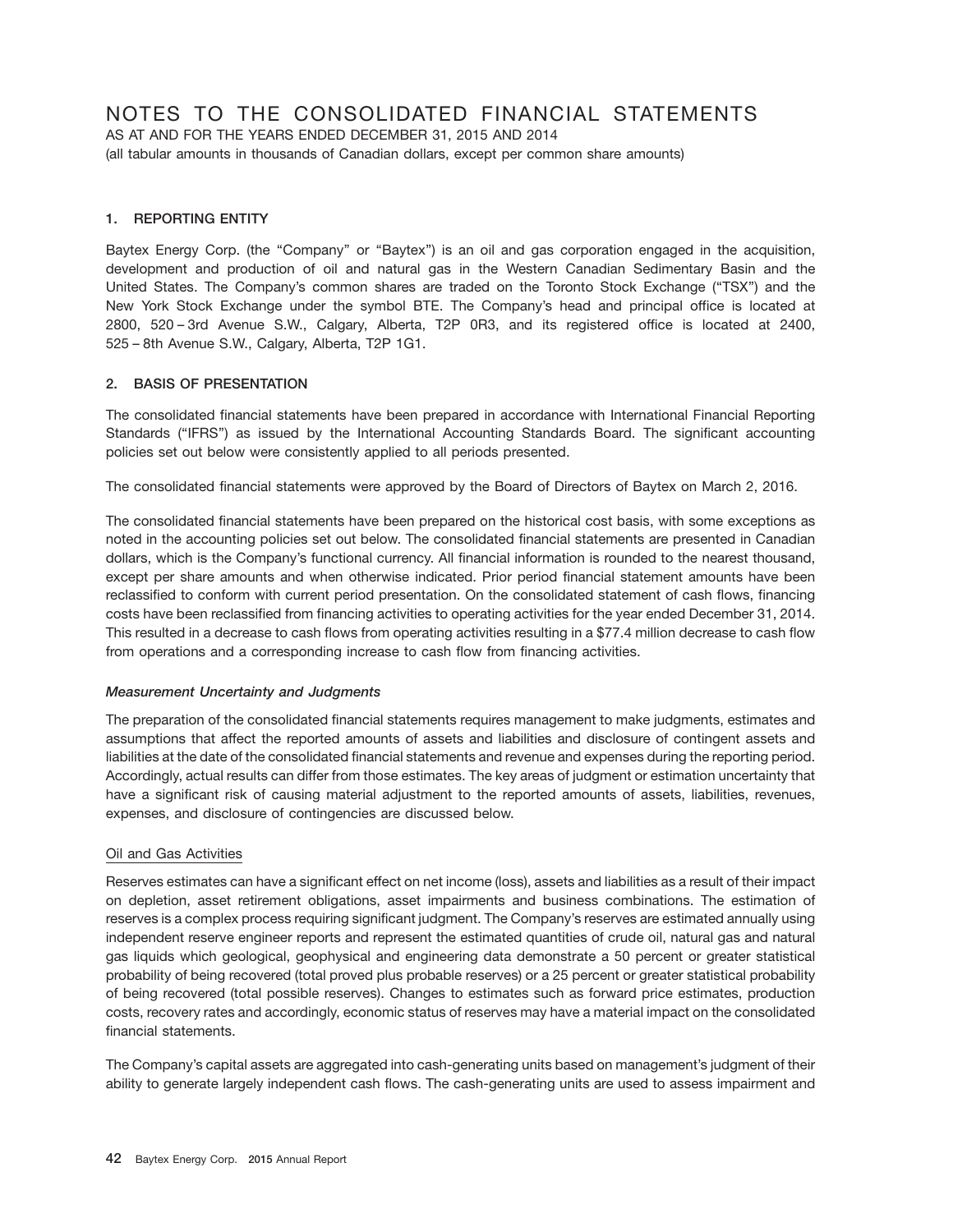accordingly, can directly impact the recoverability of the assets therein. Impairment of assets and groups of assets are calculated based on the higher of value-in-use calculations and fair value less cost to sell. These calculations require the use of estimates and assumptions on highly uncertain matters such as future commodity prices, royalty rates, effects of inflation and technology improvements on operating expenses, production profiles and the outlook of market supply-and-demand conditions for oil and natural gas products. Any changes to these estimates and assumptions could impact the carrying value of assets. The Company assesses internal and external indicators of impairment in determining whether the carrying values of the assets may not be recoverable.

The determination of technical feasibility and commercial viability of exploration and evaluation (''E&E'') assets for the purposes of reclassifying such assets to oil and gas properties is subject to management judgment.

## Depletion and Depreciation

The amounts recorded for depletion of oil and gas properties are based on a unit-of-production method by reference to the ratio of production in the period to the related proved plus probable reserves, taking into account the level of development required to produce the reserves. See Oil and Gas Activities above for discussion of estimates and judgments involved in reserve estimation.

Amounts recorded for depreciation are based on the estimated useful lives of depreciable assets; management reviews these estimates at each reporting date.

#### Business Combinations

Business combinations are accounted for using the acquisition method of accounting. The determination of fair value often requires management to make assumptions and estimates about future events. The assumptions and estimates with respect to determining the fair value of oil and gas properties and exploration and evaluation assets acquired generally require the most judgment and include estimates of reserves acquired, forecast benchmark commodity prices and discount rates. Changes in any of the assumptions or estimates used in determining the fair value of acquired assets and liabilities could impact the amounts assigned to assets, liabilities and goodwill. Future net income (loss) can be affected as a result of changes in future depletion, depreciation, asset impairment or goodwill impairment.

#### Joint Control

Judgment is required to determine when the Company has joint control over a joint operation, which requires an assessment of the capital and operating activities of the projects undertaken with partners and when decisions in relation to those activities require unanimous consent.

#### Fair Value Measurement

Fair values of financial instruments, where active market quotes are not available, are estimated using the Company's assessment of available market inputs and are described in note 19. These estimates may vary from the actual prices achieved upon settlement of the financial instruments.

#### Share-based Compensation

Compensation expense related to the Company's performance awards under the Share Award Incentive Plan is dependent on estimated fair values, forfeiture rates, and for performance awards, a payout multiplier based on past performance. Compensation expense may fluctuate due to changes in management's estimates.

#### Asset Retirement Obligations

The amounts recorded for asset retirement obligations are based on the Company's net ownership interest in all wells and facilities, estimated costs to abandon and reclaim the wells and the facilities, the estimated time period during which these costs will be incurred in the future and the discount and inflation rates. Any changes to these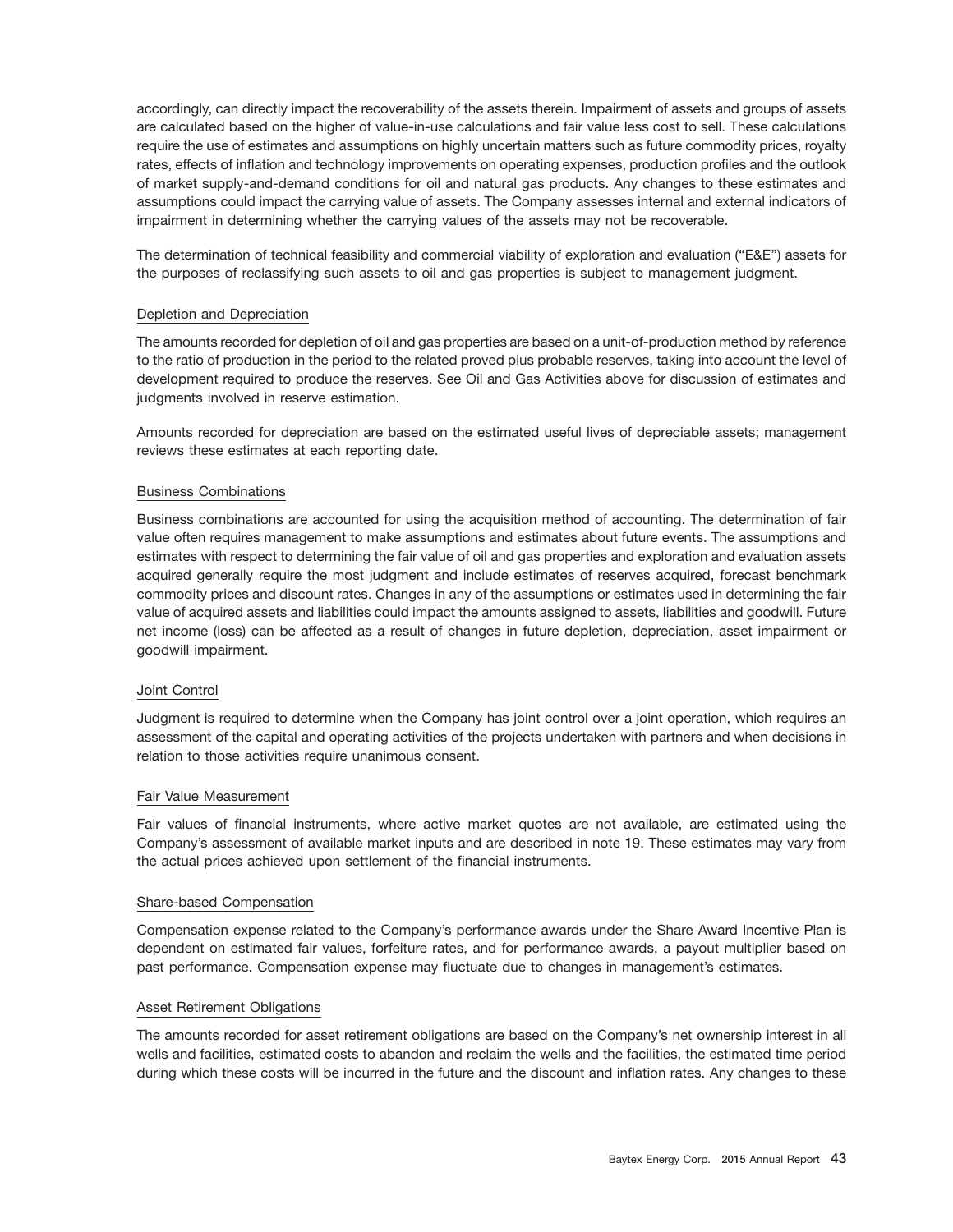estimates could change the amount recorded for asset retirement obligations and may materially impact the consolidated financial statements of future periods.

## Legal

The Company is engaged in litigation and claims arising in the normal course of operations where the actual outcome may vary from the amount recognized in the consolidated financial statements. None of these claims are expected to materially affect the Company's financial position or reported results of operations.

## Income Taxes

Regulations and legislation in the various jurisdictions in which the Company and its subsidiaries operate are subject to change and differing interpretations require management judgment. Income tax filings are subject to audits and re-assessments and changes in facts, circumstances and interpretations of the standards may result in a material change in the Company's provision for income taxes. As such, income taxes are subject to measurement uncertainty.

## **3. SIGNIFICANT ACCOUNTING POLICIES**

## *Consolidation*

The consolidated financial statements include the accounts of the Company and its wholly-owned subsidiaries. Significant subsidiaries included in the Company's accounts include Baytex Energy USA, Inc., Baytex Energy Ltd. and Baytex Energy Partnership. Intercompany balances, net income (loss) and unrealized gains and losses arising from intercompany transactions are eliminated in preparing the consolidated financial statements.

A portion of the Company's exploration, development and production activities is conducted through jointly controlled operations. The financial statements reflect the Company's proportionate interest where the Company reports items of a similar nature to those on the financial statements of the joint arrangement, on a line-by-line basis, from the date that joint control commences until the date that joint control ceases. Joint control exists for contractual arrangements governing assets whereby the Company has less than 100 per cent working interest, all of the partners have control of the arrangement collectively, and spending on the project requires unanimous consent of all parties that collectively control the arrangement and share the associated risks.

## *Business Combinations*

Business combinations are accounted for using the acquisition method of accounting. The cost of an acquisition is measured as cash paid and the fair value of other assets given, equity instruments issued and liabilities incurred or assumed at the date of exchange. The acquired identifiable assets and liabilities assumed, including contingent liabilities, are measured at their fair values at the date of acquisition. Any excess of the cost of acquisition over the fair value of the net identifiable assets acquired is recognized as goodwill. If the cost of acquisition is below the fair values of the identifiable net assets acquired, the deficiency is credited to net income (loss) in the statements of income (loss) and comprehensive income (loss) in the period of acquisition. Associated transaction costs are expensed when incurred.

## *Exploration and Evaluation Assets, Oil and Gas Properties and Other Plant and Equipment*

## Pre-license Costs

Pre-license costs are costs incurred before the legal rights to explore a specific area have been obtained. These costs are expensed in the period in which they are incurred.

## E&E Costs

Once the legal right to explore has been acquired, costs directly associated with an exploration well are capitalized as an intangible asset until the drilling of the well program/project is complete and the results have been evaluated.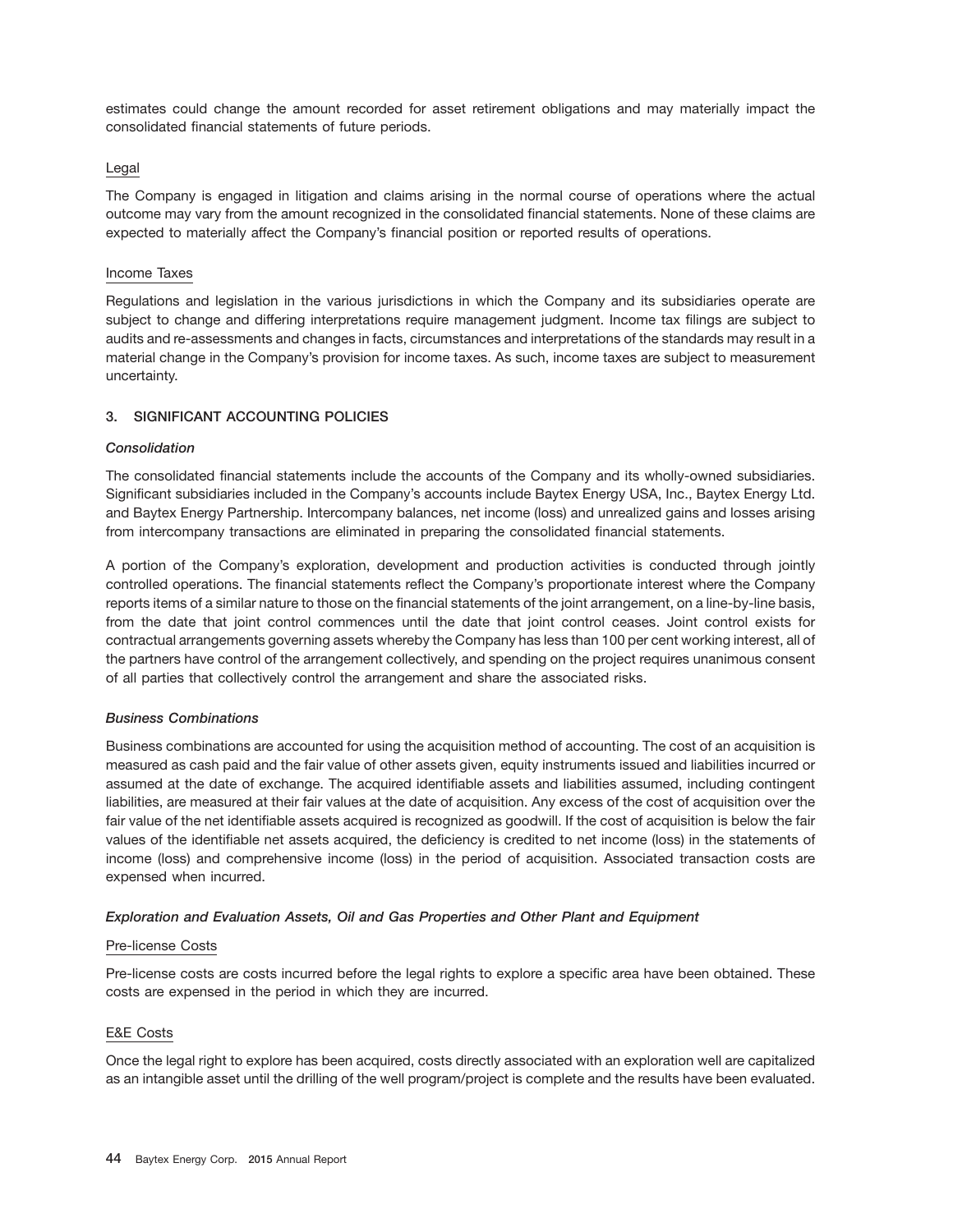Such E&E costs may include costs of license acquisition, technical services and studies, seismic acquisition, exploration drilling and testing. E&E costs are capitalized until technical feasibility and commercial viability of extracting petroleum and natural gas resources is considered to be determined. The technical feasibility and commercial viability of extracting petroleum and natural gas resources is dependent on the existence of economically recoverable reserves for the project. All such costs are subject to technical, commercial and management review to confirm the continued intent to develop or otherwise extract value from the asset. If the asset is determined not to be technically feasible or economically viable, an impairment is charged to exploration and evaluation expense. Upon determination of technical feasibility and commercial viability, the E&E assets attributable to those reserves are first tested for impairment and then reclassified to oil and gas properties.

### Borrowing Costs and Other Capitalized Costs

Borrowing costs that are directly attributable to the acquisition, construction or production of a qualifying asset form part of the cost of that asset. A qualifying asset is an asset that requires a period of one year or greater to get ready for its intended use or sale. Baytex currently has no qualifying assets that would allow for borrowing costs to be capitalized to the asset and all borrowing costs are expensed as incurred.

#### Depletion and Depreciation

The net carrying value of oil and gas properties is depleted using the unit-of-production method based on estimated proved and probable reserves. Future development costs, which are the estimated costs necessary to bring those reserves into production, are included in the depletable base. For purposes of the depletion calculation, petroleum and natural gas reserves are converted to a common unit of measurement on the basis of their relative energy content where six thousand cubic feet of natural gas equates to one barrel of oil.

The depreciation methods and estimated useful lives for other plant and equipment are as follows:

| Classification                | Method                               | Rate or period |
|-------------------------------|--------------------------------------|----------------|
| Motor Vehicles                | Diminishing balance                  | 15%            |
| Office Equipment              | Diminishing balance                  | 20%            |
| Computer Hardware             | Diminishing balance                  | 30%            |
| <b>Furniture and Fixtures</b> | Diminishing balance                  | 10%            |
| Leasehold Improvements        | Straight-line over life of the lease | Various        |
| <b>Other Assets</b>           | Diminishing balance                  | Various        |

The expected lives of other plant and equipment are reviewed on an annual basis and, if necessary, changes in expected useful lives are accounted for prospectively.

## *Goodwill*

Goodwill is the excess of the purchase price paid over the fair value of net identifiable assets acquired, which is inherently imprecise as estimates and judgment are required in the determination of the fair value of assets and liabilities. The portion of goodwill related to U.S. operations had fluctuated due to changes in foreign exchange rates subsequent to the date of acquisition. Goodwill is assessed for impairment at least annually at year end, or more frequently if events or changes in circumstances indicate that the asset may be impaired. Impairment is recognized in net income (loss) and is not subject to reversal. On the disposal or termination of a previously acquired business, any remaining balance of associated goodwill is included in the determination of the gain or loss on disposal. Goodwill is not deductible for income tax purposes.

#### *Impairment of Non-financial Assets*

E&E assets are assessed for impairment when they are reclassified to oil and gas properties and if facts and circumstances suggest that the carrying amount exceeds the recoverable amount. The Company assesses other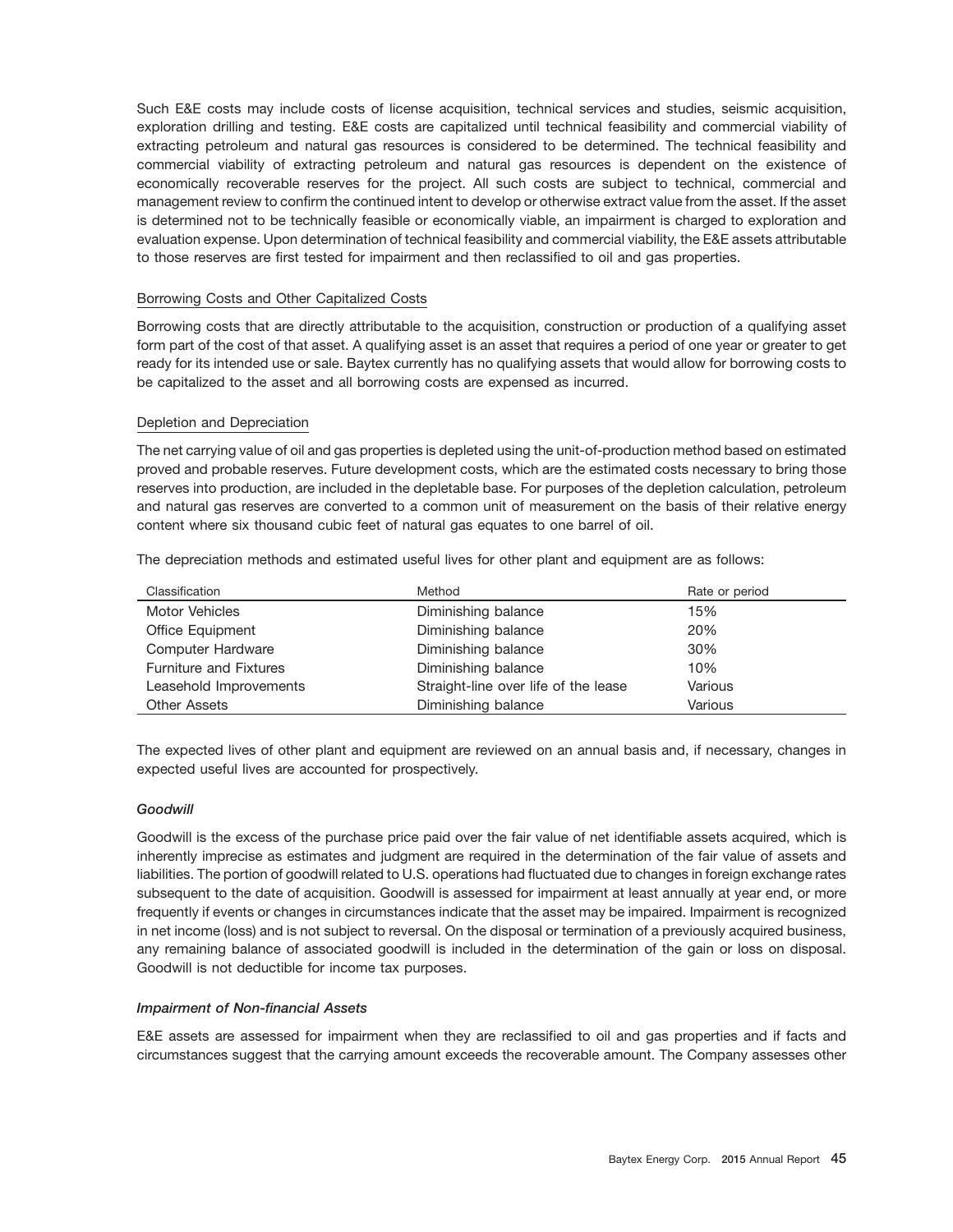assets or groups of assets for impairment whenever events or changes in circumstances indicate that the carrying value of an asset may not be recoverable.

Individual assets are grouped for impairment assessment purposes at the lowest level at which there are identifiable cash flows that are largely independent of the cash flows of other groups of assets (the "cash-generating unit" or ''CGU''). Goodwill acquired is allocated to CGUs expected to benefit from synergies of the related business combination.

The Company assesses its CGUs for impairment when indicators of impairment exist or at least annually for CGUs with goodwill. The Company compares the recoverable amount of the CGU to its carrying amount. A CGU's recoverable amount is the higher of its fair value less costs of disposal and its value-in-use. In assessing the recoverable amount, the estimated future cash flows are adjusted for the risks specific to the CGU and are discounted to their present value using a pre-tax discount rate that reflects current market assessments of the time value of money. Where the carrying amount of a CGU exceeds its recoverable amount, the CGU is considered impaired and is written down to its recoverable amount. The impairment reduces first the carrying amount of any goodwill allocated to the CGU. Any remaining impairment is allocated to the individual assets in the CGU on a pro-rata basis. Impairment is charged to net income (loss) in the period in which it occurs.

For all assets (other than goodwill), an assessment is made at each reporting date as to whether there is any indication that previously recognized impairment may no longer exist or may have decreased. If such indication exists, the recoverable amount is estimated. An impairment may be reversed only to the extent that the asset's carrying amount does not exceed the carrying amount that would have been determined, net of depreciation and depletion, had no impairment been recognized for the asset in prior years and circumstances indicate the impairment no longer exists. Such reversal is recognized in net income (loss). Impairment recognized in relation to goodwill is not reversed for subsequent increases in its recoverable amount.

#### *Asset Retirement Obligations*

The Company recognizes a liability for the future asset retirement costs associated with its oil and gas properties discounted using the risk free interest rate. The present value of the liability is capitalized as part of the cost of the related asset and depleted to expense over its useful life. The liability is accreted until the date of expected settlement of the retirement obligations and is recognized within financing costs in the statements of income (loss) and comprehensive income (loss). Changes in the future cash flow estimates resulting from revisions to the estimated timing or amount of undiscounted cash flows on the discount rates are recognized as changes in the asset retirement obligation provision and related asset.

## *Foreign Currency Translation*

## Foreign transactions

Transactions completed in currencies other than the functional currency are reflected in Canadian dollars at the exchange rates prevailing at the time of the transactions. Foreign currency assets and liabilities are translated to Canadian dollars at the period-end exchange rate. Revenue and expenses are translated to Canadian dollars using the average exchange rate for the period. Both realized and unrealized gains and losses resulting from the settlement or translation of foreign currency transactions are included in net income (loss).

## Foreign operations

As several of the Company's subsidiaries operate and transact primarily in countries other than Canada, they accordingly have functional currencies other than the Canadian dollar. The designation of the Company's functional currency is a management judgment based on the currency of the primary economic environment in which the Company operates.

Assets and liabilities of foreign operations are translated to Canadian dollars at the period-end exchange rate. Revenues and expenses of foreign operations are translated to Canadian dollars using the average exchange rate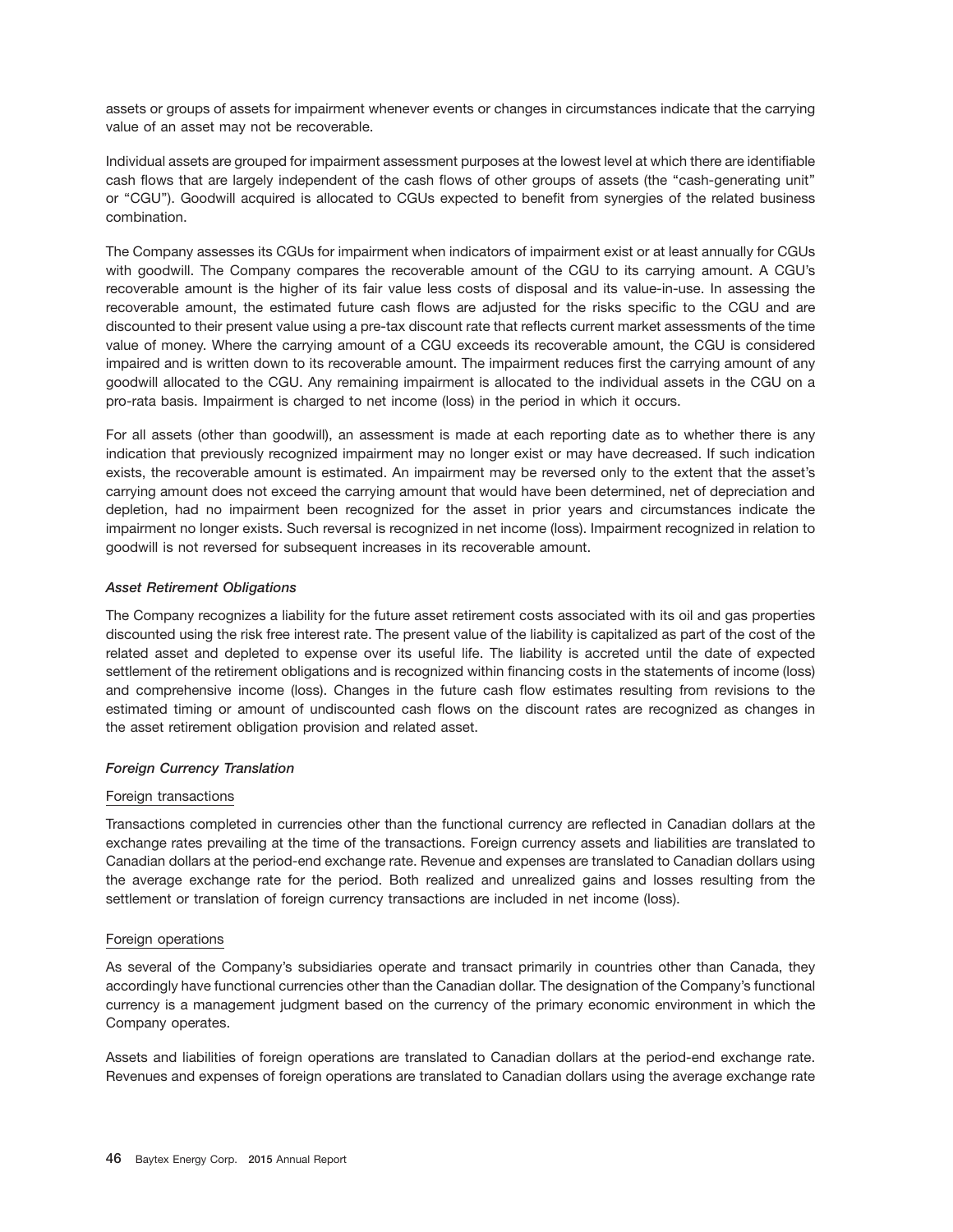for the period. The resulting unrealized gains or losses are included in accumulated other comprehensive income in shareholders' equity and are reclassified to net income (loss) when there has been a disposal or partial disposal of the foreign operation.

### *Revenue Recognition*

Revenue associated with sales of petroleum and natural gas is recognized when title passes to the purchaser at the delivery point and collectability of the revenue is probable. Revenue from the production of petroleum and natural gas in which the Company has an interest with other producers is recognized based on the Company's working interest and the terms of the relevant agreements. Purchases and sales of products that are entered into in contemplation of each other with the same counterparty with the right and intent to settle net are recorded on a net basis.

#### *Financial Instruments*

Financial instruments are measured at fair value on initial recognition of the instrument and are classified into one of the following five categories: fair value through profit or loss (''FVTPL''), loans and receivables, held-to-maturity investments, available-for-sale financial assets and other financial liabilities.

Subsequent measurement of financial instruments is based on their initial classification. FVTPL financial assets are measured at fair value and changes in fair value are recognized in net income (loss). Available-for-sale financial assets are measured at fair value with changes in fair value recorded in other comprehensive income (loss) until the instrument is derecognized or impaired. The remaining categories of financial instruments are recognized at amortized cost using the effective interest method. Cash and financial derivatives are classified at FVTPL. Trade and other receivables are classified as loans and receivables, which are measured at amortized cost. Trade and other payables, dividends payable to shareholders, bank loan and long-term notes are classified as other financial liabilities, which are measured at amortized cost.

An embedded derivative is a component of a contract that modifies the cash flows of the contract. These hybrid contracts consist of a host contract and an embedded derivative. The embedded derivative is separated from the host contract and accounted for as a derivative unless the economic characteristics and risks of the embedded derivative are closely related to the host contract. The embedded derivatives are measured at FVTPL.

The transaction costs that are directly attributable to the acquisition or issue of a financial asset or a financial liability classified as FVTPL are expensed immediately. For a financial asset or a financial liability carried at amortized cost, transaction costs directly attributable to acquiring or issuing the asset or liability are added to, or deducted from, the fair value on initial recognition and amortized through net income (loss) over the term of the financial instrument. Debt issuance costs related to the restructuring of credit facilities are capitalized and amortized as financing costs over the term of the credit facilities.

The Company formally documents its risk management objectives and strategies to manage exposures to fluctuations in commodity prices, interest rates and foreign currency exchange rates. The risk management policy permits the use of certain derivative financial instruments, including swaps and collars, to manage these fluctuations. All transactions of this nature entered into by the Company are related to underlying financial instruments or future petroleum and natural gas production. These instruments are classified as FVTPL. The Company does not use financial derivatives for trading or speculative purposes. The Company has not designated its financial derivative contracts as effective accounting hedges, and therefore has not applied hedge accounting. As a result, the Company applies the fair value method of accounting for all derivative instruments by recording an asset or liability on the statements of financial position and recognizing changes in the fair value of the instrument in the statements of income (loss) and comprehensive income (loss) for the current period. The fair values of these instruments are based on quoted market prices or, in their absence, third-party market indications and forecasts. Attributable transaction costs are recognized in net income (loss) when incurred.

The Company has accounted for its physical delivery sales contracts, which were entered into and continue to be held for the purpose of receipt or delivery of non-financial items in accordance with its expected purchase, sale or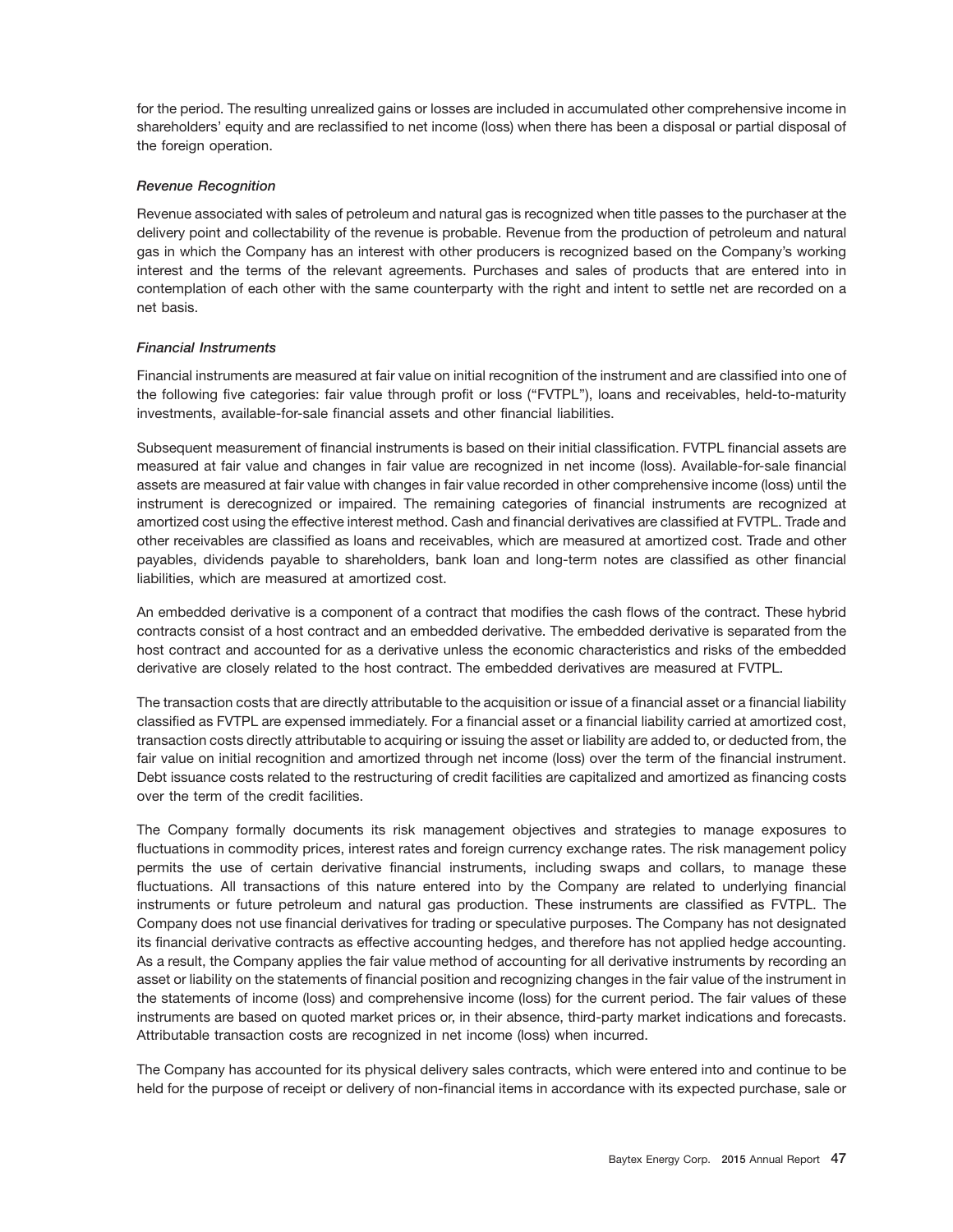usage requirements as executory contracts. As such, these contracts are not considered to be derivative financial instruments and have not been recorded at fair value on the statements of financial position. Settlements on these physical delivery sales contracts are recognized in revenue in the period the product is delivered to the sales point.

#### *Income Taxes*

Current and deferred income taxes are recognized in net income (loss), except when they relate to items that are recognized directly in equity, in which case the current and deferred taxes are also recognized directly in equity. When current income tax or deferred income tax arises from the initial accounting for a business combination, the tax effect is included in the accounting for the business combination as goodwill.

Current income taxes for the current and prior periods are measured at the amount expected to be recoverable from or payable to the taxation authorities based on the income tax rates enacted at the end of the reporting period.

The Company follows the balance sheet liability method of accounting for income taxes. Under this method, deferred income taxes are recorded for the effect of any temporary differences between the carrying amounts of assets and liabilities in the consolidated financial statements and the corresponding tax basis used in the computation of taxable income. Deferred income tax liabilities are generally recognized for all taxable temporary differences. Deferred income tax assets are recognized for all temporary differences deductible to the extent future recovery is probable. The carrying amount of deferred income tax assets is reviewed at the end of each reporting period and reduced to the extent that it is no longer probable that sufficient taxable income will be available to allow all or part of the asset to be recovered. Deferred income taxes are calculated using enacted or substantively enacted tax rates. Deferred income tax balances are adjusted for any changes in the enacted or substantively enacted tax rates and the adjustment is recognized in the period that the rate change occurs.

#### *Share-based Compensation Plans*

Expenses related to the Share Award Incentive Plan are determined based on the fair value of the award on the grant date. This amount is expensed over the vesting period of the share award.

Baytex's Share Award Incentive Plan is further described in note 15.

## **4. CHANGES IN ACCOUNTING POLICIES**

#### *Future Accounting Pronouncements*

#### **Revenue from Contracts with Customers**

IFRS 15 "Revenue from Contracts with Customers" is effective January 1, 2018 and will supersede IAS 11 ''Construction Contracts'' and IAS 18 ''Revenue'' and related interpretations. The new standard moves away from a revenue recognition model based on an earnings process to an approach that is based on transfer of control of a good or service to a customer. The new standard also requires disclosures on the nature, amount, timing and uncertainty of revenues and cash flows arising from contracts with customers. The Company has not yet adopted IFRS 15 and is evaluating its impact on the consolidated financial statements.

#### **Financial Instruments**

IFRS 9 ''Financial Instruments'' replaces IAS 39 ''Financial Instruments: Recognition and Measurement'', which eliminates the current multiple classification and measurement models for financial assets and liabilities with a single model that has only two classifications: amortized cost and fair value. In November 2013, the IASB amended IFRS 9 to include the new general hedge accounting model which remains optional, allows more opportunities to apply hedge accounting, and will be effective on January 1, 2018 and applied retroactively to each period presented. The Company has not yet adopted IFRS 9 and is evaluating its impact on the consolidated financial statements.

#### **Leases**

IFRS 16 "Leases" replaces IAS 17 "Leases" and is effective January 1, 2019 with early adoption permitted if the entity is also applying IFRS 15 "Revenue from Contracts with Customers". The new standard will bring most leases on-balance sheet for lessees. The Company has not yet adopted IFRS 16 and is evaluating its impact on the consolidated financial statements.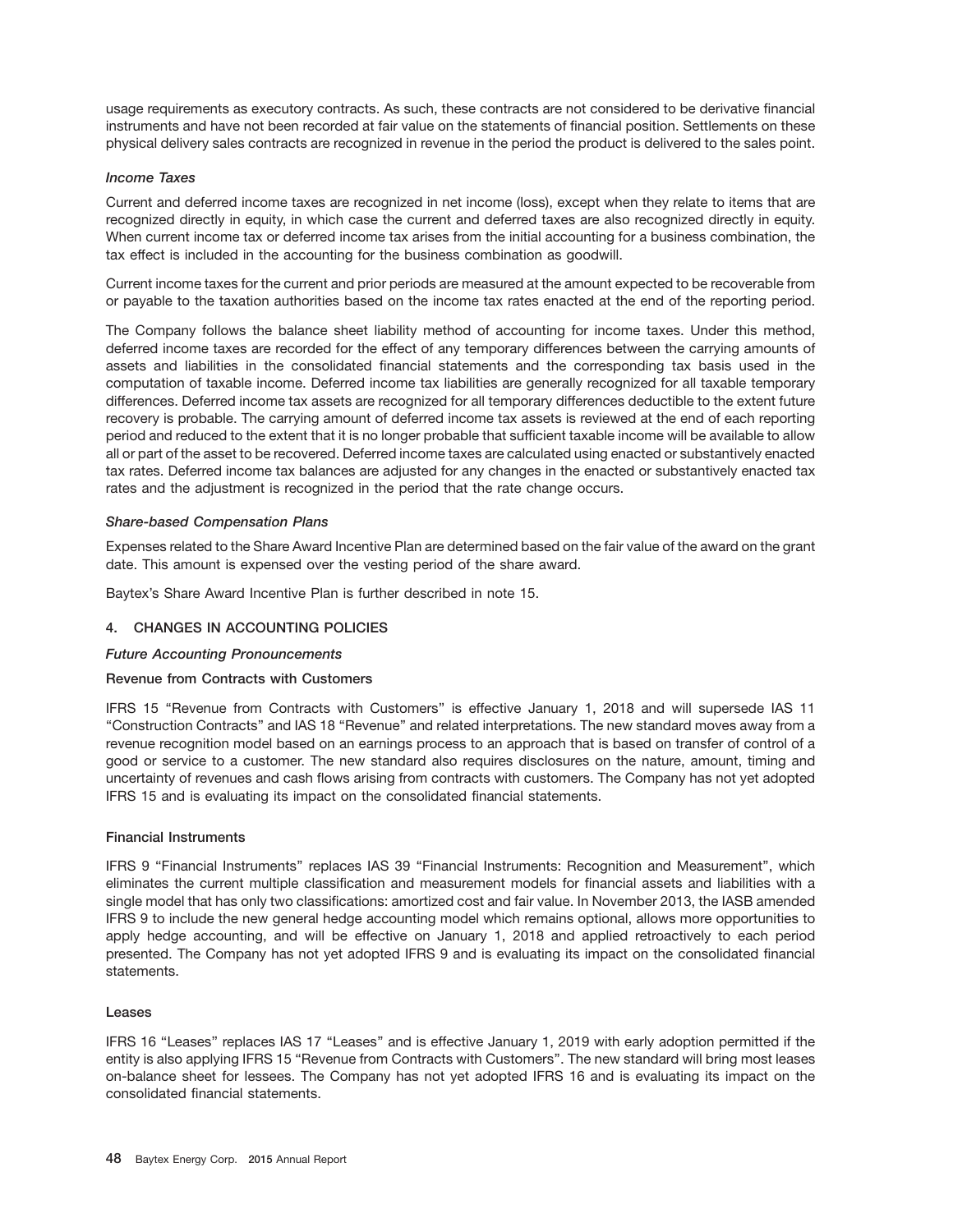## **5. SEGMENTED FINANCIAL INFORMATION**

Baytex's reportable segments are determined based on the Company's geographic locations.

- Canada includes the exploration for, and the development and production of, crude oil and natural gas in Western Canada.
- U.S. includes the exploration for, and the development and production of, crude oil and natural gas in the states of Texas and North Dakota, USA. The Texas assets were acquired on June 11, 2014. The North Dakota assets were sold on September 24, 2014.
- Corporate includes corporate activities and items not allocated between operating segments.

|                                                                                                                                                                                                                                                                                                                                    | Canada                                                    |                                                                      | U.S.                                  |                                                 | Corporate                                                     |                                                                                                             | Consolidated                                                                                                         |                                                                                                                             |
|------------------------------------------------------------------------------------------------------------------------------------------------------------------------------------------------------------------------------------------------------------------------------------------------------------------------------------|-----------------------------------------------------------|----------------------------------------------------------------------|---------------------------------------|-------------------------------------------------|---------------------------------------------------------------|-------------------------------------------------------------------------------------------------------------|----------------------------------------------------------------------------------------------------------------------|-----------------------------------------------------------------------------------------------------------------------------|
| Years Ended December 31                                                                                                                                                                                                                                                                                                            | 2015                                                      | 2014                                                                 | 2015                                  | 2014                                            | 2015                                                          | 2014                                                                                                        | 2015                                                                                                                 | 2014                                                                                                                        |
| Revenue, net of royalties<br>Petroleum and natural gas sales <sup>(1)</sup><br>Royalties                                                                                                                                                                                                                                           | \$521,104<br>(67, 323)                                    | \$1,382,904<br>(265,066)                                             | $\mathbb{S}$<br>600,320<br>(174, 102) | \$ 579,255<br>(174, 059)                        | $\mathbf{s}$<br>8,448                                         | \$<br>6,863                                                                                                 | \$1,129,872<br>(241, 425)                                                                                            | \$1,969,022<br>(439, 125)                                                                                                   |
|                                                                                                                                                                                                                                                                                                                                    | 453.781                                                   | 1.117.838                                                            | 426,218                               | 405,196                                         | 8,448                                                         | 6,863                                                                                                       | 888,447                                                                                                              | 1,529,897                                                                                                                   |
| <b>Expenses</b><br>Operating<br>Transportation<br>Blendina<br>Exploration and evaluation<br>Depletion and depreciation<br>Impairment<br>General and administrative<br>Acquisition-related<br>Share-based compensation<br>Financing<br>Financial derivatives gain<br>Foreign exchange loss<br>Loss (gain) on disposition of oil and | 210,945<br>53,127<br>27,830<br>8.775<br>279,744<br>45,703 | 272,515<br>83,766<br>58,120<br>10.499<br>328,902<br>37,755<br>-<br>- | 109,242<br>377,847<br>992,851         | 81,334<br>7.244<br>204,461<br>411.835<br>-<br>- | 4,267<br>59,406<br>15.344<br>111,660<br>(142, 729)<br>210,713 | -<br>-<br>3,206<br>$\overline{\phantom{0}}$<br>59,957<br>38,591<br>27.463<br>90,033<br>(212, 524)<br>75,381 | 320,187<br>53,127<br>27,830<br>8.775<br>661,858<br>1,038,554<br>59.406<br>15.344<br>111,660<br>(142, 729)<br>210,713 | 353,849<br>83,766<br>58,120<br>17.743<br>536,569<br>449,590<br>59,957<br>38,591<br>27,463<br>90,033<br>(212, 524)<br>75,381 |
| gas properties                                                                                                                                                                                                                                                                                                                     | 1,769<br>627,893                                          | (6, 302)<br>785,255                                                  | (250)<br>1,479,690                    | (43,923)<br>660,951                             | 258,661                                                       | -<br>82,107                                                                                                 | 1,519<br>2,366,244                                                                                                   | (50, 225)<br>1,528,313                                                                                                      |
| Net income (loss) before income<br>taxes                                                                                                                                                                                                                                                                                           | (174, 112)                                                | 332,583                                                              | (1,053,472)                           | (255, 755)                                      | (250, 213)                                                    | (75, 244)                                                                                                   | (1, 477, 797)                                                                                                        | 1,584                                                                                                                       |
| Income tax expense (recovery)<br>Current income tax expense<br>Deferred income tax expense<br>(recovery)                                                                                                                                                                                                                           | 6,577<br>(39, 191)<br>(32, 614)                           | 122,346<br>122,346                                                   | 1,946<br>(324, 940)<br>(322, 994)     | 53,680<br>(25, 403)<br>28,277                   | 384<br>11,078<br>11,462                                       | 195<br>(16, 427)<br>(16, 232)                                                                               | 8,907<br>(353,053)<br>(344, 146)                                                                                     | 53,875<br>80,516<br>134,391                                                                                                 |
| Net income (loss)                                                                                                                                                                                                                                                                                                                  | \$(141, 498)                                              | \$210,237                                                            | \$ (730, 478)                         | \$ (284,032)                                    | $$$ (261,675)                                                 | \$ (59,012)                                                                                                 | \$(1, 133, 651)                                                                                                      | \$(132,807)                                                                                                                 |
| Total oil and natural gas capital<br>expenditures <sup>(2)</sup>                                                                                                                                                                                                                                                                   | \$72,891                                                  | \$<br>360,365                                                        | 449,796<br>\$                         | \$2,950,862                                     | $\mathbf{s}$                                                  | \$                                                                                                          | 522,687<br>\$                                                                                                        | \$3,311,227                                                                                                                 |

*(1) Corporate includes other income related to North Dakota.*

*(2) Includes acquisitions and divestitures.*

| As at                     | December 31,<br>2015 | December 31.<br>2014 |
|---------------------------|----------------------|----------------------|
| Canadian assets           | \$2,059,903          | \$2,398,241          |
| U.S. assets               | 3.304.647            | 3.598.192            |
| Corporate assets          | 123.948              | 234,163              |
| Total consolidated assets | \$5,488,498          | \$6,230,596          |

#### **6. BUSINESS COMBINATION**

On June 11, 2014, Baytex acquired all of the issued and outstanding shares of Aurora Oil & Gas Limited (''Aurora''), a public oil and natural gas company listed on the Australian Stock Exchange and the TSX with properties in the State of Texas, USA. The total consideration for the acquisition was \$2.8 billion (including the assumption of approximately \$0.9 billion of indebtedness).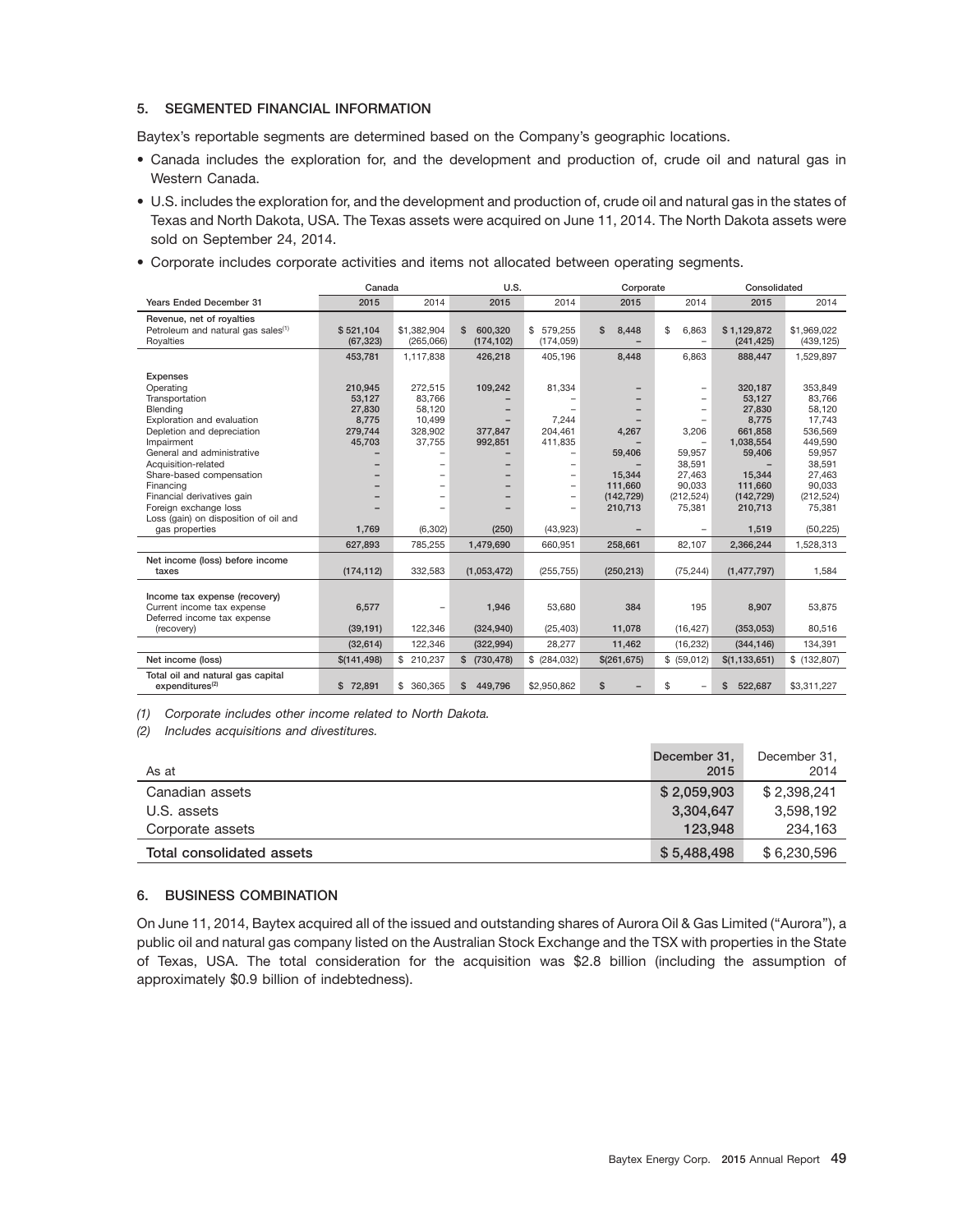The acquisition has been accounted for as a business combination with the fair value of the assets acquired and liabilities assumed at the date of acquisition summarized below:

| Consideration for the acquisition: |             |
|------------------------------------|-------------|
| Cash paid                          | \$1,920,928 |
| Cash acquired                      | (54, 621)   |
| Bank loan assumed                  | 145,618     |
| Long-term notes assumed            | 810,061     |
| <b>Total consideration</b>         | \$2,821,986 |
| Allocation of purchase price:      |             |
| Trade and other receivables        | \$          |
|                                    | 108,965     |
| Exploration and evaluation assets  | 391,127     |
| Oil and gas properties             | 2,520,612   |
| Other plant and equipment          | 1,209       |
| Goodwill                           | 615,338     |
| Trade and other payables           | (242, 045)  |
| Financial derivative contracts     | (20,083)    |
| Asset retirement obligations       | (1,217)     |
| Deferred income tax liabilities    | (551, 920)  |
| Total net assets acquired          | \$2,821,986 |

The Company incurred \$38.6 million of acquisition-related costs that were expensed in the consolidated statements of income (loss) and comprehensive income (loss) for the year ended December 31, 2014. Goodwill of \$615.3 million is attributable to the excess consideration paid over the fair value of assets acquired including the recognition of \$551.9 million of deferred income tax liabilities with the remainder attributable to incremental well locations and undeveloped resource rights.

For the period from June 11, 2014 to December 31, 2014, the acquired properties contributed revenues, net of royalties, of \$349.4 million and operating income (revenues, net of royalties less operating expenses) of \$281.9 million to Baytex's operations. If the acquisition had occurred on January 1, 2014, management estimates for the year ended December 31, 2014, that the acquired properties would have contributed revenues, net of royalties, of approximately \$601.2 million and operating income of approximately \$501.2 million.

## **7. EXPLORATION AND EVALUATION ASSETS**

|                                    | December 31.<br>2015 | December 31.<br>2014 |
|------------------------------------|----------------------|----------------------|
| Balance, beginning of period       | \$542,040            | \$162,987            |
| Capital expenditures               | 5,642                | 15,824               |
| Corporate acquisition (note 6)     |                      | 391,127              |
| Property acquisition               | 1,813                | 12,489               |
| Exploration and evaluation expense | (8, 775)             | (17, 743)            |
| Transfer to oil and gas properties | (38,062)             | (10, 443)            |
| Divestitures                       | (1,588)              | (40, 306)            |
| Foreign currency translation       | 77,899               | 28,105               |
| Balance, end of period             | \$578,969            | \$542,040            |

As at December 31, 2015, our E&E assets associated with the U.S. CGU were assessed for impairment. In the U.S., the Company estimated the recoverable amount based on management's estimate of the recoverable amount associated with possible reserves as well as the fair value of the undeveloped land. Recoverable amounts for E&E assets exceeded the carrying value, therefore no impairment was recorded at December 31, 2015. At December 31,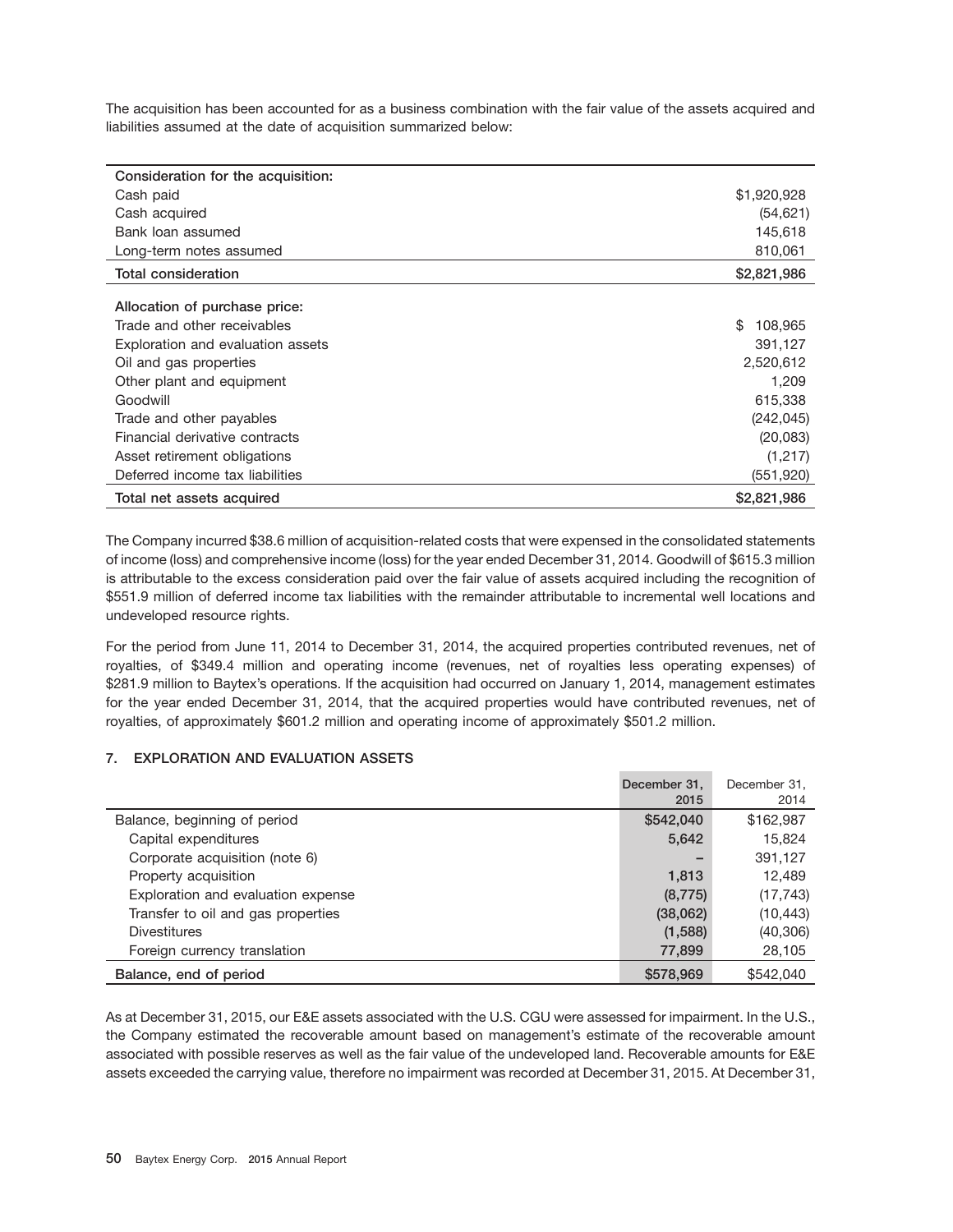2015, there were no indicators of impairment for E&E assets relating to CGUs in Canada and therefore no impairment test was performed.

### **8. OIL AND GAS PROPERTIES**

|                                                    |             | Accumulated    | Net book    |
|----------------------------------------------------|-------------|----------------|-------------|
|                                                    | Cost        | depletion      | value       |
| Balance, December 31, 2013                         | \$3,223,768 | \$ (1,000,982) | \$2,222,786 |
| Capital expenditures                               | 750,247     |                | 750,247     |
| Corporate acquisition (note 6)                     | 2,520,612   |                | 2,520,612   |
| Property acquisitions                              | 85,600      |                | 85,600      |
| Transferred from exploration and evaluation assets | 10,443      |                | 10,443      |
| Change in asset retirement obligations             | 69,844      |                | 69,844      |
| <b>Divestitures</b>                                | (426, 477)  | 96,916         | (329, 561)  |
| Foreign currency translation                       | 197,723     | (10, 953)      | 186,770     |
| Depletion                                          |             | (532, 825)     | (532,825)   |
|                                                    |             |                |             |
| Balance, December 31, 2014                         | \$6,431,760 | \$ (1,447,844) | \$4,983,916 |
| Capital expenditures                               | 515,397     |                | 515,397     |
| Property acquisitions                              | 551         |                | 551         |
| Transferred from exploration and evaluation assets | 38,062      |                | 38,062      |
| Change in asset retirement obligations             | 10,722      |                | 10,722      |
| <b>Divestitures</b>                                | (20,096)    | 19,449         | (647)       |
| Impairment                                         | (755, 613)  |                | (755, 613)  |
| Foreign currency translation                       | 607,885     | (68, 509)      | 539,376     |
| Depletion                                          |             | (657, 589)     | (657,589)   |

For the year ended December 31, 2015, the Company recorded total impairments of \$1,038.6 million (2014 – \$449.6 million).

As a result of further declining commodity prices, oil and gas properties were reassessed for impairment in 2015. Impairment of \$992.9 million (\$741.3 million net of tax) was recorded in the U.S. CGU as a reduction to oil and gas properties of \$709.9 million and to goodwill of \$282.9 million. The recoverable amount for the U.S. CGU was not sufficient to support the carrying amounts of the assets resulting in the impairment at December 31, 2015. The recoverable amount of oil and gas properties of \$3,222.0 million for the U.S. CGU was estimated based on their fair value less costs of disposals at December 31, 2015.

For impairment assessments of oil and gas properties, the Company estimates the recoverable amount using a discounted cash flow model based on an independent reserve report approved by the Board of Directors on an annual basis and a pre-tax discount rate. The reserve report is based on an estimated remaining reserve life up to a maximum of 50 years. The forecasted cash flows include reserves where there is at least a 50% probability that the estimated proved plus probable reserves will be recovered and in the case of the U.S. assets, possible reserves as well as fair value of undeveloped land acreage. The recoverable amount was determined using a pre-tax discount rate of 10%.

The recoverable amounts were calculated at December 31, 2015 using the following benchmark reference prices for the years 2016 to 2020 adjusted for commodity differentials specific to the Company:

|                                | 2016  | 2017  | 2018  | 2019  | 2020  |
|--------------------------------|-------|-------|-------|-------|-------|
| WTI crude oil (US\$/bbl)       | 41.44 | 60.00 | 70.00 | 80.00 | 81.20 |
| NYMEX natural gas (US\$/MMBtu) | 2.50  | 3.00  | 3.50  | 4.00  | 4.25  |
| Exchange rate (CAD/USD)        | 1.33  | 1.25  | 1.20  | 1.18  | 1.18  |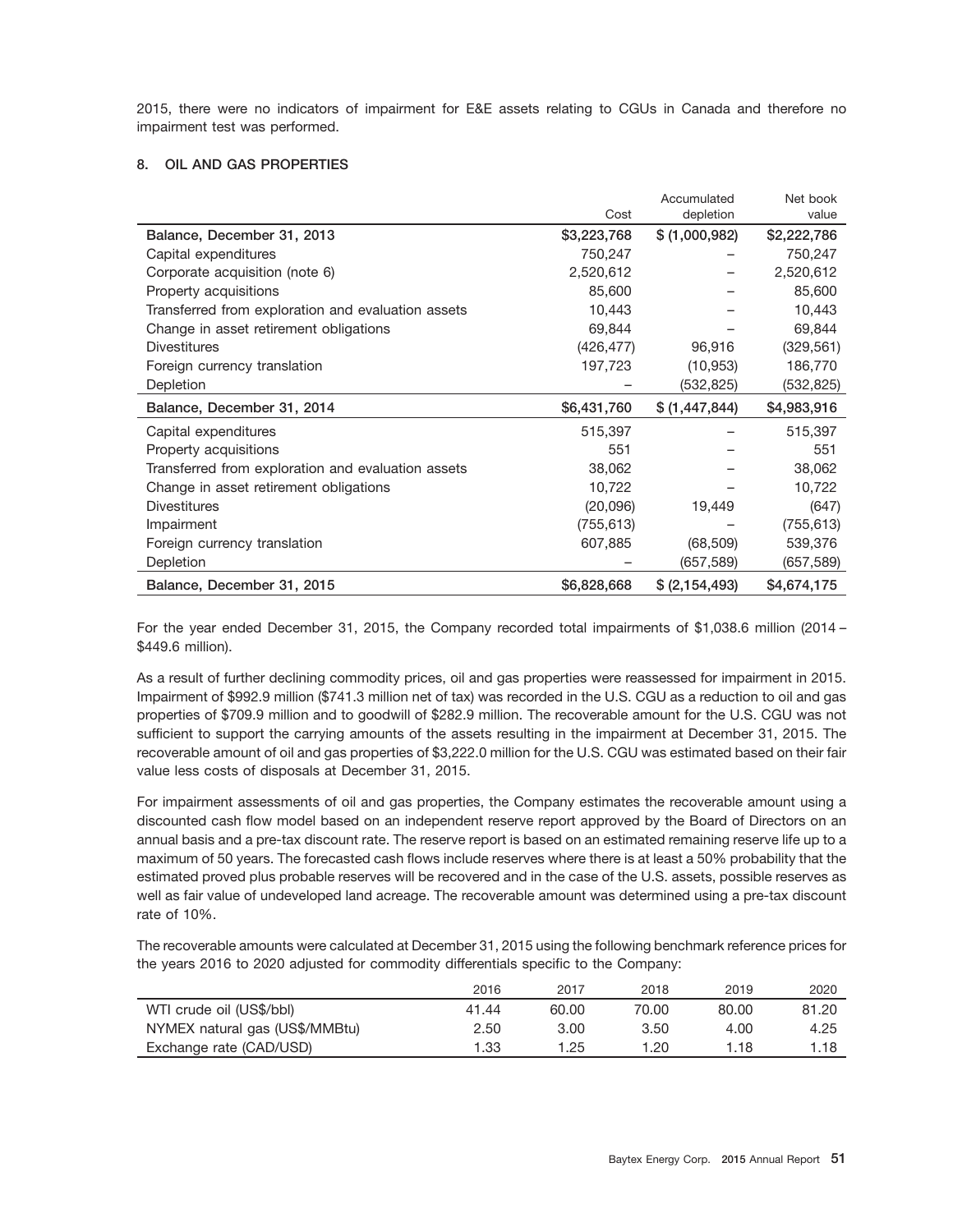This data is combined with assumptions relating to long-term prices, inflation rates and exchange rates together with estimates of transportation costs and pricing of competing fuels to forecast long-term energy prices, consistent with external sources of information. The prices and costs subsequent to 2020 have been adjusted for inflation at an annual rate of 1.5%.

The fair value less costs of disposal values used to determine the recoverable amounts of each CGU are classified as Level 3 fair value measures as they are based on the Company's estimate of key assumptions that are not based on observable market data.

The results of the impairment test are sensitive to changes in any of the key judgments, such as a revision in reserves, a change in forecast commodity prices, expected royalties, future development capital expenditures or expected future production costs, which could decrease or increase the recoverable amounts of assets and result in additional impairment or recovery of impairment.

The following table demonstrates the effect of the assumed discount rate and the effect of forecast commodity prices estimates on impairment recorded for the year ended December 31, 2015. The sensitivity is based on a one per cent increase in the assumed discount rate and a five percent decrease in the forecast commodity price estimate.

|                                | Increase in     | Decrease in |
|--------------------------------|-----------------|-------------|
|                                | <b>Discount</b> | Commodity   |
|                                | Rate of         | Prices of   |
|                                | percent         | 5 percent   |
| Peace River CGU                | \$              | \$108,000   |
| Conventional CGU               |                 | 14,000      |
| Lloydminster CGU               |                 | 93,000      |
| U.S. CGU                       | 139,500         | 321,000     |
| Impairment increase (decrease) | \$139,500       | \$536,000   |

In November 2015, the Company completed a disposition of certain non-core assets in its Lloydminster CGU and recorded an impairment of \$45.7 million.

## **2014 Dispositions**

On September 24, 2014, Baytex Energy USA LLC, an indirect wholly-owned subsidiary of Baytex, disposed of its interests located in North Dakota, which consisted of oil and gas properties, exploration and evaluation assets and other plant and equipment with carrying values of \$294.0 million, \$32.5 million and \$2.0 million, respectively, for cash proceeds of \$341.6 million resulting in a before tax gain of \$13.1 million. The Company also realized a \$15.5 million gain on its foreign currency translation adjustment in accumulated other comprehensive income (loss) which was reclassified on disposition.

During 2014, Baytex disposed of certain non-core assets in Canada, consisting of \$34.8 million of oil and gas properties and \$7.2 million of exploration and evaluation assets, for net cash proceeds of \$45.7 million. Gains totaling \$3.7 million were recognized in the statements of income (loss) and comprehensive income (loss).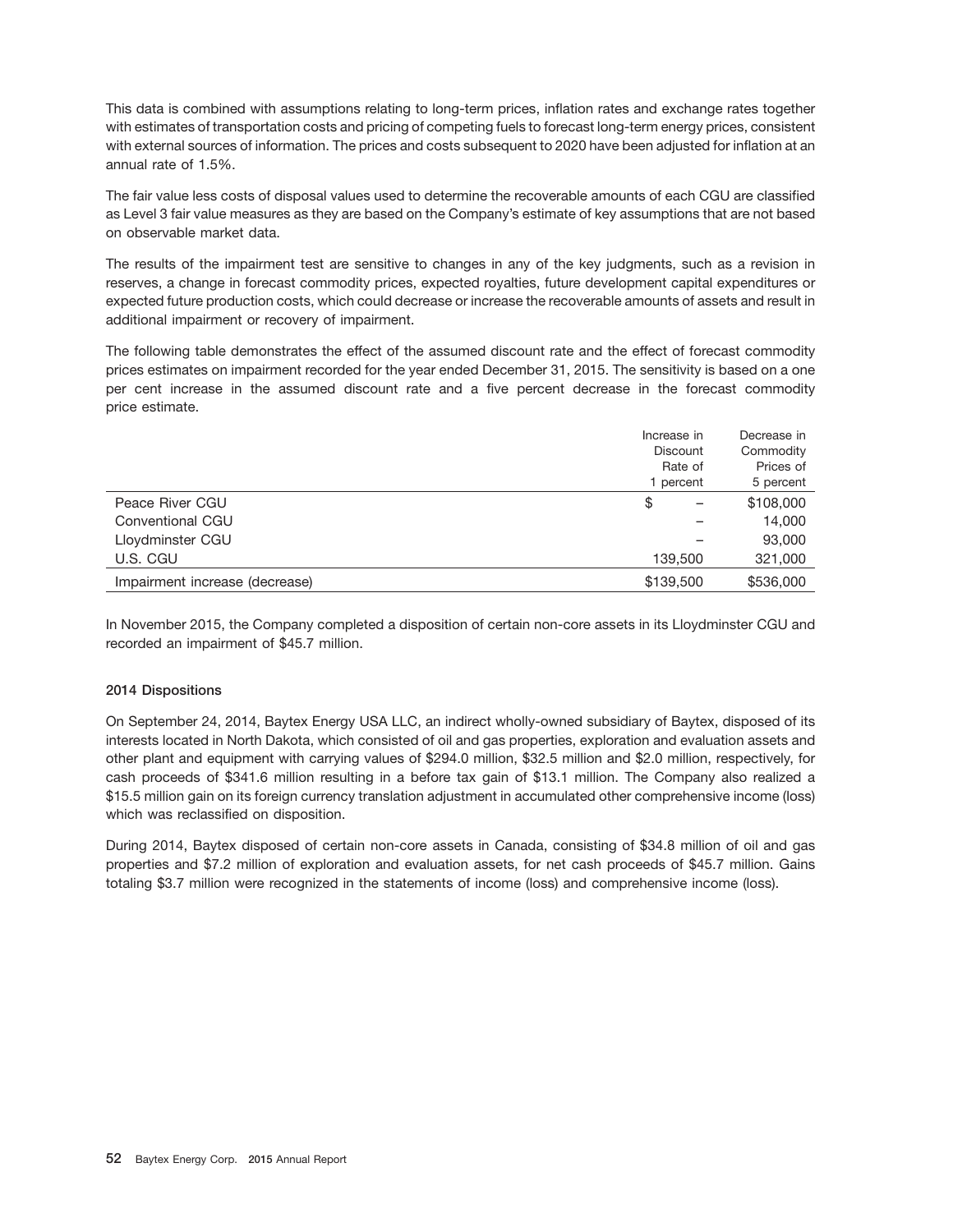## **9. OTHER PLANT AND EQUIPMENT**

|                                | Cost     | Accumulated<br>depreciation | Net book<br>value |
|--------------------------------|----------|-----------------------------|-------------------|
| Balance, December 31, 2013     | \$69,510 | $$$ (39,951)                | \$29,559          |
| Capital expenditures           | 8,283    |                             | 8,283             |
| Corporate acquisition (note 6) | 1,209    |                             | 1,209             |
| <b>Dispositions</b>            | (2, 496) | 1,327                       | (1, 169)          |
| Foreign currency translation   | 202      | (72)                        | 130               |
| Depreciation                   |          | (3,744)                     | (3,744)           |
| Balance, December 31, 2014     | \$76,708 | \$(42, 440)                 | \$34,268          |
| Capital expenditures           | 3.577    |                             | 3.577             |
| <b>Dispositions</b>            | (7,684)  |                             | (7,684)           |
| Foreign currency translation   | 277      | (147)                       | 130               |
| Depreciation                   |          | (4,267)                     | (4,267)           |
| Balance, December 31, 2015     | \$72,878 | \$(46, 854)                 | \$26,024          |

Field inventory held is valued at the lower of cost, using the weighted average cost method, or net realizable value and is not depreciated.

## **10. GOODWILL**

|                              | December 31,                  | December 31.  |
|------------------------------|-------------------------------|---------------|
|                              | 2015                          | 2014          |
| Balance, beginning of period | \$245,065                     | 37.755<br>\$. |
| Acquired goodwill (note 6)   | -                             | 615,338       |
| Impairment                   | (282, 941)                    | (449, 590)    |
| Foreign currency translation | 37,876                        | 41,562        |
| Balance, end of period       | S<br>$\overline{\phantom{0}}$ | \$245,065     |

For the year ended December 31, 2015, the Company recorded impairments on its U.S. CGU including a reduction to goodwill of \$282.9 million. The recoverable amount of the U.S. CGU was not sufficient to support the carrying amounts of the assets resulting in the impairment. The decline in commodity prices, in particular crude oil, resulted in a reduction of expected future net cash flows to an amount lower than the combined carrying value of the assets and associated goodwill.

For the year ended December 31, 2014, the Company recorded a goodwill impairment of \$449.6 million, including \$37.8 million of goodwill recognized on the 2004 acquisition of certain conventional oil and gas properties in the Conventional CGU and \$411.8 million of goodwill related to the U.S. CGU.

Recoverable amounts related to the goodwill impairment test were determined using the key assumptions listed in notes 7 and 8.

#### **11. BANK LOAN**

|                                 | December 31,<br>2015 | December 31,<br>2014 |
|---------------------------------|----------------------|----------------------|
| Bank loan – principal           | \$256,749            | \$666,886            |
| Unamortized debt issuance costs | (4.577)              | (3,574)              |
| Bank loan                       | \$252.172            | \$663,312            |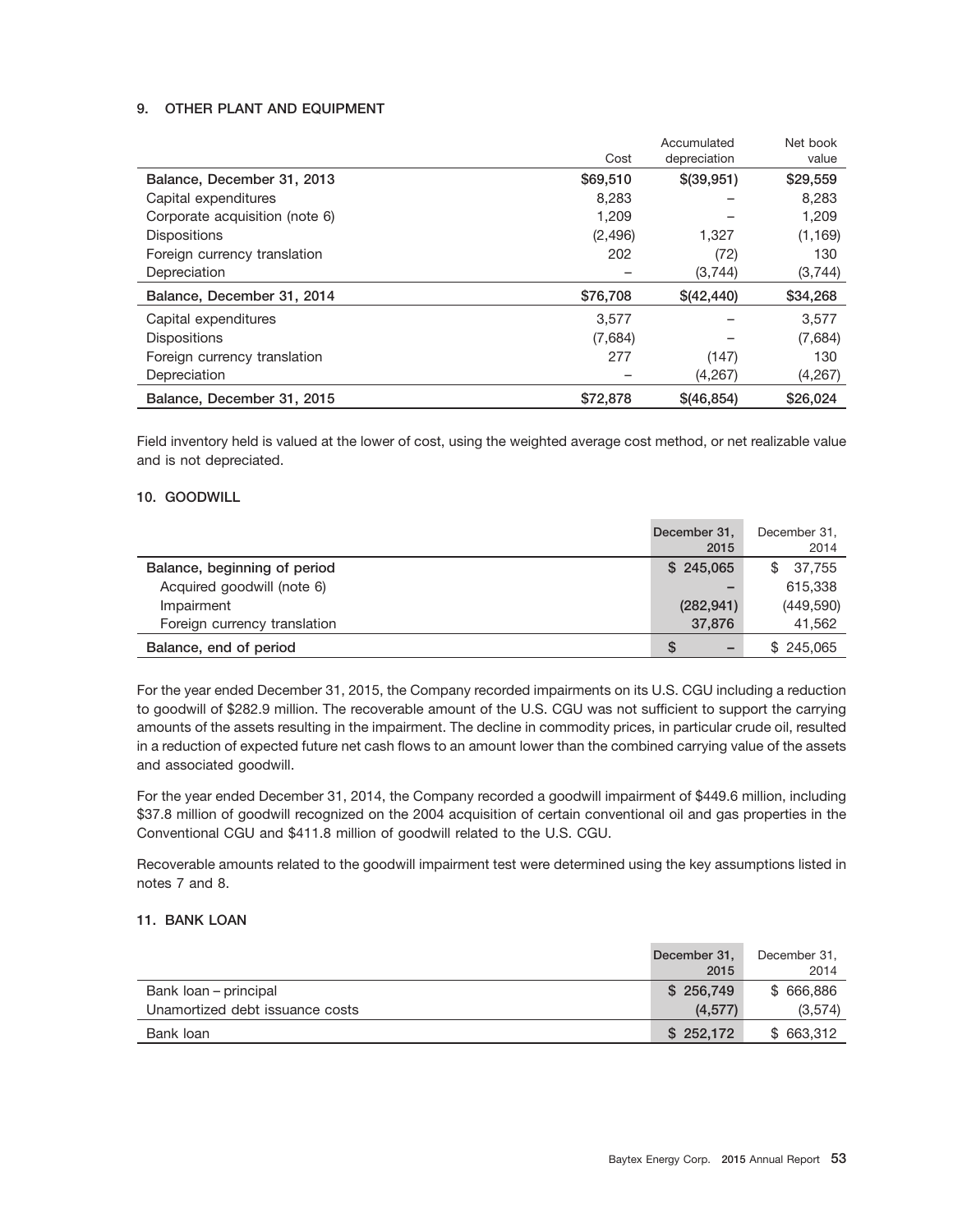Baytex has revolving extendible unsecured credit facilities with its bank lending syndicate comprised of a \$50 million operating loan, a \$750 million syndicated loan for Baytex and a US\$200 million syndicated loan for our whollyowned subsidiary, Baytex Energy USA, Inc., (collectively, the "Revolving Facilities"). On May 25, 2015, Baytex reached an agreement with its lending syndicate to extend the revolving period under the Revolving Facilities to June 4, 2019 (from June 4, 2018).

The Revolving Facilities are not borrowing base facilities and do not require annual or semi-annual reviews. The facilities contain standard commercial covenants and do not require any mandatory principal payments prior to maturity on June 4, 2019. Baytex may request an extension under the Revolving Facilities which could extend the revolving period for up to four years (subject to a maximum four-year period at any time). Advances (including letters of credit) under the Revolving Facilities can be drawn in either Canadian or U.S. funds and bear interest at the bank's prime lending rate, bankers' acceptance discount rates or London Interbank Offered Rates, plus applicable margins. In the event that Baytex exceeds any of the covenants under the Revolving Facilities, its ability to pay dividends to its shareholders, borrow funds or increase the facilities may be restricted.

The weighted average interest rate on the credit facilities for the year ended December 31, 2015 was 3.32% (3.25% for the year ended December 31, 2014). Baytex is in compliance with all covenants at December 31, 2015.

## **12. LONG-TERM NOTES**

|                                                                      | December 31.<br>2015           | December 31.<br>2014 |
|----------------------------------------------------------------------|--------------------------------|----------------------|
| 9.875% senior unsecured notes (US\$7,900 – principal) <sup>(1)</sup> | \$<br>$\overline{\phantom{0}}$ | 9.165<br>S           |
| 7.5% senior unsecured notes (US\$6,400 - principal)                  | 8,858                          | 7,425                |
| 6.75% senior unsecured debentures (US\$150,000 - principal)          | 207,600                        | 174,015              |
| 5.125% senior unsecured debentures (US\$400,000 - principal)         | 553,600                        | 464,040              |
| 6.625% senior unsecured debentures (Cdn\$300,000 - principal)        | 300,000                        | 300,000              |
| 5.625% senior unsecured debentures (US\$400,000 - principal)         | 553,600                        | 464,040              |
| Total long-term notes - principal                                    | 1,623,658                      | 1,418,685            |
| Unamortized debt issuance costs                                      | (20, 901)                      | (19,653)             |
| Total long-term notes – net of unamortized debt issuance costs       | \$1,602,757                    | \$1,399,032          |

*(1) Redeemed on February 27, 2015.*

Pursuant to the acquisition of Aurora (note 6), Baytex assumed US\$365 million of 9.875% senior unsecured notes due February 15, 2017 (the "2017 Notes") and US\$300 million of 7.500% senior unsecured notes due April 1, 2020 (the ''2020 Notes'' and, together with the 2017 Notes, the ''Notes'').

On April 22, 2014, Baytex commenced a cash tender offer and consent solicitation for the Notes at a price (per US\$1,000 of principal amount) of US\$1,107.34 for the 2017 Notes and US\$1,138.97 for the 2020 Notes. Upon closing of the tender offers on June 11, 2014, Baytex purchased and cancelled US\$357.1 million (97.8% of total outstanding) of the 2017 Notes and US\$293.6 million (97.9% of total outstanding) of the 2020 Notes. The remaining Notes are recorded at fair value by applying the tender premium on the Notes on the date of acquisition. The premium will be amortized using the effective interest rate of 6.7% for the 2017 Notes and 5.3% for the 2020 Notes. On February 27, 2015, the Company redeemed all of the outstanding 2017 Notes at a price of US\$8.3 million plus accrued interest. The remaining 2020 notes are redeemable at the Company's option, in whole or in part, commencing on April 1, 2016 in accordance with the terms of the indenture agreements.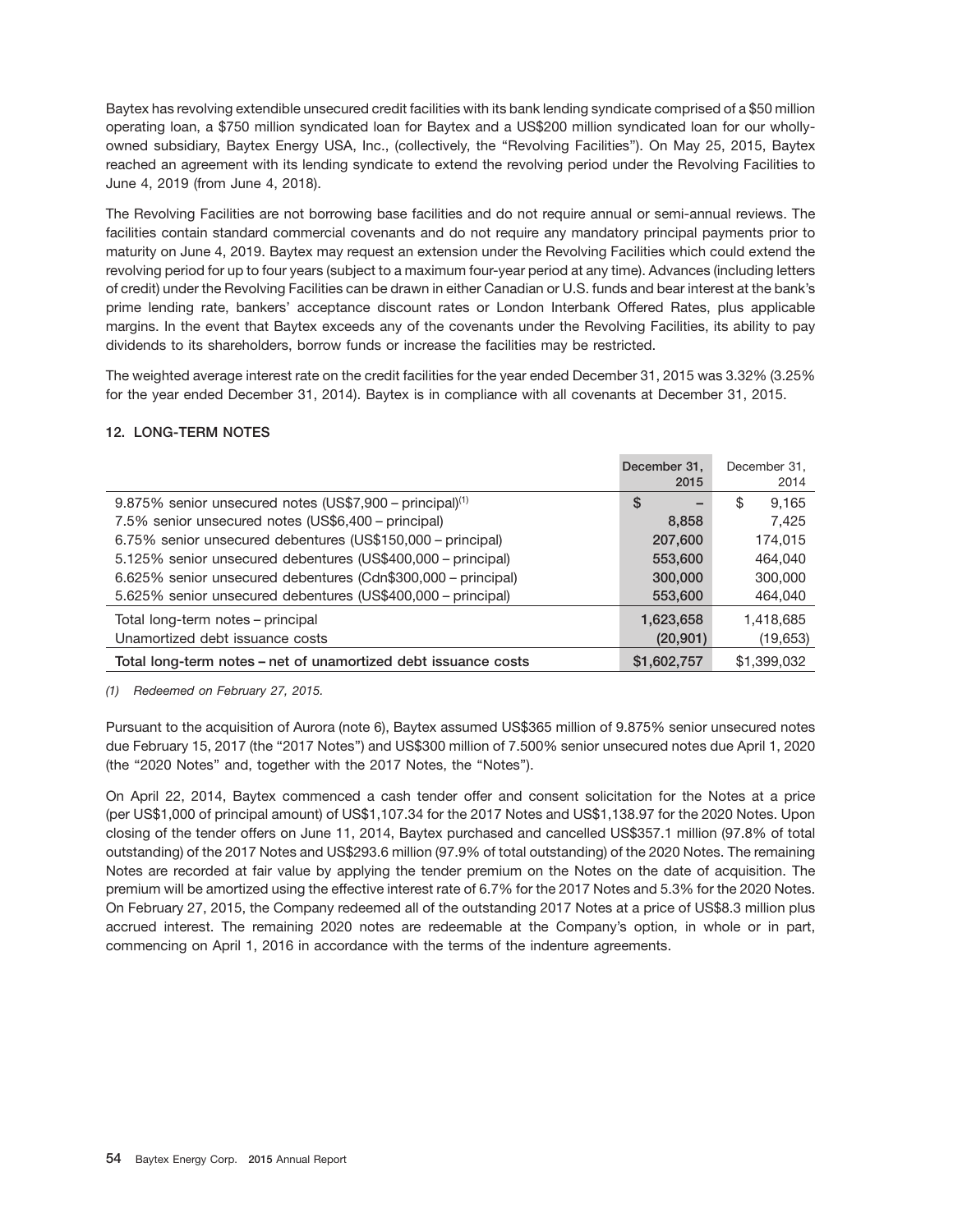## **13. ASSET RETIREMENT OBLIGATIONS**

|                                               | December 31. | December 31. |
|-----------------------------------------------|--------------|--------------|
|                                               | 2015         | 2014         |
| Balance, beginning of year                    | \$286,032    | \$221,628    |
| Liabilities incurred                          | 4,964        | 18,516       |
| Liabilities settled                           | (10, 888)    | (14, 528)    |
| Liabilities acquired                          | 593          | 2,271        |
| Liabilities divested                          | (10, 578)    | (25, 305)    |
| Corporate acquisition (note 6)                |              | 1,217        |
| Accretion                                     | 6,262        | 7.251        |
| Change in estimate <sup>(1)</sup>             | 33,266       | 31,599       |
| Changes in discount rates and inflation rates | (17, 523)    | 42,763       |
| Foreign currency translation                  | 3,874        | 620          |
| Balance, end of year                          | \$296,002    | \$286,032    |

*(1) Changes in the estimated costs, the timing of abandonment and reclamation and the status of wells are factors resulting in a change in estimate.*

The Company's asset retirement obligations are based on its net ownership in wells and facilities. Management estimates the costs to abandon and reclaim the wells and the facilities using existing technology and the estimated time period during which these costs will be incurred in the future. These costs are expected to be incurred over the next 50 years. The undiscounted amount of estimated cash flow required to settle the asset retirement obligations is \$561.4 million (December 31, 2014 – \$630.9 million). The discounted amount of estimated cash flow required to settle the asset retirement obligations at December 31, 2015 using an estimated annual inflation rate of 1.50% (December 31, 2014 – 1.75%) and discounted at a risk free rate of 2.25% (December 31, 2014 – 2.25%) is \$296.0 million (December 31, 2014 – \$286.0 million).

## **14. SHAREHOLDERS' CAPITAL**

The authorized capital of Baytex consists of an unlimited number of common shares without nominal or par value and 10,000,000 preferred shares without nominal or par value, issuable in series. Baytex establishes the rights and terms of the preferred shares upon issuance. As at December 31, 2015, no preferred shares have been issued by the Company and all common shares issued were fully paid.

|                                                                | Number of                      |             |
|----------------------------------------------------------------|--------------------------------|-------------|
|                                                                | <b>Common Shares</b><br>(000s) | Amount      |
| Balance, December 31, 2013                                     | 125,392                        | \$2,004,203 |
| Issued on exercise of share rights                             | 683                            | 11,298      |
| Transfer from contributed surplus on exercise of share rights  |                                | 14,369      |
| Transfer from contributed surplus on vesting and conversion of |                                |             |
| share awards                                                   | 842                            | 35,108      |
| Issued for cash                                                | 38,433                         | 1,495,044   |
| Issuance costs, net of tax                                     |                                | (78, 468)   |
| Issued pursuant to dividend reinvestment plan                  | 2,757                          | 99,271      |
| Balance, December 31, 2014                                     | 168,107                        | \$3,580,825 |
| Transfer from contributed surplus on vesting and conversion of |                                |             |
| share awards                                                   | 1,092                          | 41,836      |
| Issued for cash                                                | 36,455                         | 632,494     |
| Issuance costs, net of tax                                     |                                | (19, 301)   |
| Issued pursuant to dividend reinvestment plan                  | 4,929                          | 60,977      |
| Balance, December 31, 2015                                     | 210,583                        | \$4,296,831 |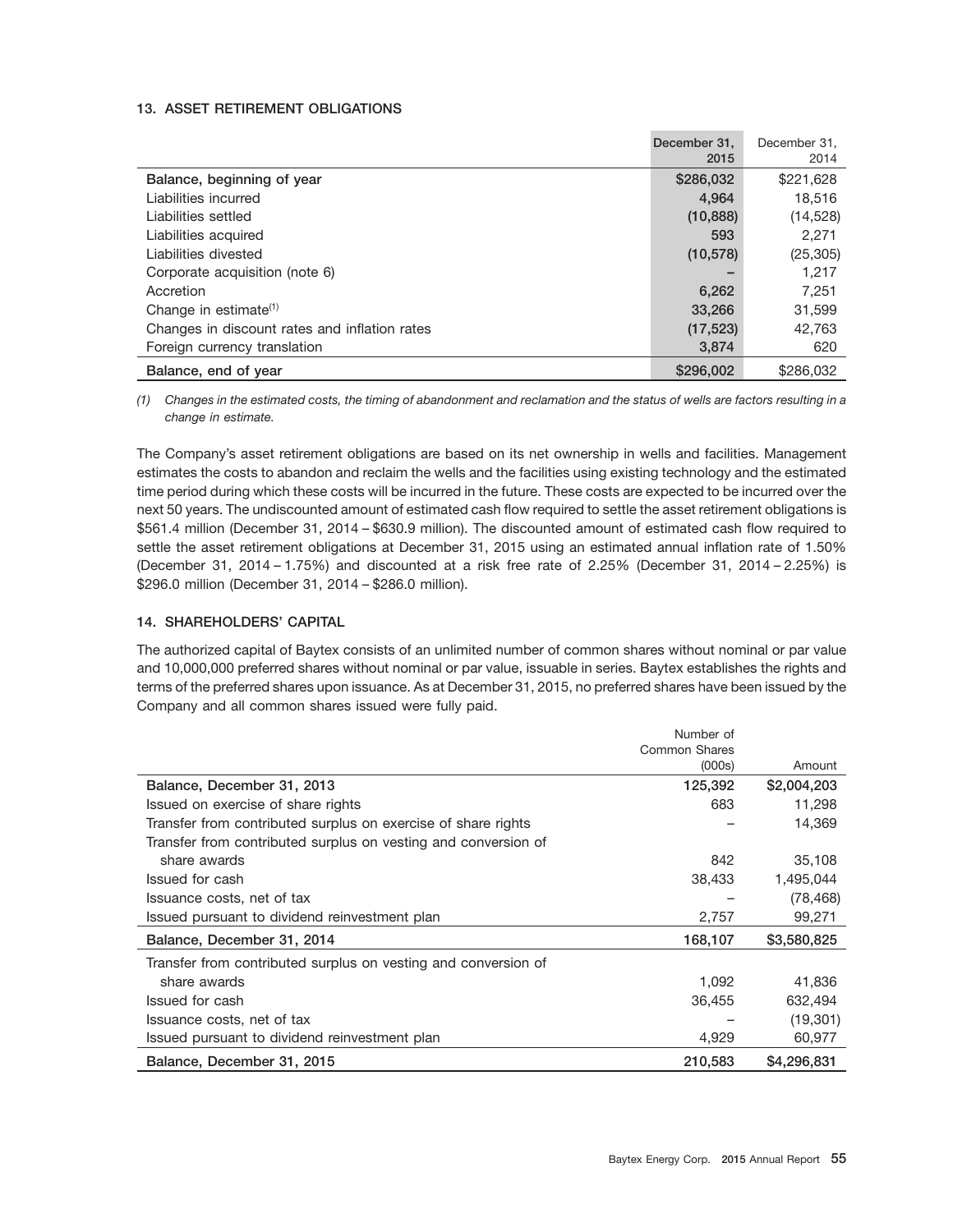On April 2, 2015, Baytex issued 36,455,000 common shares for aggregate gross proceeds of approximately \$632.5 million (\$606.0 million net of issue costs). Issuance costs of \$26.4 million (\$19.3 million after tax) were incurred and recorded as a reduction to shareholders' capital.

Concurrent with the closing of the acquisition of Aurora on June 11, 2014, Baytex exchanged the 38.4 million subscription receipts issued in February 2014, for 38.4 million common shares and a dividend equivalent payment of \$0.88 per subscription receipt (representing the four dividends declared from the date of issuance of the subscription receipts to the date of closing of the acquisition). Issuance costs of \$93.7 million (\$78.5 million, after tax), including the aggregate dividend equivalent payment of \$33.8 million, were incurred and recorded as a reduction to shareholders' capital.

Baytex has a Dividend Reinvestment Plan (the "DRIP") that allows eligible holders in Canada and the United States to reinvest their monthly cash dividends to acquire additional common shares. At the discretion of Baytex, common shares will either be issued from treasury or acquired in the open market at prevailing market prices. Pursuant to the terms of the DRIP, common shares are issued from treasury at a three percent discount to the arithmetic average of the daily volume weighted average trading prices of the common shares on the Toronto Stock Exchange (in respect of participants resident in Canada or any jurisdiction other than the United States) or the New York Stock Exchange (in respect of participants resident in the United States) for the period commencing on the second business day after the dividend record date and ending on the second business day immediately prior to the dividend payment date. Baytex reserves the right at any time to change or eliminate the discount on common shares acquired through the DRIP from treasury. During the year ended December 31, 2015, a total of 4,928,529 common shares were issued in accordance with this plan (2014 – 2,757,315).

The holders of common shares may receive dividends as declared from time to time and are entitled to one vote per share at any meetings of the holders of common shares. All common shares rank equally with regard to the Company's net assets in the event the Company is wound-up or terminated.

During the year ended December 31, 2015, the Company declared dividends of \$0.80 per share (2014 – \$2.64 per share) totaling \$154.0 million (2014 – \$395.6 million) (\$96.6 million, net of DRIP (2014 – \$301.1 million)). The Company suspended the monthly dividend in September 2015 in light of low commodity prices.

## **15. SHARE AWARD INCENTIVE PLAN**

The Company has a full-value award plan (the ''Share Award Incentive Plan'') pursuant to which restricted awards and performance awards (collectively, "share awards") may be granted to the directors, officers and employees of the Company and its subsidiaries. The maximum number of common shares issuable under the Share Award Incentive Plan (and any other long-term incentive plans of the Company) shall not at any time exceed 3.3% of the then-issued and outstanding common shares.

Each restricted award entitles the holder to be issued the number of common shares designated in the restricted award (plus dividend equivalents as described below) with such common shares to be issued as to one-sixth on the first anniversary date of the grant and as to one-sixth every six months thereafter (with the last issuance to occur 42 months following the grant date). Each performance award entitles the holder to be issued the number of common shares designated in the performance award (plus dividend equivalents as described below) multiplied by a payout multiplier with such common shares to be issued as to one-sixth on the first anniversary date of the grant and as to one-sixth every six months thereafter (with the last issuance to occur 42 months following the grant date). The payout multiplier is dependent on the performance of the Company relative to pre-defined corporate performance measures for a particular period. In the case of both restricted and performance awards, the number of common shares to be issued on the applicable issue date is adjusted to account for the payment of dividends from the grant date to the applicable issue date.

The Company recorded compensation expense related to the share awards of \$15.3 million for the year ended December 31, 2015 (year ended December 31, 2014 – \$27.5 million).

The fair value of share awards is determined at the date of grant using the closing price of the common shares and, for performance awards, an estimated payout multiplier. The amount of compensation expense is reduced by an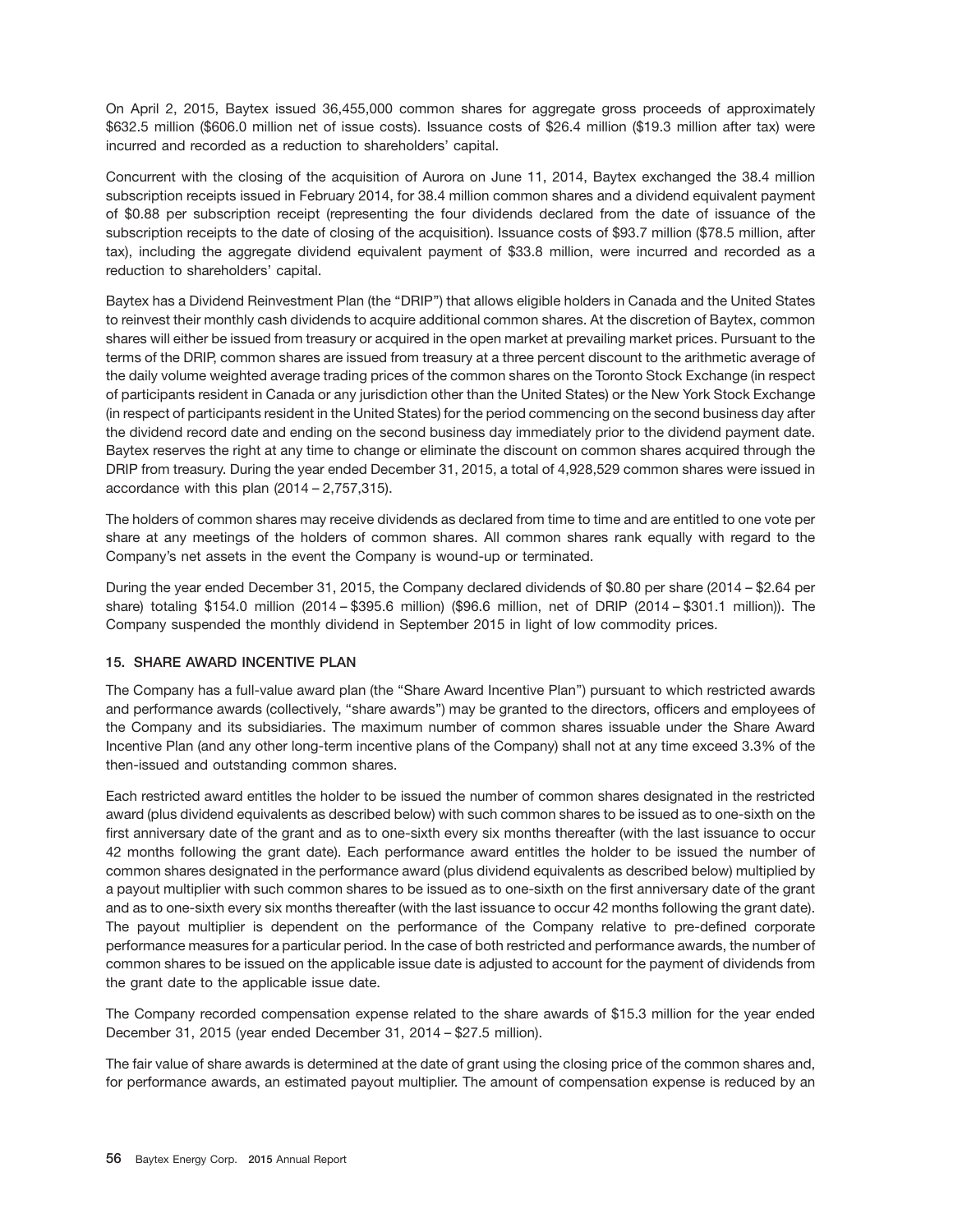estimated forfeiture rate, which has been estimated at a weighted average of 14.6% (2014 – 10.4%) of outstanding share awards. Fluctuations in compensation expense may occur due to changes in estimating the outcome of the performance conditions and actual forfeiture rates. The estimated weighted average fair value for share awards at the measurement date is \$17.17 per restricted award and performance award granted during the year ended December 31, 2015 (year ended December 31, 2014 – \$43.79 per restricted award and performance award).

The number of share awards outstanding is detailed below:

|                                       | Number of  | Number of    | Total        |
|---------------------------------------|------------|--------------|--------------|
|                                       | restricted | performance  | number of    |
| (000s)                                | awards     | awards $(1)$ | share awards |
| Balance, December 31, 2013            | 723        | 580          | 1,303        |
| Granted                               | 533        | 483          | 1,016        |
| Vested and converted to common shares | (320)      | (258)        | (578)        |
| Forfeited                             | (189)      | (190)        | (379)        |
| Balance, December 31, 2014            | 747        | 615          | 1,362        |
| Granted                               | 615        | 503          | 1,118        |
| Vested and converted to common shares | (432)      | (382)        | (814)        |
| Forfeited                             | (201)      | (123)        | (324)        |
| Balance, December 31, 2015            | 729        | 613          | 1,342        |

*(1) Based on underlying units before applying performance multiplier.*

## **16. NET INCOME (LOSS) PER SHARE**

Baytex calculates basic income per share based on the net income (loss) attributable to shareholders using the weighted average number of shares outstanding during the period. Diluted income per share amounts reflect the potential dilution that could occur if share awards were converted and share rights were exercised. The treasury stock method is used to determine the dilutive effect of share awards and share rights whereby the potential conversion of share awards, the estimated proceeds from the exercise of share rights and the amount of compensation expense, if any, attributed to future services are assumed to be used to purchase common shares at the average market price during the year.

|                                 | <b>Years Ended December 31</b> |         |   |           |                  |         |    |           |
|---------------------------------|--------------------------------|---------|---|-----------|------------------|---------|----|-----------|
|                                 |                                | 2015    |   |           | 2014             |         |    |           |
|                                 |                                | Common  |   |           |                  | Common  |    |           |
|                                 |                                | shares  |   | Net loss  | <b>Net</b>       | shares  |    | Net loss  |
|                                 | Net loss                       | (000s)  |   | per share | loss             | (000s)  |    | per share |
| Net income (loss) – basic       | \$(1,133,651)                  | 198,207 | S | (5.72)    | \$<br>(132, 807) | 148,932 | \$ | (0.89)    |
| Dilutive effect of share        |                                |         |   |           |                  |         |    |           |
| awards                          |                                |         |   |           |                  |         |    |           |
| Dilutive effect of share rights |                                |         |   |           |                  |         |    |           |
| Net income (loss) – diluted     | \$(1,133,651)                  | 198.207 |   | (5.72)    | (132, 807)<br>S  | 148,932 | \$ | (0.89)    |

For the year ended December 31, 2015, 1.3 million share awards were anti-dilutive (December 31, 2014 – 1.4 million share awards and 0.1 million share rights).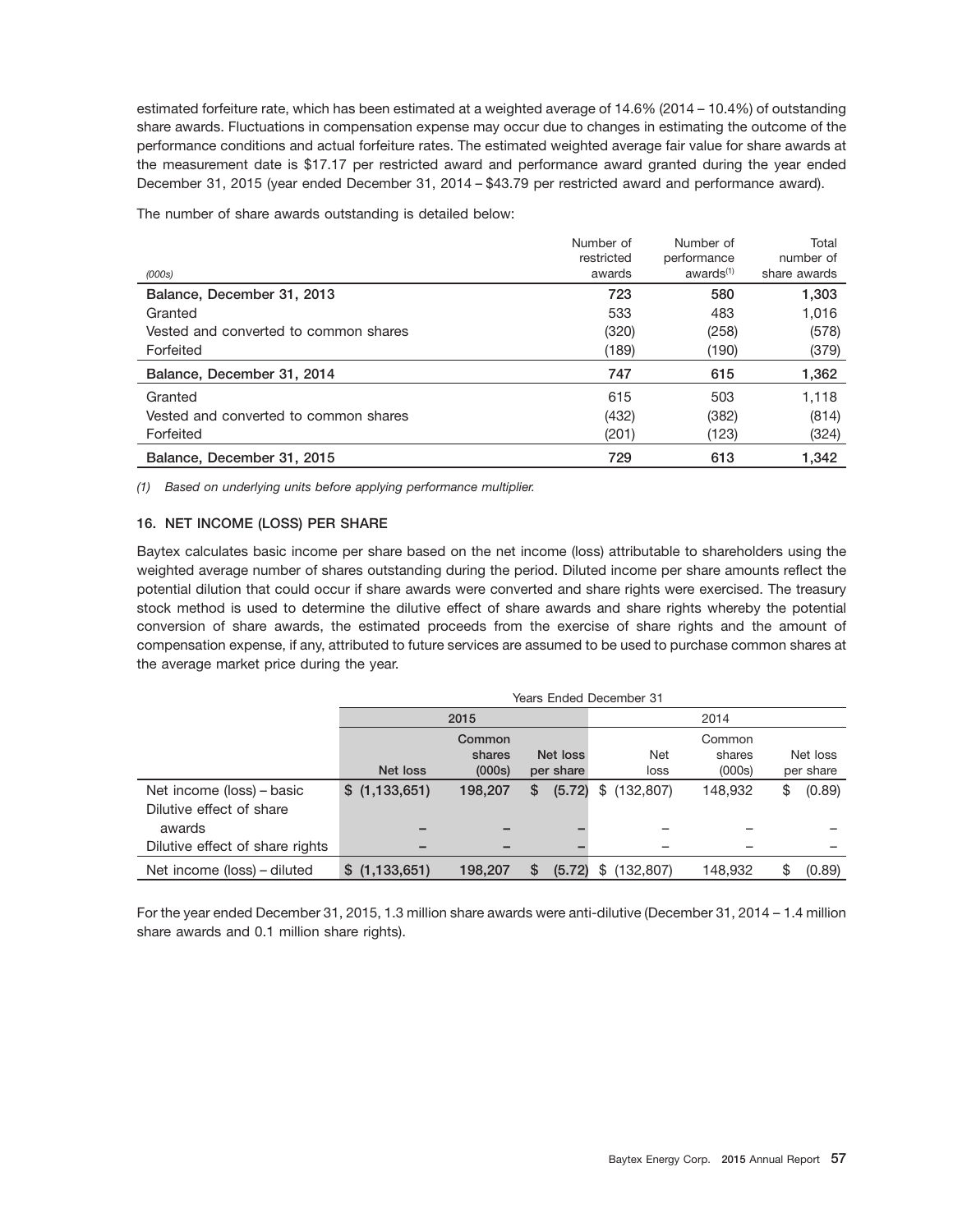## **17. INCOME TAXES**

The provision for income taxes has been computed as follows:

|                                                                                         | <b>Years Ended December 31</b> |    |         |
|-----------------------------------------------------------------------------------------|--------------------------------|----|---------|
|                                                                                         | 2015                           |    | 2014    |
| Net income (loss) before income taxes                                                   | \$(1,477,797)                  | \$ | 1,584   |
| Expected income taxes at the statutory rate of $26.24\%$ (2014 – 25.47%) <sup>(1)</sup> | (387, 774)                     |    | 403     |
| Increase (decrease) in income taxes resulting from:                                     |                                |    |         |
| Share-based compensation                                                                | 4,027                          |    | 6,465   |
| Non-taxable portion of foreign exchange loss                                            | 27,910                         |    | 9.323   |
| Effect of change in income tax rates <sup>(1)</sup>                                     | 13.246                         |    | 800     |
| Effect of rate adjustments for foreign jurisdictions                                    | (120, 943)                     |    | (8,544) |
| Effect of change in deferred tax benefit not recognized <sup>(2)</sup>                  | 40,142                         |    | 1.521   |
| Goodwill impairment                                                                     | 74,025                         |    | 114,511 |
| Other                                                                                   | 5.221                          |    | 9.912   |
| Income tax (recovery) expense                                                           | (344.146)<br>S                 | S  | 134.391 |

*(1) Expected income tax rate increased due to an increase in the corporate income tax rate in Alberta (from 10% to 12%), offset by a decrease in the Texas franchise tax rate (from 1.00% to 0.75%).*

*(2) A deferred income tax asset has not been recognized for allowable capital losses of \$149 million related to the unrealized foreign exchange losses arising from the translation of U.S. dollar denominated senior unsecured notes.*

In 2014, the Canada Revenue Agency ("CRA") advised Baytex that it was proposing to reassess certain subsidiaries of Baytex to deny non-capital loss deductions relevant to the calculation of income taxes for the years 2011 through 2013. Baytex has filed its 2014 income tax return and intends to file its future tax returns on the same basis as the 2011 through 2013 tax returns, cumulatively claiming \$591 million of non-capital losses. The Company believes that it is entitled to deduct the non-capital losses, that its tax filings to-date are correct and formally responded with a letter to the CRA indicating the same. At this time, the CRA has not issued a reply to Baytex's letter. The Company expects to continue to defend the position as filed.

A continuity of the net deferred income tax liability is detailed in the following tables:

|                              |                  |              |                 |                 | Foreign      |                  |
|------------------------------|------------------|--------------|-----------------|-----------------|--------------|------------------|
|                              |                  |              | Acquired in     | Share           | Currency     |                  |
|                              | January 1,       | Recognized   | <b>Business</b> | <b>Issuance</b> | Translation  | December 31,     |
| As at                        | 2015             | in Net Loss  | Combination     | Costs           | Adjustment   | 2015             |
| Taxable temporary            |                  |              |                 |                 |              |                  |
| differences:                 |                  |              |                 |                 |              |                  |
| Petroleum and                |                  |              |                 |                 |              |                  |
| natural gas                  |                  |              |                 |                 |              |                  |
| properties                   | \$(1, 136, 083)  | 30,613<br>\$ | \$              | \$              | \$           | \$(1,105,470)    |
| Financial derivatives        | (45, 950)        | 15,989       |                 |                 |              | (29, 961)        |
| Deferred income              | (81, 979)        | 53,592       |                 |                 |              | (28, 387)        |
| Other                        | (7, 222)         | 103,403      |                 | 7,099           | (109, 875)   | (6, 595)         |
| Deductible temporary         |                  |              |                 |                 |              |                  |
| differences:                 |                  |              |                 |                 |              |                  |
| Asset retirement             |                  |              |                 |                 |              |                  |
| obligations                  | 74,918           | 8,271        |                 |                 |              | 83,189           |
| Financial derivatives        | 5,341            | (3,759)      |                 |                 |              | 1,582            |
| Non-capital losses           | 227,370          | 156,080      |                 |                 |              | 383,450          |
| Finance costs                | 58,073           | (11, 136)    |                 |                 |              | 46,937           |
| Net deferred income          |                  |              |                 |                 |              |                  |
| tax liability <sup>(1)</sup> | (905, 532)<br>\$ | \$353,053    | \$              | 7,099<br>S      | \$(109, 875) | \$<br>(655, 255) |

*(1) Non-capital loss carry-forwards at December 31, 2015 totaled \$1,110.0 million and expire from 2023 to 2035.*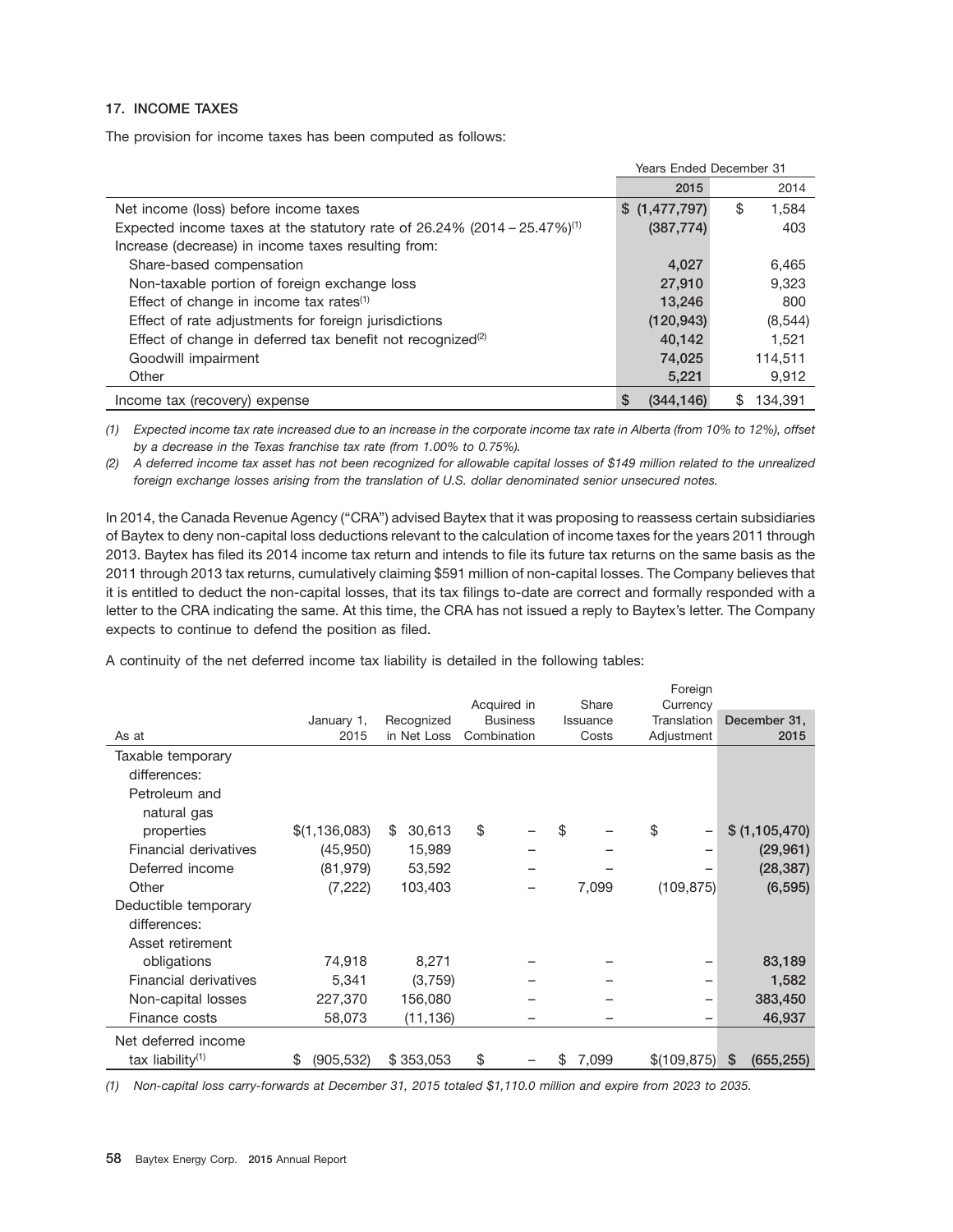| As at                        | January 1,<br>2014 | Recognized<br>in Net Loss | Acquired in<br><b>Business</b><br>Combination | Share<br><b>Issuance</b><br>Costs | <u>i</u> vielyn<br>Currency<br>Translation<br>Adjustment | December 31,<br>2014 |
|------------------------------|--------------------|---------------------------|-----------------------------------------------|-----------------------------------|----------------------------------------------------------|----------------------|
| Taxable temporary            |                    |                           |                                               |                                   |                                                          |                      |
| differences:                 |                    |                           |                                               |                                   |                                                          |                      |
| Petroleum and natural        |                    |                           |                                               |                                   |                                                          |                      |
|                              |                    |                           |                                               |                                   |                                                          |                      |
| gas properties               | \$ (344,045)       | 48,613<br>\$              | \$ (840, 650)                                 | \$                                | \$                                                       | \$ (1,136,082)       |
| <b>Financial derivatives</b> |                    | (45, 950)                 |                                               |                                   |                                                          | (45, 950)            |
| Deferred income              | (44, 044)          | (37, 935)                 |                                               |                                   |                                                          | (81, 979)            |
| Other                        | (1, 772)           | 19,244                    | -                                             | 15,258                            | (39, 953)                                                | (7, 223)             |
| Deductible temporary         |                    |                           |                                               |                                   |                                                          |                      |
| differences:                 |                    |                           |                                               |                                   |                                                          |                      |
| Asset retirement             |                    |                           |                                               |                                   |                                                          |                      |
| obligations                  | 62,089             | 13,707                    | (878)                                         |                                   |                                                          | 74,918               |
| Financial derivatives        | 2,397              | 2,944                     |                                               |                                   |                                                          | 5,341                |
| Non-capital losses           | 65,558             | (81, 297)                 | 243,109                                       |                                   |                                                          | 227,370              |
| Finance costs                | 11,416             | 158                       | 46,499                                        | -                                 |                                                          | 58,073               |
| Net deferred income tax      |                    |                           |                                               |                                   |                                                          |                      |
| liability $(1)$              | \$ (248, 401)      | (80, 516)<br>\$           | \$ (551,920)                                  | 15,258<br>\$                      | \$ (39,953)                                              | (905, 532)<br>S      |

*(1) Non-capital loss carry-forwards at December 31, 2014 totaled \$685.7 million and expire from 2023 to 2034.*

## **18. FINANCING COSTS**

Financing costs are comprised of the following:

|                                           | <b>Years Ended December 31</b> |         |    |        |
|-------------------------------------------|--------------------------------|---------|----|--------|
|                                           |                                | 2015    |    | 2014   |
| Interest on bank loan                     | S                              | 20.566  | \$ | 21,854 |
| Interest on long-term notes               |                                | 82.838  |    | 59,231 |
| Non-cash financing costs                  |                                | 1.994   |    | 1,697  |
| Accretion on asset retirement obligations |                                | 6.262   |    | 7,251  |
| Financing costs                           |                                | 111.660 | \$ | 90,033 |

## **19. FINANCIAL INSTRUMENTS AND RISK MANAGEMENT**

The Company's financial assets and liabilities are comprised of cash, trade and other receivables, trade and other payables, dividends payable to shareholders, financial derivatives, bank loan and long-term notes.

## *Categories of Financial Instruments*

The estimated fair values of the financial instruments have been determined based on the Company's assessment of available market information. To estimate fair values of its financial instruments, Baytex uses quoted market prices when available, or third-party models and valuation methodologies that use observable market data. These estimates may not necessarily be indicative of the amounts that could be realized or settled in a market transaction. The fair values of financial instruments, other than bank loan and long-term notes, are equal to their carrying amounts due to the short-term maturity of these instruments. The fair value of the bank loan approximates its carrying value as it is at a market rate of interest. The fair value of the long-term notes are based on the trading value of the senior unsecured notes.

Foreign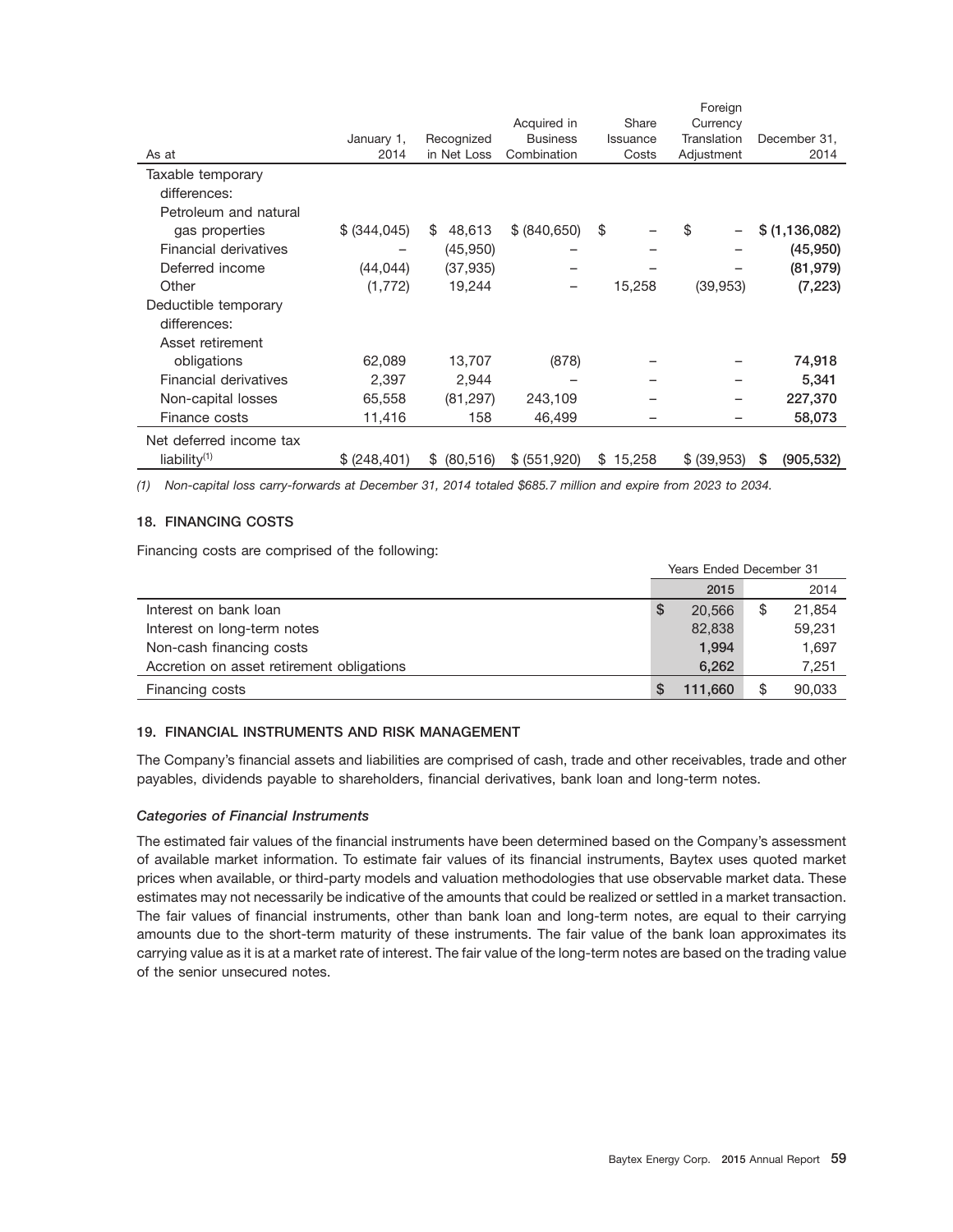## *Fair Value of Financial Instruments*

Baytex classifies the fair value of financial instruments according to the following hierarchy based on the amount of observable inputs used to value the instruments:

- Level 1: Values based on unadjusted quoted prices in active markets that are accessible at the measurement date for identical assets or liabilities.
- Level 2: Values based on quoted prices in markets that are not active or model inputs that are observable either directly or indirectly for substantially the full term of the asset or liability.
- Level 3: Values based on prices or valuation techniques that require inputs that are both unobservable and significant to the overall fair value measurement.

The carrying value and fair value of the Company's financial instruments carried on the consolidated statements of financial position are classified into the following categories:

|                                   | December 31, 2015 |                   |                |               |    | December 31, 2014 |    |                |                                        |
|-----------------------------------|-------------------|-------------------|----------------|---------------|----|-------------------|----|----------------|----------------------------------------|
|                                   |                   | Carrying<br>value |                | Fair value    |    | Carrying<br>value |    | Fair value     | Fair Value<br>Measurement<br>Hierarchy |
| <b>Financial Assets</b>           |                   |                   |                |               |    |                   |    |                |                                        |
| $FVTPL^{(1)}$                     |                   |                   |                |               |    |                   |    |                |                                        |
| Cash                              | \$                | 247               | \$             | 247           | \$ | 1,142             | \$ | 1.142          | Level 1                                |
| Derivatives                       |                   | 110,990           |                | 110,990       |    | 220,644           |    | 220,644        | Level 2                                |
| Total FVTPL <sup>(1)</sup>        | \$                | 111.237           | \$             | 111.237       | \$ | 221.786           | \$ | 221.786        |                                        |
|                                   |                   |                   |                |               |    |                   |    |                |                                        |
| Loans and receivables             |                   |                   |                |               |    |                   |    |                |                                        |
| Trade and other receivables       | \$                | 98.093            | \$             | 98,093        | \$ | 203,259           | \$ | 203,259        |                                        |
| Total loans and receivables       | \$                | 98,093            | $\mathfrak{S}$ | 98,093        | \$ | 203,259           | \$ | 203,259        |                                        |
| <b>Financial Liabilities</b>      |                   |                   |                |               |    |                   |    |                |                                        |
| $FVTPL^{(1)}$                     |                   |                   |                |               |    |                   |    |                |                                        |
| Derivatives                       | \$                |                   | \$             |               | \$ | (54, 839)         | \$ | (54, 839)      | Level 2                                |
| Total FVTPL <sup>(1)</sup>        | \$                | -                 | \$             |               | \$ | (54, 839)         | \$ | (54, 839)      |                                        |
| Other financial liabilities       |                   |                   |                |               |    |                   |    |                |                                        |
| Trade and other payables          | \$                | (267, 838)        | \$             | (267, 838)    | \$ | (398, 261)        | \$ | (398, 261)     |                                        |
| Dividends payable to shareholders |                   |                   |                |               |    | (16, 811)         |    | (16, 811)      |                                        |
| Bank loan                         |                   | (252, 172)        |                | (252, 172)    |    | (663, 312)        |    | (663, 312)     |                                        |
| Long-term notes                   |                   | (1,602,757)       |                | (1, 287, 679) |    | (1,399,032)       |    | (1,251,117)    | Level 2                                |
| Total other financial liabilities |                   | \$ (2,122,767)    |                | \$(1,807,689) |    | \$ (2,477,416)    |    | \$ (2,329,501) |                                        |

*(1) FVTPL means fair value through profit or loss.*

There were no transfers between Level 1 and 2 in either 2015 or 2014.

## *Financial Risk*

Baytex is exposed to a variety of financial risks, including market risk, liquidity risk and credit risk. The Company monitors and, when appropriate, utilizes derivative contracts to manage its exposure to these risks. The Company does not enter into derivative contracts for speculative purposes.

## *Market Risk*

Market risk is the risk that the fair value or future cash flows of financial assets or liabilities will fluctuate due to movements in market prices. Market risk is comprised of foreign currency risk, interest rate risk and commodity price risk.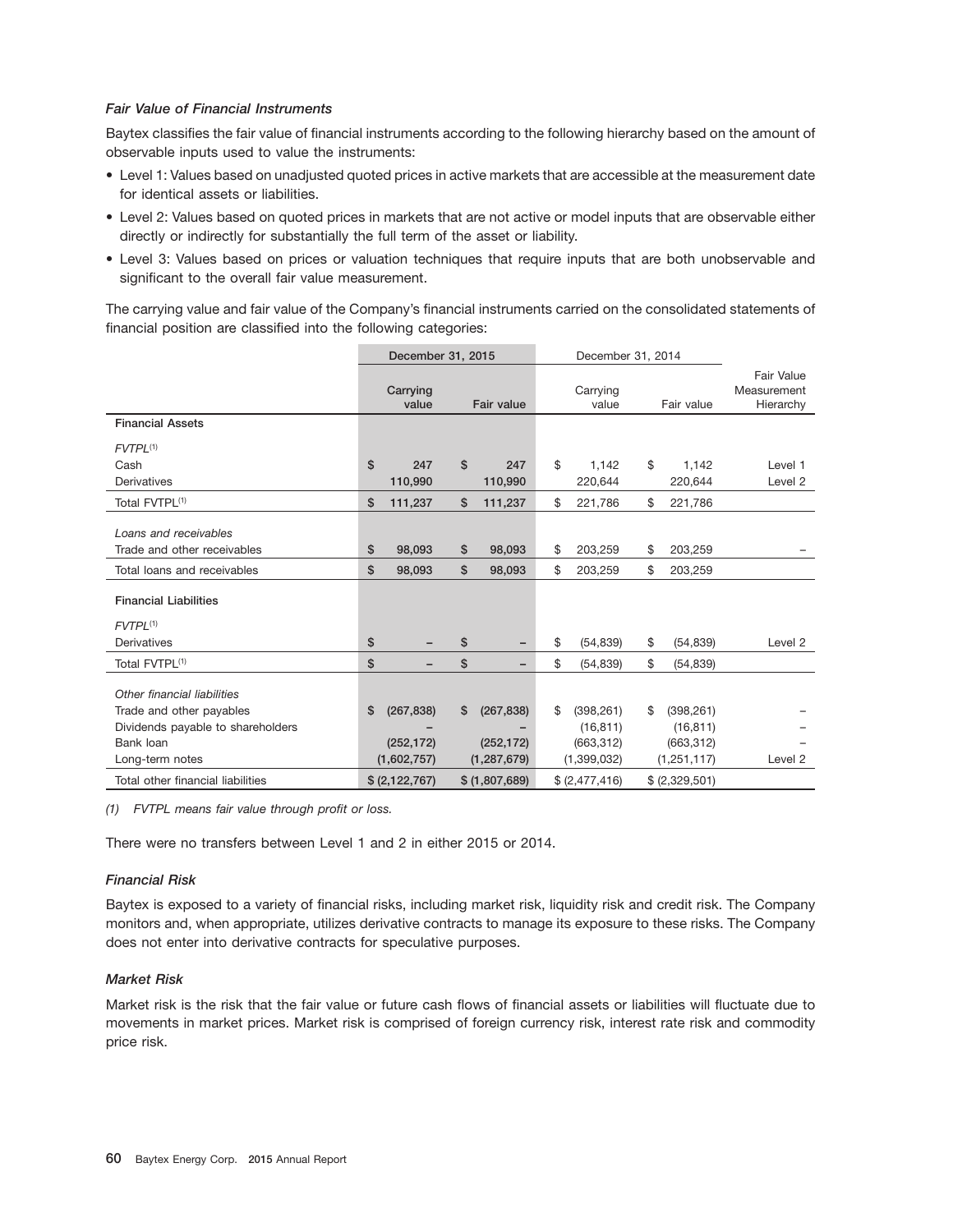## **Foreign Currency Risk**

Baytex is exposed to fluctuations in foreign currency as a result of the U.S. dollar portion of its bank loan and long-term notes, crude oil sales based on U.S. dollar benchmark prices and commodity contracts that are settled in U.S. dollars. The Company's net income (loss) and cash flow will therefore be impacted by fluctuations in foreign exchange rates.

To manage the impact of currency exchange rate fluctuations, the Company may enter into agreements to fix the Canadian dollar–U.S. dollar exchange rate. At December 31, 2015, the Company did not have any currency derivative contracts outstanding.

A \$0.01 increase and decrease in the CAD/USD foreign exchange rate on the revaluation of outstanding U.S. dollar denominated assets and liabilities, would impact net income (loss) before income taxes by approximately \$11.2 million.

The carrying amounts of the Company's U.S. dollar denominated monetary assets and liabilities at the reporting date are as follows:

|                         | Assets       |                              | Liabilities   |               |
|-------------------------|--------------|------------------------------|---------------|---------------|
|                         | December 31. | December 31.<br>December 31. |               |               |
|                         | 2015         | 2014                         | 2015          | 2014          |
| U.S. dollar denominated | US\$124,218  | US\$329.716                  | US\$1,240,308 | US\$1,295,391 |

#### **Interest Rate Risk**

The Company's interest rate risk arises from the floating rate credit facilities (note 11). As at December 31, 2015, \$256.7 million of the Company's total debt is subject to movements in floating interest rates. A change of 100 basis points in interest rates would impact net income (loss) before income taxes for the year ended December 31, 2015 by approximately \$3.4 million. Baytex uses a combination of short-term and long-term debt to finance operations.

## **Commodity Price Risk**

Baytex monitors and, when appropriate, utilizes financial derivative contracts or physical delivery contracts to manage the risk associated with changes in commodity prices. The use of derivatives are governed by a Risk Management Policy approved by the Board of Directors of Baytex which sets out limits on the use of derivatives. Baytex does not use financial derivatives for speculative purposes. Baytex's financial derivative contracts are subject to master netting agreements that create a legally enforceable right to offset by the counterparty the related financial assets and financial liabilities. The Company has applied netting to producer 3-way options. Baytex manages these contracts based on the net exposure to market risk. As at December 31, 2015, \$10.3 million of gross liabilities have been netted against assets (nil at December 31, 2014).

When assessing the potential impact of oil price changes on the financial derivative contracts outstanding as at December 31, 2015, a 10% increase in oil prices would decrease the unrealized gain at December 31, 2015 by \$28.4 million, while a 10% decrease would increase the unrealized gain at December 31, 2015 by \$16.8 million.

When assessing the potential impact of natural gas price changes on the financial derivative contracts outstanding as at December 31, 2015, a 10% increase in natural gas prices would decrease the unrealized gain at December 31, 2015 by \$2.5 million, while a 10% decrease would increase the unrealized gain at December 31, 2015 by \$3.2 million.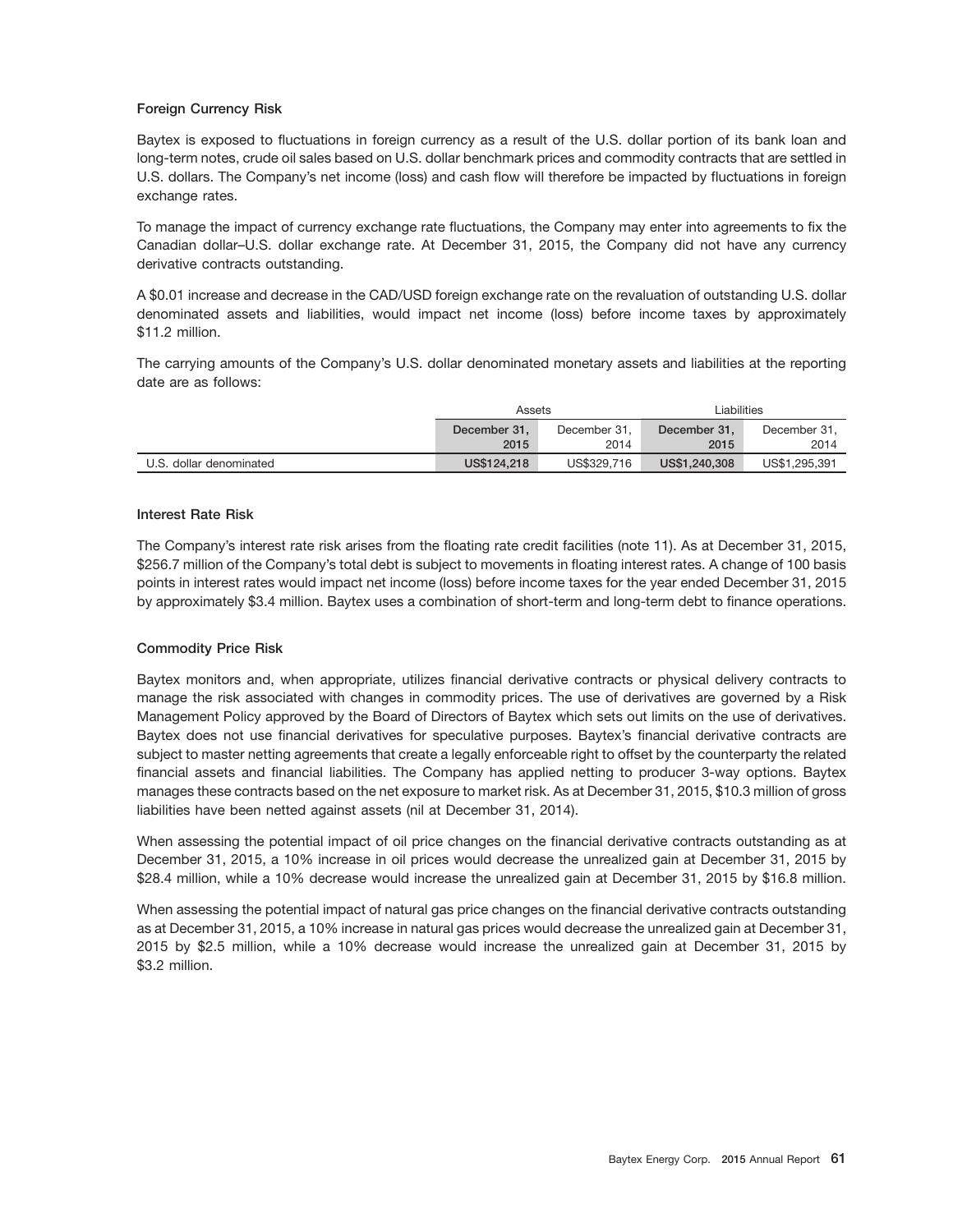## *Financial Derivative Contracts*

Baytex had the following financial derivative contracts:

| Oil                                  | Period                         | Volume      | $Price/Unit^{(1)}$                  | Index      |
|--------------------------------------|--------------------------------|-------------|-------------------------------------|------------|
| Fixed - Sell                         | January 2016 to March 2016     | 1.000 bbl/d | US\$65.33                           | WTI        |
| Fixed - Sell                         | January 2016 to June 2016      | 2.000 bbl/d | US\$62.50                           | WTI        |
| Fixed - Sell                         | January 2016 to December 2016  | 5,000 bbl/d | US\$63.79                           | WTI        |
| Producer 3-way option <sup>(2)</sup> | January 2016 to December 2016  |             | 7.500 bbl/d US\$60.13/US\$50/US\$40 | WTI        |
| Producer 3-way option <sup>(2)</sup> | January 2016 to December 2017  | 2.000 bbl/d | US\$60/US\$50/US\$40                | WTI        |
| Basis swap                           | January 2016 to December 2016  | 2.000 bbl/d | WTI less US\$13.00                  | <b>WCS</b> |
| Basis swap                           | February 2016 to December 2016 | $500$ bbl/d | WTI less US\$13.85                  | <b>WCS</b> |
| $Fixed - Sell^{(3)}$                 | March 2016 to April 2016       | 3,000 bbl/d | US\$34.80                           | WTI        |
| Basis swap <sup>(3)</sup>            | March 2016 to December 2016    | 2.000 bbl/d | WTI less US\$13.40                  | <b>WCS</b> |
| Basis swap $(3)$                     | April 2016                     | 3,000 bbl/d | WTI less US\$12.82                  | <b>WCS</b> |
| Basis swap $(3)$                     | April 2016 to June 2016        | 500 bbl/d   | WTI less US\$12.45                  | <b>WCS</b> |
| Basis swap $(3)$                     | July 2016 to September 2016    | $500$ bbl/d | WTI less US\$12.30                  | <b>WCS</b> |
| Basis swap $(3)$                     | October 2016 to December 2016  | $500$ bbl/d | WTI less US\$13.45                  | <b>WCS</b> |
| Basis swap <sup>(3)</sup>            | January 2017 to December 2017  | 1.500 bbl/d | WTI less US\$13.42                  | <b>WCS</b> |

*(1) Based on the weighted average price/unit for the remainder of the contract.*

*(2) Producer 3-way option consists of a sold call, a bought put and a sold put. To illustrate, in the \$60/\$50/\$40 contract, Baytex receives WTI + US\$10/bbl when WTI is at or below US\$40/bbl; Baytex receives US\$50/bbl when WTI is between US\$40/bbl and US\$50/bbl; Baytex receives WTI when WTI is between US\$50/bbl and US\$60/bbl; and Baytex receives US\$60/bbl when WTI is above US\$60/bbl.*

*(3) Contracts entered subsequent to December 31, 2015.*

| <b>Natural Gas</b>   | Period                         | Volume         | Price/Unit <sup>(1)</sup> | Index        |
|----------------------|--------------------------------|----------------|---------------------------|--------------|
| Fixed – Sell         | January 2016 to December 2016  | 10.000 mmBtu/d | US\$3.19                  | <b>NYMEX</b> |
| $Fixed - Sell^{(2)}$ | February 2016 to December 2016 | 5.000 mmBtu/d  | US\$2.57                  | <b>NYMEX</b> |
| $Fixed - Sell^{(2)}$ | January 2017 to December 2017  | 10,000 mmBtu/d | <b>US\$2.83</b>           | <b>NYMEX</b> |
| Fixed – Sell         | January 2016 to December 2016  | 15,000 GJ/d    | \$2.96                    | AECO         |
| $Fixed - Sell^{(2)}$ | February 2016 to December 2016 | 5.000 GJ/d     | \$2.53                    | AECO         |
| $Fixed - Sell^{(2)}$ | January 2017 to December 2017  | 5.000 GJ/d     | \$2.81                    | <b>AECO</b>  |

*(1) Based on the weighted average price/unit for the remainder of the contract.*

*(2) Contracts entered subsequent to December 31, 2015.*

Financial derivatives are marked-to-market at the end of each reporting period, with the following reflected in the consolidated statements of income (loss) and comprehensive income (loss):

|                                                                             |    | <b>Years Ended December 31</b> |    |            |
|-----------------------------------------------------------------------------|----|--------------------------------|----|------------|
|                                                                             |    | 2015                           |    | 2014       |
| Realized financial derivatives (gain) loss                                  | S  | (197, 545)                     | \$ | (27, 324)  |
| Unrealized financial derivatives (gain) loss - commodity                    |    | 54,318                         |    | (191, 097) |
| Unrealized financial derivate (gain) loss – redemption feature on long-term |    |                                |    |            |
| notes                                                                       |    | 498                            |    | 5,897      |
| Financial derivatives (gain) loss                                           | S. | (142, 729)                     | S  | (212, 524) |

#### *Physical Delivery Contracts*

As at December 31, 2015, the following physical delivery contracts were held for the purpose of delivery of non-financial items in accordance with the Company's expected sale requirements. Physical delivery contracts are not considered financial instruments; therefore, no asset or liability has been recognized in the consolidated financial statements.

| Heavy Oil        | Period                        | Volume      | Price/Unit <sup>(1</sup> |
|------------------|-------------------------------|-------------|--------------------------|
| <b>WCS Blend</b> | January 2016 to December 2016 | 2.000 bbl/d | WTI less US\$13.68       |

*(1) Based on the weighted average price/unit for the remainder of the contract.*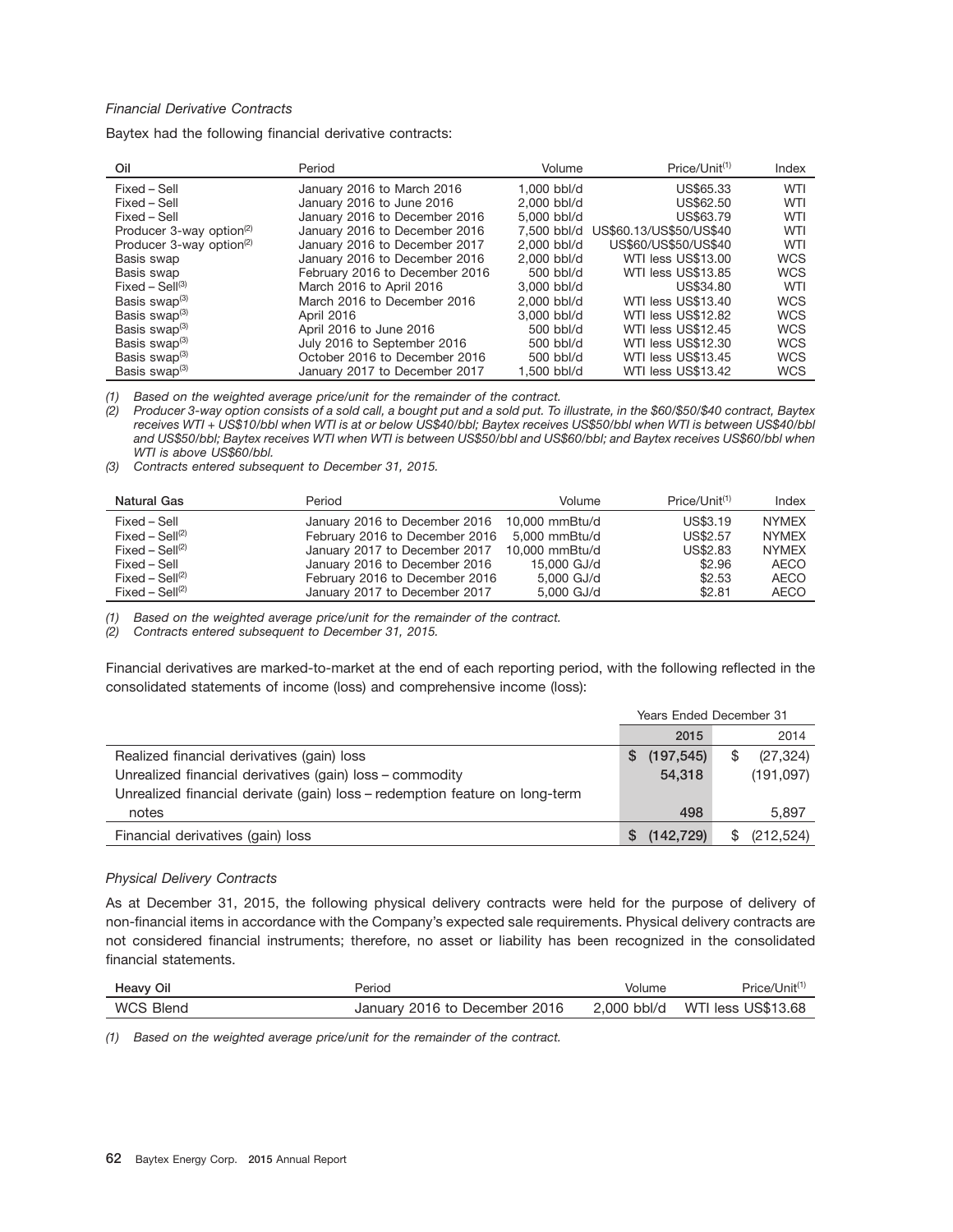## *Liquidity Risk*

Liquidity risk is the risk that Baytex will encounter difficulty in meeting obligations associated with financial liabilities. Baytex manages its liquidity risk through cash and debt management. Such strategies include monitoring forecasted and actual cash flows from operating, financing and investing activities, available credit under existing banking arrangements, opportunities to issue additional common shares as well as reducing dividends and capital expenditures. As at December 31, 2015, Baytex had available unused bank credit facilities in the amount of \$820.1 million (as at December 31, 2014 – \$565.1 million). In the event the Company is not able to comply with the financial covenants contained in agreements with its lenders, the Company's ability to access additional debt may be restricted.

The timing of cash outflows relating to financial liabilities as at December 31, 2015 is outlined in the table below:

|                             |              | Less than     |           |           | Beyond      |
|-----------------------------|--------------|---------------|-----------|-----------|-------------|
|                             | <b>Total</b> | vear          | 1-3 years | 3-5 years | 5 years     |
| Trade and other payables    | 267,838<br>S | \$<br>267.838 | \$        |           |             |
| Bank $\text{Ioan}^{(1)(2)}$ | 256,749      |               |           | 256,749   |             |
| Long-term notes $(2)$       | 1,623,658    |               |           | 8.858     | 1,614,800   |
| Interest on long-term notes | 620.144      | 94.064        | 188.129   | 186.969   | 150.982     |
|                             | \$2,768,389  | 361.902       | 188.129   | 452,576   | \$1,765,782 |

*(1) The bank loan is covenant-based with a revolving period that is extendible annually for up to a four-year term. Unless extended, the revolving period will end on June 4, 2019, with all amounts to be repaid on such date.*

*(2) Principal amount of instruments.*

## *Credit Risk*

Credit risk is the risk that a counterparty to a financial asset will default resulting in Baytex incurring a loss. Most of the Company's trade and other receivables relate to petroleum and natural gas sales and are exposed to typical industry credit risks. Baytex reviews its exposure to individual entities on a regular basis and manages its credit risk by entering into sales contracts with only creditworthy entities. Letters of credit and/or parental guarantees may be obtained prior to the commencement of business with certain counterparties. None of the Company's financial assets are secured by any other type of collateral. Credit risk may also arise from financial derivative instruments. The maximum exposure to credit risk is equal to the carrying value of the financial assets. The Company considers all financial assets that are not impaired or past due to be of good credit quality.

The majority of the Company's credit exposure on accounts receivable at December 31, 2015 relates to accrued revenues for December 2015. Accounts receivables from purchasers of the Company's petroleum and natural gas sales are typically collected on the 25th day of the month following production. Joint interest receivables are typically collected within one to three months following production. At December 31, 2015, \$37.5 million of accounts receivable relates to joint interest receivables from the operator of our joint operations in the Eagle Ford.

Should Baytex determine that the ultimate collection of a receivable is in doubt, the carrying amount of accounts receivable is reduced by the use of an allowance for doubtful accounts and a charge to net income (loss). If the Company subsequently determines the accounts receivable is uncollectible, the receivable and allowance for doubtful accounts are adjusted accordingly. For the year ended December 31, 2015, \$0.1 million was added to the allowance for doubtful accounts (2014 – \$0.7 million written-off).

As at December 31, 2015, allowance for doubtful accounts was \$1.4 million (2014 – \$1.3 million). In determining whether amounts past due are collectible, the Company will assess the nature of the past due amounts as well as the credit worthiness and past payment history of the counterparty. As at December 31, 2015, accounts receivable that Baytex has deemed past due (more than 90 days) but not impaired was \$1.4 million (2014 – \$1.0 million).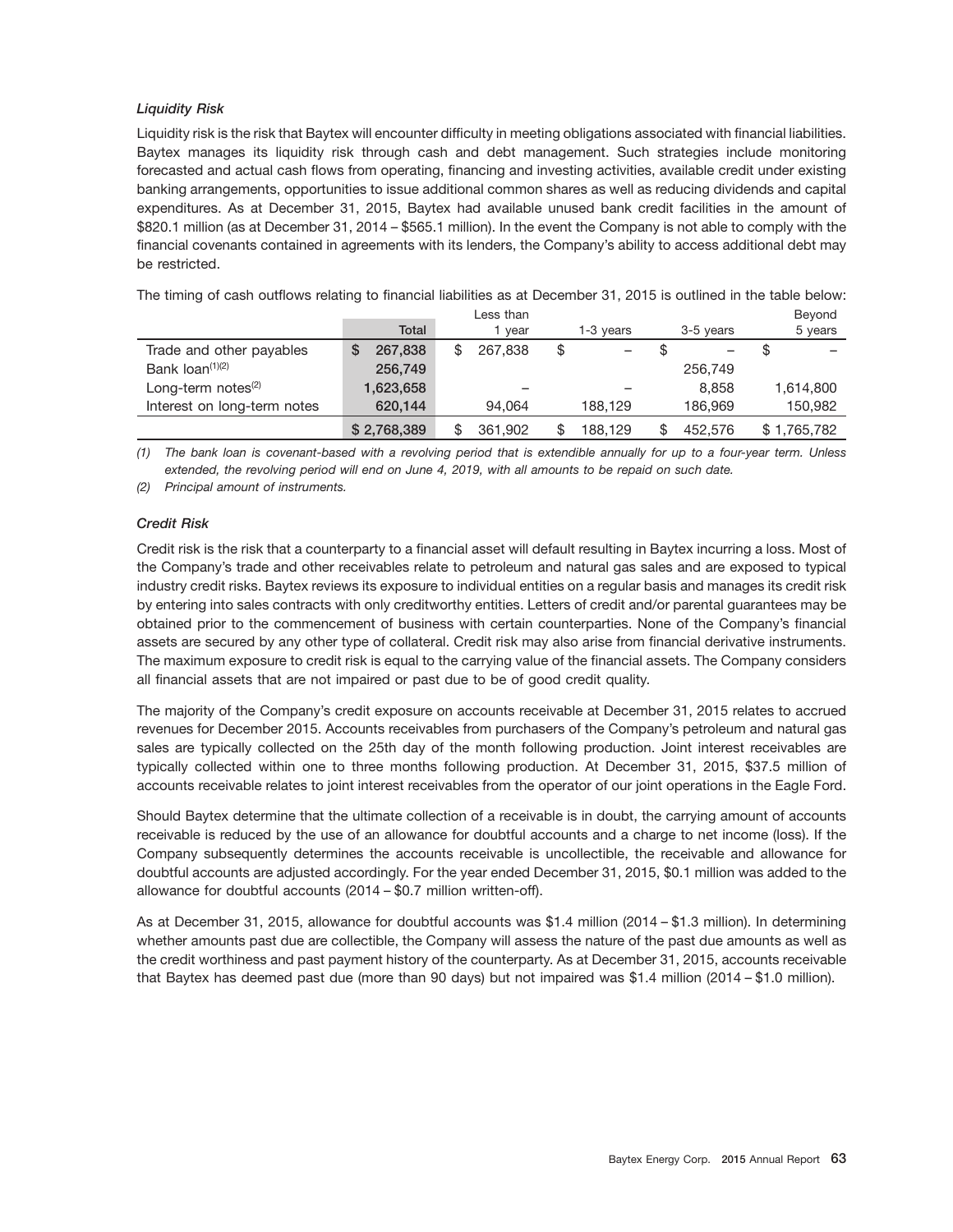The Company's trade and other receivables were aged as follows at December 31, 2015:

| Trade and Other Receivables Aging <sup>(1)</sup> |   | December 31,<br>2015 |
|--------------------------------------------------|---|----------------------|
| Current (less than 30 days)                      | S | 88,827               |
| 31-60 days                                       |   | 1,422                |
| 61-90 days                                       |   | 589                  |
| Past due (more than 90 days)                     |   | 2,787                |
|                                                  |   | 93,625               |

*(1) Excludes \$4.5 million of prepaid expenses that have been classified as Trade and other receivables.*

## **20. SUPPLEMENTAL INFORMATION**

## *Change in Non-Cash Working Capital Items*

|                                                 | <b>Years Ended December 31</b> |            |    |           |  |
|-------------------------------------------------|--------------------------------|------------|----|-----------|--|
|                                                 |                                | 2015       |    | 2014      |  |
| Trade and other receivables                     | S                              | 117,489    | \$ | 63,002    |  |
| Trade and other payables                        |                                | (144, 566) |    | (81, 528) |  |
|                                                 | S                              | (27,077)   | \$ | (18, 526) |  |
| Changes in non-cash working capital related to: |                                |            |    |           |  |
| Operating activities                            | S                              | 43.891     | \$ | 31,890    |  |
| Investing activities                            |                                | (70, 968)  |    | (50, 416) |  |
|                                                 |                                | (27,077)   | \$ | (18, 526) |  |

## *Foreign Exchange*

|                                      | Years Ended December 31 |         |  |        |
|--------------------------------------|-------------------------|---------|--|--------|
|                                      |                         | 2015    |  | 2014   |
| Unrealized foreign exchange loss     |                         | 213.999 |  | 75,011 |
| Realized foreign exchange(gain) loss |                         | (3.286) |  | 370    |
| Foreign exchange loss                |                         | 210.713 |  | 75,381 |

## *Income Statement Presentation*

The following table details the amount of total employee compensation costs included in the operating expense and general and administrative expense.

|                                   |  | <b>Years Ended December 31</b> |    |        |
|-----------------------------------|--|--------------------------------|----|--------|
|                                   |  | 2015                           |    | 2014   |
| Operating                         |  | 13.180                         | \$ | 13.262 |
| General and administrative        |  | 28.432                         |    | 36,269 |
| Total employee compensation costs |  | 41.612                         |    | 49.531 |

## **21. COMMITMENTS AND CONTINGENCIES**

Baytex has a number of financial obligations that are incurred in the ordinary course of business. These obligations are of a recurring nature and impact the Company's cash flow from operations in an ongoing manner. A significant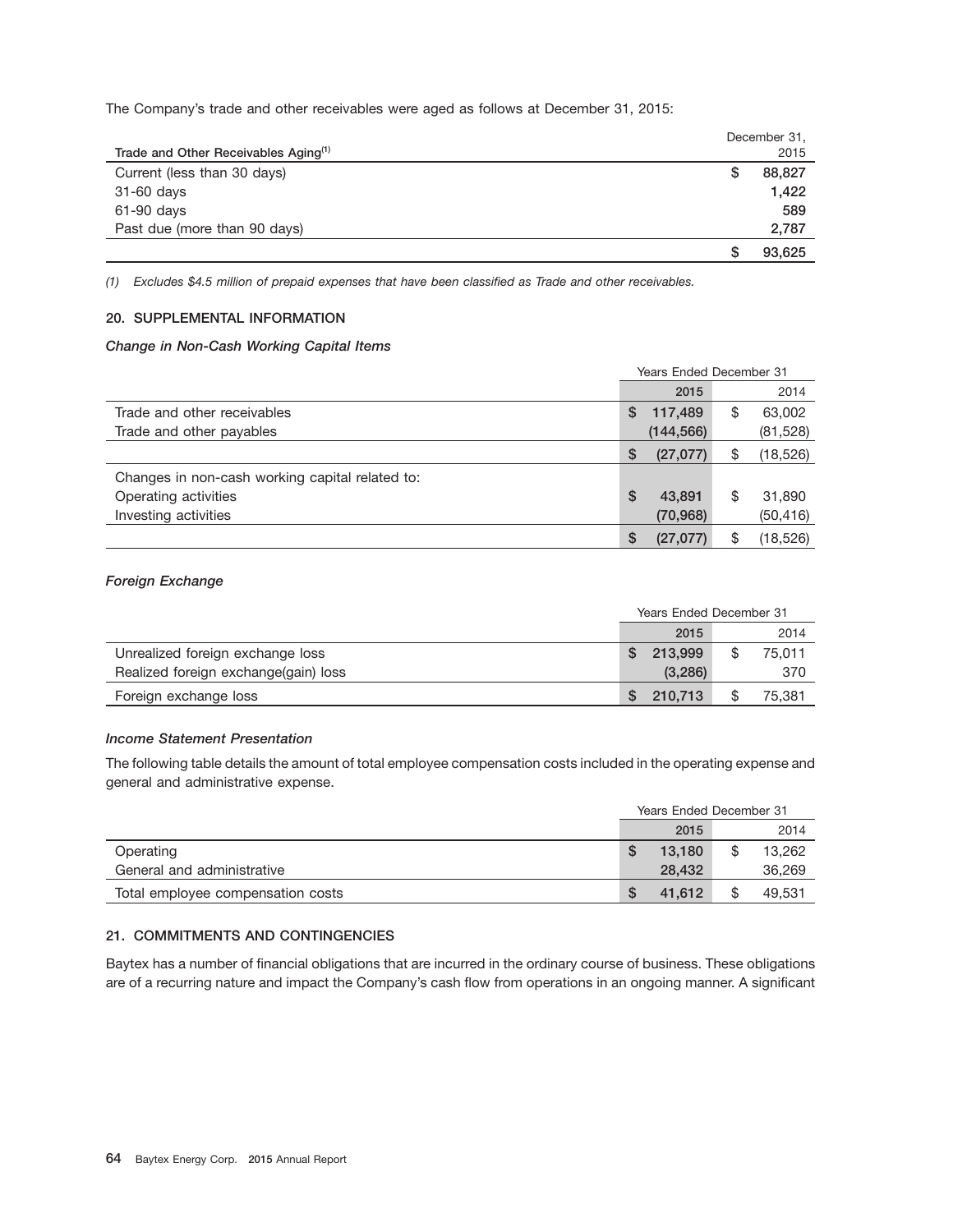portion of these obligations will be funded by funds from operations. These obligations as of December 31, 2015, and the expected timing of funding of these obligations, are noted in the table below.

|                           |              | Less than |           |           | Beyond       |
|---------------------------|--------------|-----------|-----------|-----------|--------------|
|                           | <b>Total</b> | vear      | 1-3 years | 3-5 years | 5 years      |
| Operating leases          | 50,305       | 8.063     | 16.501    | 15.589    | 10,152       |
| Processing agreements     | 52.147       | 9.219     | 10,340    | 9.043     | 23,545       |
| Transportation agreements | 75.392       | 13.910    | 24.556    | 23,371    | 13,555       |
| Total                     | 177.844      | 31.192    | 51.397    | 48,003    | \$<br>47.252 |

Baytex also has ongoing obligations related to the abandonment and reclamation of well sites and facilities which have reached the end of their economic lives. Programs to abandon and reclaim them are undertaken regularly in accordance with applicable legislative requirements.

Operating lease and sublease payments recognized as an expense during the year ended December 31, 2015 were \$8.0 million (December 31, 2014 – \$8.0 million). Baytex has entered into operating leases on office buildings in the ordinary course of business. The Company's operating lease agreements do not contain any contingent rent clauses. The Company has the option to renew or extend the leases on its office building with the new lease terms to be based on current market prices. None of the operating lease agreements contain purchase options or escalation clauses or any restrictions regarding dividends, further leases or additional debt.

The litigation and claims that Baytex is engaged with, which arose in the normal course of operations, are not expected to materially affect the Company's financial position or reported results of operations.

At December 31, 2015, Baytex had \$12.4 million of outstanding letters of credit (December 31, 2014 – \$10.1 million).

## **22. RELATED PARTIES**

Balances and transactions between the Company and its subsidiaries, which are related parties of the Company, have been eliminated on consolidation and are not disclosed separately in this note.

Transactions with key management personnel (including directors) are noted in the table below:

|                                                 | <b>Years Ended December 31</b> |        |    |        |
|-------------------------------------------------|--------------------------------|--------|----|--------|
|                                                 |                                | 2015   |    | 2014   |
| Short-term employee benefits                    | S                              | 6.831  | \$ | 9.319  |
| Share-based compensation                        |                                | 12.032 |    | 12,989 |
| Termination payments                            |                                | 549    |    | 1,943  |
| Total compensation for key management personnel |                                | 19.412 | \$ | 24.251 |

## **23. CAPITAL DISCLOSURES**

The Company's objectives when managing capital are to: (i) maintain financial flexibility in its capital structure; (ii) optimize its cost of capital at an acceptable level of risk; and (iii) preserve its ability to access capital to sustain the future development of its business through maintenance of investor, creditor and market confidence.

Baytex considers its capital structure to include net debt and shareholders' equity. Baytex monitors capital based on the current and projected ratio of net debt to funds from operations and the current and projected level of its undrawn credit facilities. Historically and under normal operating conditions, the Company's objective is to maintain a net debt to funds from operations ratio of less than two times and to have access to undrawn credit facilities of not less than \$100 million. The net debt to funds from operations ratio may increase beyond the two times and the undrawn credit facilities may decrease to below \$100 million at certain times due to a number of factors including changes to commodity prices, acquisitions, and changes in the credit market.

These objectives and strategy are reviewed on an annual basis. With the significant decrease in commodity prices in 2015, Baytex's net debt to funds from operations ratio has exceeded its target but the Company has maintained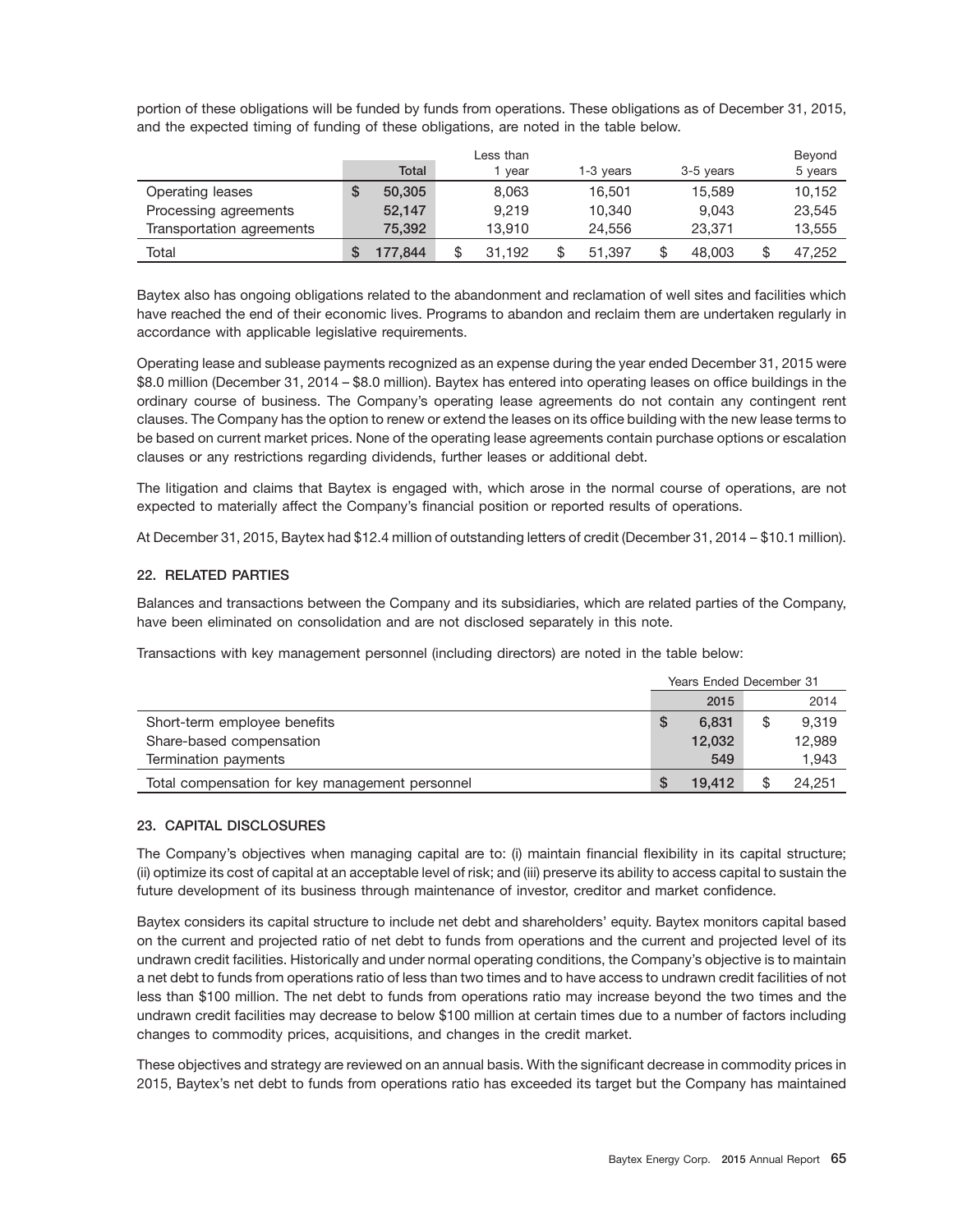access to at least \$100 million in undrawn credit facilities. The Company's financial strategy is designed to maintain a flexible capital structure consistent with the objectives stated above and to respond to changes in economic conditions and the risk characteristics of its underlying assets. In order to manage its capital, the Company may adjust its level of capital spending, issue new shares or debt, adjust the amount of its dividends or sell assets to reduce debt. In the current commodity environment the Company's objective is to have access to undrawn credit facilities of not less than \$100 million and to manage its capital to maintain liquidity.

As at December 31, 2015, Baytex is in compliance with all financial covenants relating to its senior unsecured notes and Revolving Facilities.

|                                     | <b>Years Ended December 31</b> |           |    |           |
|-------------------------------------|--------------------------------|-----------|----|-----------|
|                                     |                                | 2015      |    | 2014      |
| Cash flow from operating activities | S                              | 549,420   | \$ | 897.152   |
| Change in non-cash working capital  |                                | (43, 891) |    | (31, 890) |
| Asset retirement expenditures       |                                | 10,888    |    | 14,528    |
| Funds from operations               |                                | 516,417   |    | 879.790   |

|                                   | As at December 31        |               |  |
|-----------------------------------|--------------------------|---------------|--|
|                                   | 2015                     | 2014          |  |
| Bank loan – principal             | 256,749<br>S             | \$<br>666,886 |  |
| Long-term notes - principal       | 1,623,658                | 1,418,685     |  |
| Trade and other payables          | 267,838                  | 398,261       |  |
| Dividends payable to shareholders | $\overline{\phantom{0}}$ | 16,811        |  |
| Cash                              | (247)                    | (1, 142)      |  |
| Trade and other receivables       | (98,093)                 | (203, 521)    |  |
| Net debt                          | \$2.049.905              | \$2.295.980   |  |

|                                         | As at December 31 |         |    |         |
|-----------------------------------------|-------------------|---------|----|---------|
|                                         |                   | 2015    |    | 2014    |
| Available undrawn credit facilities     |                   | 820.051 | \$ | 565.134 |
| Net debt to funds from operations ratio |                   | 4.0     |    | 2.6     |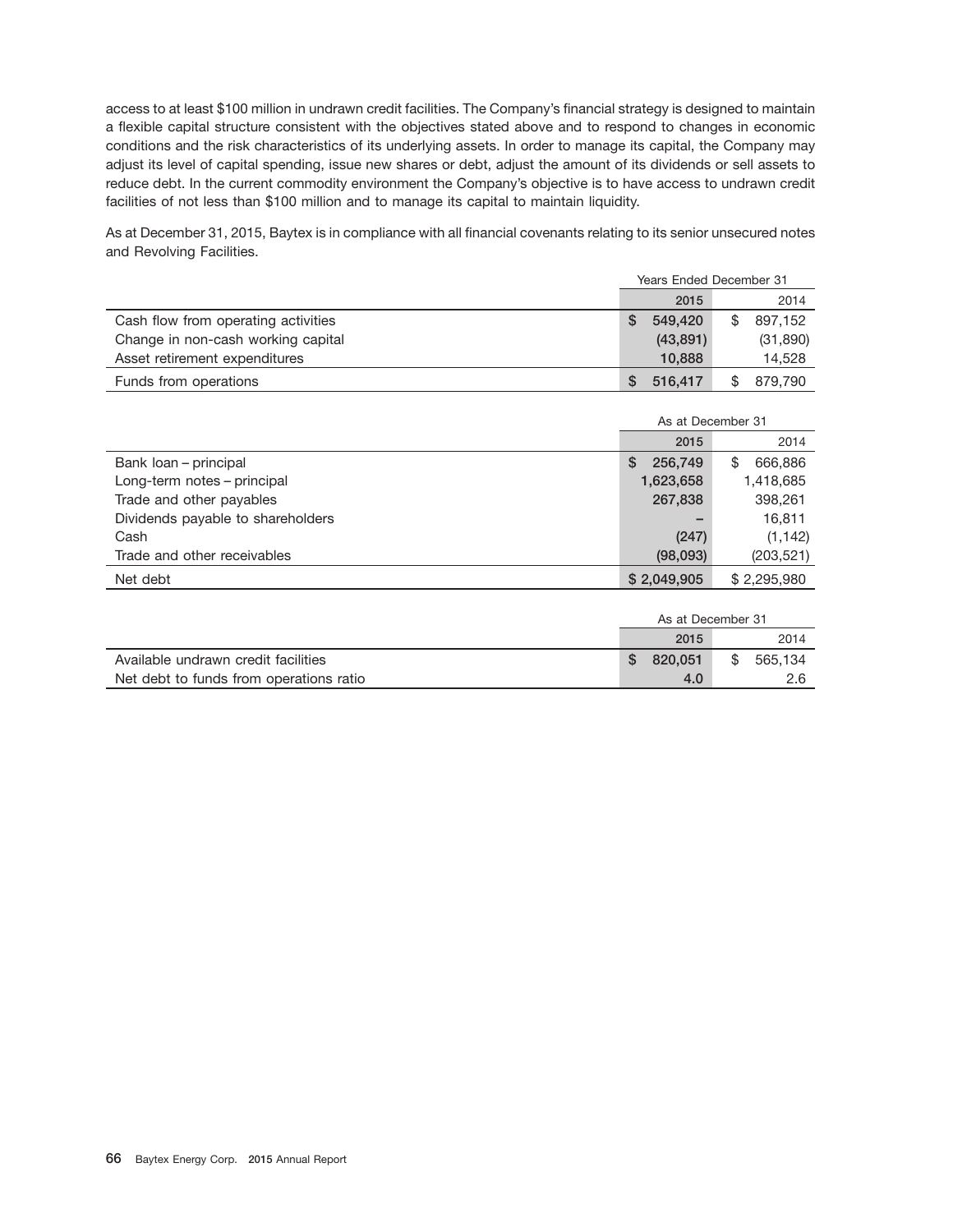#### *Petroleum and Natural Gas Reserves as at December 31, 2015*

Baytex's year-end 2015 proved and probable reserves were evaluated by Sproule Unconventional Limited (''Sproule'') and Ryder Scott Company, L.P. (''Ryder Scott''), both independent qualified reserves evaluators. Sproule prepared our reserves report by consolidating the Canadian properties evaluated by Sproule with the United States properties evaluated by Ryder Scott, in each case using Sproule's December 31, 2015 forecast price and cost assumptions. Ryder Scott also evaluated the possible reserves associated with our Eagle Ford assets. All of Baytex's oil and gas properties were evaluated or audited in accordance with National Instrument 51-101 ''Standards of Disclosure for Oil and Gas Activities'' of the Canadian Securities Administrators (''NI 51-101''). Reserves associated with our thermal heavy oil projects at Peace River, Gemini (Cold Lake) and Kerrobert have been classified as bitumen. The following table sets forth our gross and net reserves volumes at December 31, 2015 by product type and reserves category using Sproule's forecast prices and costs. Please note that the data in the table may not add due to rounding.

### **CANADA**

|                                   | Forecast Prices and Costs |                    |                      |                    |                      |                    |
|-----------------------------------|---------------------------|--------------------|----------------------|--------------------|----------------------|--------------------|
|                                   | Heavy Oil                 |                    | <b>Bitumen</b>       |                    | Light and Medium Oil |                    |
| Reserves Category                 | Gross <sup>(1)</sup>      | Net <sup>(2)</sup> | Gross <sup>(1)</sup> | Net <sup>(2)</sup> | Gross <sup>(1)</sup> | Net <sup>(2)</sup> |
|                                   | (mbb)                     | (mbb)              | (mbb)                | (mbb)              | (mbb)                | (mbb)              |
| Proved                            |                           |                    |                      |                    |                      |                    |
| Developed Producing               | 34.199                    | 25,847             | 529                  | 485                | 2.758                | 2,522              |
| Developed Non-Producing           | 3.469                     | 2.910              | 7.801                | 6.917              | 45                   | 40                 |
| Undeveloped                       | 27,362                    | 22,498             | 5,429                | 4,522              | 99                   | 118                |
| <b>Total Proved</b>               | 65,030                    | 51.254             | 13.758               | 11.925             | 2.902                | 2,681              |
| Probable                          | 37,883                    | 29,642             | 55,882               | 43,421             | 2,420                | 2,100              |
| <b>Total Proved Plus Probable</b> | 102,913                   | 80,896             | 69,640               | 55,346             | 5,323                | 4,781              |

## **CANADA**

|                                   | Forecast Prices and Costs |                    |                          |                    |                               |                    |
|-----------------------------------|---------------------------|--------------------|--------------------------|--------------------|-------------------------------|--------------------|
|                                   | Natural Gas Liquids       |                    | Conventional Natural Gas |                    | Oil Equivalent <sup>(3)</sup> |                    |
| Reserves Category                 | Gross <sup>(1)</sup>      | Net <sup>(2)</sup> | Gross <sup>(1)</sup>     | Net <sup>(2)</sup> | Gross <sup>(1)</sup>          | Net <sup>(2)</sup> |
|                                   | (mbb)                     | (mbb)              | (mmcf)                   | (mmcf)             | (mboe)                        | (mboe)             |
| Proved                            |                           |                    |                          |                    |                               |                    |
| Developed Producing               | 1.364                     | 1.005              | 56.397                   | 46.976             | 48.248                        | 37,688             |
| Developed Non-Producing           | 4                         | 3                  | 349                      | 327                | 11.377                        | 9.925              |
| Undeveloped                       | 1,376                     | 1,089              | 35,254                   | 29,511             | 40,142                        | 33,145             |
| <b>Total Proved</b>               | 2,745                     | 2.096              | 92,000                   | 76.814             | 99.767                        | 80.758             |
| Probable                          | 3,081                     | 2,285              | 85,538                   | 70,169             | 113,523                       | 89,143             |
| <b>Total Proved Plus Probable</b> | 5.826                     | 4.381              | 177,538                  | 146.982            | 213,290                       | 169.900            |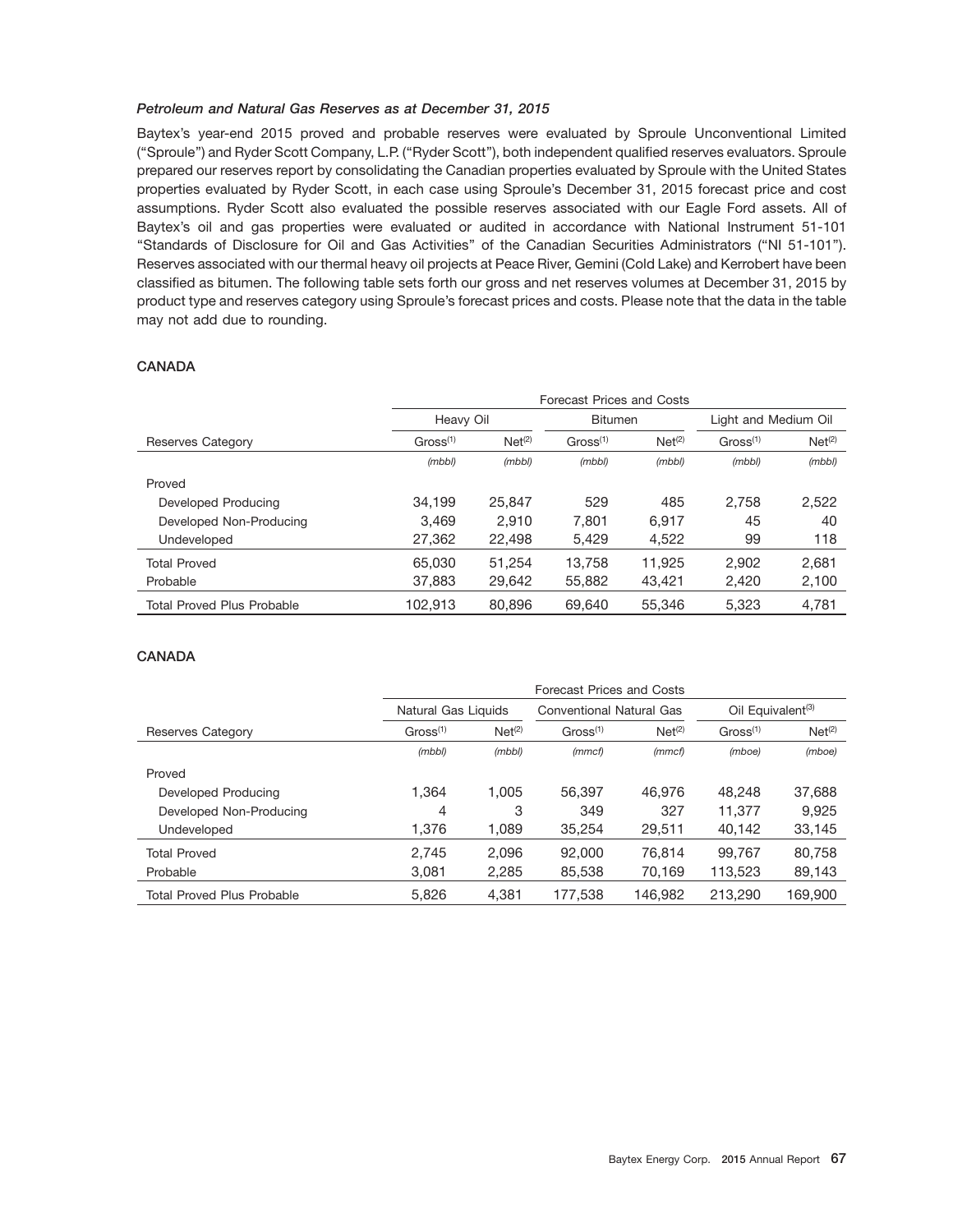## **UNITED STATES**

|                                                 | Forecast Prices and Costs |                    |                      |                    |                      |                    |
|-------------------------------------------------|---------------------------|--------------------|----------------------|--------------------|----------------------|--------------------|
|                                                 | <b>Tight Oil</b>          |                    | Natural Gas Liquids  |                    | Shale Gas            |                    |
| Reserves Category                               | Gross <sup>(1)</sup>      | Net <sup>(2)</sup> | Gross <sup>(1)</sup> | Net <sup>(2)</sup> | Gross <sup>(1)</sup> | Net <sup>(2)</sup> |
|                                                 | (mbb)                     | (mbb)              | (mbb)                | (mbb)              | (mmcf)               | (mmcf)             |
| Proved                                          |                           |                    |                      |                    |                      |                    |
| Developed Producing                             | 20,403                    | 15,003             | 25,812               | 19,072             | 56,753               | 41,948             |
| Developed Non-Producing                         |                           |                    |                      |                    |                      |                    |
| Undeveloped                                     | 28,812                    | 21,155             | 57,897               | 42.491             | 138.014              | 101,130            |
| <b>Total Proved</b>                             | 49.215                    | 36.158             | 83.710               | 61.563             | 194.767              | 143.078            |
| Probable                                        | 4,551                     | 3,343              | 16,263               | 11,904             | 40.038               | 29,357             |
| Total Proved Plus Probable                      | 53.765                    | 39,501             | 99.972               | 73,467             | 234.805              | 172.435            |
| $Possible^{(4)(5)}$                             | 16,920                    | 12,505             | 88,902               | 65,436             | 210,894              | 155,206            |
| <b>Total Proved Plus Probable Plus Possible</b> | 70.685                    | 52,006             | 188.874              | 138,903            | 445.699              | 327.641            |

## **UNITED STATES**

|                                            | Forecast Prices and Costs       |                    |                               |                    |  |
|--------------------------------------------|---------------------------------|--------------------|-------------------------------|--------------------|--|
|                                            | <b>Conventional Natural Gas</b> |                    | Oil Equivalent <sup>(3)</sup> |                    |  |
| Reserves Category                          | Gross <sup>(1)</sup>            | Net <sup>(2)</sup> | Gross <sup>(1)</sup>          | Net <sup>(2)</sup> |  |
|                                            | (mmcf)                          | (mmcf)             | (mboe)                        | (mbb)              |  |
| Proved                                     |                                 |                    |                               |                    |  |
| Developed Producing                        | 27,859                          | 20,502             | 60.317                        | 44,483             |  |
| Developed Non-Producing                    |                                 |                    |                               |                    |  |
| Undeveloped                                | 29,021                          | 21,330             | 114,548                       | 84,056             |  |
| <b>Total Proved</b>                        | 56,880                          | 41,832             | 174.865                       | 128,539            |  |
| Probable                                   | 5.991                           | 4.406              | 28,486                        | 20,874             |  |
| <b>Total Proved Plus Probable Possible</b> | 62.871                          | 46.238             | 203,350                       | 149,413            |  |
| Possible $(4)(5)$                          | 20,049                          | 14,799             | 144.312                       | 106.276            |  |
| Total Proved Plus Probable Plus Possible   | 82,920                          | 61.037             | 347.662                       | 255,689            |  |

## **TOTAL**

|                                          | Forecast Prices and Costs |                    |                      |                    |                      |                    |
|------------------------------------------|---------------------------|--------------------|----------------------|--------------------|----------------------|--------------------|
|                                          | Heavy Oil                 |                    | <b>Bitumen</b>       |                    | Light and Medium Oil |                    |
| Reserves Category                        | Gross <sup>(1)</sup>      | Net <sup>(2)</sup> | Gross <sup>(1)</sup> | Net <sup>(2)</sup> | Gross <sup>(1)</sup> | Net <sup>(2)</sup> |
|                                          | (mbb)                     | (mbb)              | (mbb)                | (mbb)              | (mbb)                | (mbb)              |
| Proved                                   |                           |                    |                      |                    |                      |                    |
| Developed Producing                      | 34.199                    | 25,847             | 529                  | 485                | 2.758                | 2,522              |
| Developed Non-Producing                  | 3.469                     | 2.910              | 7.801                | 6.917              | 45                   | 40                 |
| Undeveloped                              | 27,362                    | 22,498             | 5,429                | 4,522              | 99                   | 118                |
| <b>Total Proved</b>                      | 65,030                    | 51.254             | 13.758               | 11.925             | 2.902                | 2,681              |
| Probable                                 | 37,883                    | 29,642             | 55,882               | 43,421             | 2,420                | 2,100              |
| <b>Total Proved Plus Probable</b>        | 102.913                   | 80,896             | 69.640               | 55,346             | 5.323                | 4,781              |
| Possible $(4)(5)$                        |                           |                    |                      |                    |                      |                    |
| Total Proved Plus Probable Plus Possible | 102.913                   | 80.896             | 69.640               | 55,346             | 5.323                | 4,781              |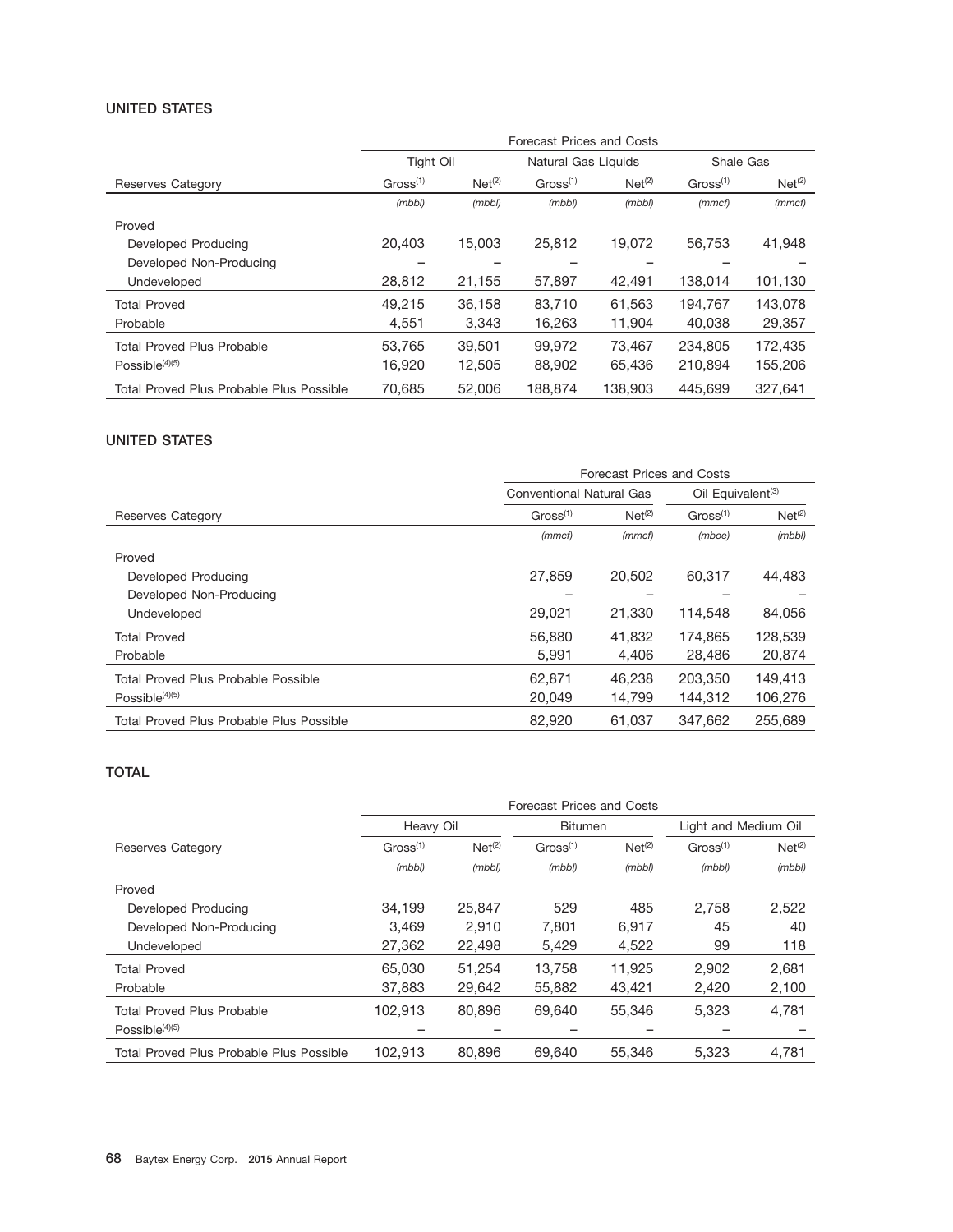### **TOTAL**

|                                                 | <b>Forecast Prices and Costs</b> |                    |                      |                    |                      |                    |
|-------------------------------------------------|----------------------------------|--------------------|----------------------|--------------------|----------------------|--------------------|
|                                                 | Tight Oil                        |                    | Natural Gas Liquids  |                    | Shale Gas            |                    |
| <b>Reserves Category</b>                        | Gross <sup>(1)</sup>             | Net <sup>(2)</sup> | Gross <sup>(1)</sup> | Net <sup>(2)</sup> | Gross <sup>(1)</sup> | Net <sup>(2)</sup> |
|                                                 | (mbb)                            | (mbb)              | (mbb)                | (mbb)              | (mmcf)               | (mmcf)             |
| Proved                                          |                                  |                    |                      |                    |                      |                    |
| Developed Producing                             | 20.403                           | 15,003             | 27.176               | 20,077             | 56.753               | 41,948             |
| Developed Non-Producing                         |                                  |                    | 4                    | 3                  |                      |                    |
| Undeveloped                                     | 28,812                           | 21,155             | 59,273               | 43,580             | 138.014              | 101,130            |
| <b>Total Proved</b>                             | 49.215                           | 36.158             | 86.454               | 63.659             | 194.767              | 143.078            |
| Probable                                        | 4,551                            | 3,343              | 19,344               | 14,188             | 40.038               | 29,357             |
| <b>Total Proved Plus Probable</b>               | 53.765                           | 39.501             | 105.798              | 77.848             | 234.805              | 172.435            |
| Possible $(4)(5)$                               | 16.920                           | 12,505             | 88,902               | 65.436             | 210.894              | 155,206            |
| <b>Total Proved Plus Probable Plus Possible</b> | 70.685                           | 52,006             | 194.699              | 143.284            | 445.699              | 327.641            |

#### **TOTAL**

|                                                 | Forecast Prices and Costs       |                    |                               |                    |  |
|-------------------------------------------------|---------------------------------|--------------------|-------------------------------|--------------------|--|
|                                                 | <b>Conventional Natural Gas</b> |                    | Oil Equivalent <sup>(3)</sup> |                    |  |
| Reserves Category                               | Gross <sup>(1)</sup>            | Net <sup>(2)</sup> | Gross <sup>(1)</sup>          | Net <sup>(2)</sup> |  |
|                                                 | (mmcf)                          | (mmcf)             | (mboe)                        | (mboe)             |  |
| Proved                                          |                                 |                    |                               |                    |  |
| Developed Producing                             | 84,256                          | 67.477             | 108.565                       | 82,171             |  |
| Developed Non-Producing                         | 349                             | 327                | 11.377                        | 9,925              |  |
| Undeveloped                                     | 64,275                          | 50.841             | 154.690                       | 117,201            |  |
| <b>Total Proved</b>                             | 148,880                         | 118,646            | 274.633                       | 209.297            |  |
| Probable                                        | 91.530                          | 74.575             | 142.008                       | 110,017            |  |
| Total Proved Plus Probable                      | 240,409                         | 193,220            | 416.640                       | 319.313            |  |
| Possible $(4)(5)$                               | 20,049                          | 14.799             | 144.312                       | 106,276            |  |
| <b>Total Proved Plus Probable Plus Possible</b> | 260,458                         | 208.019            | 560,952                       | 425.589            |  |

Notes:

*(1) ''Gross'' reserves means the total working and royalty interest share of remaining recoverable reserves owned by Baytex before deductions of royalties payable to others.*

*(2) ''Net'' reserves means Baytex's gross reserves less all royalties payable to others.*

*(3) Oil equivalent amounts have been calculated using a conversion rate of six thousand cubic feet of natural gas to one barrel of oil. BOEs may be misleading, particularly if used in isolation. A boe conversion ratio of six thousand cubic feet of natural gas to one barrel of oil is based on an energy equivalency conversion method primarily applicable at the burner tip and does not represent a value equivalency at the wellhead.*

*(4) Possible reserves are those reserves that are less certain to be recovered than probable reserves. There is a 10% probability that the quantities actually recovered will equal or exceed the sum of proved plus probable plus possible reserves.*

*(5) The total possible reserves include only possible reserves from the Eagle Ford assets. The possible reserves associated with the Canadian properties have not been evaluated.*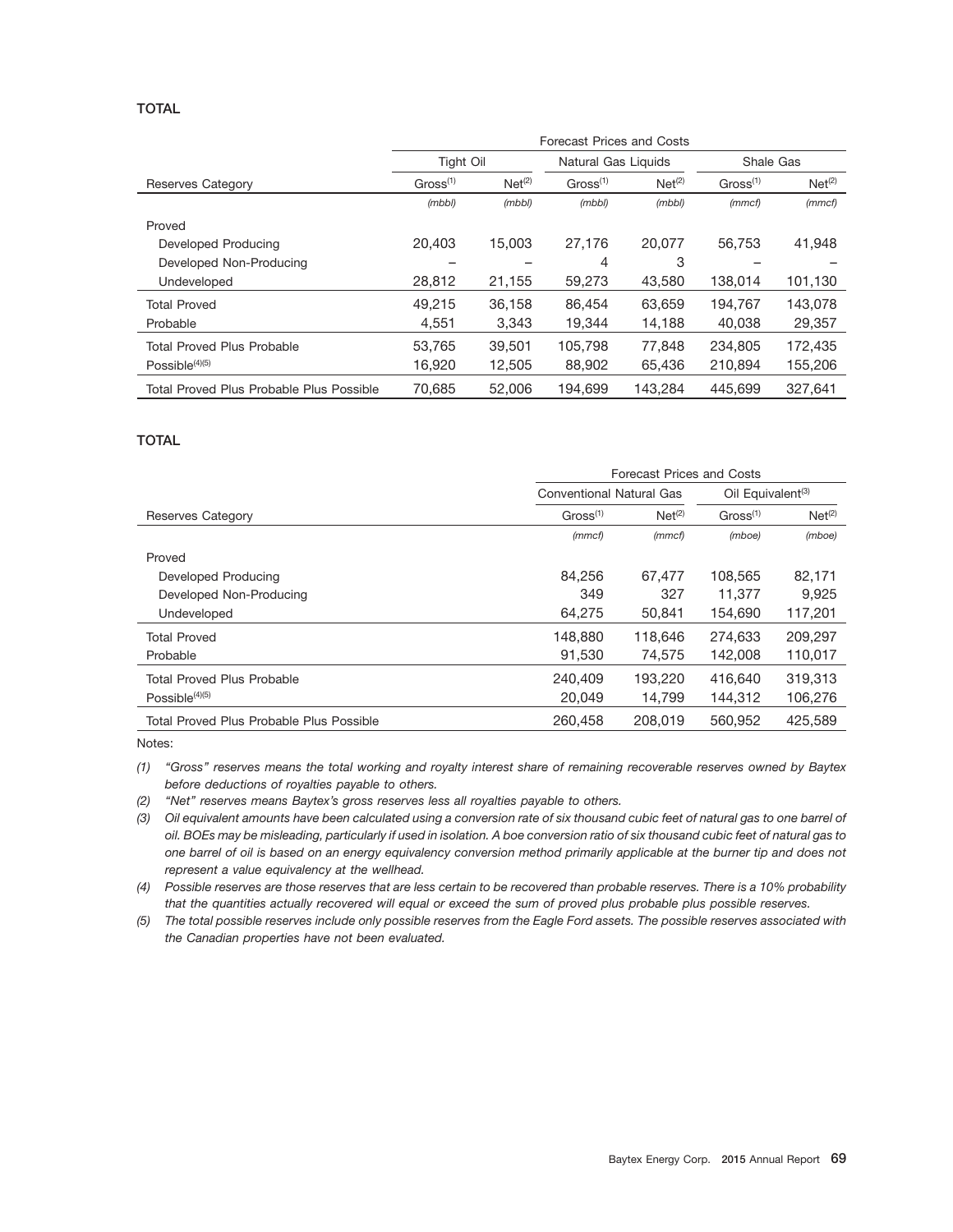## **Reserves Reconciliation**

The following table reconciles the year-over-year changes in our gross reserves volumes by product type and reserves category using Sproule's forecast prices and costs. Please note that the data in table may not add due to rounding.

|                         | Reconciliation of Gross Reserves <sup>(1)(2)</sup> |           |                           |         |                |            |  |
|-------------------------|----------------------------------------------------|-----------|---------------------------|---------|----------------|------------|--|
|                         | By Principal Product Type                          |           |                           |         |                |            |  |
|                         |                                                    |           | Forecast Prices and Costs |         |                |            |  |
|                         |                                                    | Heavy Oil |                           |         | <b>Bitumen</b> |            |  |
|                         |                                                    |           | Proved +                  |         |                | Proved $+$ |  |
| Gross Reserves Category | Proved                                             | Probable  | Probable                  | Proved  | Probable       | Probable   |  |
|                         | (mbb)                                              | (mbb)     | (mbb)                     | (mbb)   | (mbb)          | (mbb)      |  |
| December 31, 2014       | 78,145                                             | 39,777    | 117,922                   | 18,058  | 73,054         | 91,112     |  |
| <b>Extensions</b>       | 1,121                                              | 4,592     | 5,713                     |         |                |            |  |
| Infill Drilling         | 929                                                | 620       | 1,549                     |         |                |            |  |
| Improved Recoveries     |                                                    | 175       | 175                       |         |                |            |  |
| Technical Revisions     | (475)                                              | (6,677)   | (7, 151)                  | (3,225) | (17, 194)      | (20, 419)  |  |
| <b>Discoveries</b>      | 11                                                 | 4         | 15                        |         |                |            |  |
| Acquisitions            | 1,515                                              | 511       | 2,026                     |         |                |            |  |
| <b>Dispositions</b>     | (977)                                              | (922)     | (1,900)                   |         |                |            |  |
| <b>Economic Factors</b> | (3,341)                                            | (196)     | (3,537)                   | (211)   | 22             | (189)      |  |
| Production              | (11, 898)                                          |           | (11, 898)                 | (864)   |                | (864)      |  |
| December 31, 2015       | 65,030                                             | 37,883    | 102,913                   | 13,758  | 55,882         | 69,640     |  |

|                                | Light and Medium Crude Oil |          |            | <b>Tight Oil</b> |          |            |
|--------------------------------|----------------------------|----------|------------|------------------|----------|------------|
|                                |                            |          | Proved $+$ |                  |          | Proved $+$ |
| <b>Gross Reserves Category</b> | Proved                     | Probable | Probable   | Proved           | Probable | Probable   |
|                                | (mbb)                      | (mbb)    | (mbb)      | (mbb)            | (mbb)    | (mbb)      |
| December 31, 2014              | 3,736                      | 2,496    | 6,232      | 49,333           | 4,546    | 53,879     |
| <b>Extensions</b>              |                            |          |            |                  |          |            |
| Infill Drilling                |                            |          |            | 4,971            | 473      | 5,444      |
| <b>Improved Recoveries</b>     |                            |          |            |                  |          |            |
| <b>Technical Revisions</b>     | 347                        | (333)    | 15         | 989              | (328)    | 661        |
| <b>Discoveries</b>             |                            |          |            |                  |          |            |
| Acquisitions                   |                            |          |            |                  |          |            |
| <b>Dispositions</b>            |                            |          |            |                  |          |            |
| <b>Economic Factors</b>        | (521)                      | 257      | (265)      | (457)            | (140)    | (597)      |
| Production                     | (660)                      |          | (660)      | (5,622)          |          | (5,622)    |
| December 31, 2015              | 2,902                      | 2.420    | 5,323      | 49.215           | 4.551    | 53.765     |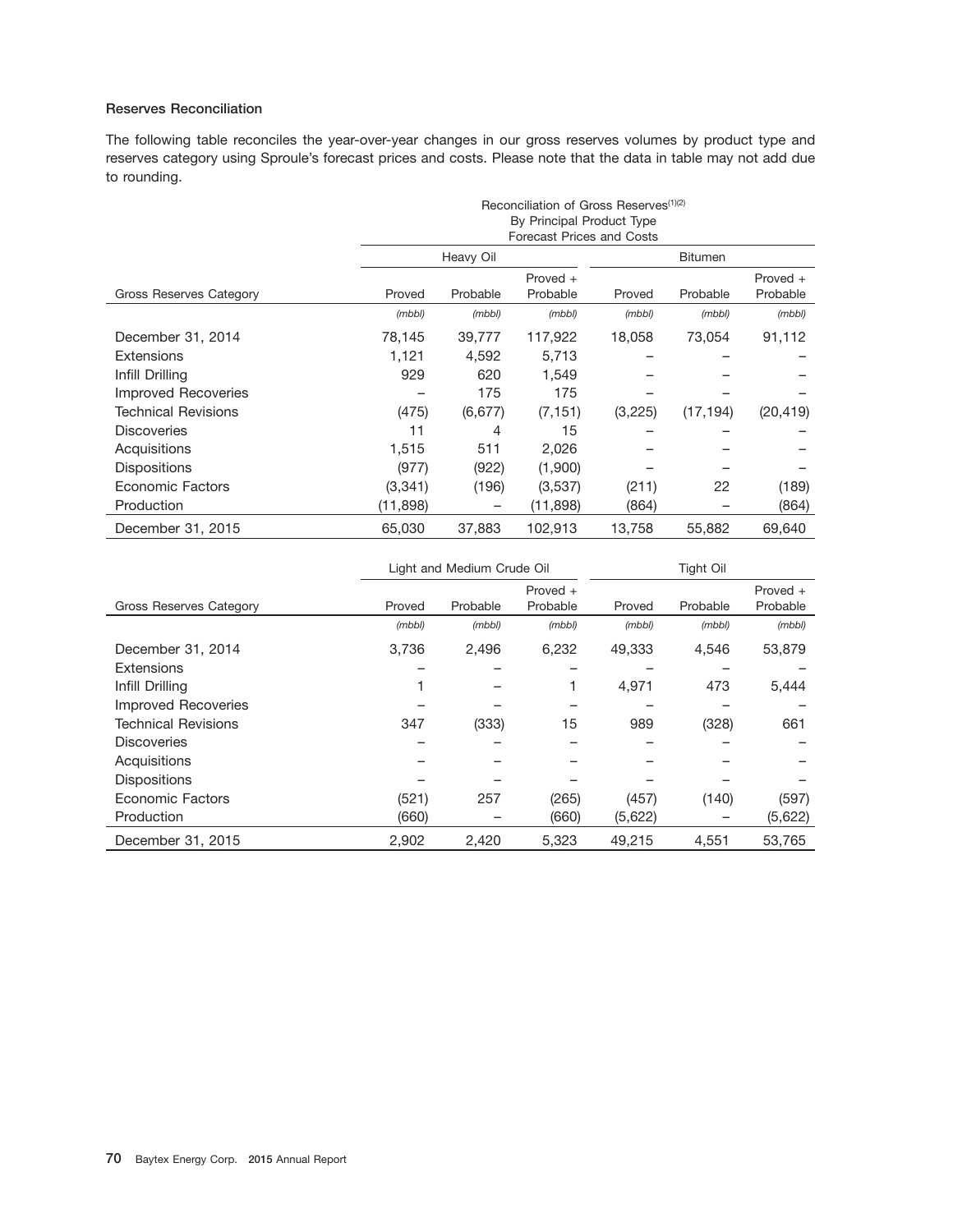|                                |         | Natural Gas Liquids |          | Shale Gas |          |           |
|--------------------------------|---------|---------------------|----------|-----------|----------|-----------|
|                                |         |                     |          |           | Proved + |           |
| <b>Gross Reserves Category</b> | Proved  | Probable            | Probable | Proved    | Probable | Probable  |
|                                | (mbb)   | (mbb)               | (mbb)    | (mmcf)    | (mmcf)   | (mmcf)    |
| December 31, 2014              | 81,583  | 12,753              | 94,336   | 185,604   | 22,543   | 208,147   |
| <b>Extensions</b>              | 49      | 428                 | 477      |           |          |           |
| Infill Drilling                | 13,339  | 9,152               | 22,491   | 28,783    | 22,560   | 51,342    |
| <b>Improved Recoveries</b>     |         |                     |          |           |          |           |
| <b>Technical Revisions</b>     | (1,740) | (2,871)             | (4,611)  | (7,017)   | (4, 759) | (11, 776) |
| <b>Discoveries</b>             |         |                     |          |           |          |           |
| Acquisitions                   |         |                     |          |           |          |           |
| <b>Dispositions</b>            |         |                     |          |           |          |           |
| <b>Economic Factors</b>        | (521)   | (119)               | (640)    | (762)     | (305)    | (1,067)   |
| Production                     | (6,256) |                     | (6,256)  | (11, 841) |          | (11, 841) |
| December 31, 2015              | 86.454  | 19.344              | 105.798  | 194.767   | 40.038   | 234.805   |

|                                |           | <b>Conventional Natural Gas</b> |                      | Oil Equivalent <sup>(3)</sup> |           |                        |  |
|--------------------------------|-----------|---------------------------------|----------------------|-------------------------------|-----------|------------------------|--|
| <b>Gross Reserves Category</b> | Proved    | Probable                        | Proved +<br>Probable | Proved                        | Probable  | Proved $+$<br>Probable |  |
|                                | (mmcf)    | (mmcf)                          | (mmcf)               | (mboe)                        | (mboe)    | (mboe)                 |  |
| December 31, 2014              | 128,762   | 71,891                          | 200,653              | 283,249                       | 148,365   | 431,614                |  |
| Extensions                     | 1,263     | 10,107                          | 11,369               | 1.381                         | 6.704     | 8,085                  |  |
| Infill Drilling                | 8,573     | 1,463                           | 10,036               | 25,465                        | 14,249    | 39,714                 |  |
| Improved Recoveries            |           |                                 |                      |                               | 175       | 175                    |  |
| <b>Technical Revisions</b>     | 38,990    | 10,593                          | 49,583               | 1,225                         | (26, 430) | (25, 204)              |  |
| <b>Discoveries</b>             |           |                                 |                      | 11                            | 4         | 15                     |  |
| Acquisitions                   |           |                                 |                      | 1,515                         | 511       | 2,026                  |  |
| <b>Dispositions</b>            |           |                                 |                      | (977)                         | (922)     | (1,900)                |  |
| Economic Factors               | (7,057)   | (2,525)                         | (9,582)              | (6,354)                       | (648)     | (7,002)                |  |
| Production                     | (21, 651) |                                 | (21, 651)            | (30, 882)                     |           | (30, 882)              |  |
| December 31, 2015              | 148.880   | 91.529                          | 240,409              | 274,633                       | 142.008   | 416.640                |  |

Notes:

*(2) Reserves information as at December 31, 2015 and 2014 is prepared in accordance with NI 51-101.*

*(3) Oil equivalent amounts have been calculated using a conversion rate of six thousand cubic feet of natural gas to one barrel of oil. BOEs may be misleading, particularly if used in isolation. A boe conversion ratio of six thousand cubic feet of natural gas to one barrel of oil is based on an energy equivalency conversion method primarily applicable at the burner tip and does not represent a value equivalency at the wellhead.*

### *Reserves Life Index*

The following table sets forth our reserves life index, which is calculated by dividing our proved and proved plus probable reserves at year-end 2015 by Q4/2015 production.

|                        |                              | Reserves Life Index (years) |                                |
|------------------------|------------------------------|-----------------------------|--------------------------------|
|                        | Q4/2015 Actual<br>Production | Proved                      | <b>Proved Plus</b><br>Probable |
| Oil and NGL (bbl/d)    | 65,659                       | 9.1                         | 14.1                           |
| Natural Gas (mcf/d)    | 92.708                       | 10.2                        | 14.0                           |
| Oil Equivalent (boe/d) | 81.110                       | 9.3                         | 14.1                           |

*<sup>(1) &#</sup>x27;'Gross'' reserves means the total working and royalty interest share of remaining recoverable reserves owned by Baytex before deductions of royalties payable to others.*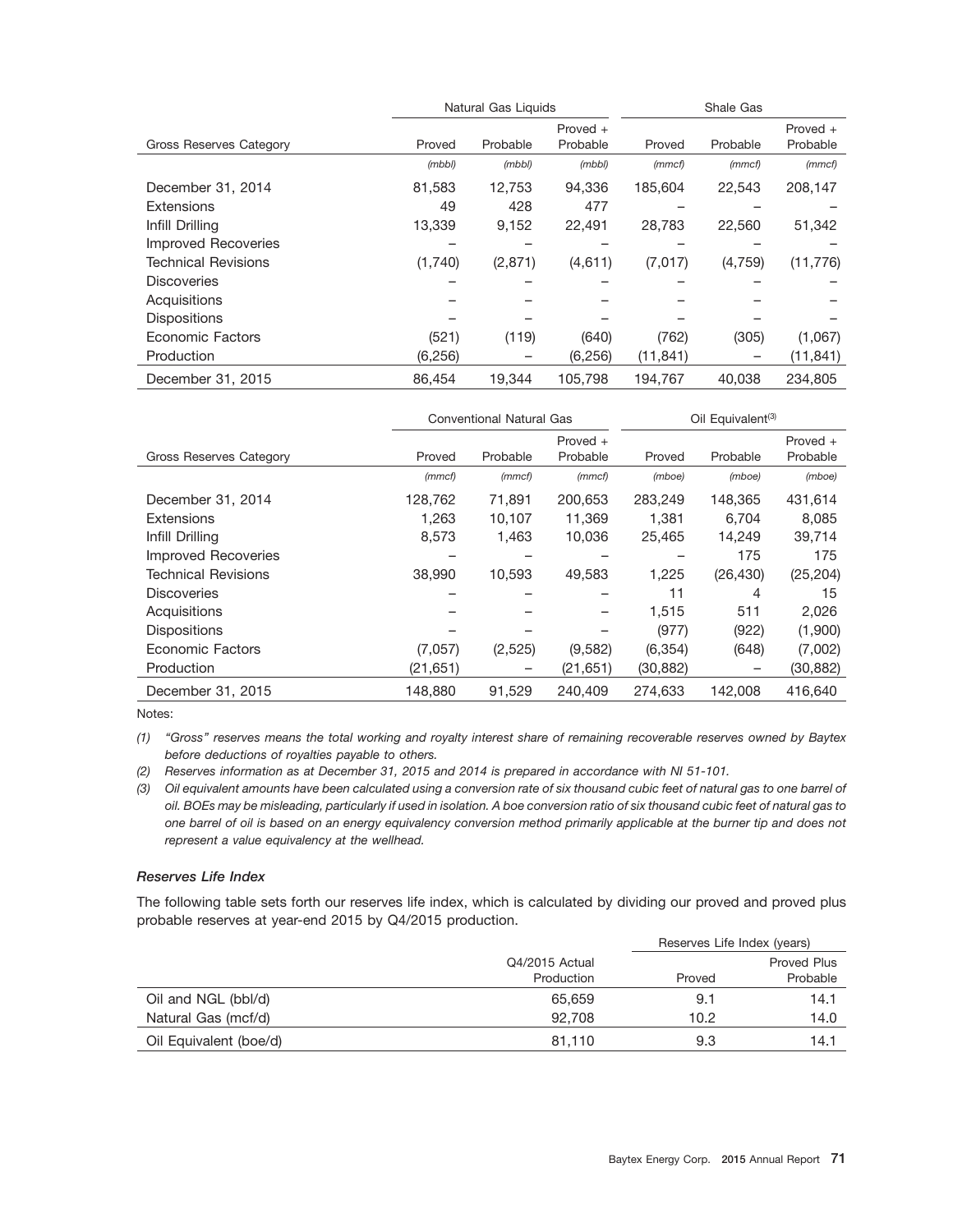#### *Capital Program Efficiency*

Based on the evaluation of our petroleum and natural gas reserves prepared in accordance with NI 51-101 by our independent qualified reserves evaluators, the efficiency of our capital programs (including future development costs) is summarized in the following table.

|                                                                       | 2015                   | 2014         | 2013         | Three-Year<br>Total/Average<br>2013 - 2015 |
|-----------------------------------------------------------------------|------------------------|--------------|--------------|--------------------------------------------|
| Capital Expenditures (\$ millions)                                    |                        |              |              |                                            |
| Exploration and development                                           | \$521.0                | \$766.1      | \$550.9      | \$1,838.0                                  |
| Acquisitions (net of dispositions)                                    | 1.6                    | 2,545.1      | (39.1)       | 2,507.7                                    |
|                                                                       |                        |              |              |                                            |
| Total                                                                 | \$522.7                | \$3,311.2    | \$511.8      | \$4,345.7                                  |
| Change in Future Development Costs - Proved                           |                        |              |              |                                            |
| (\$ millions)                                                         |                        |              |              |                                            |
| Exploration and development                                           | \$(397.9)              | $$$ (248.5)  | \$300.8      | \$ (345.6)                                 |
| Acquisitions (net of dispositions)                                    | 6.0                    | 1,312.9      | (39.3)       | 1,279.6                                    |
| Total                                                                 | \$(391.9)              | \$1,064.4    | \$261.5      | \$934.0                                    |
| Change in Future Development Costs - Proved                           |                        |              |              |                                            |
| plus Probable (\$ millions)                                           |                        |              |              |                                            |
| <b>Exploration and Development</b>                                    | \$(399.9)              | \$(102.0)    | \$393.7      | \$(108.2)                                  |
| Acquisitions (net of dispositions)                                    | 0.5                    | 1,210.5      | (39.3)       | 1,171.7                                    |
| Total                                                                 | \$(399.4)              | \$1,108.5    | \$354.4      | \$1,063.5                                  |
| Proved Reserves Additions (mboe)                                      |                        |              |              |                                            |
| Exploration and development                                           | 21,729                 | 83,515       | 38,117       | 143,362                                    |
| Acquisitions (net of dispositions)                                    | 537                    | 68,824       | (1, 160)     | 68,201                                     |
| Total                                                                 | 22,266                 | 152,339      | 36,957       | 211,563                                    |
| Proved plus Probable Reserves Additions<br>(mboe)                     |                        |              |              |                                            |
| Exploration and development                                           | 15,782                 | 33,598       | 48,936       | 98,316                                     |
| Acquisitions (net of dispositions)                                    | 126                    | 108,515      | (1, 540)     | 107,101                                    |
| Total                                                                 |                        |              |              |                                            |
|                                                                       | 15,908                 | 142,113      | 47,396       | 205,417                                    |
| $F&D \text{ costs } (\$/boe)^{(1)}$                                   |                        |              |              |                                            |
| Proved                                                                | \$<br>5.67             | \$<br>6.20   | \$22.34      | 10.41<br>\$                                |
| Proved plus probable                                                  | $\mathfrak{L}$<br>7.68 | \$<br>19.77  | \$19.30      | \$<br>17.59                                |
| FD&A costs (\$/boe) <sup>(2)</sup>                                    |                        |              |              |                                            |
| Proved                                                                | \$<br>5.88             | \$<br>28.72  | \$20.92      | 24.96<br>\$                                |
| Proved plus probable                                                  | \$<br>7.75             | \$<br>31.10  | \$18.28      | \$<br>26.33                                |
| Ratios (based on proved plus probable                                 |                        |              |              |                                            |
| reserves)                                                             |                        |              |              |                                            |
| Production replacement <sup>(3)</sup><br>Recycle ratio <sup>(4)</sup> | 52%<br>2.1x            | 497%<br>1.8x | 227%<br>1.7x | 255%<br>1.9x                               |
|                                                                       |                        |              |              |                                            |

*Notes:*

*(1) F&D costs are calculated as total exploration and development expenditures (excluding acquisition and divestitures) divided by reserves additions from exploration and development activity.*

*(2) FD&A costs are calculated as total capital expenditures (including acquisition and divestitures) divided by total reserves additions.*

*(3) Production Replacement ratio is calculated as total reserves additions (including acquisitions and divestitures) divided by annual production.*

*(4) Recycle ratio is calculated as operating netback divided by F&D costs (proved plus probable including future development costs). Operating netback is calculated as revenue (excluding realized hedging gains and losses) minus royalties, production and operating expenses and transportation expenses.*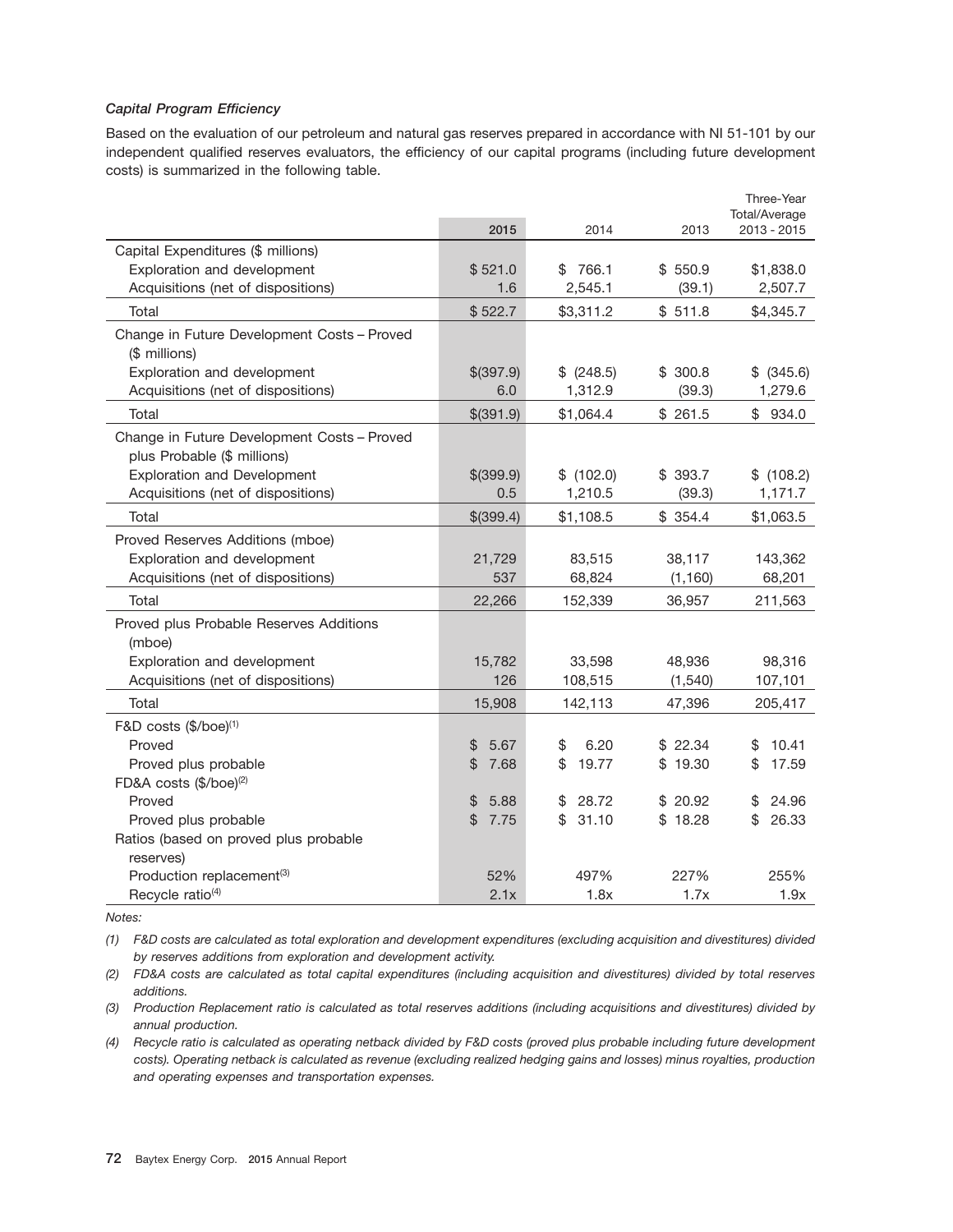### *Net Present Value of Reserves (Forecast Prices and Costs)*

The following table summarizes Sproule and Ryder Scott's estimate of the net present value before income taxes of the future net revenue attributable to our reserves using Sproule's forecast prices and costs (and excluding the impact of any hedging activities). Please note that the data in the table may not add due to rounding.

#### **CANADA**

|                                                | Summary of Net Present Value of Future Net Revenue<br>As at December 31, 2015 |                    |                    |                    |                   |  |  |  |  |
|------------------------------------------------|-------------------------------------------------------------------------------|--------------------|--------------------|--------------------|-------------------|--|--|--|--|
|                                                | Forecast Prices and Costs<br>Before Income Taxes and Discounted at (%/year)   |                    |                    |                    |                   |  |  |  |  |
|                                                |                                                                               |                    |                    |                    |                   |  |  |  |  |
| <b>Reserves Category</b>                       | 0%                                                                            | 5%                 | 10%                | 15%                | 20%               |  |  |  |  |
|                                                | (\$000s)                                                                      | (\$000s)           | (\$000s)           | (\$000s)           | (\$000s)          |  |  |  |  |
| Proved                                         | \$                                                                            | \$                 | \$                 | \$                 | \$                |  |  |  |  |
| Developed Producing<br>Developed Non-Producing | 708,303<br>305,817                                                            | 611,709<br>210,792 | 534,278<br>150,901 | 473,010<br>111,743 | 424,180<br>85,246 |  |  |  |  |
| Undeveloped                                    | 738,519                                                                       | 537,449            | 397,466            | 297,941            | 225,503           |  |  |  |  |
| <b>Total Proved</b>                            | 1,752,639                                                                     | 1,359,950          | 1,082,644          | 882,694            | 734,929           |  |  |  |  |
| Probable                                       | 2,621,469                                                                     | 1,437,508          | 875,496            | 573,723            | 395,191           |  |  |  |  |
|                                                |                                                                               |                    |                    |                    |                   |  |  |  |  |
| <b>Total Proved Plus Probable</b>              | \$4,374,108                                                                   | \$2,797,458        | \$1,958,141        | \$1,456,417        | \$1,130,120       |  |  |  |  |
|                                                |                                                                               |                    |                    |                    |                   |  |  |  |  |
| UNITED STATES                                  |                                                                               |                    |                    |                    |                   |  |  |  |  |
| <b>Reserves Category</b>                       | 0%                                                                            | 5%                 | 10%                | 15%                | 20%               |  |  |  |  |
|                                                | (\$000s)                                                                      | (\$000s)           | (\$000s)           | (\$000s)           | (\$000s)          |  |  |  |  |
| Proved                                         |                                                                               |                    |                    |                    |                   |  |  |  |  |
| Developed Producing                            | \$1,696,780                                                                   | \$1,283,191        | \$1,027,554        | 857,701<br>\$      | \$<br>738,088     |  |  |  |  |
| Developed Non-Producing                        |                                                                               |                    |                    |                    |                   |  |  |  |  |
| Undeveloped                                    | 2,596,337                                                                     | 1,661,238          | 1,108,896          | 761,605            | 532,125           |  |  |  |  |
| <b>Total Proved</b>                            | 4,293,117                                                                     | 2,944,429          | 2,136,450          | 1,619,306          | 1,270,213         |  |  |  |  |
| Probable                                       | 830,523                                                                       | 400,056            | 216,176            | 127,677            | 80,458            |  |  |  |  |
| <b>Total Proved Plus Probable</b>              | 5,123,640                                                                     | 3,344,485          | 2,352,627          | 1,746,984          | 1,350,670         |  |  |  |  |
| Possible <sup>(1)</sup>                        | 3,899,317                                                                     | 2,447,383          | 1,659,634          | 1,186,615          | 880,408           |  |  |  |  |
| <b>Total Proved Plus Probable Plus</b>         |                                                                               |                    |                    |                    |                   |  |  |  |  |
| Possible <sup>(1)</sup>                        | \$9,022,957                                                                   | \$5,791,868        | \$4,012,261        | \$2,933,599        | \$2,231,078       |  |  |  |  |
|                                                |                                                                               |                    |                    |                    |                   |  |  |  |  |
| TOTAL                                          |                                                                               |                    |                    |                    |                   |  |  |  |  |
|                                                |                                                                               |                    |                    |                    |                   |  |  |  |  |
| <b>Reserves Category</b>                       | 0%                                                                            | 5%                 | 10%                | 15%                | 20%               |  |  |  |  |
|                                                | $($ \$000s)                                                                   | $($ \$000s $)$     | $($ \$000s)        | (\$000s)           | $($ \$000s)       |  |  |  |  |
| Proved                                         |                                                                               |                    |                    |                    |                   |  |  |  |  |
| Developed Producing                            | \$2,405,083                                                                   | \$1,894,899        | \$1,561,832        | \$1,330,711        | \$1,162,267       |  |  |  |  |
| Developed Non-Producing                        | 305,817                                                                       | 210,792            | 150,901            | 111,743            | 85,246            |  |  |  |  |
| Undeveloped                                    | 3,334,856                                                                     | 2,198,688          | 1,506,362          | 1,059,546          | 757,628           |  |  |  |  |
| <b>Total Proved</b>                            | 6,045,756                                                                     | 4,304,379          | 3,219,095          | 2,502,000          | 2,005,142         |  |  |  |  |
| Probable                                       | 3,451,992                                                                     | 1,837,564          | 1,091,673          | 701,400            | 475,648           |  |  |  |  |
| <b>Total Proved Plus Probable</b>              | 9,497,748                                                                     | 6,141,943          | 4,310,767          | 3,203,401          | 2,480,790         |  |  |  |  |
| Possible <sup>(1)(2)</sup>                     | 3,899,317                                                                     | 2,447,383          | 1,659,634          | 1,186,615          | 880,408           |  |  |  |  |
| <b>Total Proved Plus Probable Plus</b>         |                                                                               |                    |                    |                    |                   |  |  |  |  |
| Possible $(1)(2)$                              | \$13,397,065                                                                  | \$8,589,326        | \$5,970,402        | \$4,390,016        | \$3,361,198       |  |  |  |  |
|                                                |                                                                               |                    |                    |                    |                   |  |  |  |  |

*Notes:*

*(1) Possible reserves are those reserves that are less certain to be recovered than probable reserves. There is a 10% probability that the quantities actually recovered will equal or exceed the sum of proved plus probable plus possible reserves.*

*(2) The total possible reserves include only possible reserves from the Eagle Ford assets. The possible reserves associated with the Canadian properties have not been evaluated.*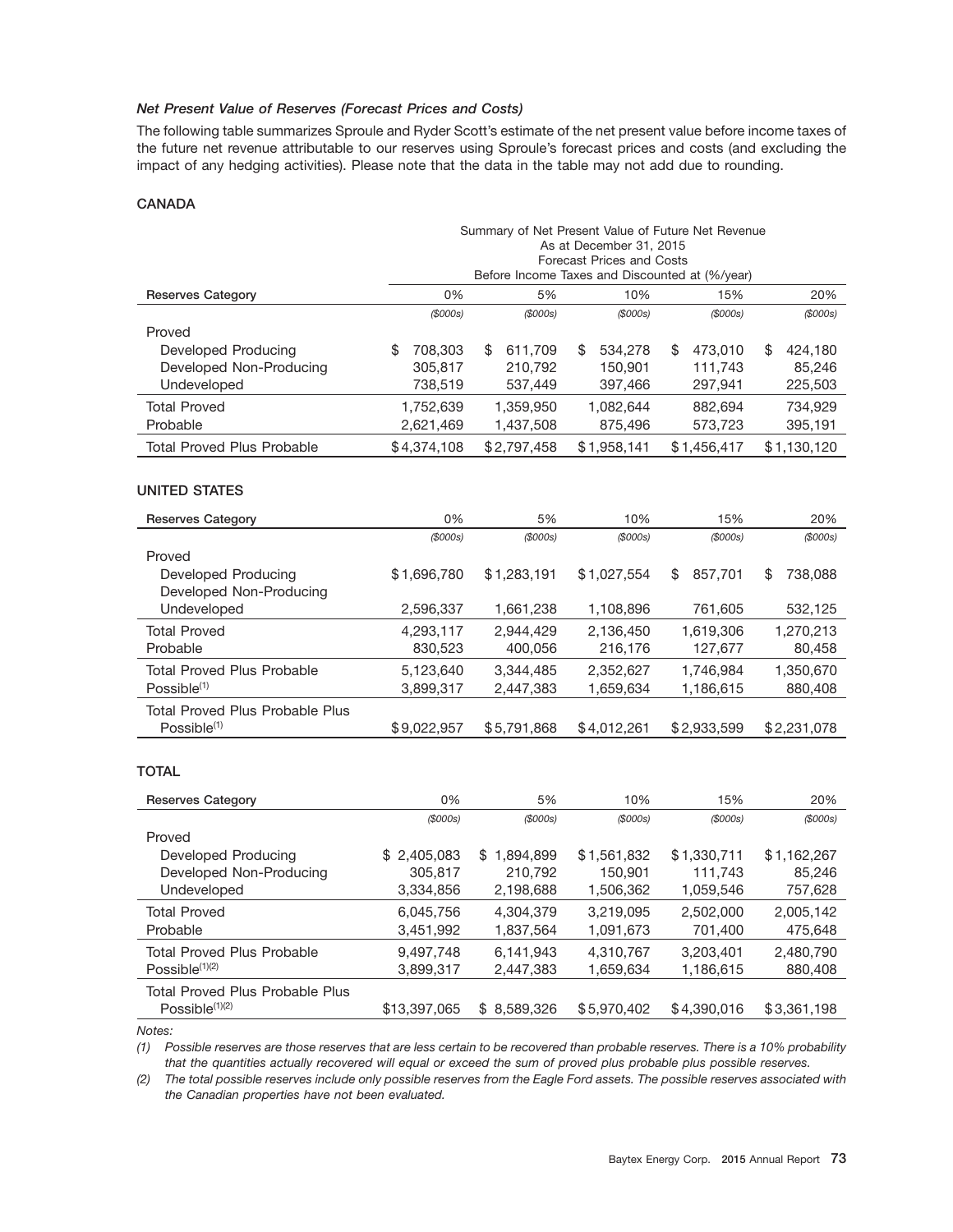The net present values noted in the table above do not include any value for future net revenue which may ultimately be generated from the contingent resources discussed below.

#### *Sproule Forecast Prices and Costs*

The following table summarizes the forecast prices used by Sproule in preparing the estimated reserves volumes and the net present values of future net revenues at December 31, 2015.

|            |          | Canadian | Western |            |                         | Operating             |                       |            |
|------------|----------|----------|---------|------------|-------------------------|-----------------------|-----------------------|------------|
|            | WTI      | Light    | Canada  |            | AECO-C                  | Cost                  | Capital Cost          | Exchange   |
|            | Cushing  | Sweet    | Select  | Henry Hub  | Spot                    | <b>Inflation Rate</b> | <b>Inflation Rate</b> | Rate       |
| Year       | US\$/bbl | C\$/bbI  | C\$/bbI | US\$/MMbtu | C\$/MMbtu               | $%$ /Yr               | $%$ /Yr               | \$US/\$Cdn |
| 2015 act.  | 48.80    | 57.45    | 46.09   | 2.63       | 2.70                    | 1.4                   | (19.7)                | 0.783      |
| 2016       | 45.00    | 55.20    | 45.26   | 2.25       | 2.25                    | 0.0                   | 0.0                   | 0.750      |
| 2017       | 60.00    | 69.00    | 57.96   | 3.00       | 2.95                    | 0.0                   | 4.0                   | 0.800      |
| 2018       | 70.00    | 78.43    | 65.88   | 3.50       | 3.42                    | 1.5                   | 4.0                   | 0.830      |
| 2019       | 80.00    | 89.41    | 75.11   | 4.00       | 3.91                    | 1.5                   | 4.0                   | 0.850      |
| 2020       | 81.20    | 91.71    | 77.03   | 4.25       | 4.20                    | 1.5                   | 1.5                   | 0.850      |
| 2021       | 82.42    | 93.08    | 78.19   | 4.31       | 4.28                    | 1.5                   | 1.5                   | 0.850      |
| 2022       | 83.65    | 94.48    | 79.36   | 4.38       | 4.35                    | 1.5                   | 1.5                   | 0.850      |
| 2023       | 84.91    | 95.90    | 80.55   | 4.44       | 4.43                    | 1.5                   | 1.5                   | 0.850      |
| 2024       | 86.18    | 97.34    | 81.76   | 4.51       | 4.51                    | 1.5                   | 1.5                   | 0.850      |
| 2025       | 87.48    | 98.80    | 82.99   | 4.58       | 4.59                    | 1.5                   | 1.5                   | 0.850      |
| 2026       | 88.79    | 100.28   | 84.23   | 4.65       | 4.67                    | 1.5                   | 1.5                   | 0.850      |
| Thereafter |          |          |         |            | Escalation rate of 1.5% |                       |                       |            |

### *Future Development Costs*

The following table sets forth future development costs deducted in the estimation of the future net revenue attributable to the reserves categories noted below (using forecast prices and costs).

| (\$000s)             | CANADA    |    | <b>UNITED STATES</b> |    |             | <b>TOTAL</b> |             |    |             |    |             |
|----------------------|-----------|----|----------------------|----|-------------|--------------|-------------|----|-------------|----|-------------|
|                      |           |    | Proved               |    |             |              | Proved      |    |             |    | Proved      |
|                      |           |    | Plus                 |    |             |              | Plus        |    |             |    | Plus        |
|                      | Proved    |    | Probable             |    | Proved      |              | Probable    |    | Proved      |    | Probable    |
| Year                 | Reserves  |    | Reserves             |    | Reserves    |              | Reserves    |    | Reserves    |    | Reserves    |
| 2016                 | \$61,711  | \$ | 85,939               | \$ | 157,342     | \$           | 167,145     | \$ | 219,053     | \$ | 253,084     |
| 2017                 | 178,007   |    | 225,264              |    | 256,592     |              | 267,412     |    | 434,599     |    | 492,676     |
| 2018                 | 161,646   |    | 359,531              |    | 224,399     |              | 271,612     |    | 386,045     |    | 631,143     |
| 2019                 | 50,505    |    | 236,404              |    | 518,791     |              | 540,938     |    | 569,297     |    | 777,342     |
| 2020                 | 12,469    |    | 113,829              |    | 319,128     |              | 351,414     |    | 331,597     |    | 465,243     |
| Remaining            | 19,602    |    | 319,189              |    | 26,531      |              | 37.251      |    | 46,133      |    | 356,440     |
| Total (Undiscounted) | \$483,940 |    | \$1,340,155          |    | \$1,502,783 |              | \$1,635,772 |    | \$1,986,723 |    | \$2,975,927 |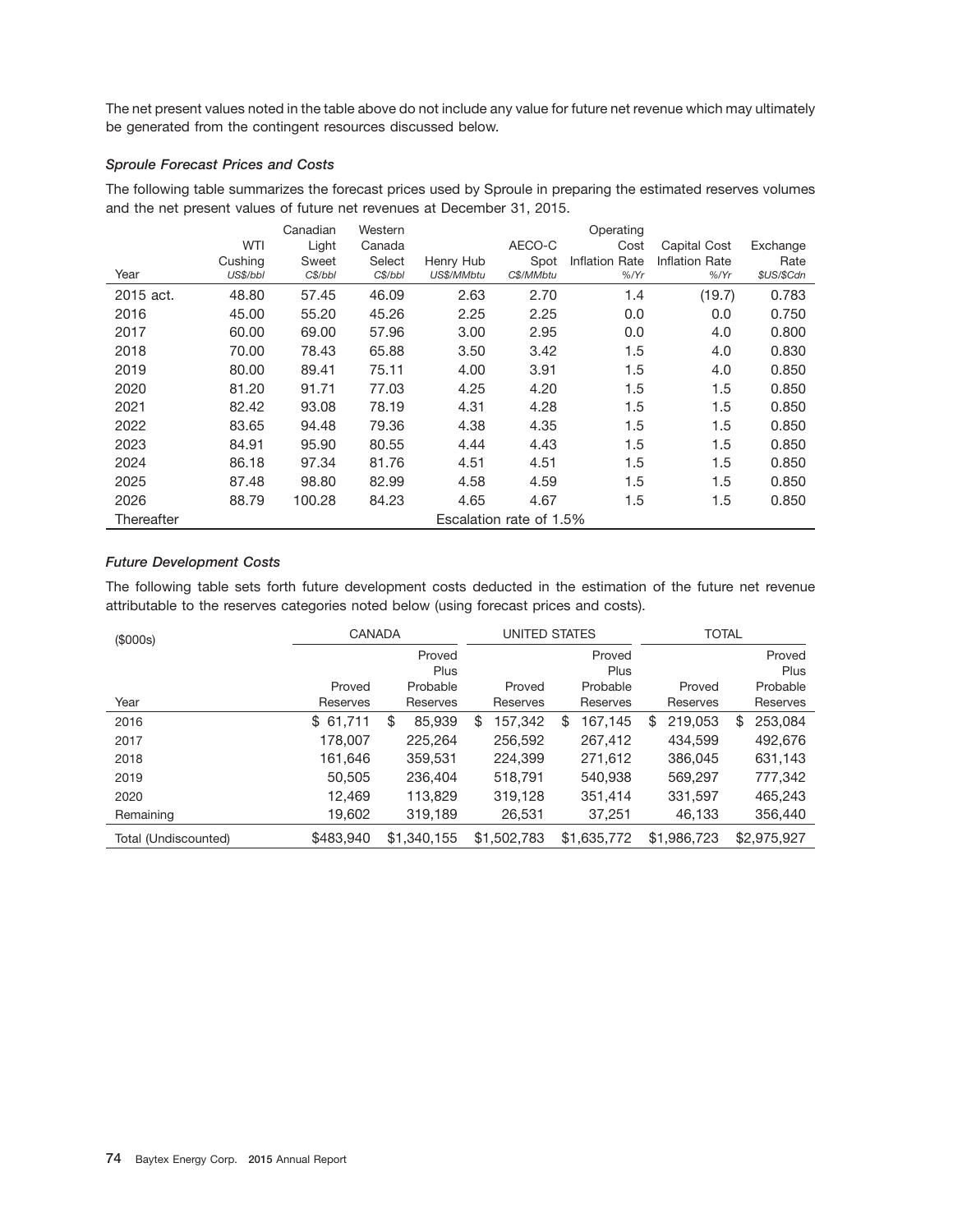#### *Undeveloped Land Holdings*

The following table sets forth our undeveloped land holdings as at December 31, 2015.

|                         | <b>Undeveloped Acres</b> |         |
|-------------------------|--------------------------|---------|
|                         | Gross                    | Net     |
| Canada                  |                          |         |
| Alberta                 | 580,616                  | 513,765 |
| <b>British Columbia</b> | 660                      | 26      |
| Saskatchewan            | 139,163                  | 132,990 |
| <b>Total Canada</b>     | 720,438                  | 646,781 |
| <b>United States</b>    |                          |         |
| Texas                   | 10,855                   | 8,409   |
| <b>Total Company</b>    | 731,294                  | 655,190 |

We estimate the value of our net undeveloped land holdings at December 31, 2015 to be approximately \$110 million. This internal evaluation generally represents the estimated replacement cost of our undeveloped land. In determining replacement cost, we analyzed land sale prices paid at Provincial Crown and State land sales for the properties in the vicinity of our undeveloped land holdings, less an allowance for near-term expiries.

#### **Net Asset Value**

Our estimated net asset value is based on the estimated net present value of all future net revenue from our reserves, before tax, as estimated by the Company's independent reserves engineers, Sproule and Ryder Scott, at year-end, plus the estimated value of our undeveloped acreage, less asset retirement obligations, long-term debt and net working capital. This calculation can vary significantly depending on the oil and natural gas price assumptions used by the independent reserves evaluators.

In addition, this calculation does not consider ''going concern'' value and assumes only the reserves identified in the reserves reports with no further acquisitions or incremental development, including development of possible reserves or contingent resources. As we execute our capital programs, we expect to convert possible reserves and contingent resources to reserves which could result in an increase in booked proved plus probable reserves.

The following table sets forth our net asset value as at December 31, 2015.

|                                             | Net Asset Value<br>Forecast Prices and Costs (before tax)<br>Discounted at |         |             |            |            |  |  |  |
|---------------------------------------------|----------------------------------------------------------------------------|---------|-------------|------------|------------|--|--|--|
| (\$ millions, except per share amounts)     | 0%                                                                         | 5%      | 10%         | 15%        | 20%        |  |  |  |
| Total net present value of proved plus      |                                                                            |         |             |            |            |  |  |  |
| probable reserves (before tax)              | \$9,498                                                                    | \$6,142 | \$4,311     | \$3,203    | \$2,481    |  |  |  |
| Undeveloped acreage <sup>(1)</sup>          | 110                                                                        | 110     | 110         | 110        | 110        |  |  |  |
| Asset retirement obligations <sup>(2)</sup> | (425)                                                                      | (104)   | (44)        | (30)       | (32)       |  |  |  |
| Long-term debt                              | (1,880)                                                                    | (1,880) | (1,880)     | (1,880)    | (1,880)    |  |  |  |
| Net working capital                         | (170)                                                                      | (170)   | (170)       | (170)      | (170)      |  |  |  |
| Net Asset Value                             | \$7,133                                                                    | \$4,098 | \$2,327     | \$1,233    | \$<br>541  |  |  |  |
| Net Asset Value per share <sup>(3)</sup>    | \$33.87                                                                    | \$19.46 | \$<br>11.05 | \$<br>5.85 | \$<br>2.42 |  |  |  |

*Notes:*

*(1) Undeveloped acreage value generally represents the estimated replacement cost of our undeveloped land.*

*(2) Asset retirement obligations may not equal the amount shown on the statement of financial position as a portion of these costs are already reflected in the present value of proved plus probable reserves and the discount rates applied differ.*

*(3) Based on 210.6 million common shares outstanding as at December 31, 2015.*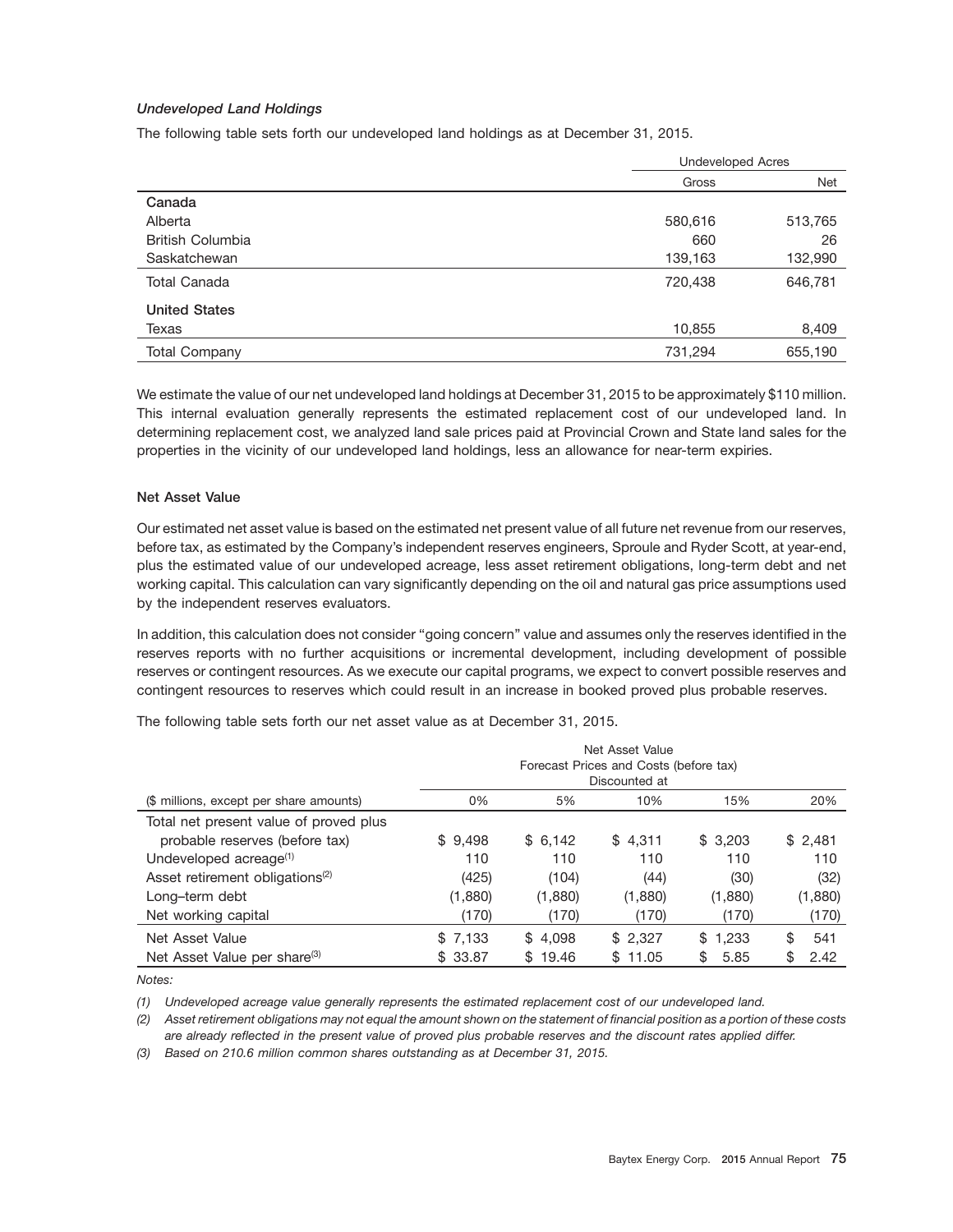#### **Contingent Resources Assessment**

We commissioned Sproule to conduct an evaluation of our contingent resources in the Peace River Area and certain properties in Northeast Alberta. We also commissioned Ryder Scott to conduct an audit of our internal evaluation of our contingent resources in the Eagle Ford Area of Texas. Both assessments were effective December 31, 2015, and were prepared in accordance with the Canadian definitions, standards and procedures contained in the COGE Handbook and NI 51-101. For additional information on contingent resources, see ''Advisory Regarding Oil and Gas Information'' below.

There is no certainty that it will be commercially viable to produce any portion of the contingent resources or that we will produce any portion of the volumes currently classified as contingent resources. The recovery and resource estimates provided herein are estimates. Actual contingent resources (and any volumes that may be reclassified as reserves) and future production from such contingent resources may be greater than or less than the estimates provided herein.

The contingent resources described below represent our gross interests and are a best estimate. A ''best estimate'' is considered to be the best estimate of the quantity of resources that will actually be recovered. It is equally likely that the actual quantities recovered will be greater or less than the best estimate. Those resources identified in the best estimate have a 50% probability that the actual quantities recovered will equal or exceed the estimate. The contingent resources herein are presented as deterministic cumulative best estimate volumes.

Our contingent resources fall within the development pending and development unclarified sub-classes, which are defined as follows:

- Development Pending are economic contingent resources that have a high chance of development. Contingencies are directly influenced by the developer, are actively being pursued and resolution is expected in a reasonable time period.
- Development Unclarified are contingent resources that have a chance of development which is difficult to assess, and have an economic status which is undetermined. Projects are currently under evaluation and therefore contingencies are not clearly defined. Progress is expected within a reasonable time period.

#### Development Pending

The following table presents the company gross best estimate of our contingent resources for the assessed properties that fall within the development pending project maturity sub-class, using Sproule's December 31, 2015 forecast prices and costs.

|                      | Development Pending (Best Estimate) <sup>(1)</sup> |             |         |                     |  |  |  |  |  |
|----------------------|----------------------------------------------------|-------------|---------|---------------------|--|--|--|--|--|
|                      | <b>Risked NPV</b>                                  |             |         |                     |  |  |  |  |  |
|                      | Unrisked                                           | Chance of   | Risked  | Discounted at 10%   |  |  |  |  |  |
|                      | (mmboe)                                            | Development | (mmboe) | (before tax) (\$MM) |  |  |  |  |  |
| Canada               |                                                    |             |         |                     |  |  |  |  |  |
| Peace River          | 19                                                 | 81%         | 16      | \$90                |  |  |  |  |  |
| Northeast Alberta    | 4                                                  | 86%         | 3       | \$10                |  |  |  |  |  |
| Total Canada         | 23                                                 |             | 19      | \$100               |  |  |  |  |  |
| <b>United States</b> |                                                    |             |         |                     |  |  |  |  |  |
| Eagle Ford           | 74                                                 | 80%         | 59      | \$459               |  |  |  |  |  |
| <b>Total Company</b> | 96                                                 |             | 78      | \$560               |  |  |  |  |  |

*Note:*

*(1) Numbers may not add due to rounding.*

The estimates of risked net present value (''NPV'') of future net revenues of the development pending contingent resources are preliminary assessments and are provided to assist the reader in reaching an opinion on the quality of the resources and likelihood of our proceeding with the required investment. It includes contingent resources that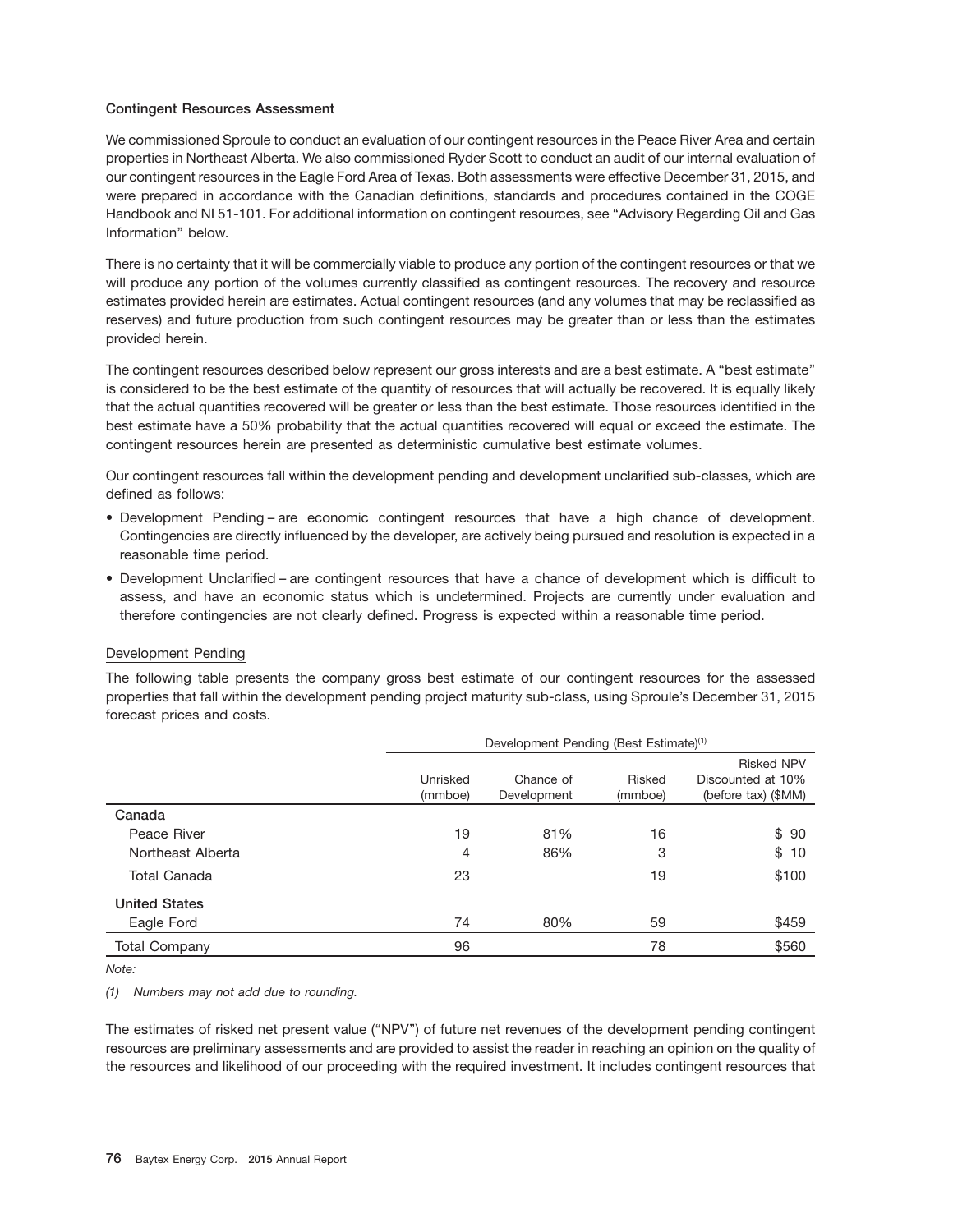are considered too uncertain with respect to the chance of development to be classified as reserves. There is uncertainty that the risked NPV of future net revenue will be realized.

The following table summarizes the status of our risked development pending contingent resources.

|                   |                      | Development Pending - Status |                              |                 |                                   |  |  |  |  |  |
|-------------------|----------------------|------------------------------|------------------------------|-----------------|-----------------------------------|--|--|--|--|--|
|                   |                      |                              | Future                       |                 |                                   |  |  |  |  |  |
|                   |                      |                              | Development                  | Timing of First |                                   |  |  |  |  |  |
|                   |                      |                              | Costs                        | Commercial      |                                   |  |  |  |  |  |
|                   | Product Type         | <b>Project Status</b>        | $$$ millions) <sup>(1)</sup> | Production      | Recovery Technology               |  |  |  |  |  |
| Peace River       | Bitumen              | Pre-Development              | 136<br>\$                    | 2019-2021       | Cyclic steam stimulation          |  |  |  |  |  |
| Northeast Alberta | Heavy Oil            | Pre-Development              | 54<br>\$                     | 2021-2027       | Horizontal drilling and cold      |  |  |  |  |  |
|                   |                      |                              |                              |                 | production methods                |  |  |  |  |  |
| Eagle Ford        | Tight Oil, Shale Gas | Pre-Development              | \$1.114                      | 2016-2024       | Horizontal multi-stage fracturing |  |  |  |  |  |
|                   | and NGL              |                              |                              |                 | and production operations         |  |  |  |  |  |

*Note:*

*(1) Undiscounted and unrisked.*

The principal risks that would influence the development of the Peace River and Northeast Alberta development pending contingent resources are: the timing of regulatory approvals to expand the project areas, the results of delineation drilling and seismic activity necessary for project development, the ability of these projects to compete for capital against our other projects, our corporate commitment to the timing of development, and the commodity price levels affecting the economic viability bitumen and heavy oil production in Alberta. The principal risks specific to the development of the Eagle Ford development pending contingent resources are: our reliance on the Operator's commitment of capital and timing to the development, the ability of these projects to compete for capital against our other projects, and the possibility of inter-well communication from infill drilling.

#### Development Unclarified

Our development unclarified contingent resources are conceptual project scenarios with no specific company defined development plan in the near term. The following table presents the company gross best estimate of our contingent resources for the assessed properties that fall within the development unclarified project maturity sub-classes.

|                      | Development Unclarified (Best Estimate) <sup>(1)</sup> |                          |                   |  |  |
|----------------------|--------------------------------------------------------|--------------------------|-------------------|--|--|
|                      | Unrisked<br>(mmboe)                                    | Chance of<br>Development | Risked<br>(mmboe) |  |  |
| Canada               |                                                        |                          |                   |  |  |
| Peace River          | 813                                                    | 61%                      | 492               |  |  |
| Northeast Alberta    | 141                                                    | 48%                      | 68                |  |  |
| Total Canada         | 954                                                    |                          | 560               |  |  |
| <b>United States</b> |                                                        |                          |                   |  |  |
| Eagle Ford           | 61                                                     | 50%                      | 31                |  |  |
| <b>Total Company</b> | 1,015                                                  |                          | 590               |  |  |

*Note:*

*(1) Numbers may not add due to rounding.*

In addition to the risks identified for the development pending sub-class, the projects in the Peace River and Northeast Alberta development unclarified sub-class are also subject to risks pertaining to commercial productivity of the reservoirs. The geological complexity and variability in these reservoirs may require the implementation of pilot projects to test the viability of steam-assisted gravity drainage and cyclic steam stimulation recovery technologies. The risks outlined for the contingent resources in the Eagle Ford development pending sub-class also apply to the development unclarified sub-class but are greater in magnitude.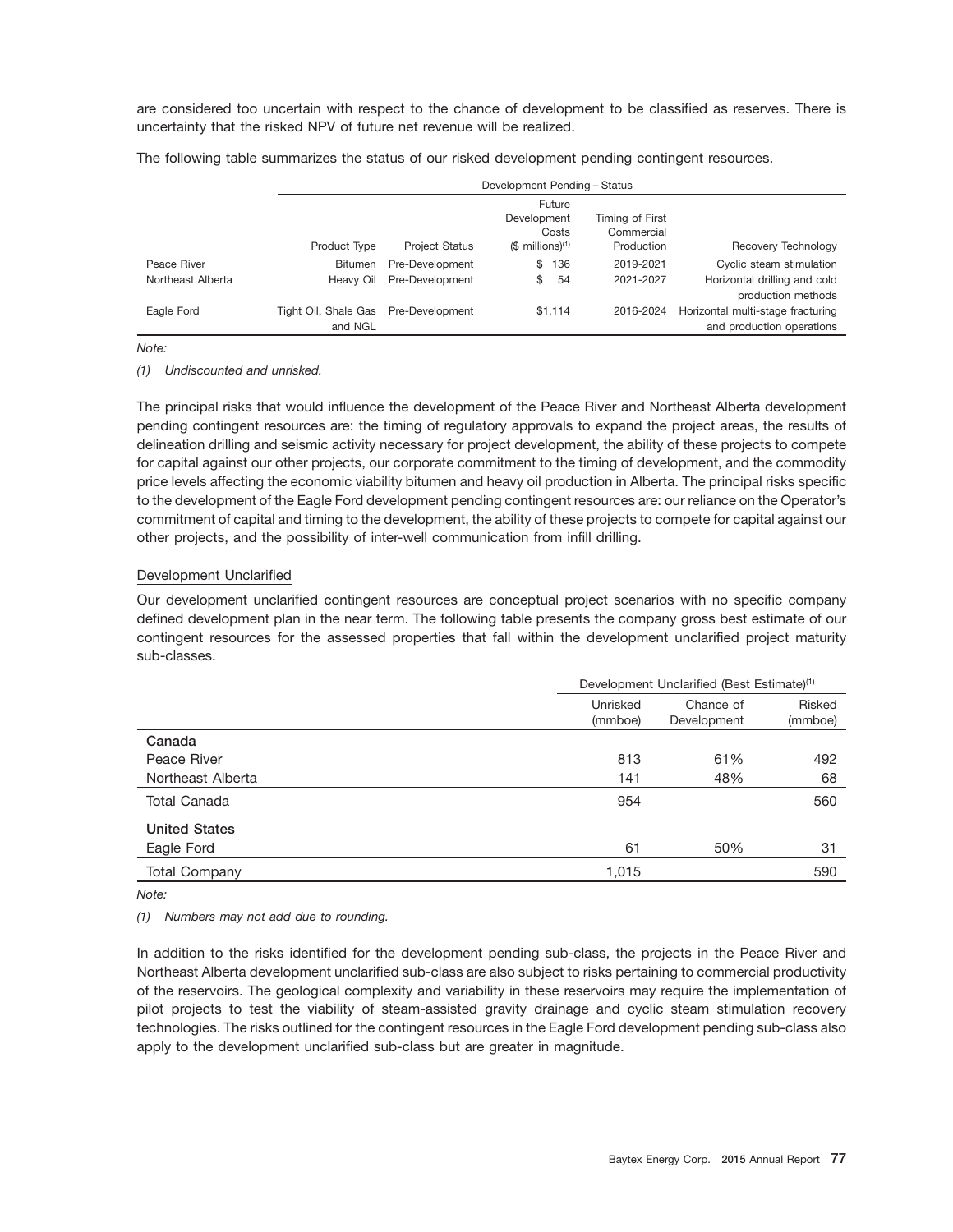Additional disclosures related to our contingent resources will be included in Appendix A to our Annual Information Form for the year ended December 31, 2015.

#### **Advisory Regarding Oil and Gas Information**

The reserves information contained in this report has been prepared in accordance with National Instrument 51-101 ''Standards of Disclosure for Oil and Gas Activities'' of the Canadian Securities Administrators. Complete NI 51-101 reserves disclosure will be included in our Annual Information Form for the year ended December 31, 2015. Listed below are cautionary statements that are specifically required by NI 51-101:

- Where applicable, oil equivalent amounts have been calculated using a conversion rate of six thousand cubic feet of natural gas to one barrel of oil. BOEs may be misleading, particularly if used in isolation. A boe conversion ratio of six thousand cubic feet of natural gas to one barrel of oil is based on an energy equivalency conversion method primarily applicable at the burner tip and does not represent a value equivalency at the wellhead.
- With respect to finding and development costs, the aggregate of the exploration and development costs incurred in the most recent financial year and the change during that year in estimated future development costs generally will not reflect total finding and development costs related to reserves additions for that year.
- This report contains estimates of the net present value of our future net revenue from our reserves. Such amounts do not represent the fair market value of our reserves.

This report contains estimates as of December 31, 2015 of the volumes of ''contingent resources'' for our oil resource plays in Peace River and Northeast areas of Alberta and the Sugarkane area in South Texas. These estimates were prepared by independent qualified reserves evaluators.

''Contingent resources'' are not, and should not be confused with, petroleum and natural gas reserves. ''Contingent resources'' are defined in the Canadian Oil and Gas Evaluation Handbook as: ''those quantities of petroleum estimated, as of a given date, to be potentially recoverable from known accumulations using established technology or technology under development, but which are not currently considered to be commercially recoverable due to one or more contingencies. Contingencies may include factors such as economic, legal, environmental, political and regulatory matters or a lack of markets. It is also appropriate to classify as contingent resource the estimated discovered recoverable quantities associated with a project in the early evaluation stage.''

The recovery and resource estimates provided herein are estimates only. Actual contingent resources (and any volumes that may be reclassified as reserves) and future production from such contingent resources may be greater than or less than the estimates provided herein.

References herein to average 30-day initial production rates and other short-term production rates are useful in confirming the presence of hydrocarbons, however such rates are not determinative of the rates at which such wells will commence production and decline thereafter and are not indicative of long term performance or of ultimate recovery. While encouraging, readers are cautioned not to place reliance on such rates in calculating aggregate production for us or the assets for which such rates are provided. A pressure transient analysis or well-test interpretation has not been carried out in respect of all wells. Accordingly, we caution that the test results should be considered to be preliminary.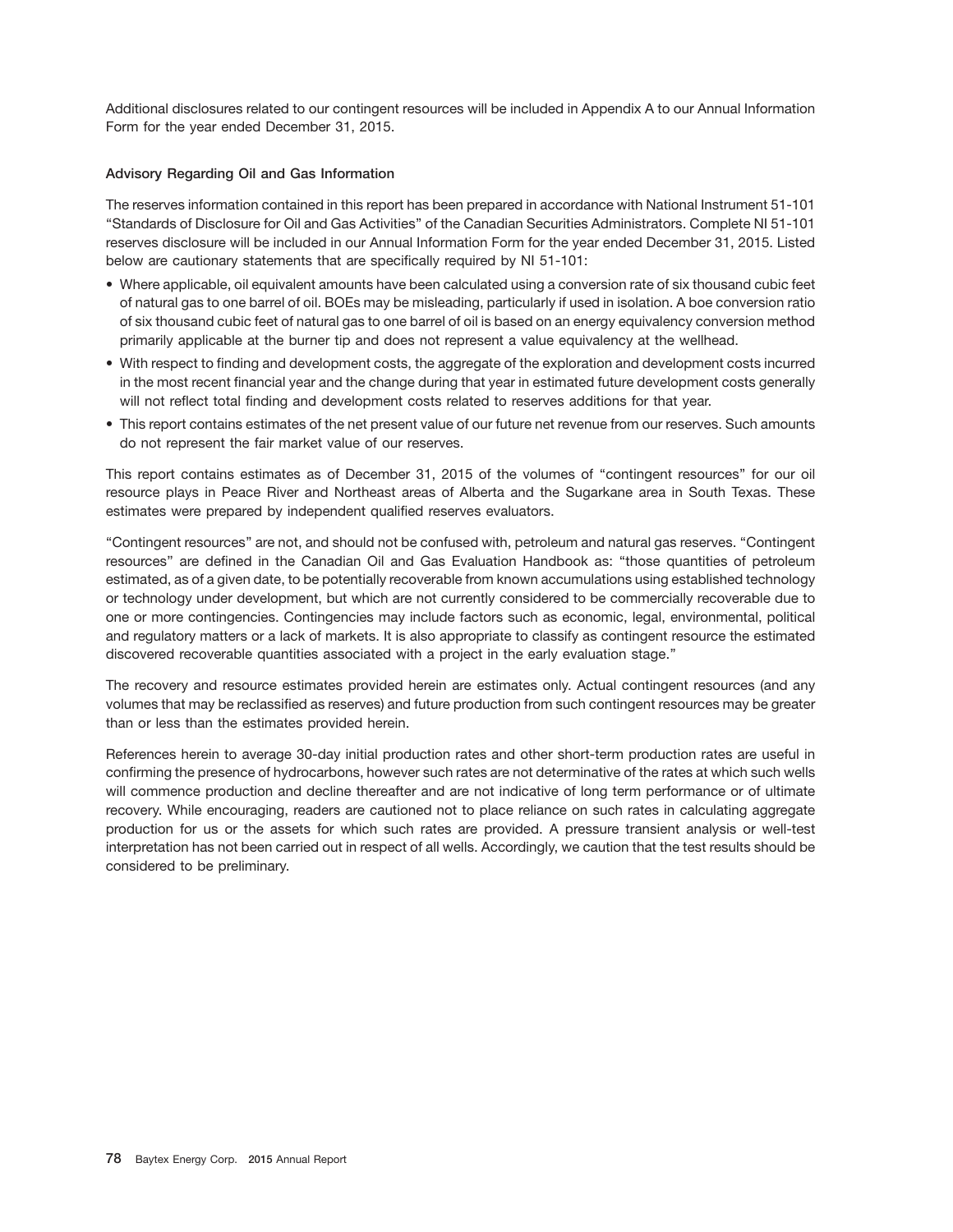### *ABBREVIATIONS*

| AECO        | the natural gas storage facility located<br>at Suffield, Alberta | <b>IFRS</b>  | International Financial Reporting<br><b>Standards</b> |
|-------------|------------------------------------------------------------------|--------------|-------------------------------------------------------|
| bbl         | barrel                                                           | LLS.         | Louisiana Light Sweet                                 |
| bbl/d       | barrel per day                                                   | mbbl         | thousand barrels                                      |
| boe*        | barrels of oil equivalent                                        | $mboe*$      | thousand barrels of oil equivalent                    |
| boe/d       | barrels of oil equivalent per day                                | mcf          | thousand cubic feet                                   |
| COSO        | Committee of Sponsoring                                          | mcf/d        | thousand cubic feet per day                           |
|             | Organizations of the Treadway                                    | mmBtu        | million British Thermal Units                         |
|             | Commission                                                       | mmBtu/d      | million British Thermal Units per day                 |
| DRIP        | Dividend Reinvestment Plan                                       | mmcf         | million cubic feet                                    |
| GAAP        | generally accepted accounting                                    | mmcf/d       | million cubic feet per day                            |
|             | principles                                                       | NGL          | natural gas liquids                                   |
| GJ          | gigajoule                                                        | <b>NYMEX</b> | New York Mercantile Exchange                          |
| GJ/d        | gigajoule per day                                                | <b>NYSE</b>  | New York Stock Exchange                               |
| IAS         | International Accounting Standard                                | TSX          | Toronto Stock Exchange                                |
| <b>IASB</b> | International Accounting Standards                               | <b>WCS</b>   | Western Canadian Select                               |
|             | Board                                                            | WTI          | West Texas Intermediate                               |

*\* Oil equivalent amounts may be misleading, particularly if used in isolation. In accordance with NI 51-101, a boe conversion ratio for natural gas of 6 Mcf: 1 bbl has been used, which is based on an energy equivalency conversion method primarily applicable at the burner tip and does not represent a value equivalency at the wellhead.*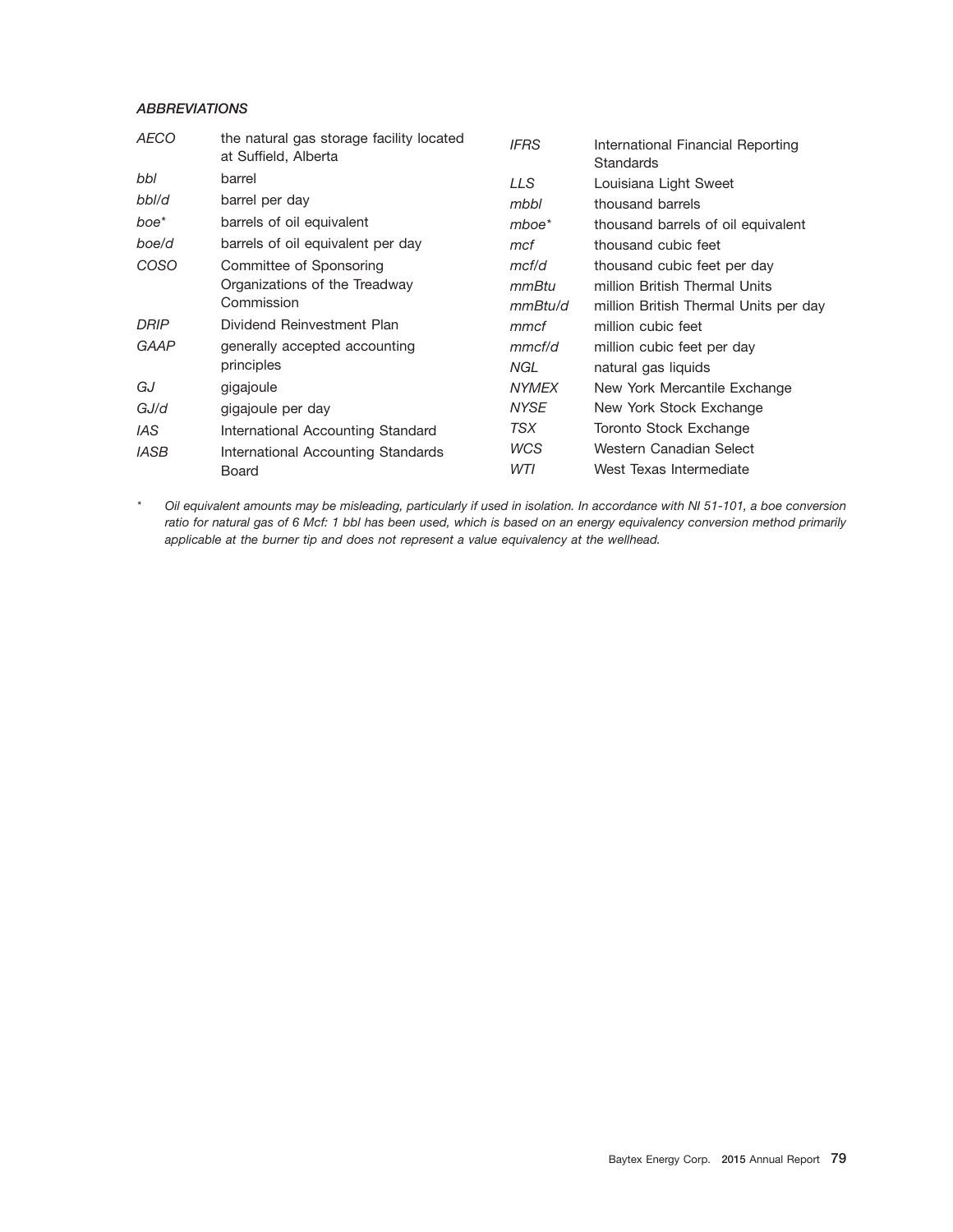# **CORPORATE INFORMATION**

## **BOARD OF DIRECTORS OFFICERS AUDITORS**

Baytex Energy Corp. **BANKERS** 

James L. Bowzer<br>
Chief Financial Officer<br>
President and Chief Executive Officer<br>
Bank of Nova Scotia President and Chief Executive Officer Alberta Treasury Branches **Richard P. Ramsay** Baytex Energy Corp.

**John A. Brussa3,4 Geoffrey J. Darcy**<br>
Vice Chairman<br>
Burnet Duckworth & Palmer IIP Senior Vice President, Marketing Bank also Rank plant Burnet, Duckworth & Palmer LLP Senior Vice President, Marketing Barclays Bank plc

Independent Businessman Vice President, Lloydminster

**R.E.T (Rusty) Goepel4 Murray J. Desrosiers** Societ ´ e G ´ en´ erale ´ Senior Vice President

**Gregory K. Melchin<sup>1</sup>** Deneral Counser and Union Bank

**Mary Ellen Peters<sup>1,2</sup> Container Countries (Countries Countries Countries Countries Countries Countries Countries Countries Countries Countries Countries Countries Countries Countries Countries Countries Countries Count** 

**Dale O. Shwed<sup>3</sup> Ryan M. Johnson**<br>President & Chief Executive Officer Vice President, Sproule Unconventional Limited Crew Energy Inc. Central Business Unit

1 Member of the Audit Committee<br>2 Member of the Reserves Committee **Compensation Committee Compensation Committee Compensation Committee Compe**<br>3 Member of the Reserves Committee of the Rommittee Vice President, Finance **T** 

**Baytex Energy Corp.** Centennial Place, East Tower **Gregory M. Zimmerman EXCHANGE LISTINGS** 2800, 520 - 3rd Avenue SW Toronto Stock Exchange Vice President, Toll-free: 1-800-524-5521 Symbol: **BTE** T: 587-952-3000 F: 587-952-3001 www.baytexenergy.com

**Raymond T. Chan James L. Bowzer Deloitte LLP** Chairman of the Board **President and Chief Executive Officer** 

**Rodney D. Gray**

Chief Operating Officer

**Edward Chwyl<sup>2,3,4</sup> Brian G. Ector** Canadian Imperial Bank<br>Lead Independent Director Senior Vice President, Capital of Commerce Lead Independent Director Senior Vice President, Capital of Commerce Senior Vice President, Capital of Commerce

**Naveen Dargan<sup>1,2</sup>**<br>
Indenendent Businessman<br>
Vice President, Lloydminster<br>
Vice President, Lloydminster

General Counsel and

Independent Businessman **Cameron A. Hercus** Wells Fargo Bank **Mary Ellen Peters<sup>1,2</sup>** Vice President

Caisse Centrale Desjardins

Royal Bank of Canada

The Toronto-Dominion Bank

Burnet, Duckworth & Palmer LLP

**HEAD OFFICE Computershare Trust Company of Same Computershare Trust Company of Canada** Canada

New York Stock Exchange